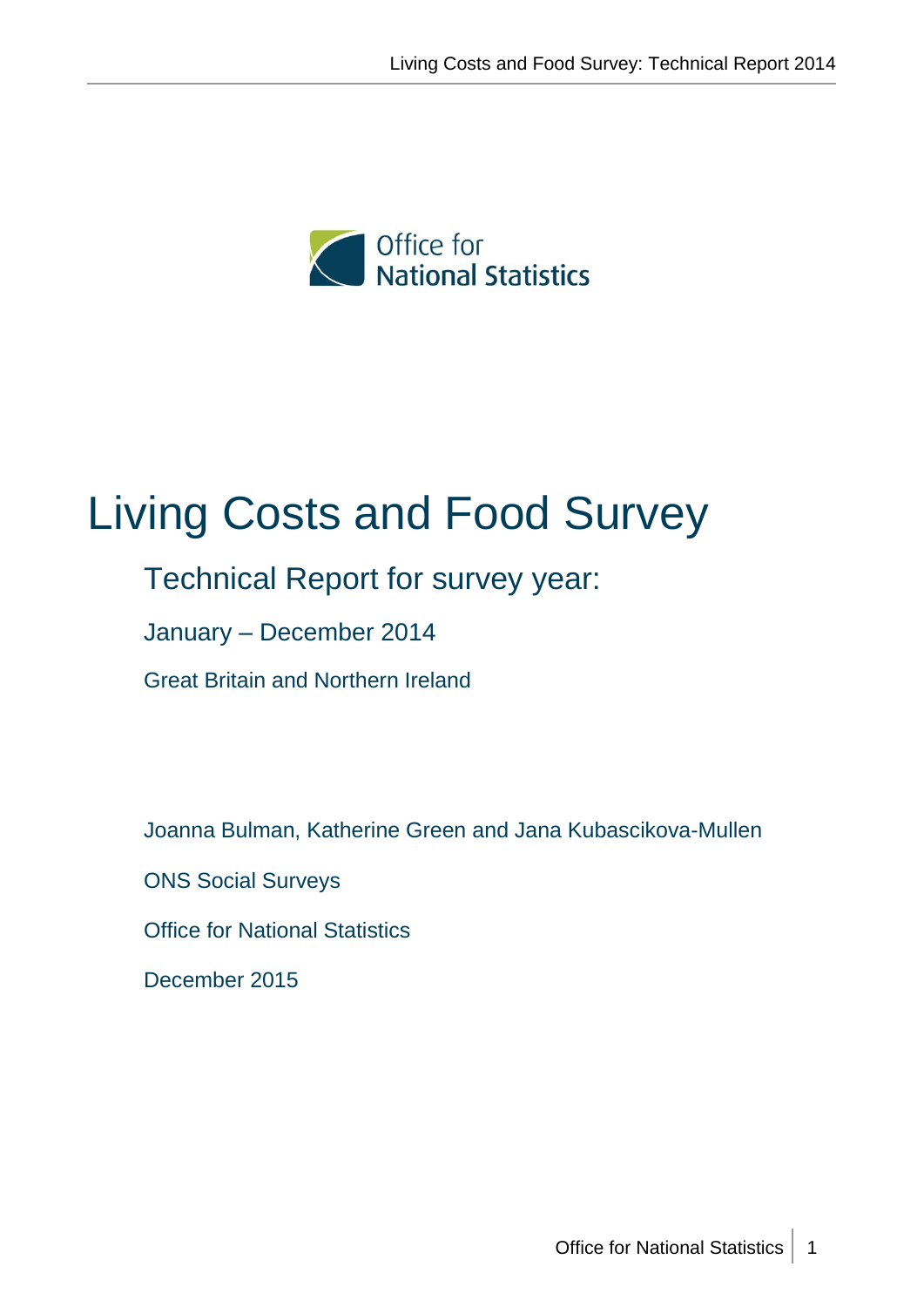# <span id="page-1-0"></span>**Contents**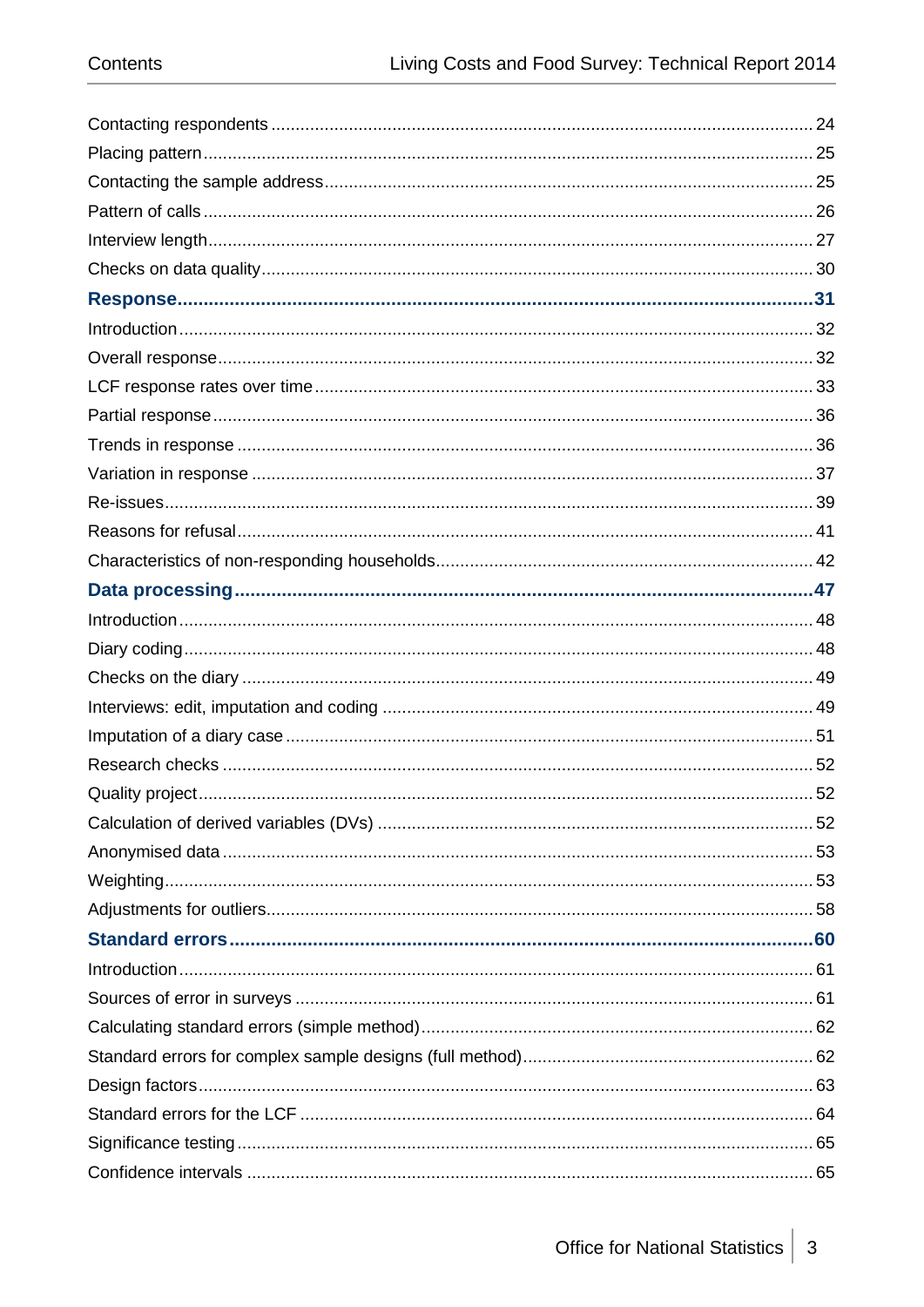| Table A1 |  |
|----------|--|
| Table A2 |  |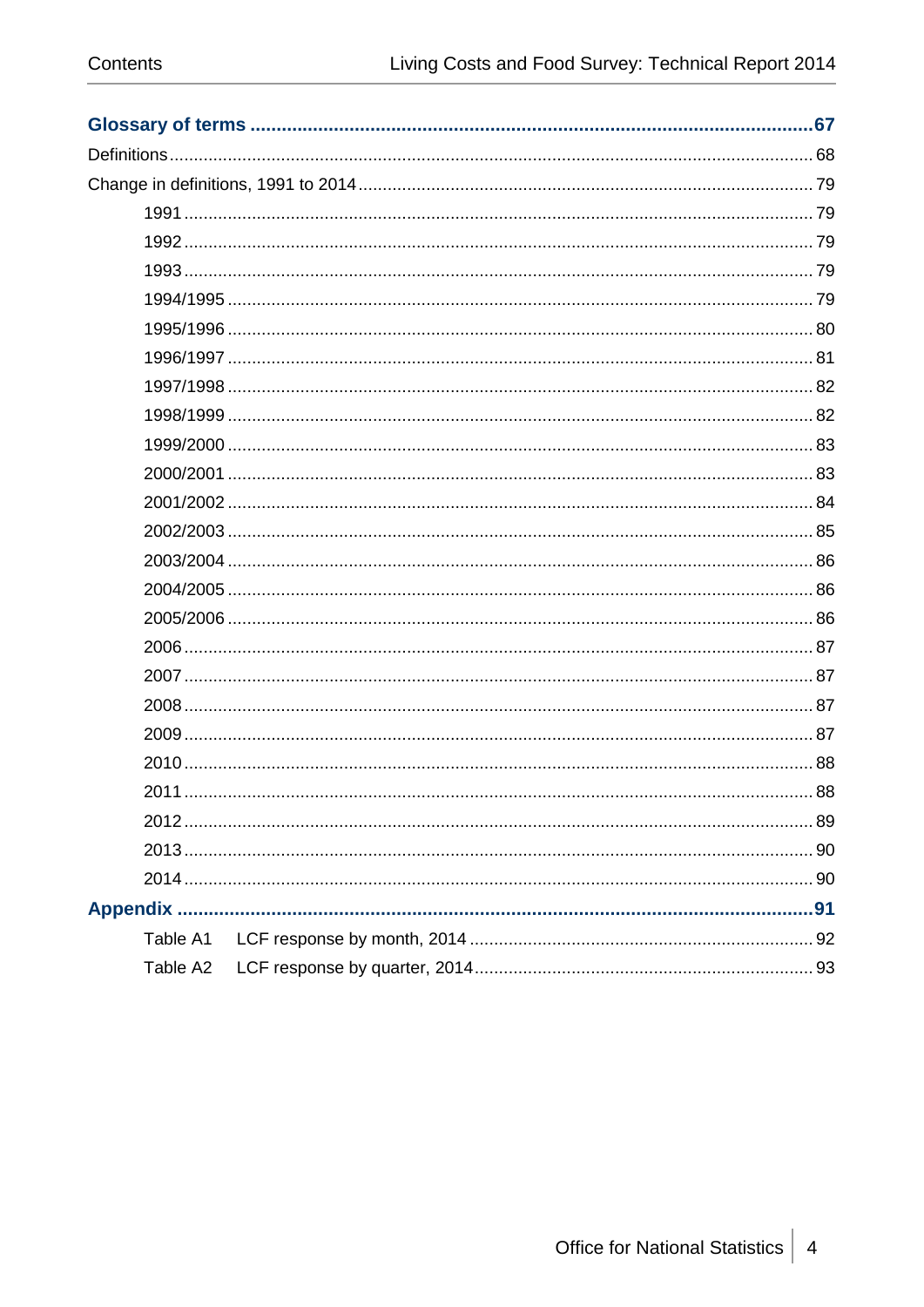## <span id="page-4-0"></span>Introduction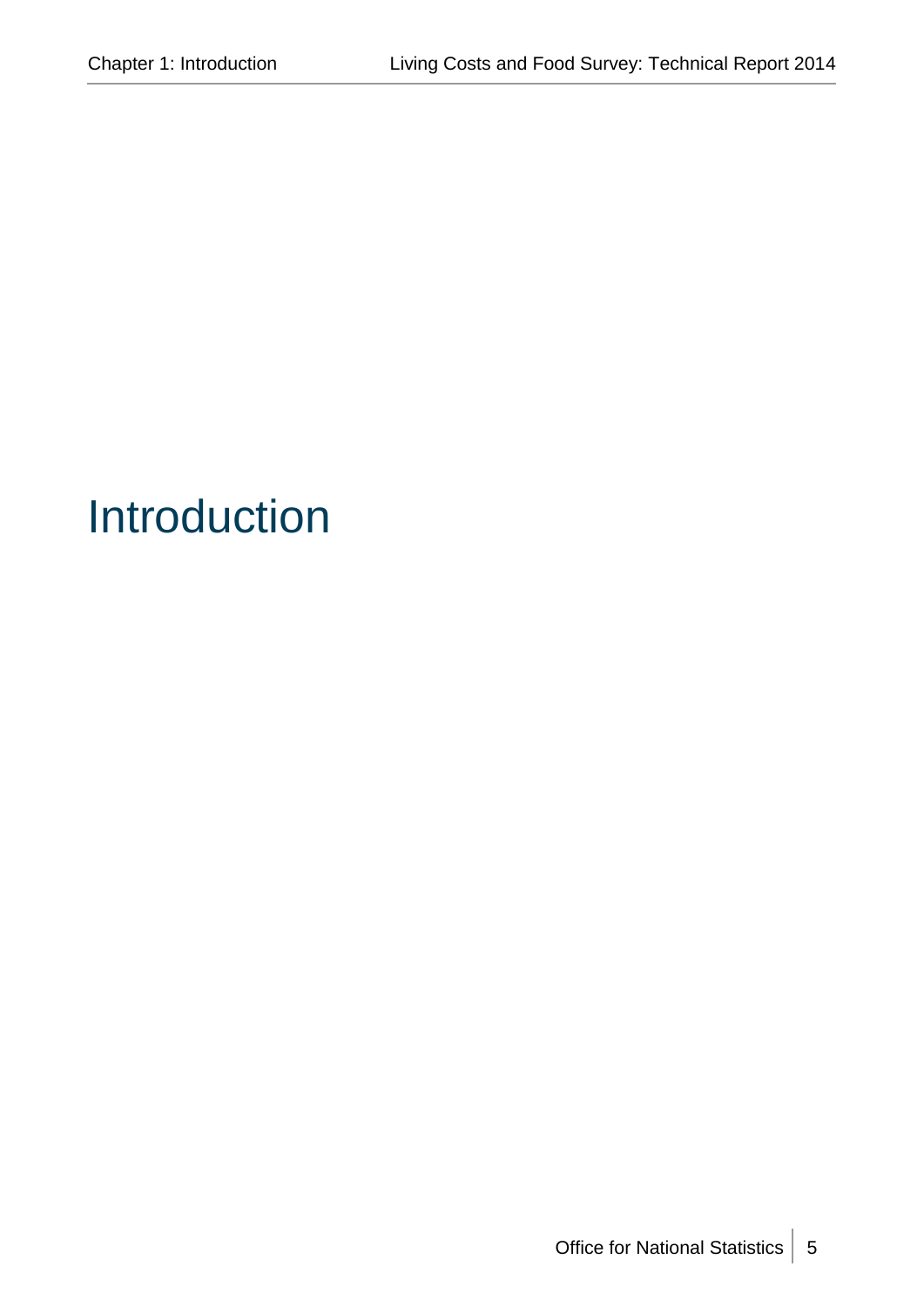#### <span id="page-5-0"></span>**Introduction**

This report describes technical aspects of the sampling, fieldwork and data processing for the 2014 Living Costs and Food Survey (LCF), formerly the Expenditure and Food Survey (EFS). The survey is undertaken by ONS Social Surveys which is part of the Data Collection Directorate of the Office for National Statistics (ONS).

The main chapters of the report cover:

- sample design (chapter 2)
- questionnaire design (chapter 3)
- fieldwork (chapter 4)
- response (chapter 5)
- data processing (chapter 6)
- standard errors (chapter 7)
- glossary of terms (chapter 8)
- appendix (chapter 9)

<span id="page-5-1"></span>The remainder of this chapter provides an overview of these chapters.

#### **Background to the LCF**

A household expenditure survey has been conducted each year in the UK since 1957. From 1957 to March 2001, the family expenditure and national food surveys (FES and NFS) provided information on household expenditure patterns and food consumption for government and the wider community. In April 2001 these surveys were combined to form the expenditure and food survey (EFS).

In 2008 selected government household surveys led by the Office for National Statistics were combined into one integrated household survey (IHS). In anticipation of this, the EFS moved to a calendar-year basis in January 2006. The EFS questionnaire became known as the living costs and food (LCF) module of the IHS in 2008, to accommodate the insertion of a core set of IHS questions. More information about the [IHS](http://www.ons.gov.uk/ons/guide-method/method-quality/specific/social-and-welfare-methodology/integrated-household-survey/index.html) can be found on our website. In quarter 2 of 2014, the LCF came out of the IHS.

ONS has overall project management and financial responsibility for the LCF survey while the Department for Environment, Food and Rural Affairs (DEFRA) sponsors the specialist food data.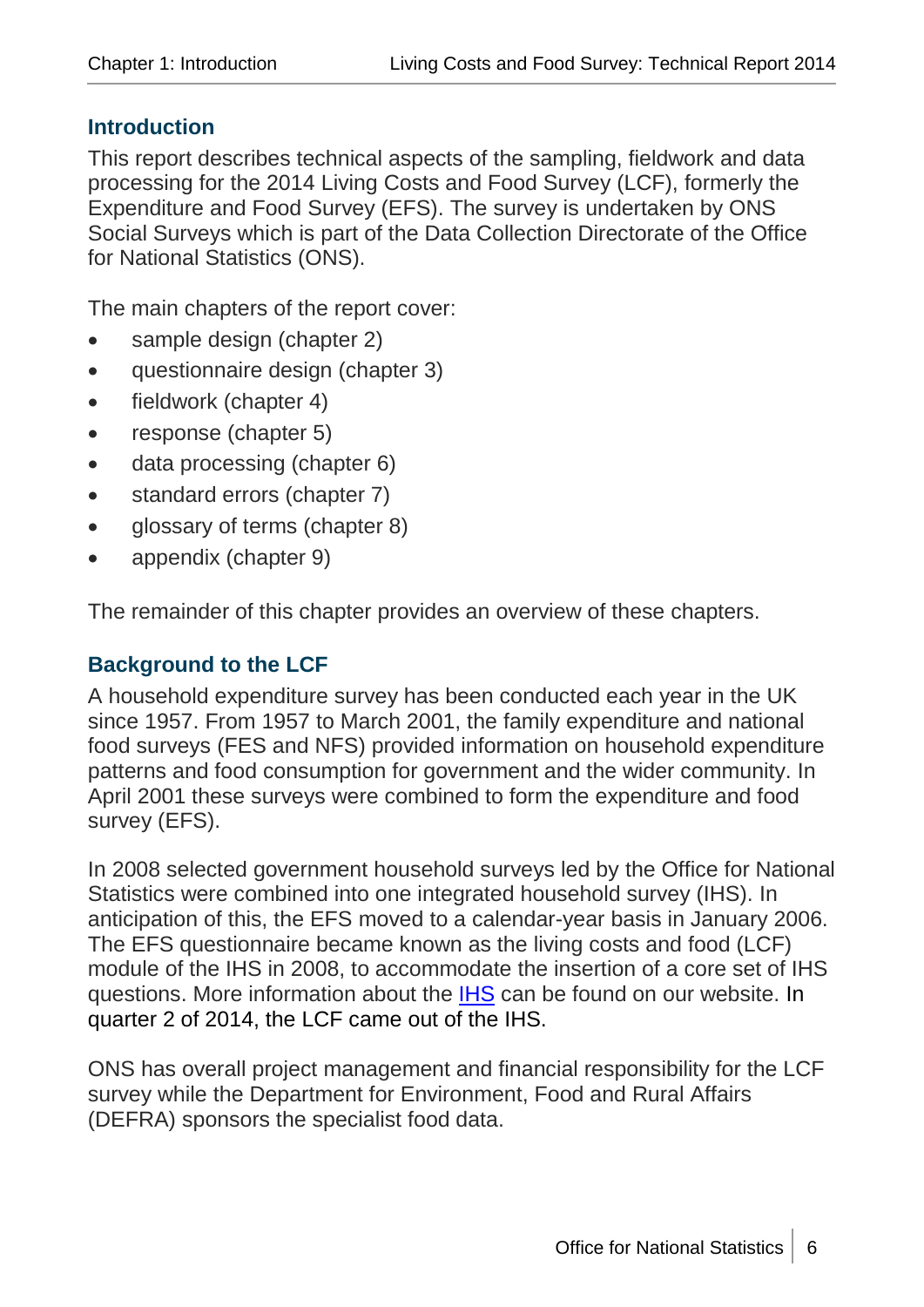The design of the LCF is based on the FES. The first EFS included all of the questions from the FES, as well as a selection from the NFS. Each individual aged 16 or over in the visited household is asked to keep a diary of daily expenditure for two weeks. Information about regular expenditure, such as rent and mortgage payments, is obtained during a household interview, along with retrospective information on certain large, infrequent expenditures such as those on vehicles.

Detailed questions are asked about the income of each adult member of the household (aged 16 or over). Personal information such as age, sex and marital status are recorded for each household member.

The LCF is a continuous survey with interviews spread evenly over the year to ensure that estimates are not biased by seasonal variation.

#### <span id="page-6-0"></span>**Main uses of the LCF**

The main reason, historically, for instituting a regular survey on expenditure by households has been to provide information on spending patterns for the Retail Prices Index (RPI).

Apart from the RPI, the LCF expenditure data are used for National and Regional Accounts to compile estimates of household final consumption expenditure; they provide the weights for the Consumer Price Index (CPI) and for Purchasing Power Parities (PPPs) for international price comparisons; and they are used by the Pay Review Bodies governing the salaries of HM Armed Forces and the medical and dental professions. Other users of the LCF expenditure data include the Statistical Office of the European Communities (EUROSTAT) and other government departments such as the Department of Energy and Climate Change (DECC), Her Majesty's Revenue and Customs (HMRC) and the Department for Transport (DfT).

LCF information on income and expenditure is used by other branches in ONS for analyses on the redistribution of income, which study how government taxes and benefits affect household income. The Department for Environment, Food and Rural Affairs (Defra) publishes separate reports using LCF data on food expenditure to estimate consumption and nutrient intake which can be found on the [GOV.UK](https://www.gov.uk/government/collections/family-food-statistics) website.

The Department for Transport uses LCF data to monitor and forecast levels of car ownership and use, and in studies examining the effects of motoring taxes.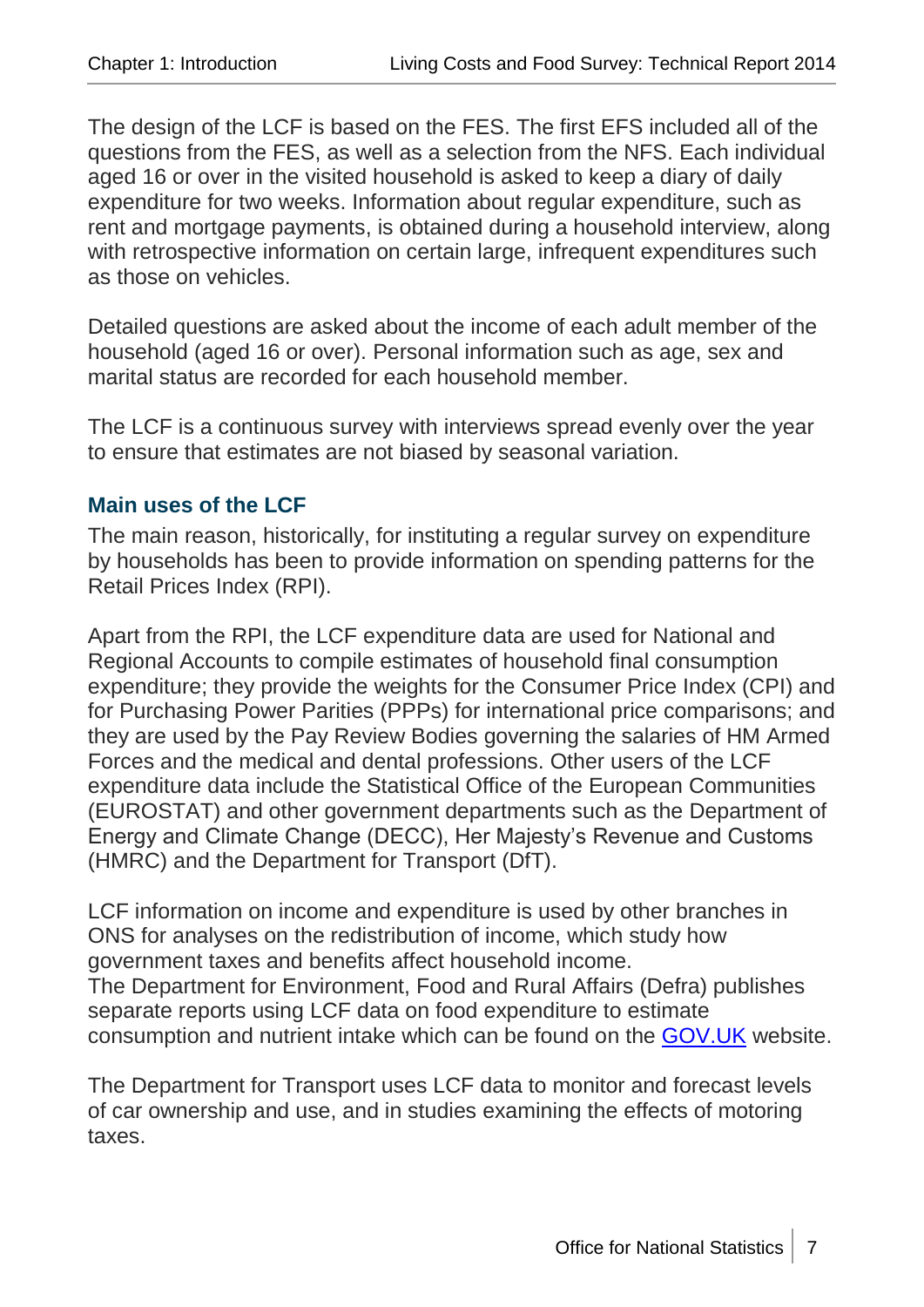LCF data are also used extensively outside government, by academic researchers and business and market researchers. One example is an academic study that has used LCF data as part of a wider study, to obtain a clear picture of utility expenditure patterns across the European Union.

The main results from the survey are published by ONS in the annual report [Family Spending,](http://www.ons.gov.uk/ons/rel/family-spending/family-spending/2014-edition/index.html) which can be found on the ONS website.

#### <span id="page-7-0"></span>**Comparison with another source**

A useful comparison for LCF estimates is with household final consumption expenditure (HHFCE) figures published in [Consumer Trends](http://www.ons.gov.uk/ons/publications/all-releases.html?definition=tcm%3A77-23619) and used in the UK national accounts.

This section compares estimates from the LCF with the estimates used in the UK National Accounts. The Household Final Consumption Expenditure estimates use a number of administrative and survey sources, of which the LCF survey is one. As a result differences occur in the estimates published, because of sources and concepts.

For example, conceptual differences can be found for housing expenditure. As explained in Chapter 2: Housing Expenditure, Family Spending only includes rental costs in the housing, fuel and power category, whilst mortgage costs are included in the other expenditure items category. In contrast, National Accounts housing data in the housing, fuel and power category includes a value for rentals paid by owner occupiers in order to maintain international comparability. This is a theoretical cost that home owners would have to pay to rent their own home. By international convention, mortgage costs are excluded from National Accounts Household Final Consumption Data.

According to Family Spending data, housing, water, electricity, gas and other fuels was the category where the value of spending increased most over the period 2006 to 2014 (without adjusting for inflation, an increase of 53%). Despite the conceptual differences between the two outputs, National Accounts household expenditure estimates for the same category also show a large increase (60%) in spending.

Both National Accounts and Chapter 4 of Family Spending provide estimates over time to remove the effects of inflation and to enable figures for different years to be compared on a like-for-like basis. The National Accounts figures adjusted for inflation are known as "volume measures". The volume measures of National Accounts show that housing, water, electricity, gas and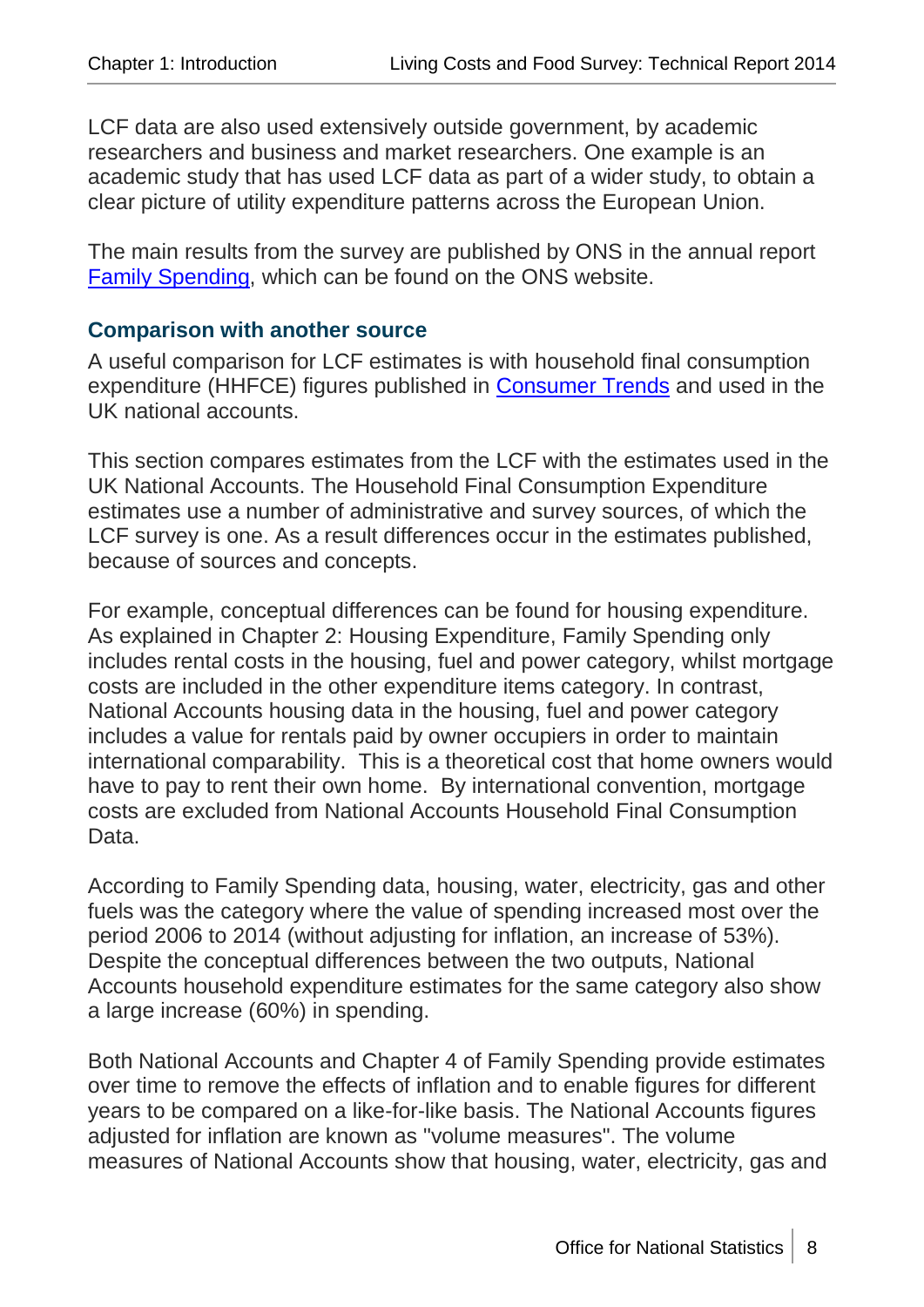other fuels expenditure has increased by 7%, while the prices of goods and services in this category, measured as an implied deflator, have increased by 50% between 2006 and 2014. Adjusted for inflation, Family Spending shows an increase in housing expenditure of 8% over the same period (from £67.30 to £72.70).

A similar pattern can be seen in the food and non-alcoholic drinks category in National Accounts data, showing a reduction in volume (4%) and an increase in the monetary value of spending by around 35% since 2006. Family Spending reported a 27% increase in spending on food since 2006 (from £46.30 to £58.80, not adjusted for inflation). These figures indicate relatively little scope or willingness to cut back on these items, despite significant price rises in some goods and services and the recession of 2008/2009.

Adjusted for inflation, Family Spending shows that transport spending at 2014 prices fell from £80.70 in 2006 to £74.80 in 2014, a decrease of 7%. The National Accounts household expenditure on transport shows that spending adjusted for inflation rose by 4%. Prices in this category, again measured as an implied deflator, increased by 27% over the period which suggests that, as with food and non-alcoholic beverages, households spent far more for a relatively lower volume of goods.

#### <span id="page-8-0"></span>**Overview of fieldwork**

Fieldwork covered the calendar year January to December 2014. Respondents completed a face-to-face interview with questions on regular items of household expenditure and income details. Each individual aged 16 or over in the visited household were asked to keep a diary of daily expenditure for two weeks.

### <span id="page-8-1"></span>**Sample selection**

The LCF sample for Great Britain is a multi-stage stratified random sample with clustering. Addresses with 'small user' postcodes are drawn from the postcode address file (PAF).

In Northern Ireland, field work for the LCF is conducted by the central survey unit of the Northern Ireland Statistics and Research Agency (NISRA). A systematic random sample of private addresses is drawn from the Land and Property Services Agency's (LPSA) property database.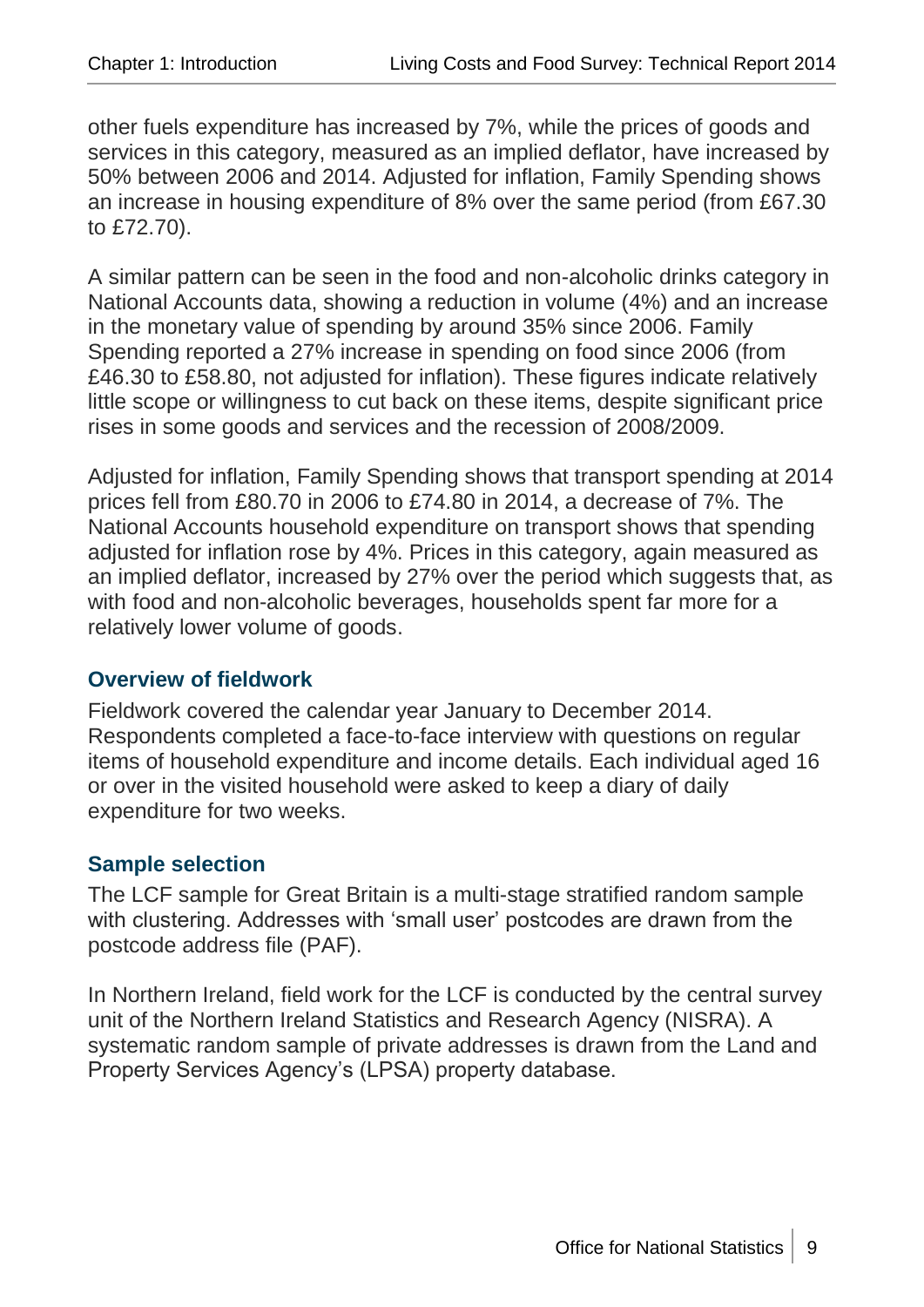#### <span id="page-9-0"></span>**Interview**

For both Great Britain and Northern Ireland, interviews are conducted by computer assisted personal interviewing (CAPI) using laptops and the Blaise software package.

#### <span id="page-9-1"></span>**Re-issues**

Sampled addresses where contact with the household is not possible or an interview is refused are in some cases re-issued. Re-issued addresses are assigned to field managers for placement with interviewers with routine quotas in adjacent areas. Re-issued addresses are processed independently of the routinely collected interviews and diaries and are then added to the annual dataset.

#### <span id="page-9-2"></span>**Data processing and data quality**

Consistency and range checks are applied to interview data provided by respondents as the data are collected. Interview data are further checked at the edit stage by the coding and editing team when completed interviews are returned to ONS. Manual checks of diary entries are made by interviewers before they are returned to ONS. Further checks of diary entries are made as they are coded by the coding and editing team and entered into the Blaise instruments. Once edited and coded, systematic checks are applied to ensure consistency between diaries and interviews, and to examine the coding of types of diary entries known to have been inconsistently coded in the past.

#### <span id="page-9-3"></span>**Diary**

Each individual aged 16 or over in the household is asked to keep a detailed record of daily expenditure for two weeks. Children aged between 7 and 15 years are asked to keep a simplified diary of daily expenditure.

#### <span id="page-9-4"></span>**Response rate**

The response rate to the survey in Great Britain in 2014 was 48%, the same rate recorded for 2013. The response rate for Northern Ireland was 60% for 2014. This represents a decrease of 1 percentage point from the 2013 survey year<sup>1</sup>.

<sup>&</sup>lt;sup>1</sup> In 2013, the eligible Northern Ireland sample was 251 households. The number of cooperating households who provided usable data was 152 households, giving a response rate of 61%.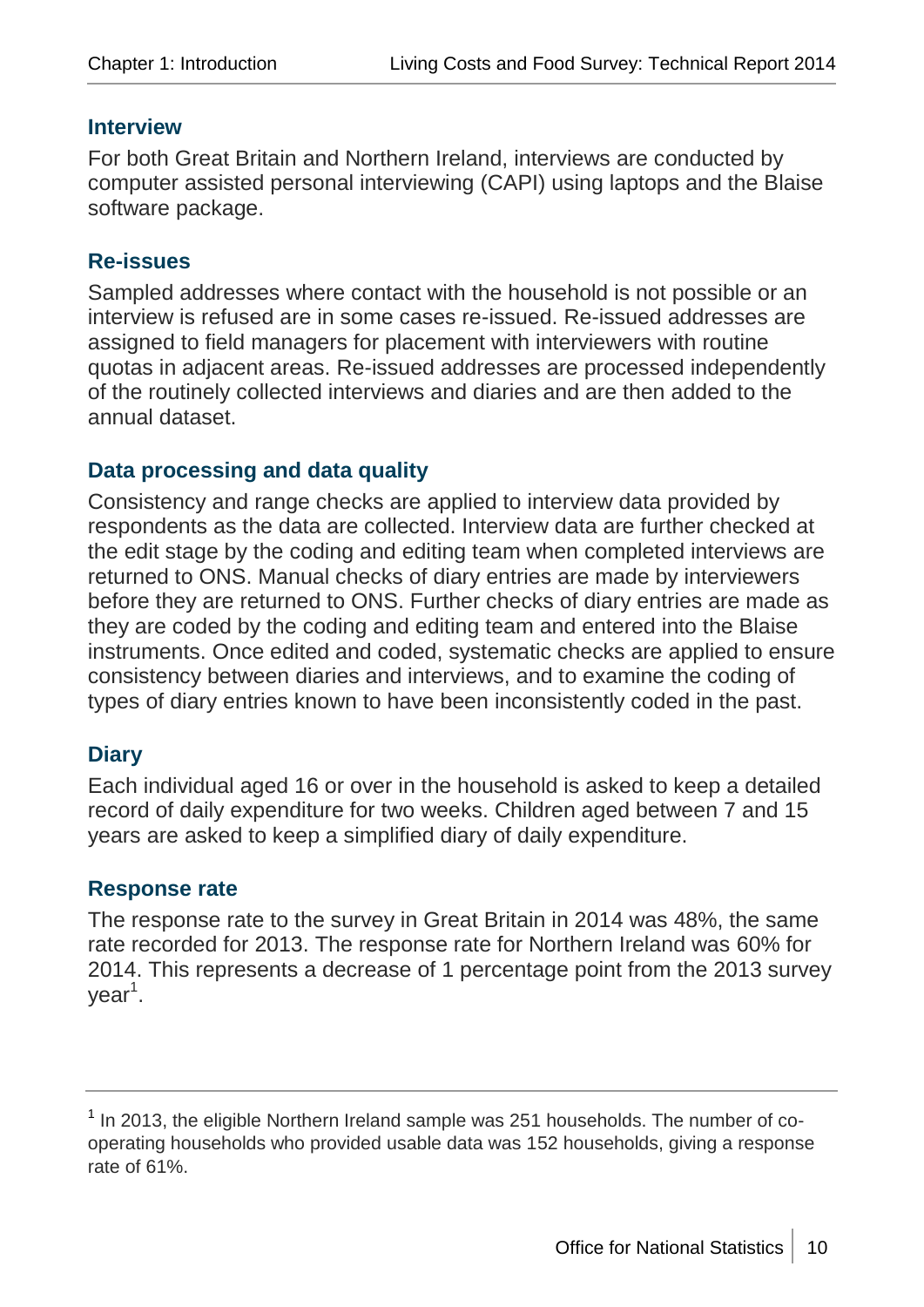# <span id="page-10-0"></span>Sample design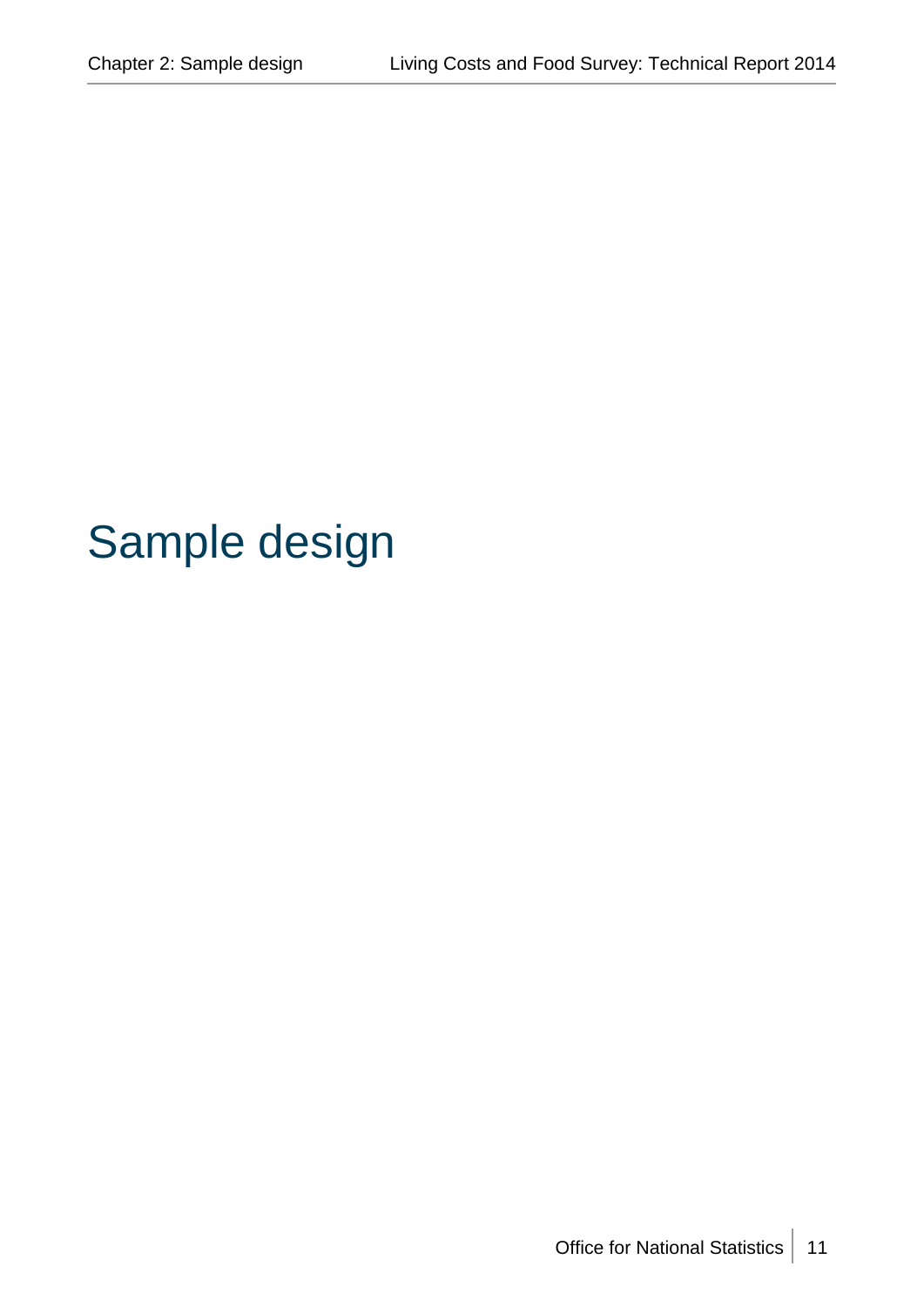#### <span id="page-11-0"></span>**The sample of addresses**

The LCF collects information about household expenditure; addresses which do not contain a private household are ineligible for inclusion. Most commercial premises or institutions are excluded from the sample as it is drawn from a version of the Postcode Address File (PAF) containing addresses with 'small user' postcodes only. For the selected addresses, interviewers are instructed to call at all institutional addresses (for instance, hotels, guest houses, hostels, schools etc) to establish whether there is a private household at the address.

#### <span id="page-11-1"></span>**The Great Britain sample**

The LCF sample for Great Britain is drawn as a multi-stage stratified random sample with clustering. A representative sample of the private household population is drawn, with Scottish offshore islands and the Isles of Scilly excluded from the sample.

Addresses on the PAF with 'small user' postcodes are used as the sample frame for the LCF. The PAF is constructed by the Post Office as a list of all delivery points (addresses) in the country. Addresses with 'small user' postcodes on the PAF receive on average fewer than 50 items of mail per day. By using this file the majority of businesses and institutions are excluded from the sampling frame. ONS maintains its own copy of the PAF, which is updated with new addresses twice a year. Checks are made to each new version of the ONS maintained PAF to ensure its integrity; some identifiable business addresses are removed to improve fieldwork and sampling efficiency.

The LCF employs a two-stage sample design. Postcode sectors are used as the Primary Sampling Units (PSUs), with 18 addresses selected from each PSU to form the monthly interviewer quota. The GB initial sample of 11,484 households is made up of 638 quotas. Quotas are assigned (53 or 54 each month) to ensure a nationally representative sample for each quarter of the year. The sample was reduced by 5% in 2007.

Postcode sectors are drawn from a list stratified using area-level data from the 2001 Census. The following stratifiers are used: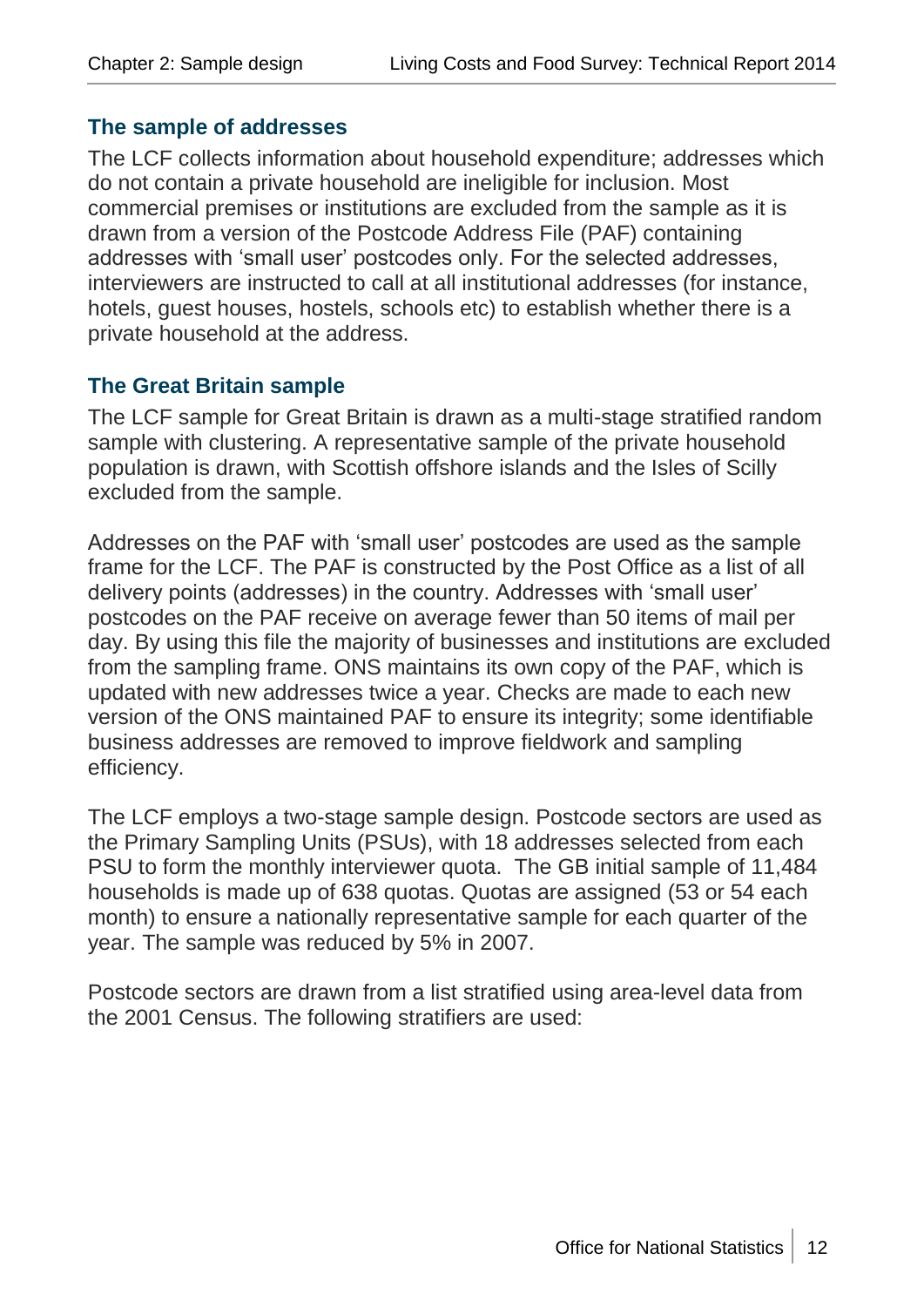#### **Region**

The region is based on what was Government Office Regions (GOR<sup>2</sup>) subdivided into metropolitan and non-metropolitan areas.

#### **National Statistics Socio-Economic Classification (NS-SEC) of Household representative person (HRP)**

Each major stratum is divided into four bands according to the proportion of households whose head was in a professional or managerial occupation (NS-SEC 1-3). Until 2004/05, this stratifier was based upon Socio-Economic Groups (SEG) 1-5 and 12. Although the new coding of occupation by NS-SEC is not directly comparable with the old SEG, methodological work has shown that the stratifier calculated using the NS-SEC approximates the SEG stratifier well.

#### **Car ownership**

Within each band, PSUs are sorted in order of the proportion of households with no car.

Socio-economic group of HRP and car ownership were first introduced as stratifiers for the 1996/97 survey. Until 2004/05, area level stratifiers were derived from 1991 Census data; but since 2005/06 it has been possible to update the stratifiers and use 2001 Census data.

#### <span id="page-12-0"></span>**The Northern Ireland sample**

Sampling and fieldwork in Northern Ireland are carried out by the Central Survey Unit of NISRA. In Northern Ireland 300 addresses are sampled using the Land and Property Services Agency's (LPSA) property database. This database lists all residential addresses, therefore each household has an equal chance of selection.

A systematic random sample of residential addresses is drawn from the LPSA's database. The database is sorted by district council and ward. Therefore the systematic sample drawn from the database is implicitly stratified geographically.

#### <span id="page-12-1"></span>**Household definition**

The LCF is a voluntary sample survey of private households. The basic unit of the survey is the household. The LCF (in line with other government household surveys) uses the harmonised definition of a household: A

 $2$  A modified version of region which includes Merseyside in the North West has been used since the 2001/02 EFS. It was previously a separate category.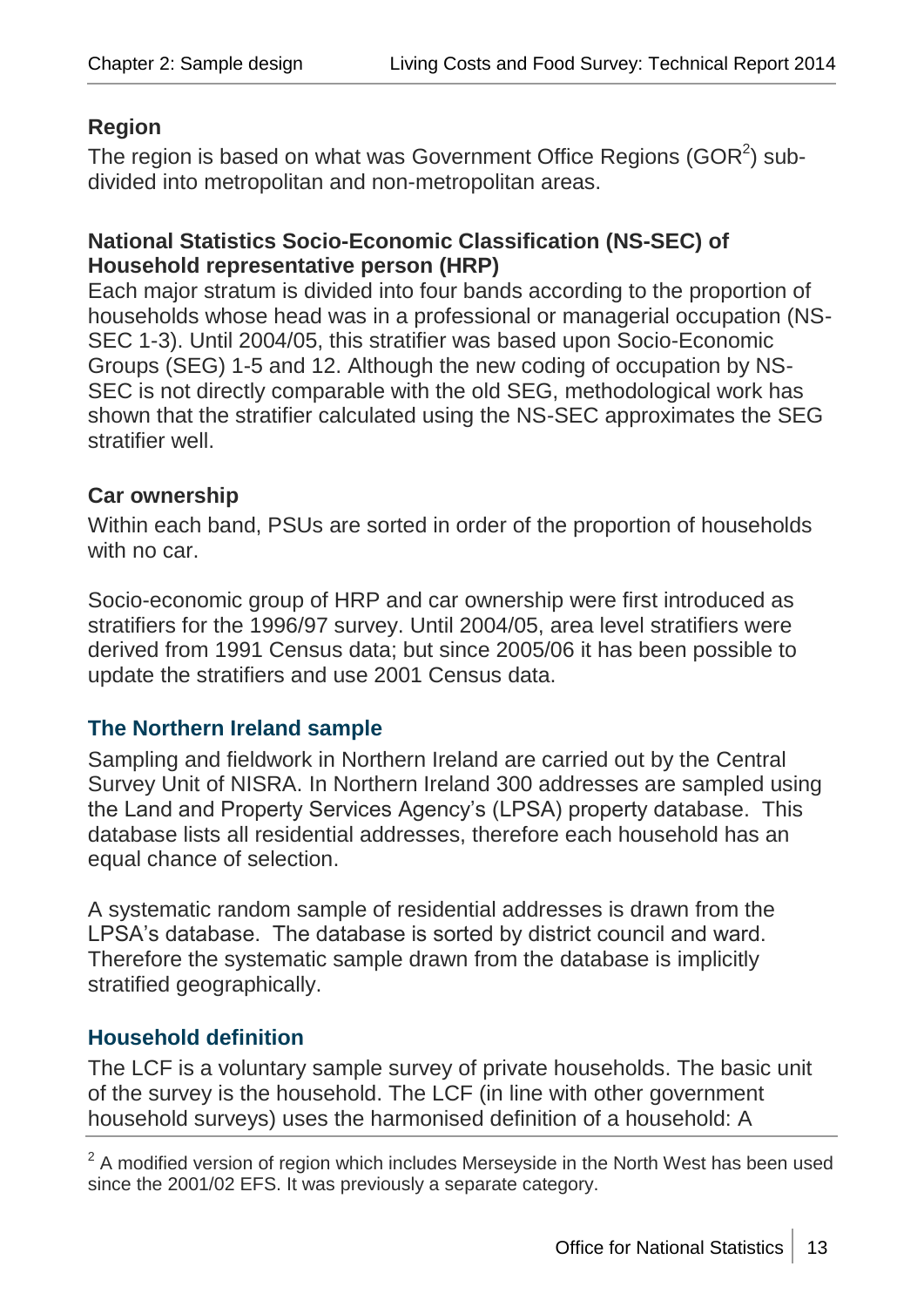household comprises 1 person living alone or a group of people (not necessarily related, living at the same address) who share cooking facilities AND share a living room or sitting room or dining area*.*

Members of a household are not necessarily related by blood or marriage; resident domestic servants are included as part of the household. The survey includes private households only. People living in hostels, hotels, boarding houses or institutions are excluded unless they form a private household within the institution (e.g. a warden living in a self-contained flat within a retirement home). Households are also included even if some or all members are not British subjects.

#### <span id="page-13-0"></span>**Household Reference Person (HRP)**

From 2001/02, the concept of Household Reference Person (HRP) was adopted on all government-sponsored surveys, to replace the head of household.

A key difference between HRP and head of household is that the HRP must always be a householder, whereas the head of household was always the husband/male partner, who may not have been a householder himself (see Glossary for further details).

#### <span id="page-13-1"></span>**Multi-household procedures**

For addresses containing more than one household, set procedures are followed to give each household only one chance of selection. All addresses in England and Wales, and Scotland have only one chance of selection in the LCF sample. If an address contains more than one household they use a kish grid to select one household to interview.

#### <span id="page-13-2"></span>**Ineligible households**

Interviewers code an address as ineligible if:

- $\bullet$  there is no trace of the address the address is incorrect or inadequate to allow the interviewer to find a housing unit
- $\bullet$  it is not yet built the building had not yet been built or completed
- it has been demolished or is derelict
- $\bullet$  it is empty at the first call the address was empty/unoccupied when the interviewer made their first call
- it is non-residential the address is occupied solely for business, school, government office, other organisation etc, with no resident person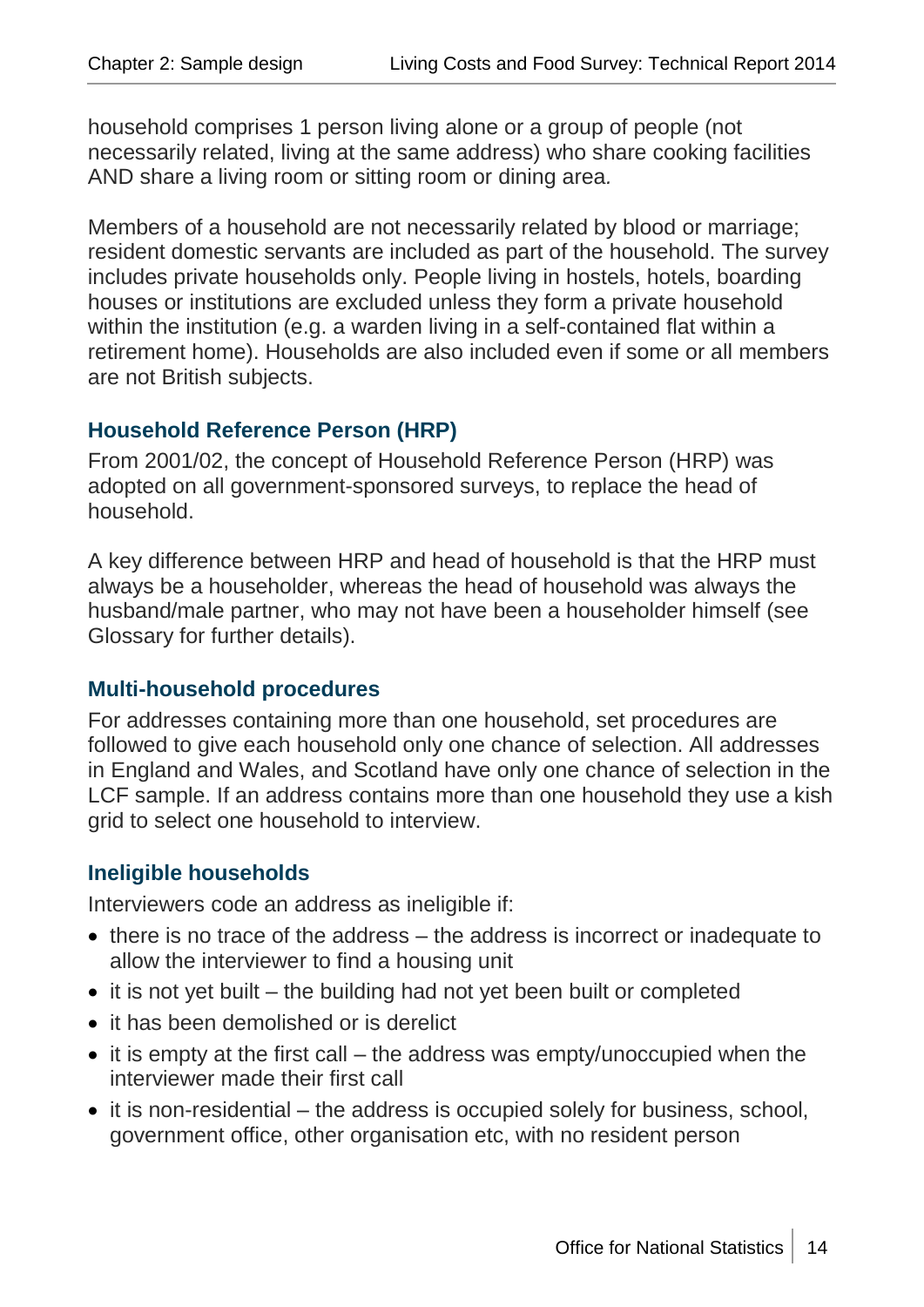- $\bullet$  it is an institution the interviewer must establish that there is no private household which considers the institution to be their main or only address
- it is temporary accommodation or a second home a household is living at the address temporarily, but they normally live elsewhere or this is a second home. This is likely to apply to seasonal, vacation or temporary residences, or
- the household contains a foreign diplomat or foreign serviceman or woman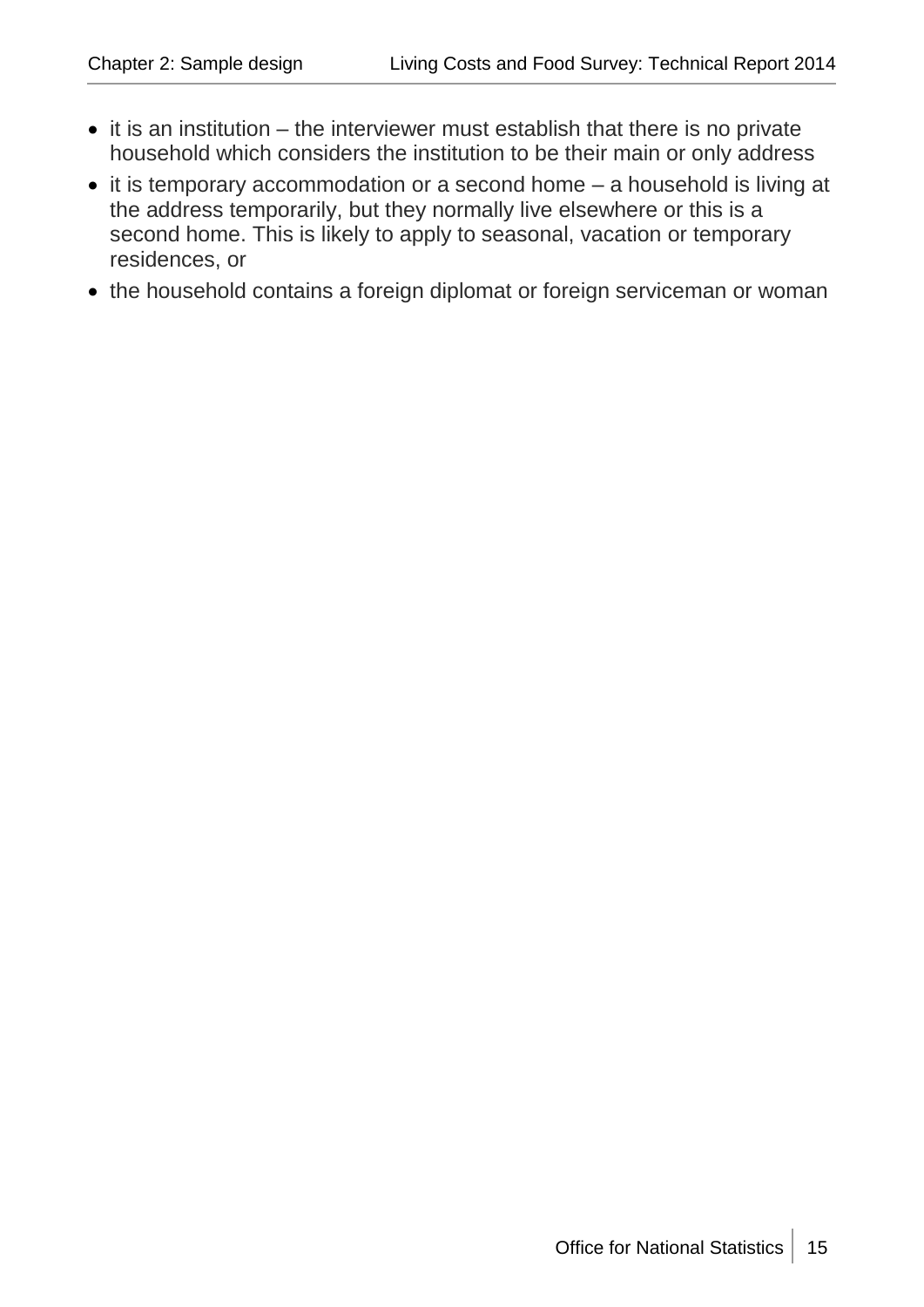## <span id="page-15-0"></span>Questionnaire design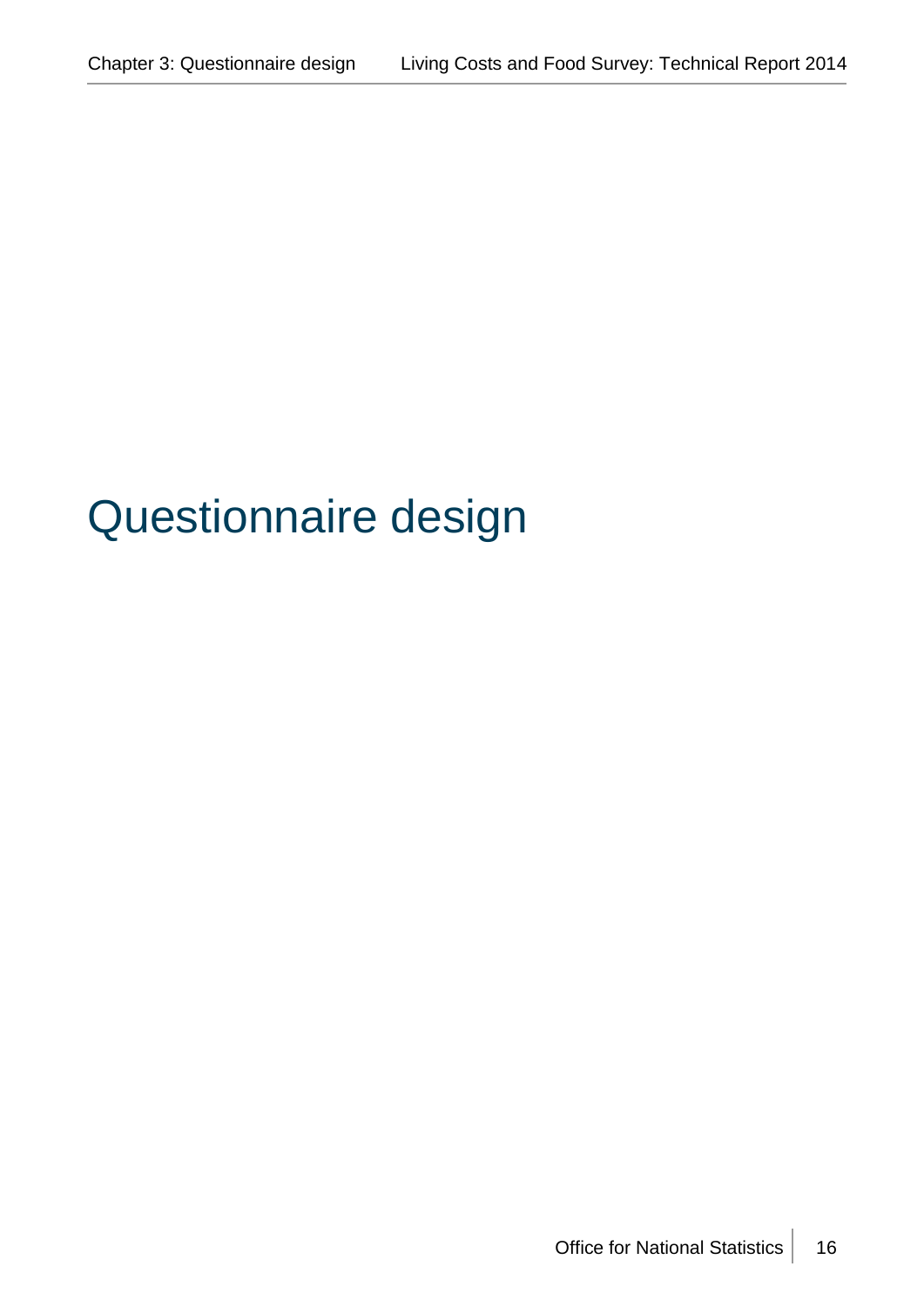#### <span id="page-16-0"></span>**Interview and diary overview**

Households selected for the LCF are asked to complete an interview covering information about the household, regular items of household expenditure and income details. Following this, all adults within the household are asked to keep a diary to record all items of expenditure in the following two weeks. Children aged 7 to 15 years are also asked to keep a record of their personal expenditure.

#### <span id="page-16-1"></span>**CAPI interviewing**

The LCF interview consists of a general household section and an individual section for each of the adults within the household.

The household section records information about the socio-demographic characteristics of household members (age, gender, marital status), and about how they are related (e.g. spouse, partner, son/daughter, relative, etc). It also asks about regular items of expenditure, such as mortgage/rent payments, insurances, utility bills, education fees and infrequent purchases, such as vehicles. These questions are put to all household members (if interviewed together) or to the main household respondent, preferably the HRP or their spouse/partner.

The second part of the interview covers employment and income details, including detailed questions about receipt of benefits, allowances and other financial assets. It is asked of each household member over 16 years of age.

Interviews are conducted using Computer Assisted Personal Interviewing (CAPI). Blaise, a software system developed by Statistics Netherlands, is used to program the LCF questionnaire.

#### <span id="page-16-2"></span>**Questionnaire Review**

In order to ensure the LCF questionnaire is up-to-date it is important that questions are regularly reviewed so that relevant changes can be made. Reviewing the questionnaire is a process of continuous improvement.

Limited changes have been made to the 2014 questionnaire due to the large number of improvements introduced in 2013 and the inclusion of new state benefits questions. In April 2014 the LCF left the IHS.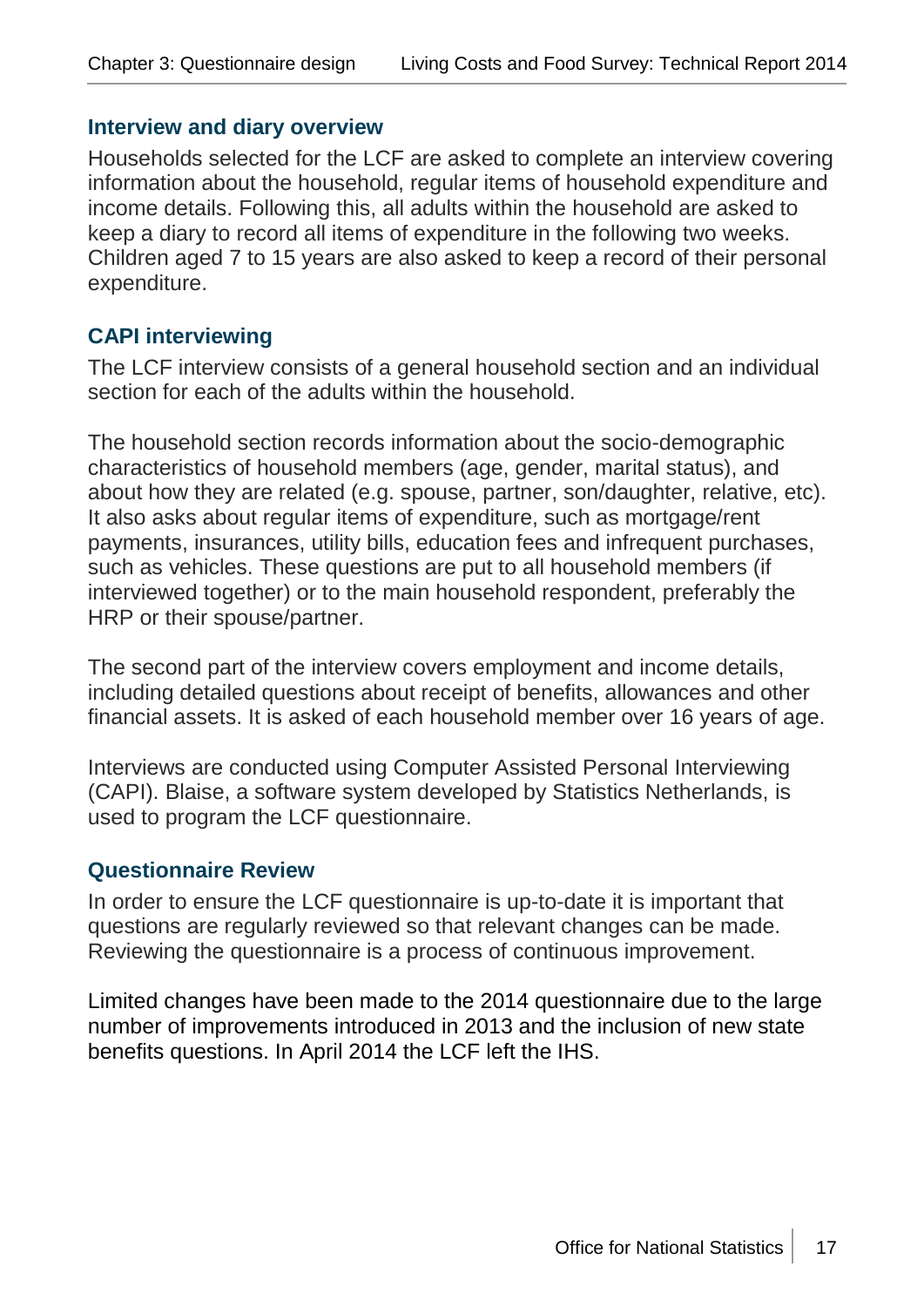#### <span id="page-17-0"></span>**Changes to the survey in 2014**

**Government Training Schemes -** minor changes were made to the wording of the government training schemes to bring the LCF in line with other ONS surveys.

**Mobile Phone Payments -** the LCF is exploring issues related to the quality of the mobile phone payment data. For 2014 a new question was added to establish the percentage of cases for which mobile phone information is given by proxy.

<span id="page-17-1"></span>**Annuities -** the wording of the question about annuities has been improved.

#### **Harmonisation of questions**

In order to allow analysts to compare results across surveys a number of classificatory questions within the LCF questionnaire are harmonised<sup>3</sup>. Table 3.1 lists the questions that are harmonised on the LCF and when they were first included.

<sup>3</sup> For more information on harmonised questions click **here** or email harmonisation@ons.gov.uk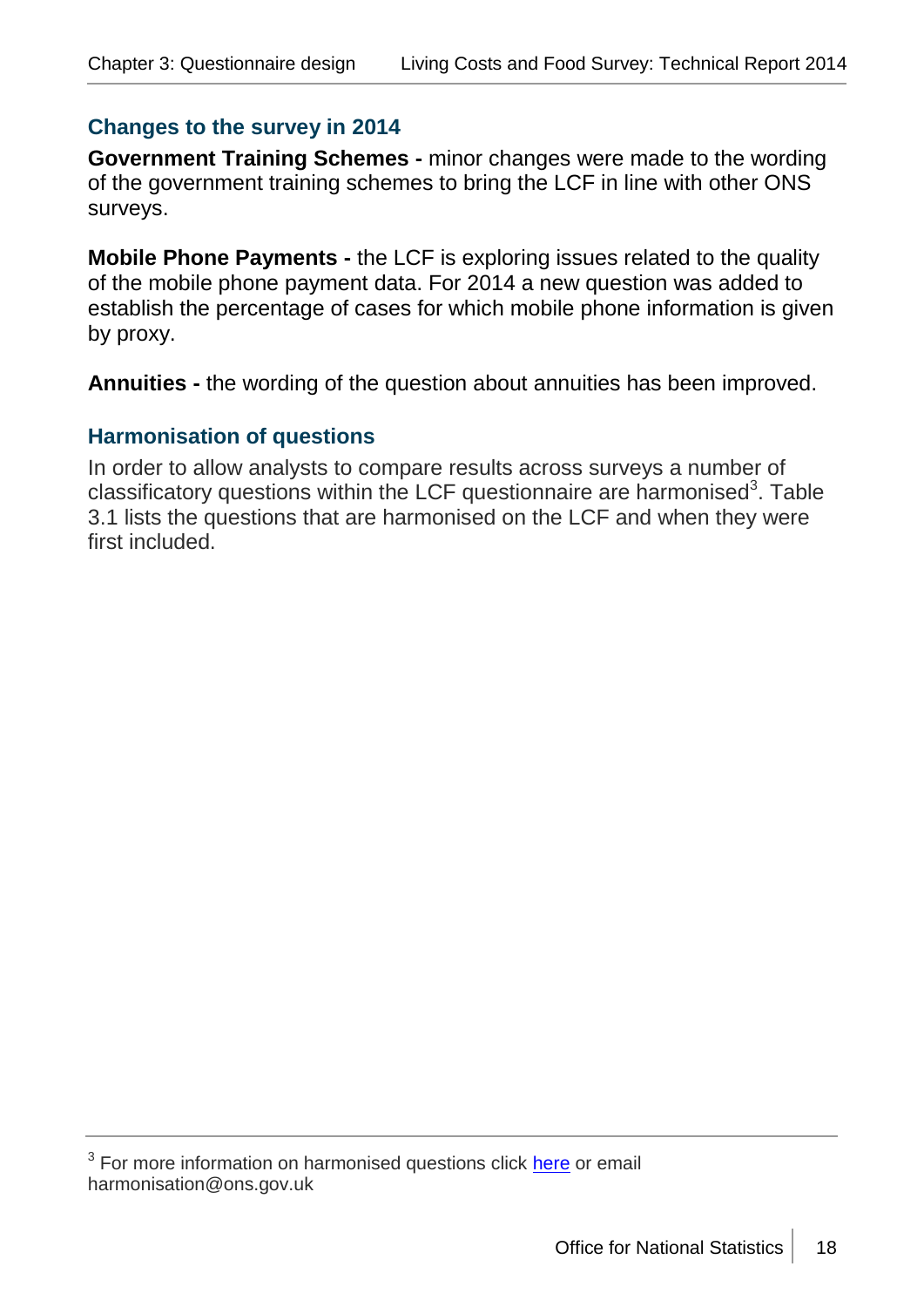#### **Table 3.1 Harmonised questions on the LCF**

#### Great Britain

| <b>Topics</b>                                                                       | <b>LCF - harmonisation status</b> |
|-------------------------------------------------------------------------------------|-----------------------------------|
| <b>Primary set</b>                                                                  | Year <sup>1</sup>                 |
| Household response unit                                                             | 00/01                             |
| Gender                                                                              | $A^2$                             |
| Age last birthday (if less than 20 years of age)                                    | 96/97                             |
| Date of birth                                                                       | 96/97                             |
| Marital status (legal)                                                              | 96/97                             |
| Living arrangements                                                                 | 96/97                             |
| Who owns or rents accommodation                                                     | 96/97                             |
| Head of household (HOH)                                                             | $A^2$                             |
| Household reference person (HRP)                                                    | 00/01                             |
| Relationship to head of household                                                   | 96/97                             |
| Ethnic origin                                                                       | 00/01                             |
| National identity                                                                   | 00/01                             |
| Tenure                                                                              | 96/97                             |
| Economic activity (ILO)                                                             | 96/97<br>96/97                    |
| Industry, occupation, socio-economic clasifications<br>Full-time and part-time work | 96/97                             |
|                                                                                     |                                   |
| <b>Secondary set</b>                                                                |                                   |
| Social security benefits                                                            | 97/98                             |
| <b>Consumer durables</b>                                                            | 96/97                             |
| Length of time since last paid work                                                 | 96/97                             |
| Time in present job                                                                 | 96/97                             |
| Usual hours in main job                                                             | 96/97                             |
| Accommodation type                                                                  | 96/97                             |
| Housing costs and benefits                                                          | 96/97                             |
| Length of residence                                                                 | 96/97                             |
| Vehicle ownership/continuous use                                                    | 96/97                             |
| Health                                                                              | $X^3$                             |

Year<sup>1</sup> = harmonised for that 'year'

 $A^2$  = harmonised pre 1996-97

 $X^3$  = topic not on survey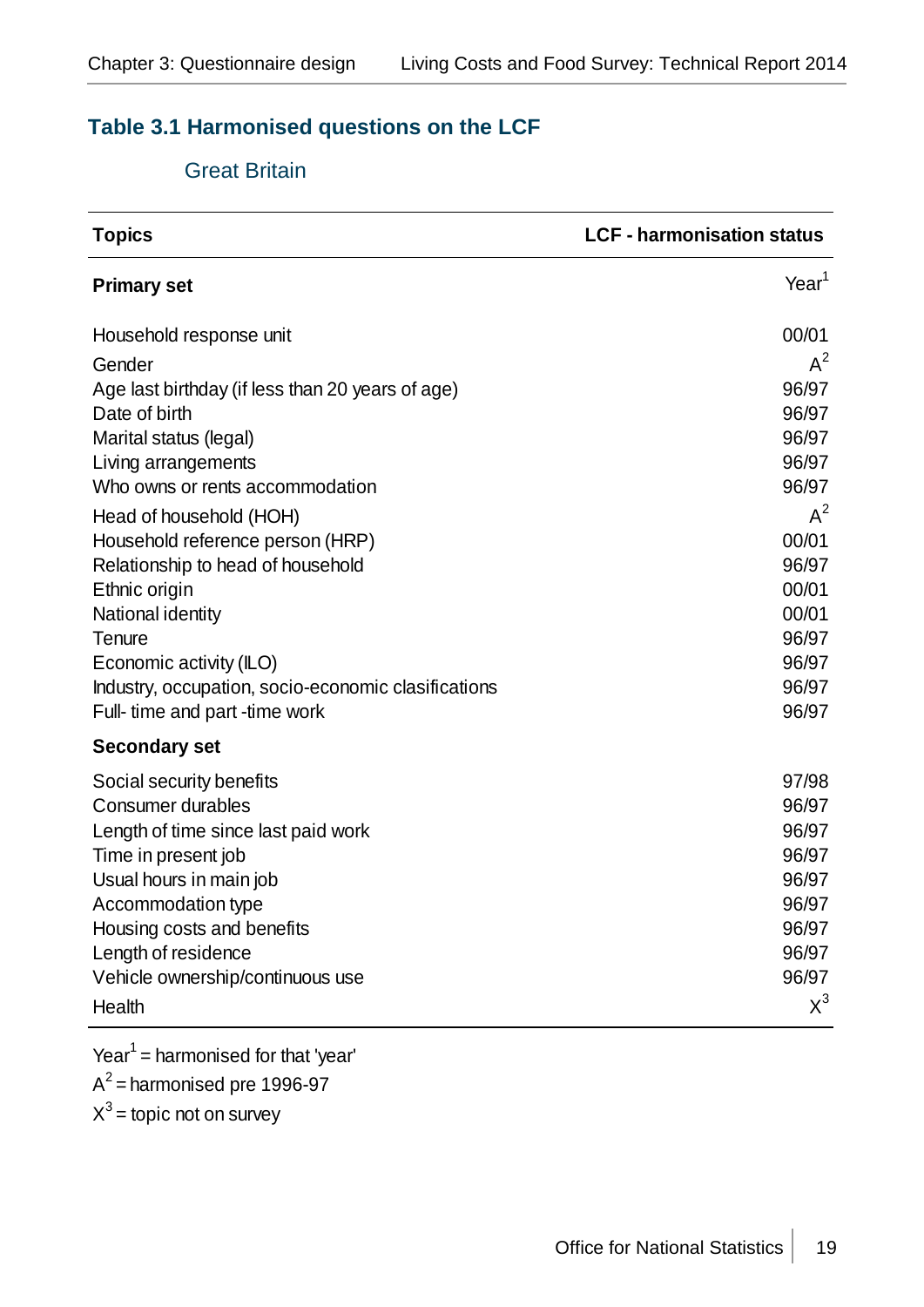#### <span id="page-19-0"></span>**Difficult to obtain information**

In order to collect sufficiently detailed and accurate information interviewers are instructed to ask respondents to check figures and consult relevant documentation where available. However, situations arise when the respondent does not have the information required to answer a question. Although "Don't know" responses can lead to blanks appearing in the raw data, they are accepted as permissible answers to some LCF questions. Interviewers are encouraged to collect the best estimate that the respondent is able to give and to record any relevant information using the note-pad facility within Blaise. From these notes it is sometimes possible for data to be imputed at the editing stage. This differs from the FES, which did not accept refusals to questions on monetary amounts of expenditure or income, other than for amounts invested. On the FES a refusal to any monetary question constituted a refusal to the survey as a whole and the interview was terminated.

#### <span id="page-19-1"></span>**Full income and short income**

All adult members of a household are asked to supply detailed information about their income; this is referred to as "full income". In some cases respondents are reluctant to provide this level of detail; however, they may be willing to answer a simplified set of questions which permits the household to be included as a partial response<sup>4</sup>. From 2001/02 to 2007 the EFS included a reduced set of income questions, referred to as "short income". From 2008 onwards the short income section was removed.

#### <span id="page-19-2"></span>**Proxy interviews**

Questions about general household affairs are put to all household members or to the household reference person (HRP), questions about work and income are put to the individual members of the household. Where a member of the household is not present during the household interview, another member of the household (for example a spouse) may be able to provide information about the absent person. The individual's interview is then identified as a proxy interview. Under LCF rules, the expenditure diary cannot be completed by proxy; if a household member is not present during the diary period they are classified as an absent spender.

In 2001–02, the EFS began including households that contained a proxy interview. In that year, 12% of all responding households contained at least one proxy interview. In 2014 the percentage of responding households with a

<sup>4</sup> See Chapter 5, "Partial response".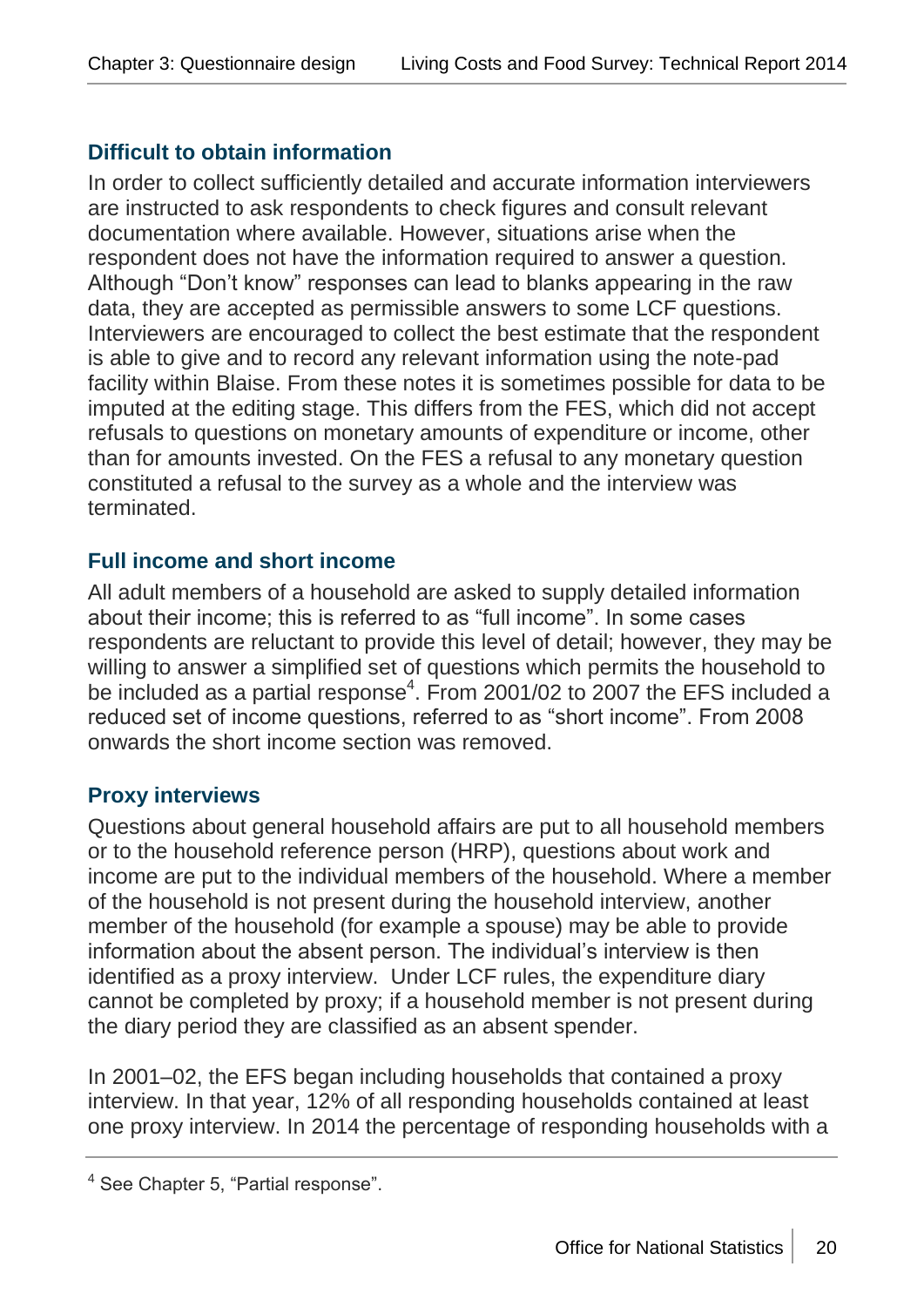proxy interview was 29%. The rise in the percentage of proxy interviews over time reflects general response trends for social surveys; interviewers are finding it increasingly difficult to make initial contact with households and to secure interviews with each household member.

#### **Table 3.2 Percentage of households containing proxy interviews, 2006 to 2014**

Great Britain

|              | 2006                     | 2007  | 2008  | 2009  | 2010  | 2011  | 2012  | 2013  | 2014  |
|--------------|--------------------------|-------|-------|-------|-------|-------|-------|-------|-------|
|              | Percentage of households |       |       |       |       |       |       |       |       |
| Proxy        |                          |       |       |       |       |       |       |       |       |
| interviews   | 14                       | 17    | 21    | 23    | 22    | 24    | 25    | 26    | 29    |
| <b>Total</b> |                          |       |       |       |       |       |       |       |       |
| number of    |                          |       |       |       |       |       |       |       |       |
| households   | 6,059                    | 5,545 | 5,271 | 5,222 | 5,116 | 5,531 | 5,425 | 4,993 | 4,982 |

Analysis of the 2014 data revealed that the inclusion of proxy interviews increased response from above average income households. For the 2014 survey, the average gross normal weekly household income was 19% higher than it would have been if proxy interviews had not been accepted. Similar findings were obtained with respect to expenditure: total spending was 14% higher than if proxy interviews had not been included. Use of proxies enhances the sample size and hence the precision of the figures obtained. It also enables the survey to capture the income and expenditure from (on average) higher-earning households and hence ensure that these households are represented fully in the survey. This must be weighed against the risk that the proxy interviews may not provide exactly the same information as direct interviews, but the available evidence suggestions that including proxies provides higher data quality overall.

#### <span id="page-20-0"></span>**The diary**

Following the interview, all adults (aged 16 and over) in the household receive a paper diary in which they are asked to record all their purchases for two weeks. The diary is organised into ten sections to help respondents remember and record different types of expenditure. The first six sections cover daily expenditure, with the sections repeated for each of the 14 days covered by the diary. The remaining four sections cover the entire period of the diary's placement.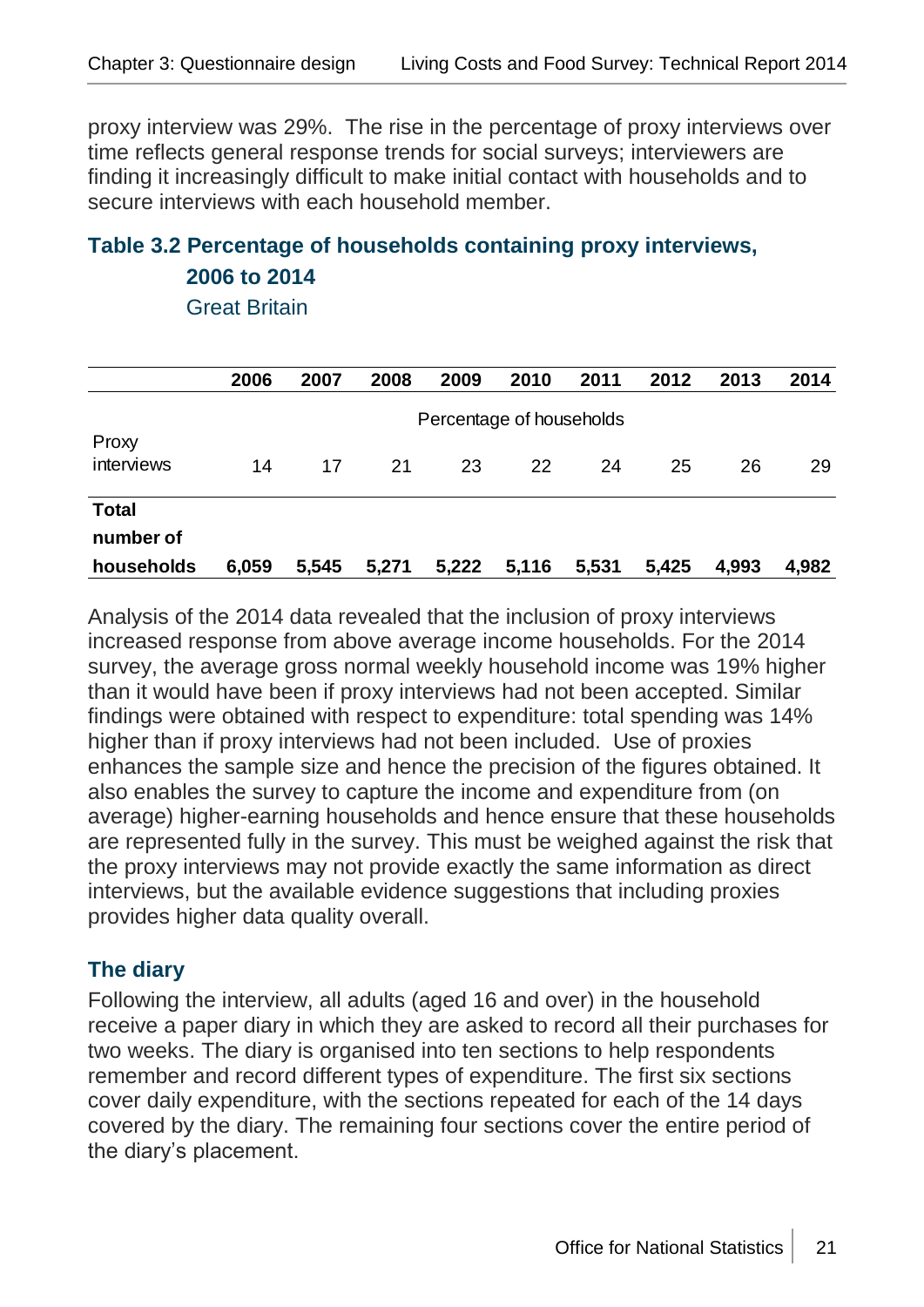The daily sections of the diary are:

- 1. food and drink brought home (excluding takeaways)
- 2. takeaway meals and snacks eaten at home
- 3. meals, snacks and drinks consumed away from the home
- 4. clothing and footwear
- 5. other payments and purchases
- 6. winnings from lottery, bingo, betting shops, football pools, raffles, etc

Each item of expenditure is recorded in the appropriate section together with the amount paid (or amount won for the winnings section). Additional sectionspecific information may also be requested, e.g. the weights of food items.

Sections 7 to 9 cover the whole 14-day diary-keeping period and record homegrown and wild food, holiday expenditure abroad and business refunds. Section 10 is used to record details of special circumstances occurring during the diary keeping period. This information can be used during quality assurance to investigate households with unexpected expenditure patterns.

A different diary is issued to children aged 7 to 15; its layout is much simpler with details on each item of expenditure, the amount paid, where it was purchased and where it was consumed (for food and drinks only) recorded. Children's diaries are organised on a day-by-day basis.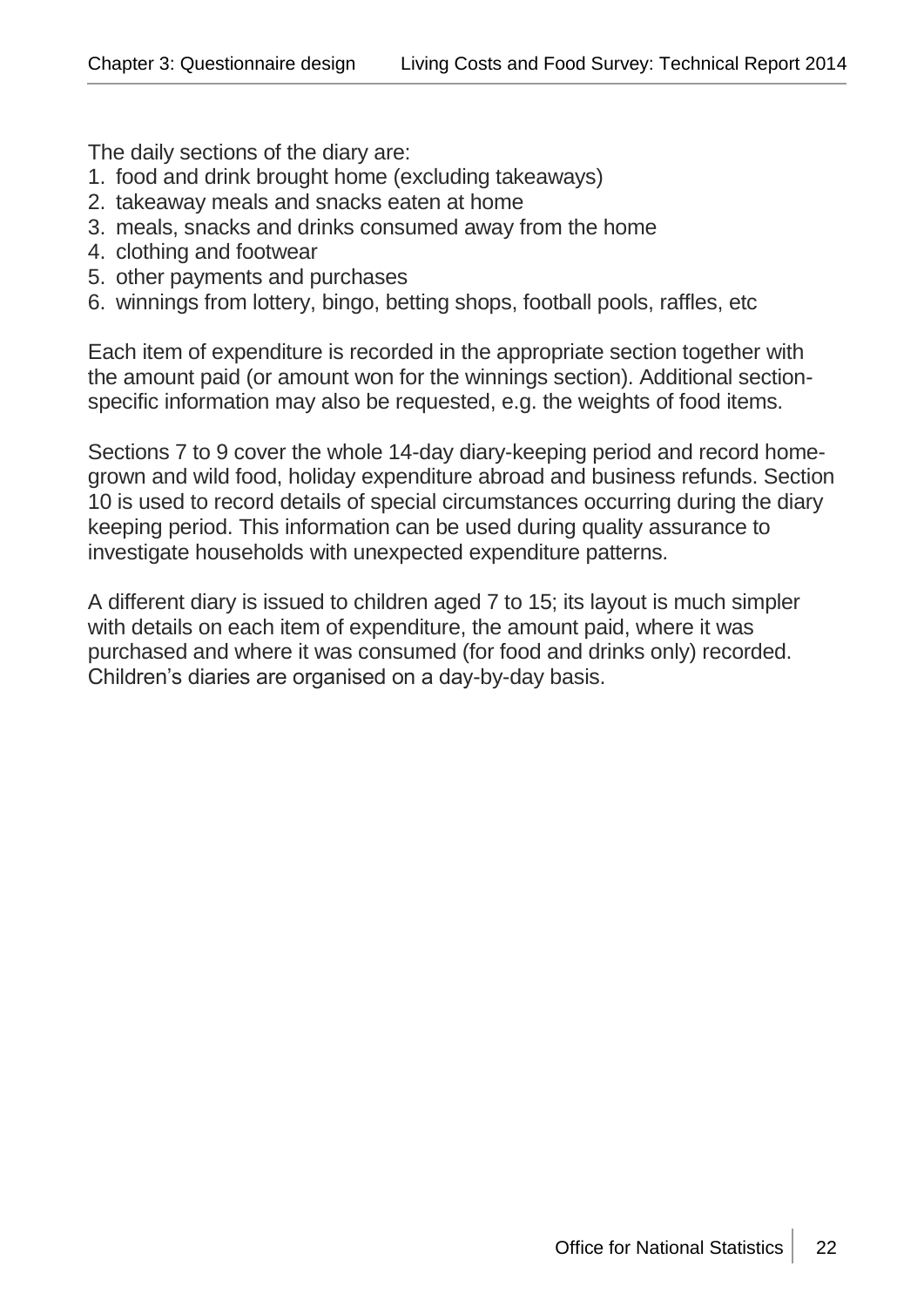## <span id="page-22-0"></span>Fieldwork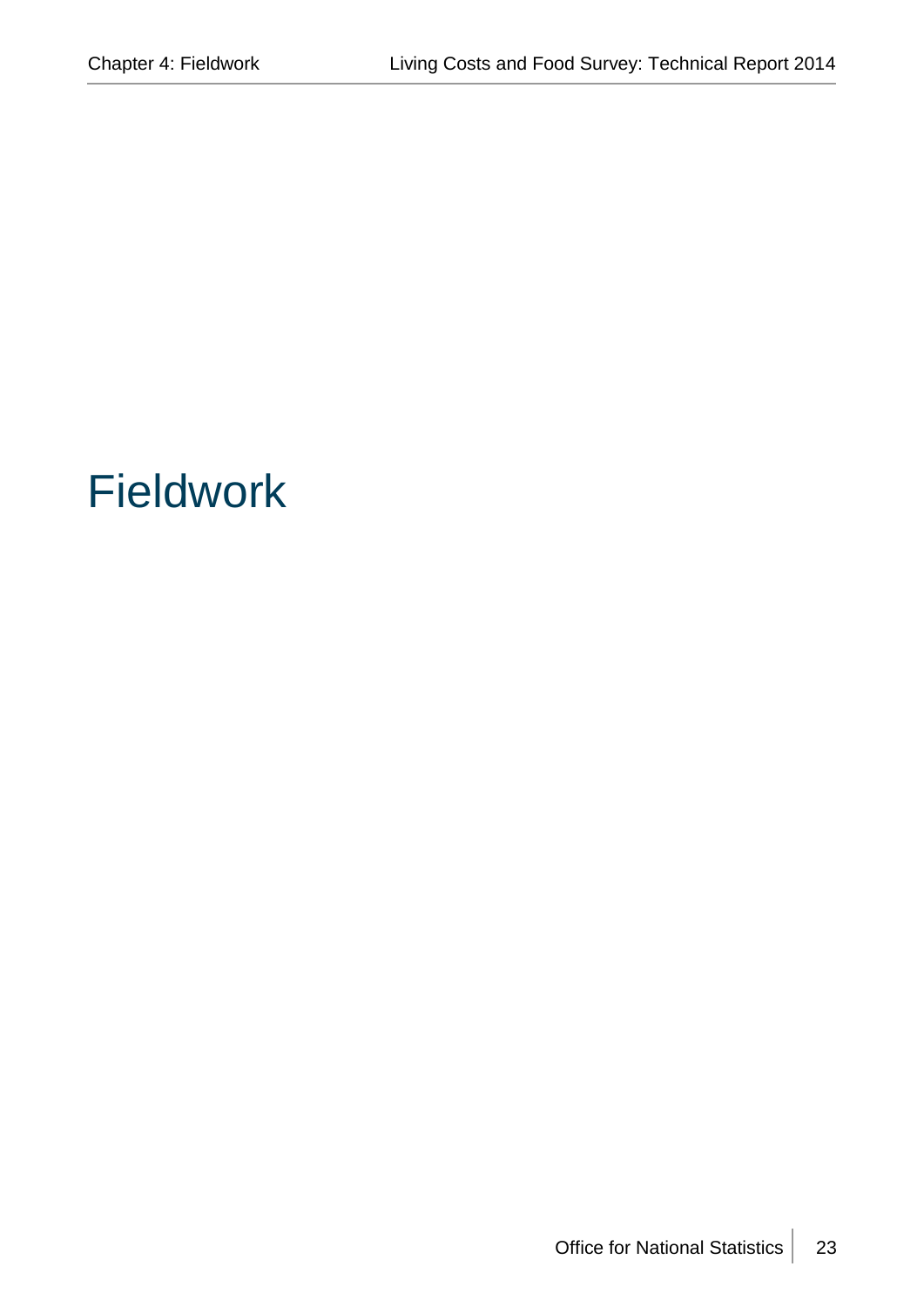#### <span id="page-23-0"></span>**Overview of fieldwork design**

LCF interviews are all face-to-face and are conducted by ONS interviewers $5$ at the household address, using laptops.

The LCF sample of 11,484 addresses, drawn from the Postcode Address File  $(PAF)$ , is organised into 638 quotas $<sup>6</sup>$  of 18 addresses, which are assigned</sup> equally to each month of the year. To minimise travel time and costs an interviewer is usually assigned a complete LCF quota.

#### <span id="page-23-1"></span>**Interviewer briefings**

Before being assigned an LCF quota, new interviewers are required to attend an LCF specific briefing day. Prior to the briefing day, interviewers are supplied with instructions and background information about the survey. New interviewers are also asked to complete an LCF diary for seven days, these are checked and feedback is given at the briefing.

For 2014, a total of 65 interviewers were new to the LCF survey and were briefed over the course of the year. However, many of these interviewers had previous experience of working on other ONS surveys, such as the Labour Force Survey (LFS) and the Opinions Survey (OPN).

#### <span id="page-23-2"></span>**Contacting respondents**

In advance of the interviewer's first call at the sampled address, ONS send a letter and a book of first class stamps (as a memory jogger) to the household to inform them of the visit and the content of the survey. The interviewer provides more information when they call and may leave a leaflet giving further details of the survey, uses of the data, and arrangements to ensure confidentiality.

These leaflets, together with spare copies of the advance letter, are normally dispatched to interviewers by 48hr delivery a week before the start of the field period. Interviewers also receive:

- survey pens (to distribute to respondents)
- adult diaries
- youth diaries
- pocket diaries
- envopacks (to dispatch the diaries back to Titchfield if direct contact with respondents isn't possible)

<sup>&</sup>lt;sup>5</sup> In Great Britain.

<sup>6</sup> See chapter 2, "The Sample Design".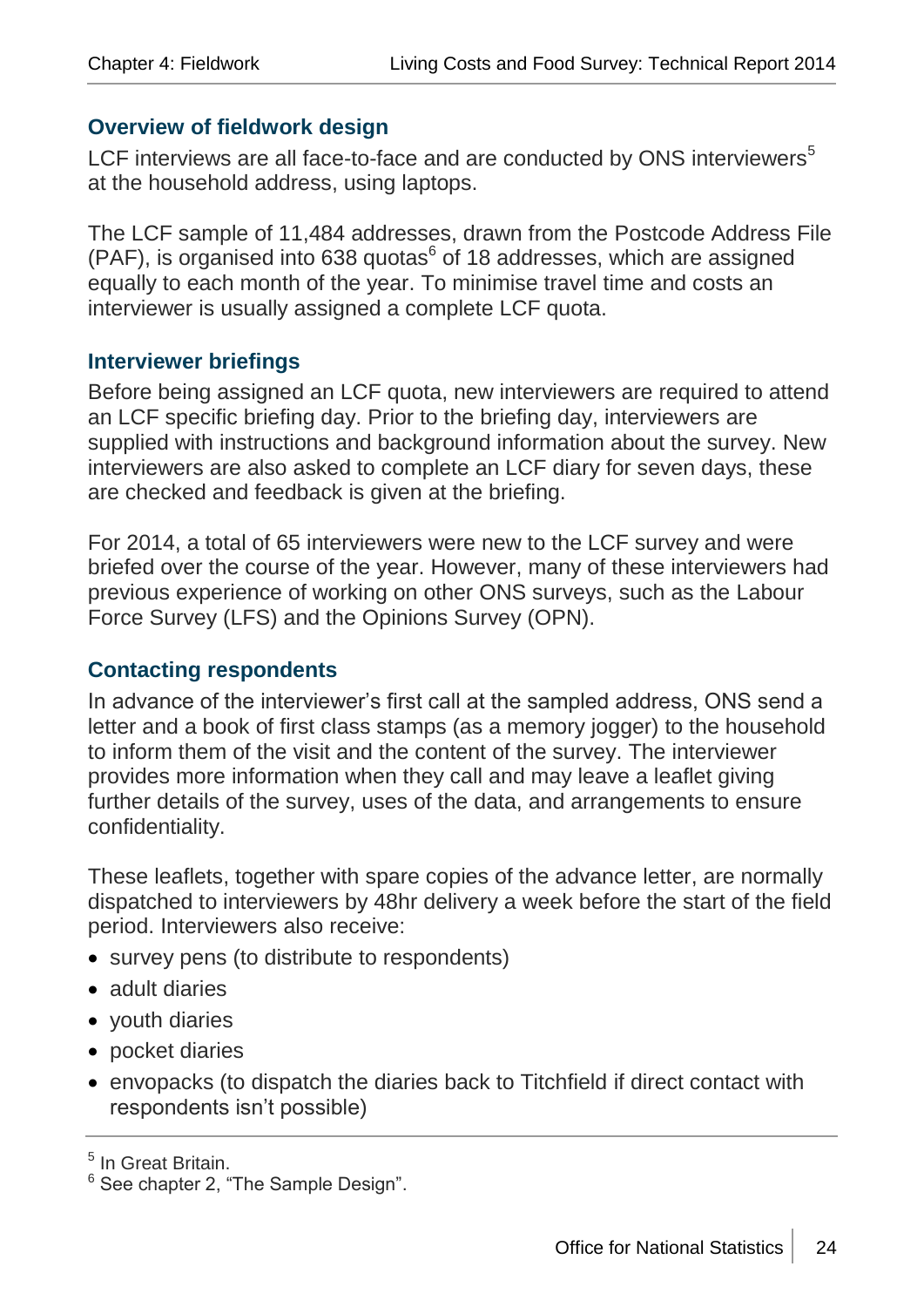#### <span id="page-24-0"></span>**Placing pattern**

The LCF provides estimates of average weekly expenditure; it therefore requires interviews and diaries to be representative of the whole year. The sample design ensures an even distribution of interviews across the months.

As expenditure patterns also vary through the month interviewers are asked to achieve an even distribution of interviews within each month; for 2014 they were asked to aim for the pattern shown in Table 4.1.

#### **Table 4.1 Dates of the placing weeks, 2014**

| <b>Placing week</b> | Dates for all months<br>(except February) | <b>Dates for February</b> | <b>Placement pattern</b><br><b>Number of</b><br>interviews |
|---------------------|-------------------------------------------|---------------------------|------------------------------------------------------------|
|                     | 1st to 7th                                | 1st to 7th                |                                                            |
|                     | 8th to 15th                               | 8th to 14th               | 5                                                          |
|                     | 16th to 23rd                              | 15th to 21st              |                                                            |
|                     | 24th to end of month                      | 22nd to end of month      | 5                                                          |
|                     | 18                                        |                           |                                                            |

#### United Kingdom

The placement pattern achieved in 2014 is shown in Table 4.2; it shows the distribution of LCF interviews by the date and week of the month.

#### **Table 4.2 Week of the month during which the interview was carried out, 2014**

Great Britain

| <b>Placing Week</b> | <b>Achieved Placement</b> |  |  |
|---------------------|---------------------------|--|--|
|                     | Percentage of households  |  |  |
|                     | 26                        |  |  |
| 2                   | 36                        |  |  |
| 3                   | 23                        |  |  |
| $\overline{4}$      | 16                        |  |  |
| <b>Total</b>        | 100                       |  |  |

Note: The sum of component items may not sum to the total due to rounding

#### <span id="page-24-1"></span>**Contacting the sample address**

In seeking an interview, interviewers are requested to make at least four separate calls, including two evening calls. Interviewers are also required to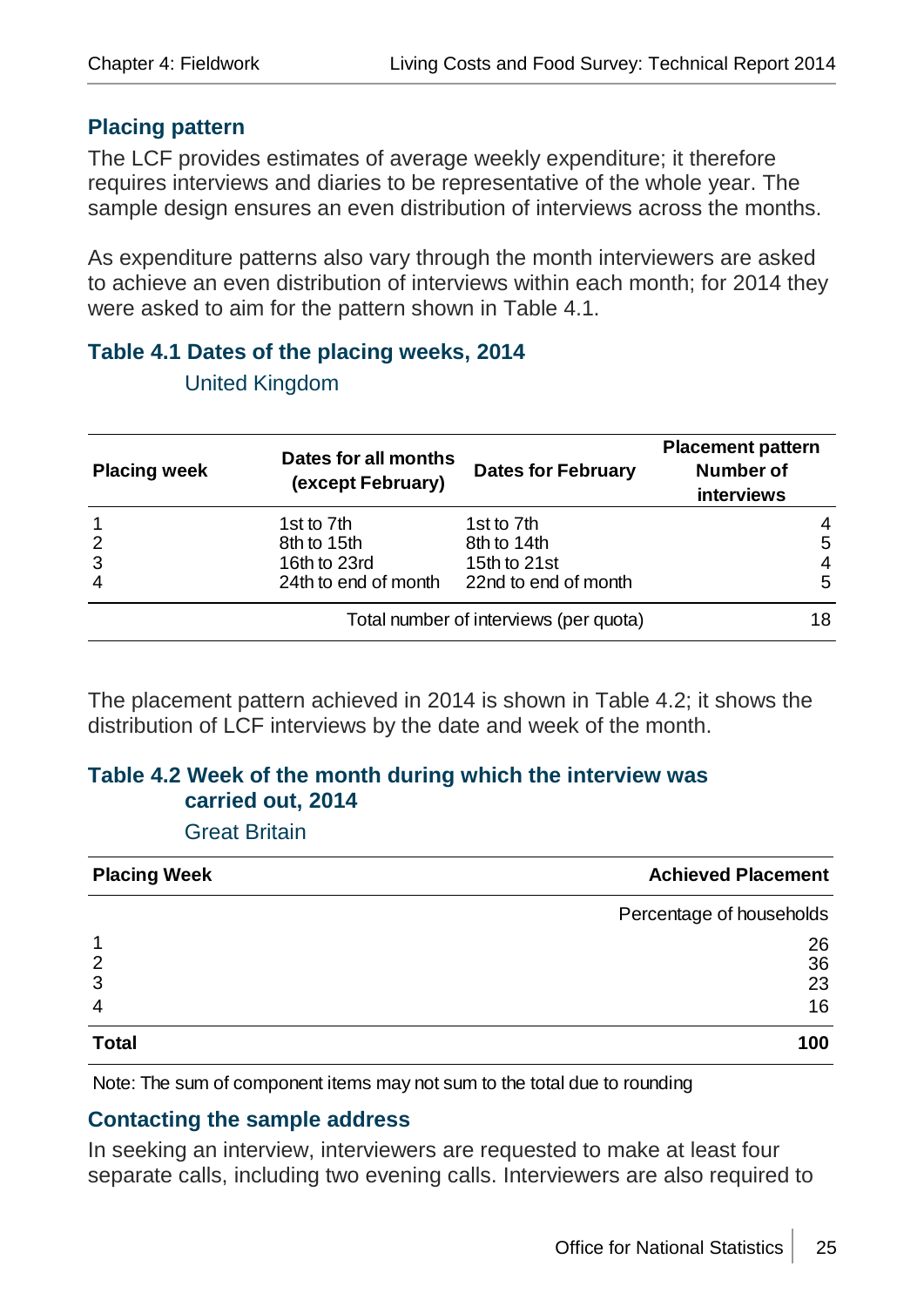call at sampled institutional addresses (e.g. hotels, guesthouses, hostels and schools) to establish whether there is a private household at the address. Interviewers are instructed to continue making additional calls at noncontacted addresses throughout the field period.

#### <span id="page-25-0"></span>**Pattern of calls**

With the need to complete interviews and place diaries throughout the reporting month, a pattern of calls for LCF interviewers has been established:

#### **The initial call**

The initial call can help to establish how many households live at the selected address. For addresses containing more than one household, set procedures are followed to ensure each household has one and only one chance of selection. At the selected household(s), the interviewer explains the purpose of the survey. If the household is co-operative, the interviewer will try to make an appointment to see all adult members for interview.

#### **The interview/diary placing call**

If possible, interviews for all household members are conducted in one visit. After completing the interview respondents keep a two-week diary of their expenditure, usually starting from the day of interview or the following day. If the start of the diaries is delayed by more than two days, the interviewer checks that the information collected in the interview is still up-to-date, for example, whether any household bills have been received since the original interview.

On the FES interviewers were required to assemble all adults in the household before starting the interview. However, since the 2001/02 (EFS), interviewers have been allowed to begin the interview with some adults not present, provided the HRP or their spouse is present and they obtain the information from the missing adults at a later date.

At this call the interviewer also explains how to complete the expenditure diary and sets the start date for the diary.

Where a member of the household is not present during the household interview, another member of the household (e.g. spouse) may be able to provide information about the absent person (proxy interviews, see chapter 3).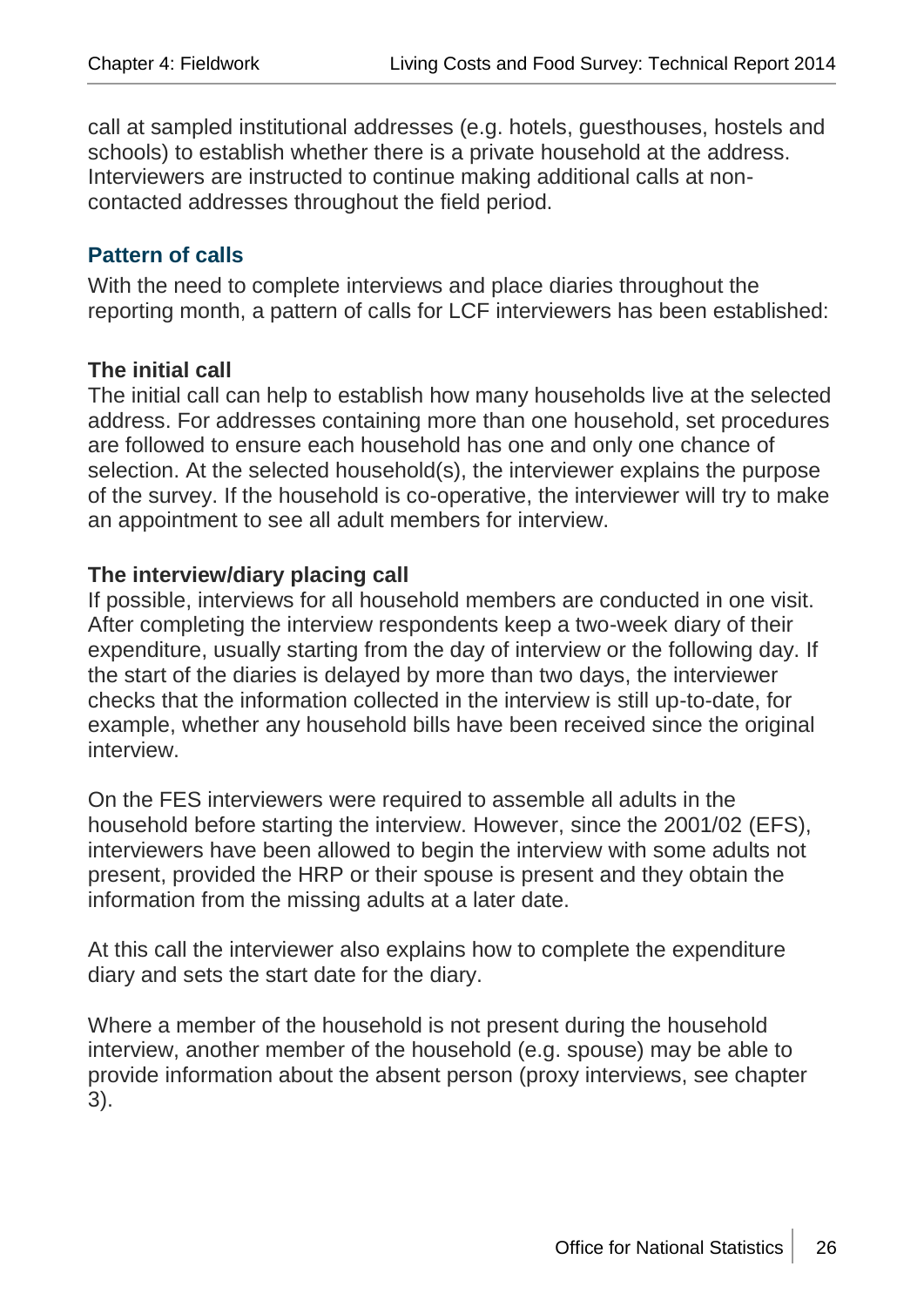#### **Interim checking call(s)**

Interviewers make at least one checking call on the household but in practice may make more calls if needed. The first checking call is normally within five days of the start of diary keeping or the first call. The interviewer checks that the respondent is not having problems completing the diary and is giving sufficient detail to permit items to be coded. If necessary, further instructions and guidance are given to the respondent. Interviewers can also use these calls to clarify inconsistencies in the answers given during the interview.

#### **Final/collecting call**

This is made as soon as possible after the end of the diary keeping period. The interviewer completes a thorough check of the diary information, probing for further detail where necessary and adding this to the paper diary. The interviewer also collects information needed to send the incentive payments. In 2014, a gift of £10 was made to each adult (aged 16 and over) in responding households and £5 to each child (aged 7 to 15) who completed a diary. Payments were made after completion of all elements of the survey but were mentioned in the advance letter.

Fieldwork continues for two weeks after the last interview/placing call, during this time diary checking and final calls are made. These additional two weeks are not used for interviewing/placing; all interviewing/placing should be completed within the calendar month. The LCF does not have an extension period.

#### <span id="page-26-0"></span>**Interview length**

The Blaise questionnaire includes audit trail functionality to record all interviewer interactions<sup>7</sup> with the questionnaire, along with detailed information about time spent on each question. These times can be aggregated to provide an overall estimate of the length of the interview and information about specific sections of the questionnaire.

For 2014, audit trail files were analysed to improve the understanding of the survey process and, in particular, to monitor the overall time and number of sessions required to complete an interview with a responding household.

Although LCF interviewers are instructed to gather all adult members of the household together to carry out the interview, some flexibility is allowed and, if necessary, interviewers can complete the interview in more than one session. This is particularly useful when interviewing large households where it may be difficult to arrange an appointment with all adult members at the

 $7$  Fields which were entered and left, fields which were amended.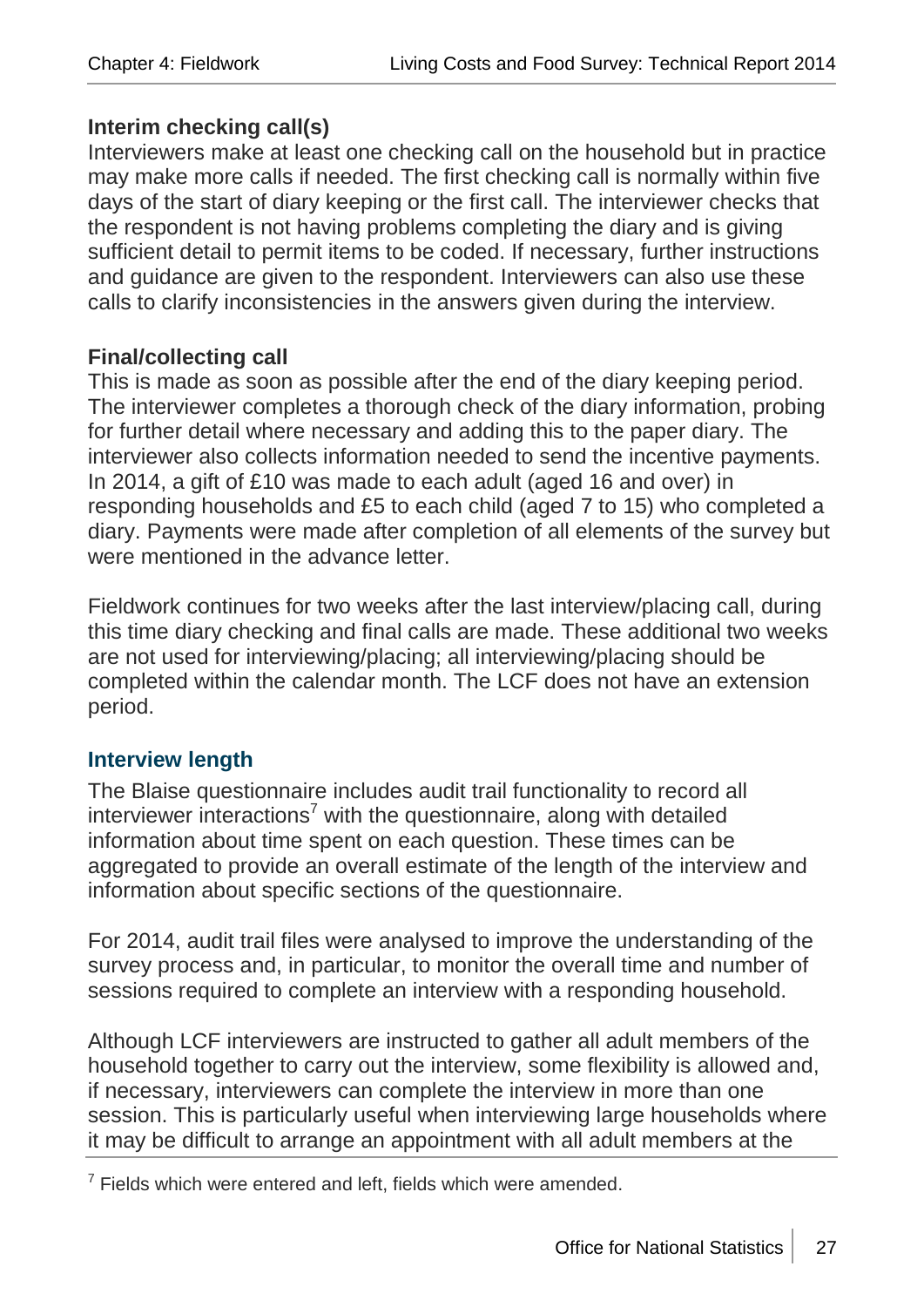same time. The interviewer can arrange separate appointments with one or more adults to complete the income section of the questionnaire. Splitting the interview into several sessions can ease the interviewing burden on those respondents who may find it tiring or difficult to answer all questions at once.

The length of interviews varied across households (see figure 4.1). The mean interview length was 72 minutes in 2014. The method for calculating the average interview length has been improved since 2012 to exclude outliers. The interview length in 2013 excluding outliers was 73 minutes. The figures reflect a decrease in questionnaire length between the two years due to changes to the content in 2014.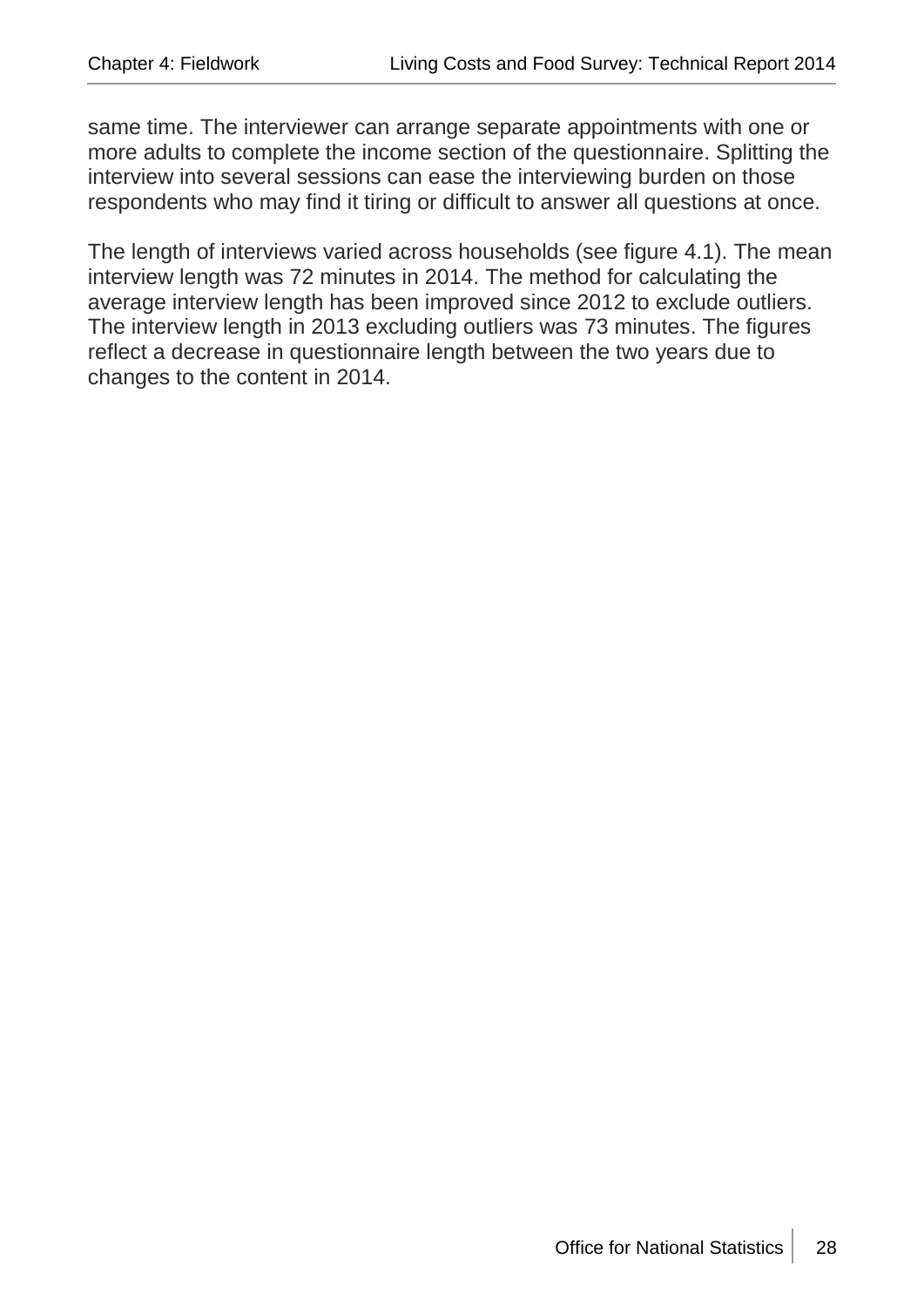



### **Figure 4.2 Mean interview time by household size, 2014** Great Britain

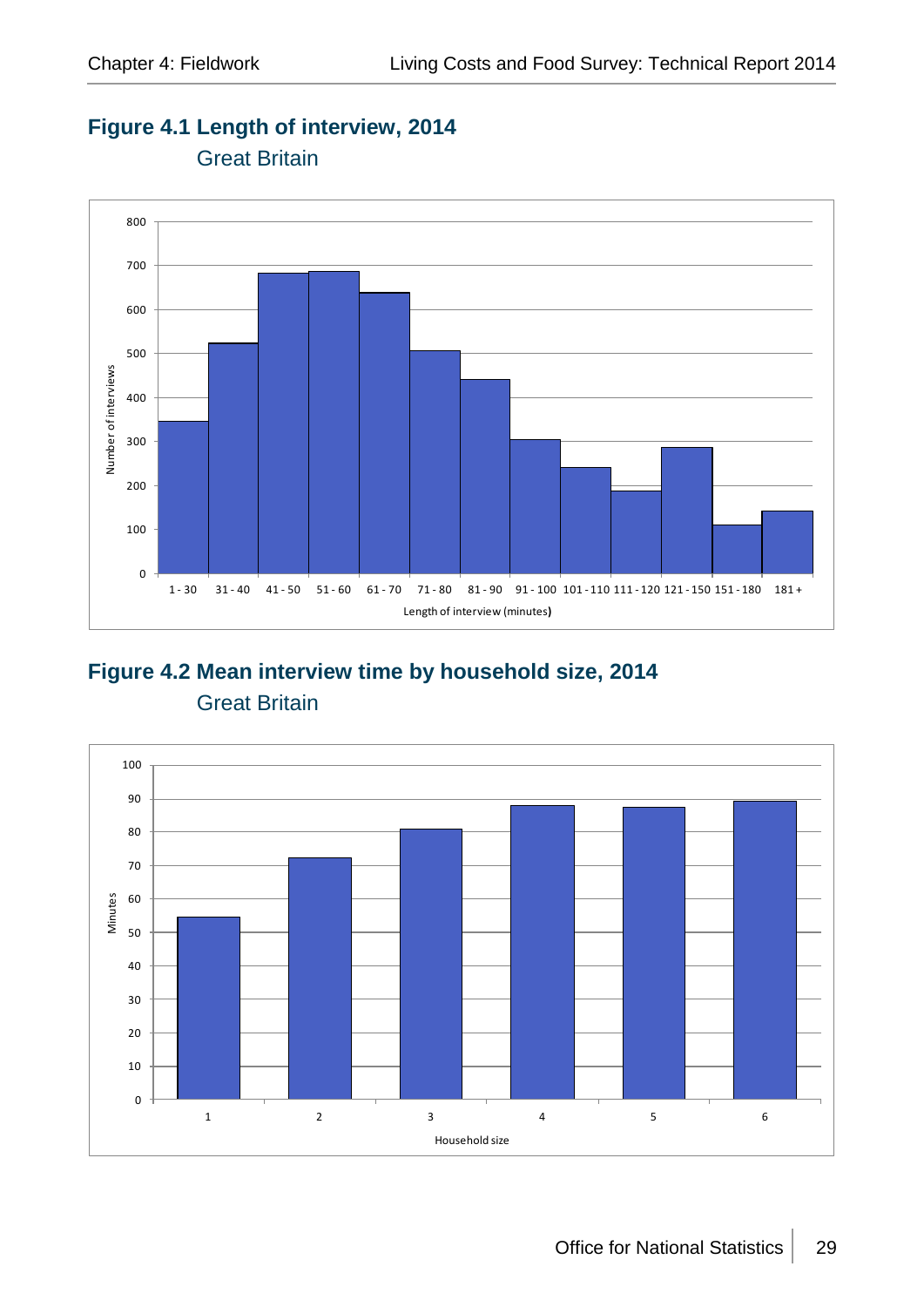Figure 4.2 shows the mean interview time generally increased as the household size and number of adults in a household increased.

#### <span id="page-29-0"></span>**Checks on data quality**

Consistency and range checks are applied to interview data provided by respondents. These checks are programmed within Blaise and can be carried out by the interviewer either during the interview or later at home.

Consistency checks can be triggered by contradictory responses to questions in different parts of the questionnaire; a warning is then displayed asking the interviewer to confirm the response. For example, a respondent may indicate that they are receiving maternity benefits in the income section, having failed to indicate that they were pregnant in the household section. Similarly range checks can be triggered when an unlikely value is entered in response to a question; for example, a warning can be displayed if a respondent's Council Tax Band is inconsistent with the amount of Council Tax they claim to pay.

These checks may be defined as either hard or soft checks. Values that fail a hard check must be changed in order for the interview to proceed. Soft checks can be suppressed if the interviewer has checked that the information is correct (to the best of their/the respondent's knowledge). Interviewers are expected to enter a note to explain the circumstances of a soft check being suppressed. Most interviewer checks are soft.

The LCF distinguishes between checks triggered during the interview and those run later as home checks*.* Home checks are possible on the LCF because the interviewer makes a number of visits to the household and can clarify information at a later stage. Home checks tend to be more complex as they look across a number of responses, sometimes in different parts of the questionnaire. Interviewers may therefore spend time working out what needs to be checked or corrected and then explaining the household's circumstances in a note.

Manual checks of diary entries are made by interviewers before they are returned to ONS. As described in the placing pattern section, interviewers make an interim checking call to respondents to ensure the correct detail is being recorded in the diary. Interviewers also make a final check of the diaries before they are returned to ONS, often adding such detail as weights and volumes originally omitted by diary keepers with detail collected from retailers.

Further checks are applied to interviews and diaries once they are returned to ONS (see chapter 6).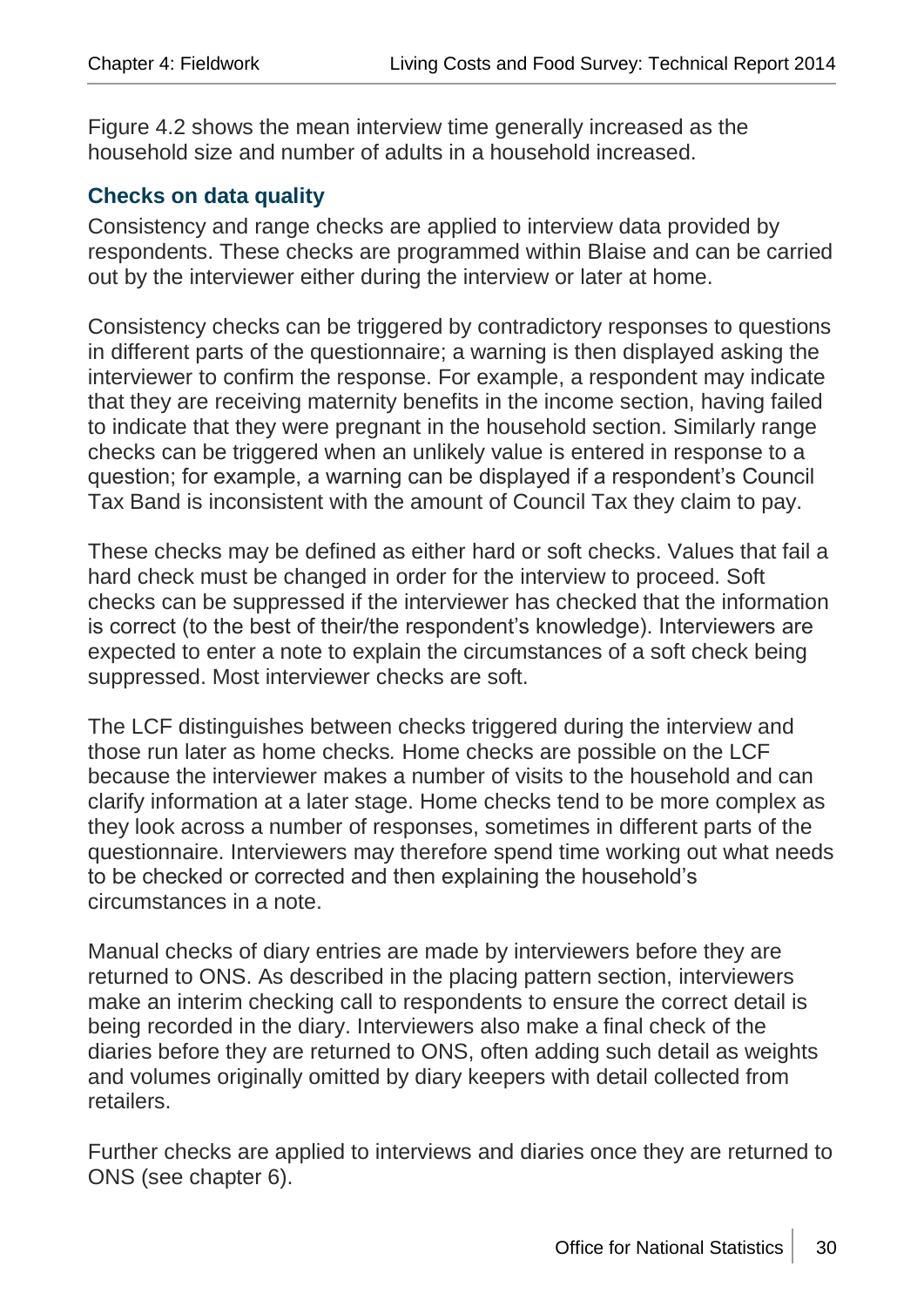### <span id="page-30-0"></span>Response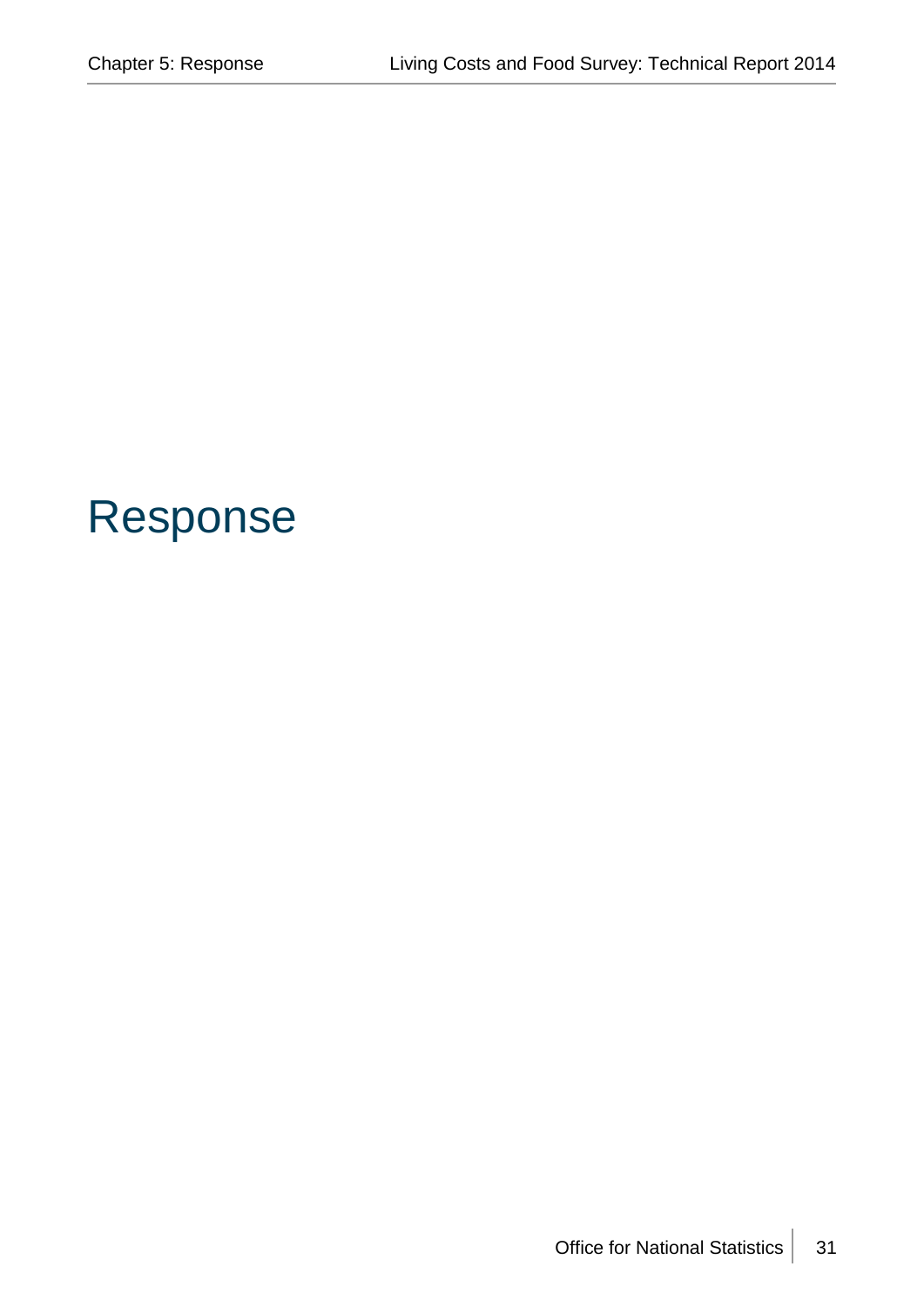#### <span id="page-31-0"></span>**Introduction**

Response rates are often used as an indicator of a survey's quality and how representative a sample is of the target population. Response rates do not in themselves measure how representative a sample is but are a proxy measure of the levels of likely bias. It is generally assumed that the lower the response rates the greater the likelihood of bias in the results. This is because the characteristics of non-responding households may differ from those of responding households causing certain types of households to be underrepresented in the sample.

This chapter presents data on overall response rates, re-issues, partials and a comparison of responding and non-responding households, as well some analysis of response rates over time.

#### <span id="page-31-1"></span>**Overall response**

Great Britain

Table 5.1 provides a breakdown of the final outcome codes for all cases in the 2014 LCF sample. Response is defined using the harmonised rules for all ONS surveys.

|                                                                           | <b>Number of</b><br>households or<br>addresses | Percentage of set<br>sample | Percentage of<br>eligible sample |
|---------------------------------------------------------------------------|------------------------------------------------|-----------------------------|----------------------------------|
| Set sample<br><b>Ineligible</b><br>Extra households<br>(multi-households) | 11,484<br>1,153<br>2                           | 100<br>10<br>0              |                                  |
| <b>Total eligible</b>                                                     | 10,333                                         |                             | 100                              |
| Co-operating households<br>(includes 208 partials)                        | 4,982                                          |                             | 48                               |
| <b>Refusals</b>                                                           | 3,843                                          |                             | 37                               |
| Non-Contact                                                               | 624                                            |                             | 6                                |
| Unknown eligibility                                                       | 472                                            |                             | 5                                |
| Other non-response                                                        | 412                                            |                             | $\overline{4}$                   |

#### **Table 5.1 Response summary (harmonised rules), 2014**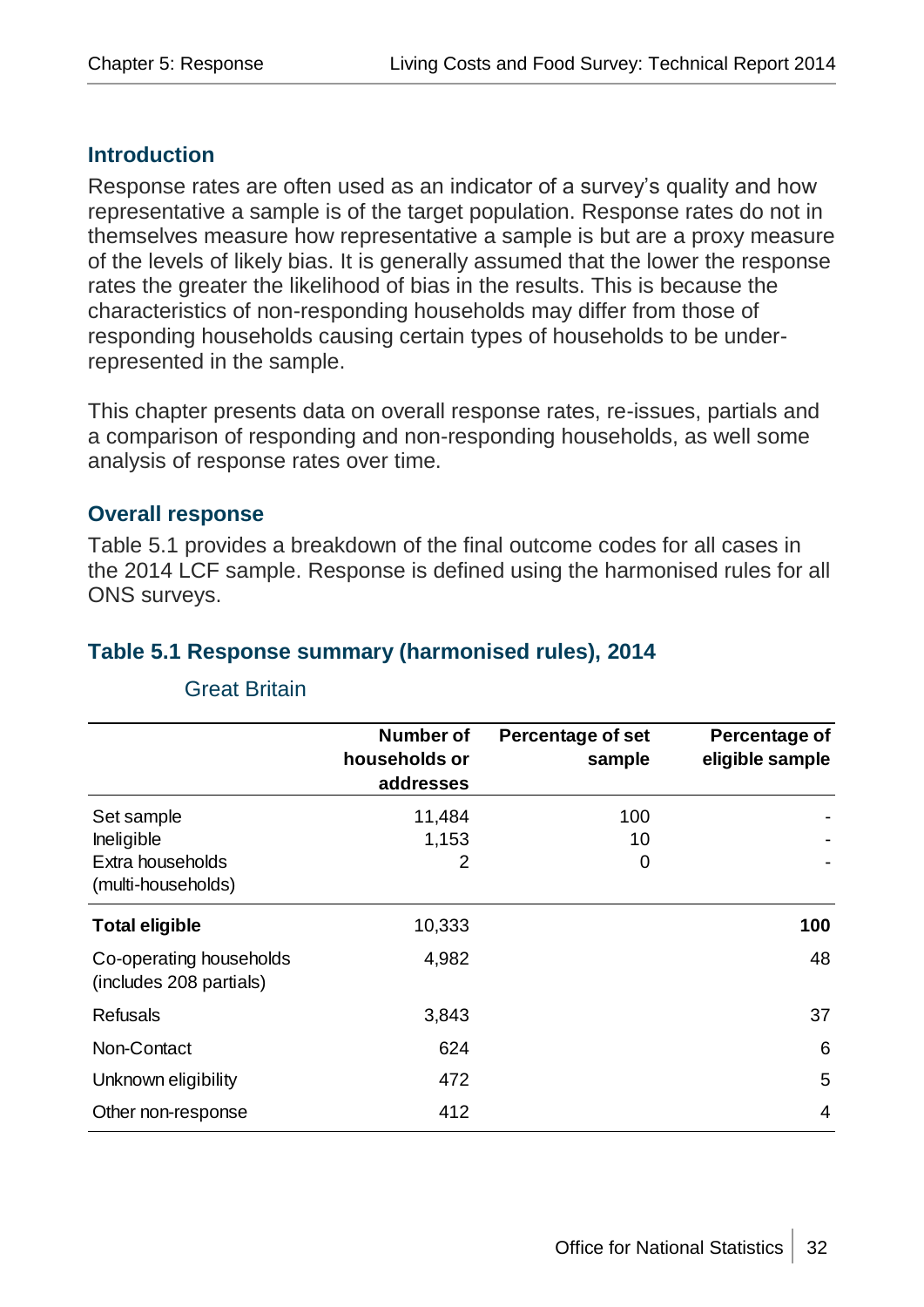Of the 11,484 addresses in the sample for Great Britain, 10% did not contain a private household and were classified as ineligible. This category includes empty, demolished or derelict addresses; non-residential addresses; and temporary accommodation.

Only 2 addresses were identified as extra households, i.e. multi-occupancy households. There has been a significant decrease in the number of extra households due to a change in methodology regarding interviewing at addresses with multiple households. Until 2010 interviewers were asked to interview all of the households at an address (up to three). From 2010 interviewers are only required to interview one household per address, and are instructed to use kish grid to select which household to interview.

Of the 4,982 responding households in Great Britain 4,774 co-operated fully.

A household was coded as fully co-operating if:

- all adults aged 16 and over co-operated with the interview
- no income questions in the questionnaire were refused
- all adults kept a two-week record of their expenditure; and
- the information given was complete and useable

However, a further 208 households provided sufficient information to be included as partial responses.

Of the eligible sample, it was not possible to contact 6% of addresses and a further 37% refused to take part. This produced an overall response rate for the 2014 LCF of 48% in Great Britain.

#### <span id="page-32-0"></span>**LCF response rates over time**

Response rates to household surveys have been declining in recent years. In 2014, the LCF's response rate for Great Britain was 48%, compared with 58% in 2004. It should be noted that the LCF requires satisfactory completion of both the household questionnaire and diary.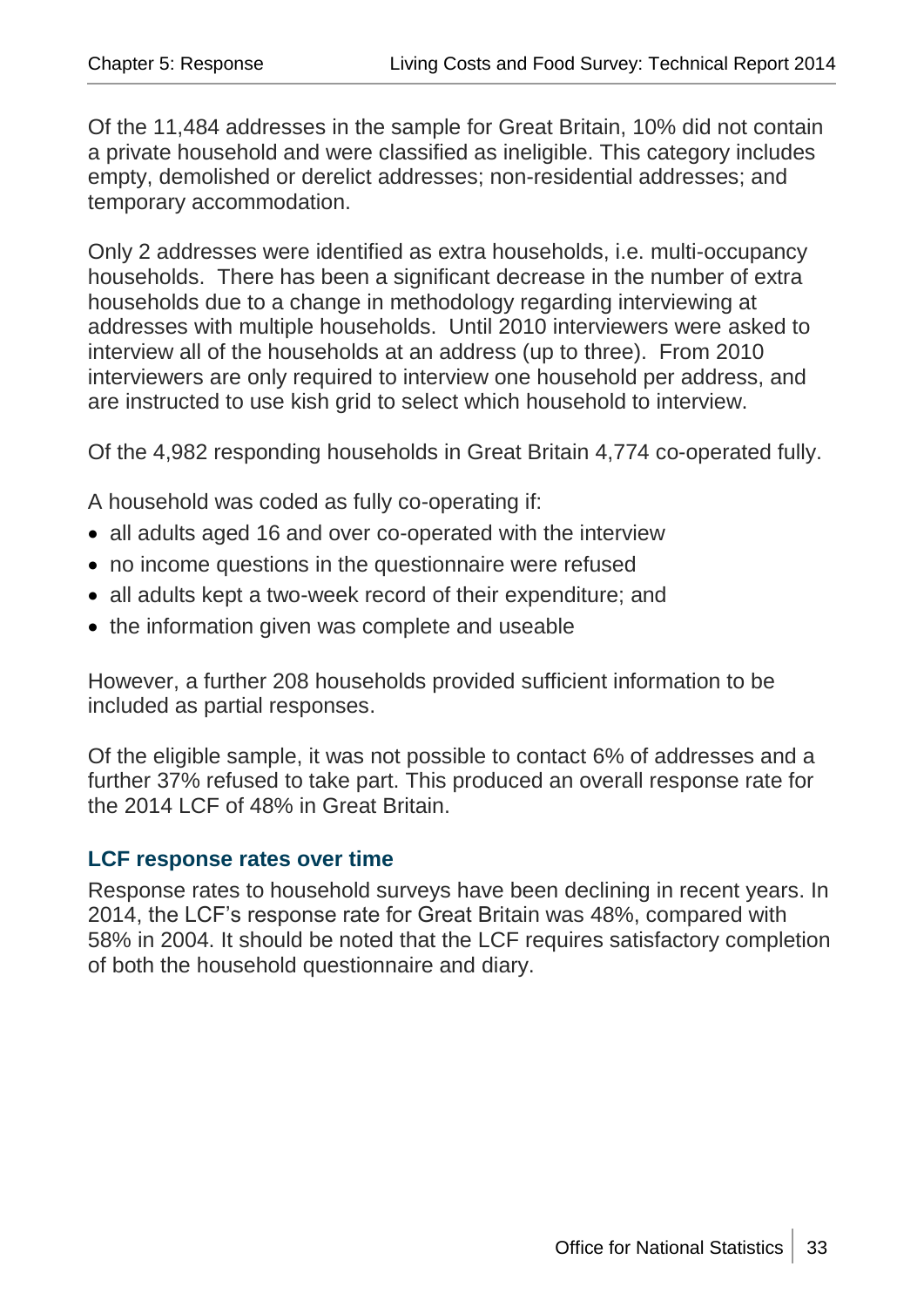| Year         | Response rate - percentage |
|--------------|----------------------------|
| 1977         | 70                         |
| 1978         | 68                         |
| 1979         | 68                         |
| 1980         | 67                         |
| 1981         | 72                         |
| 1982         | 72                         |
| 1983         | 67                         |
| 1984         | 68                         |
| 1985         | 68                         |
| 1986<br>1987 | 70<br>72                   |
| 1988         | 71                         |
| 1989         | 72                         |
| 1990         | 69                         |
| 1991         | 69                         |
| 1992         | 72                         |
| 1993         | 69                         |
| 1994-95      | 66                         |
| 1995-96      | 66                         |
| 1996-97      | 62                         |
| 1997-98      | 62                         |
| 1998-99      | 58 *                       |
| 1999-00      | 63 *                       |
| 2000-01      | 59                         |
| 2001-02      | $\ddot{\phantom{1}}$<br>62 |
| 2002-03      | $\ddot{\phantom{1}}$<br>58 |
| 2003-04      | $\ddot{\phantom{1}}$<br>58 |
| 2004-05      | 57                         |
| 2005-06      | $\ddot{\phantom{1}}$<br>57 |
| 2006         | $^{+}$<br>55               |
| 2007         | $53 +$                     |
| 2008         | $51 -$                     |
| 2009         | $50 -$                     |
| 2010         | $50 -$                     |
| 2011         | $54 -$                     |
| 2012         | $52 -$                     |
| 2013         | 48 -                       |
| 2014         | 48 -                       |

### **Table 5.2 FES/EFS/LCF response rates: 1977 to 2014**

Great Britain

\* New harmonised response rules account for a 0.7% drop in 1998/99 and a 0.5% drop in response in 1999-00

+ EFS response rate

- LCF Response rate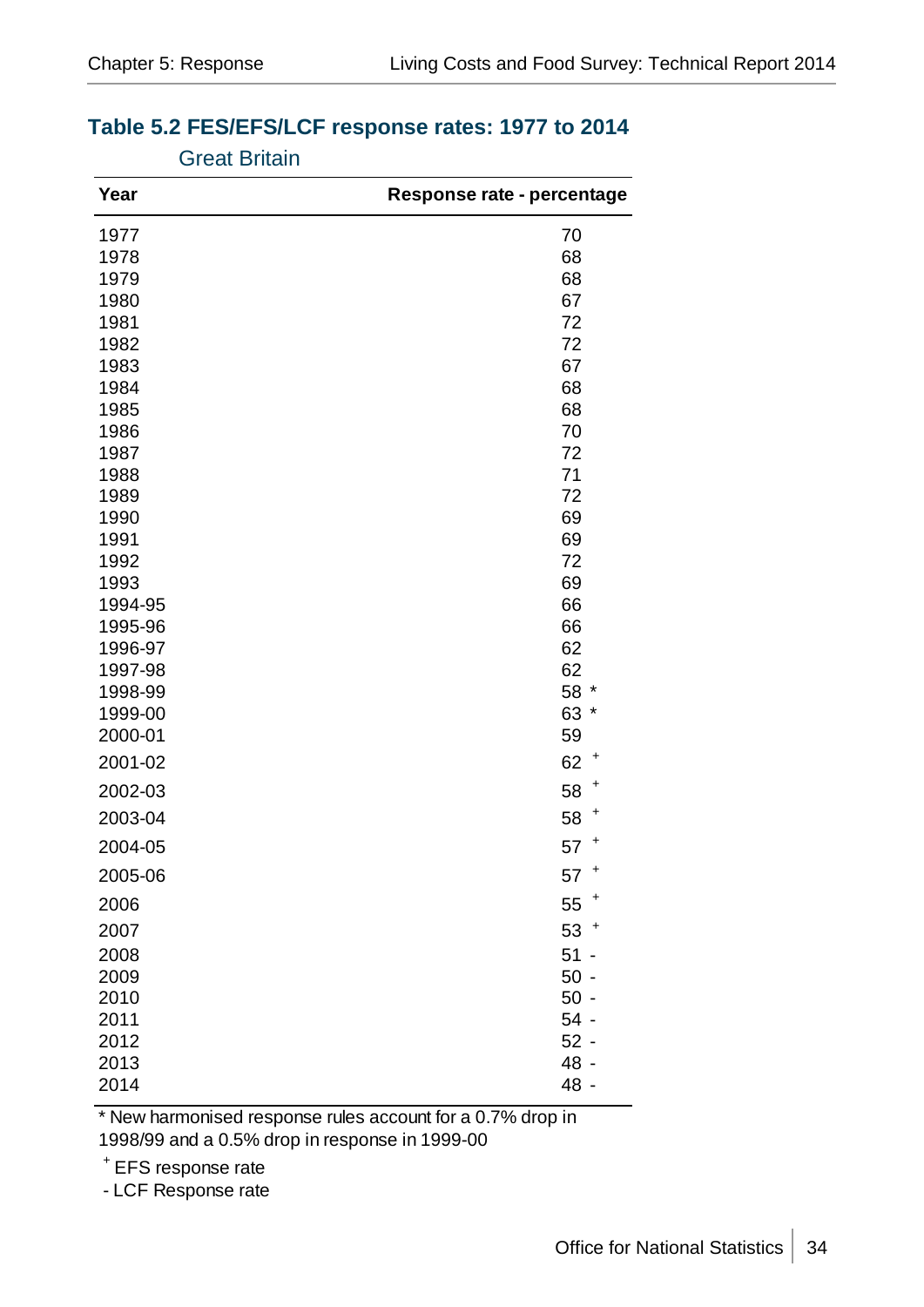Response rates are sometimes used as an indicator of a survey's quality and how representative a sample is of the target population. It is generally assumed that the lower the response rates the greater the likelihood of bias in the results. This is because the characteristics of non-responding households may differ from those of responding households causing certain types of households to be under-represented in the sample. Analysis of the UK Labour Force Survey (LFS) tentatively reported an effect for some variables<sup>8</sup>; a separate study for the LCF found that weekly variation in the number of LCF cases achieved did not result in different expenditure patterns being reported. Overall, there is little evidence to suggest that a limited drop in response will affect bias to a large degree. Nevertheless, to maintain quality of the data, methods such as proxy and partial interviews are set in place to minimise non-response for the LCF. A pilot using higher incentives was run to explore potential increases in response rates. Following the results of this pilot it was decided to continue with the existing payment, as the cost of increasing this incentive outweighed the benefit gained from a small increase in response.

Currently, non responders are accounted for in the weighting process for LCF data, which compensates for non responders recognised from analysis of the 2001 Census (see chapter 6 'Weighting' for more information). At present, the LCF is contributing towards the 2011 Census non-response linkage project, which will enable non-response weights to be updated.

Lower response also potentially impacts on precision, with fewer cases being completed. However, considering the years from 2007 (when the current set sample size was adopted for Great Britain), percentage standard errors at COICOP level have not changed measurably (see [Table A1](http://www.ons.gov.uk/ons/rel/family-spending/family-spending/2014-edition/rft-a1-final---2013.xls) of Family Spending, 2014 standard errors).

For users to fully utilise LCF data, sample sizes and response rates must be considered before using estimates for informative analysis. Therefore, sample sizes are provided within each table of Family Spending, and small sample sizes are highlighted for cautionary measures. Where necessary, tables with detailed breakdowns are averaged across three years to overcome accuracy and disclosure issues.

<sup>8</sup>[http://www.ons.gov.uk/ons/guide-method/method-quality/survey-methodology](http://www.ons.gov.uk/ons/guide-method/method-quality/survey-methodology-bulletin/smb-64/index.html)[bulletin/smb-64/index.html](http://www.ons.gov.uk/ons/guide-method/method-quality/survey-methodology-bulletin/smb-64/index.html)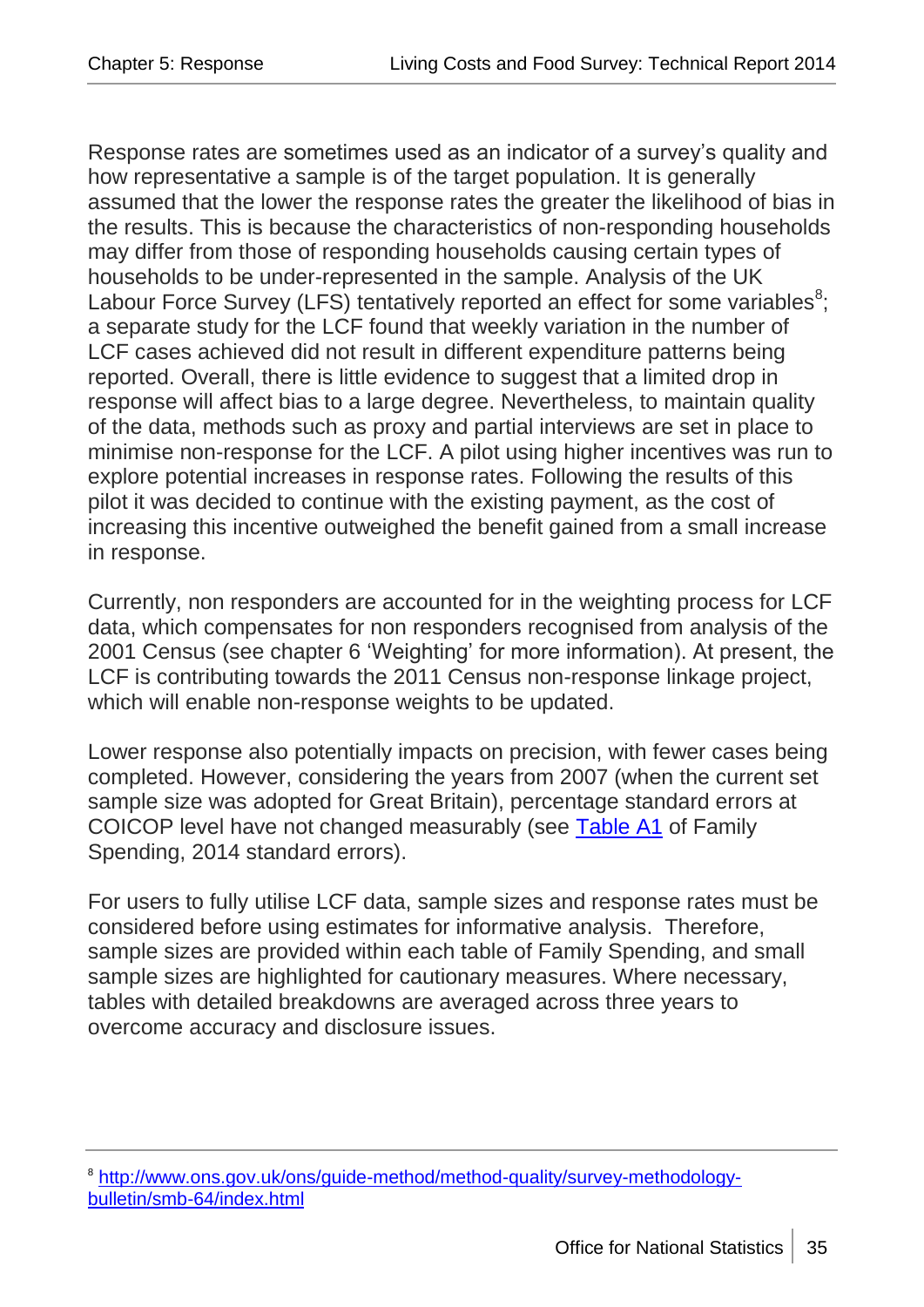#### <span id="page-35-0"></span>**Partial response**

There are 3 types of partial response accepted on the LCF:

- all adults complete the full income section of the interview, but one or more adults in the household refuse to keep the diary
- all adults in the household keep the diary, but one or more adults provides only partial income information
- one or more adults refuses to keep the diary and one or more adults provides only partial income information

All partial responses must contain a diary from the main diary keeper (MDK), who is the person who does most of the shopping in the household. If the MDK refuses to complete the diary the household is classified as a refusal.

In 2014 partial responses accounted for 4% (208 households) of all cooperating households. Of these partials, all except 1 household occurred because one or more adults in the household refused to keep the diary. The one remaining household provided partial income information (Table 5.3).

#### **Table 5.3 Type of partial response, 2014**

| Type of partial response                                         | <b>Number of</b><br>households | Percentage<br>of partials |
|------------------------------------------------------------------|--------------------------------|---------------------------|
| 1. One or more adults refuse to keep the<br>diary <sup>1</sup>   | 207                            | 100                       |
| 2. One or more adults provide only partial<br>income information |                                | 0                         |
| All                                                              | 208                            | 100                       |

Great Britain

 $1$  Diary is present for the main diary keeper

#### <span id="page-35-1"></span>**Trends in response**

Table 5.4 compares the main outcome categories in 2009 to 2014 LCF samples. The proportion of households refusing to take part in the survey over the last five years increased from 36% in 2009, to 37% in 2014. Over the same period the percentage of households who could not be contacted increased from 13% in 2009, to 15% in 2014.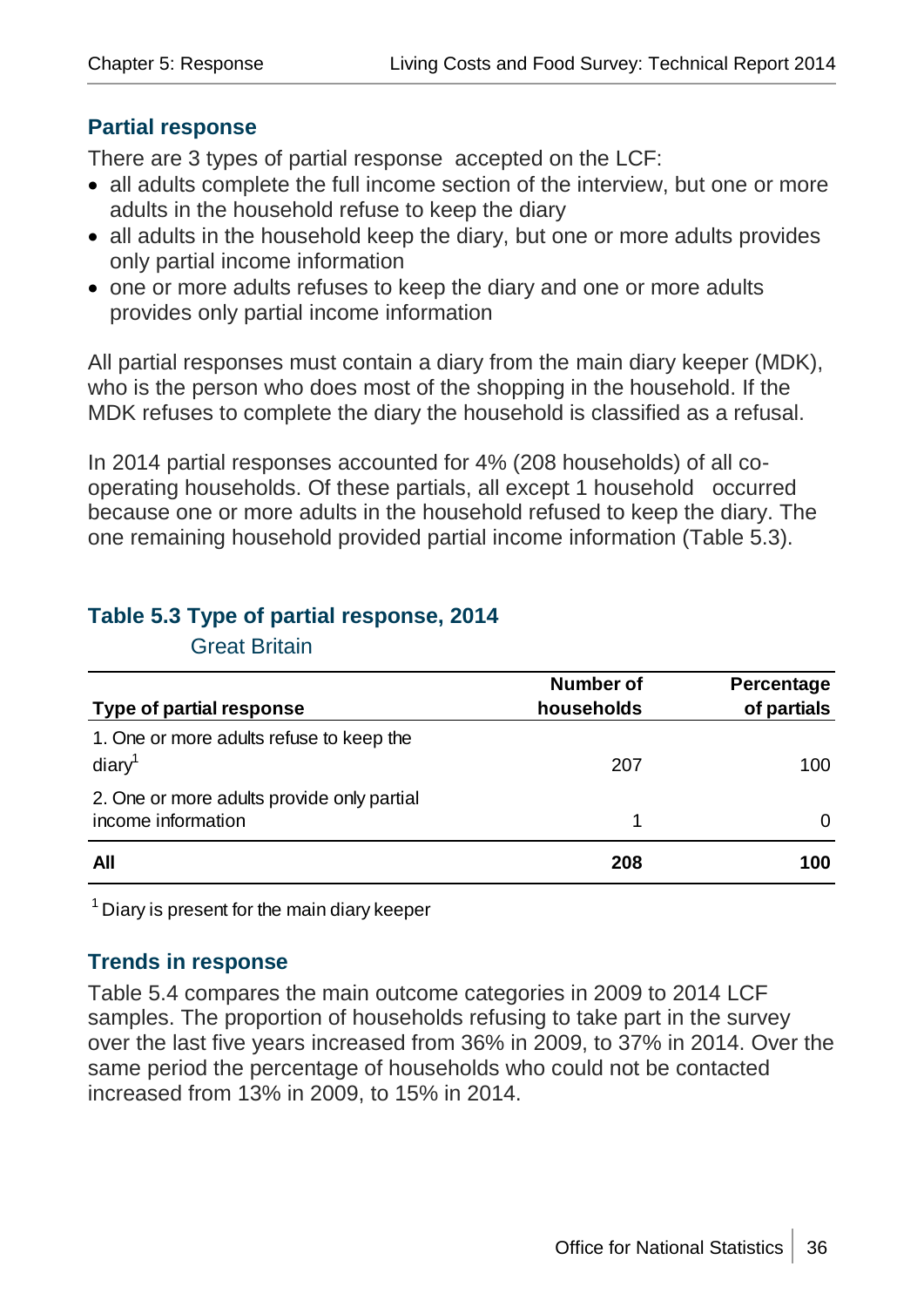# **Table 5.4 Response summary: 2009 to 2014** Great Britain

|                           | 2009       |            | 2010       |               | 2011       |            |
|---------------------------|------------|------------|------------|---------------|------------|------------|
|                           |            | Percentage |            | Percentage    |            | Percentage |
|                           | Number of  | <b>of</b>  | Number of  | Ωf            | Number of  | of         |
|                           | households | households | households | households    | households | households |
|                           |            |            |            |               |            |            |
| Set sample                | 11,484     |            | 11,484     |               | 11,484     |            |
| Total eligible            | 10,365     | 100        | 10,314     | 100           | 10,303     | 100        |
|                           |            |            |            |               |            |            |
| <b>Refusals</b>           | 3,752      | 36         | 3,810      | 37            | 3,590      | 35         |
| Non-contacts              | 1,391      | 13         | 1,388      | 13            | 1,182      | 11         |
| Co-operating              | 5,223      | 50         | 5,116      | 50            | 5,531      | 54         |
|                           |            |            |            |               |            |            |
|                           |            |            |            |               |            |            |
|                           | 2012       |            | 2013       |               |            | 2014       |
|                           |            | Percentage |            | Percentage    |            | Percentage |
|                           | Number of  | <b>of</b>  | Number of  | <sub>of</sub> | Number of  | of         |
|                           | households | households | households | households    | households | households |
|                           |            |            |            |               |            |            |
| Set sample                | 11,484     |            | 11,484     |               | 11,484     |            |
| Total eligible            | 10,386     | 100        | 10,354     | 100           | 10,333     | 100        |
|                           |            |            |            |               |            |            |
| <b>Refusals</b>           | 3,311      | 32         | 3,555      | 34            | 3,843      | 37         |
| Non-contacts <sup>1</sup> | 1,650      | 16         | 1,806      | 17            | 1,508      | 15         |
| Co-operating              | 5,425      | 52         | 4,993      | 48            | 4,982      | 48         |

Note: The sum of component items may not sum to the total due to rounding <sup>1</sup> Non-contacts are all non-contacts/non-response

## **Variation in response**

Table 5.5 shows quarterly response rates from 2004 to 2014 (full details for 2014 are given in the Appendix). In 2014 response varied between quarters, and response was lowest at 46% in quarter 3 of 2014.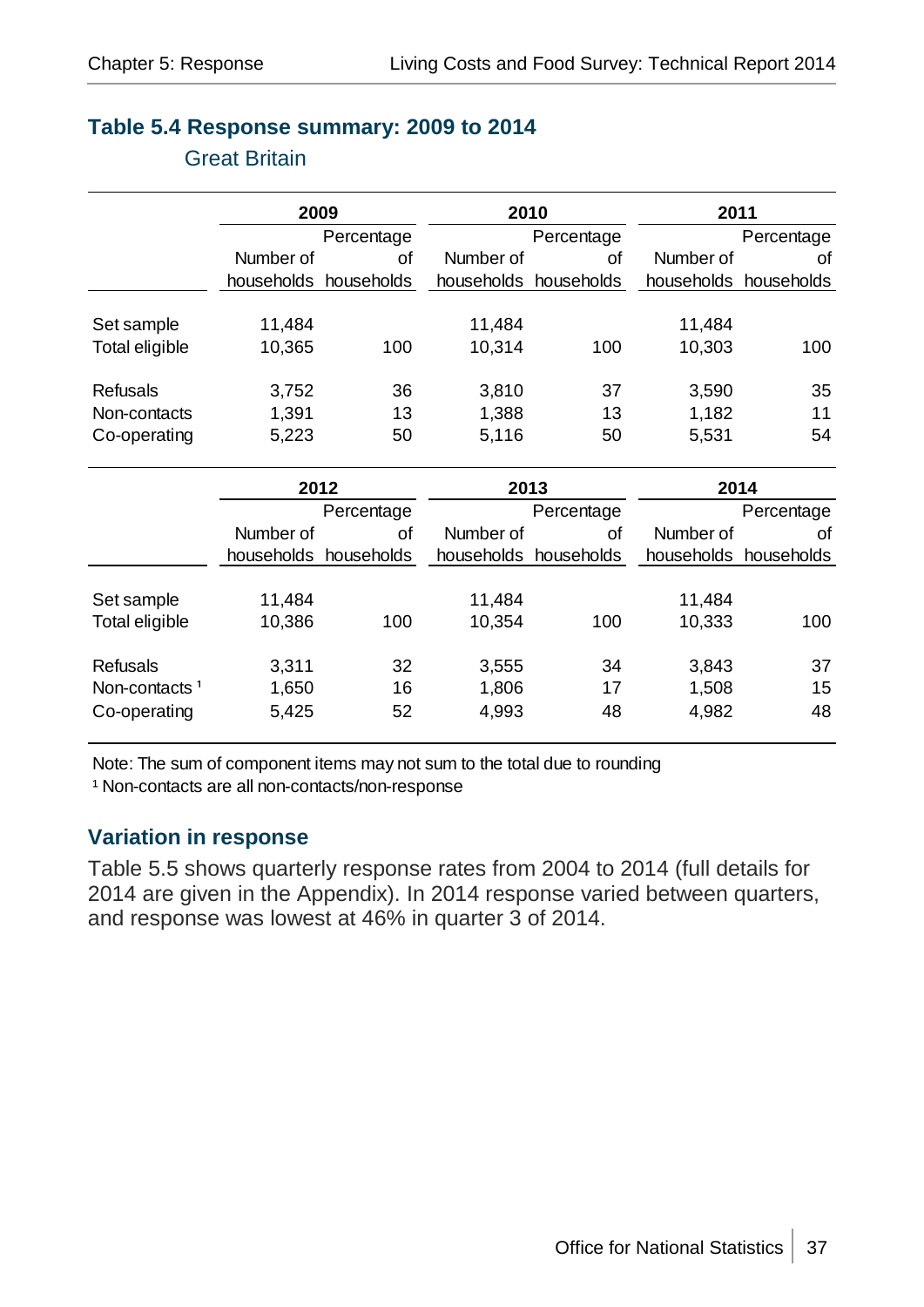# **Table 5.5 Quarterly response, 2004 to 2014** Great Britain

|      | January-March     |               | <b>April-June</b> |               |
|------|-------------------|---------------|-------------------|---------------|
|      | <b>Responding</b> |               | <b>Responding</b> |               |
| Year | sample            | Response rate | sample            | Response rate |
|      | Number of         |               | Number of         |               |
|      | households        | Percentage    | households        | Percentage    |
| 2004 | 1,562             | 56            | 1,545             | 55            |
| 2005 | 1,529             | 56            | 1,589             | 58            |
| 2006 | 1,530             | 56            | 1,596             | 58            |
| 2007 | 1,376             | 53            | 1,388             | 54            |
| 2008 | 1,305             | 50            | 1,293             | 49            |
| 2009 | 1,334             | 52            | 1,307             | 51            |
| 2010 | 1,304             | 51            | 1,273             | 49            |
| 2011 | 1,351             | 53            | 1,404             | 55            |
| 2012 | 1,429             | 55            | 1,391             | 54            |
| 2013 | 1,246             | 48            | 1,249             | 48            |
| 2014 | 1,275             | 48            | 1,285             | 50            |

|      | <b>July-September</b> |               | <b>October-December</b> |               |
|------|-----------------------|---------------|-------------------------|---------------|
|      | <b>Responding</b>     |               | <b>Responding</b>       |               |
| Year | sample                | Response rate | sample                  | Response rate |
|      | Number of             |               | Number of               |               |
|      | households            | Percentage    | households              | Percentage    |
| 2004 | 1,606                 | 58            | 1,564                   | 57            |
| 2005 | 1,539                 | 55            | 1,601                   | 57            |
| 2006 | 1,515                 | 56            | 1,418                   | 52            |
| 2007 | 1,406                 | 54            | 1,375                   | 52            |
| 2008 | 1,368                 | 52            | 1,278                   | 51            |
| 2009 | 1,329                 | 51            | 1,253                   | 49            |
| 2010 | 1,325                 | 52            | 1,214                   | 47            |
| 2011 | 1,420                 | 55            | 1,356                   | 52            |
| 2012 | 1,333                 | 51            | 1,272                   | 49            |
| 2013 | 1,265                 | 49            | 1,233                   | 48            |
| 2014 | 1,187                 | 46            | 1,235                   | 48            |

Table 5.6 shows response rates by region and country. Outside London, response rates ranged from 46% in Wales to 60% in the Northern Ireland. As observed across many ONS social surveys, London had the lowest response rate (33%).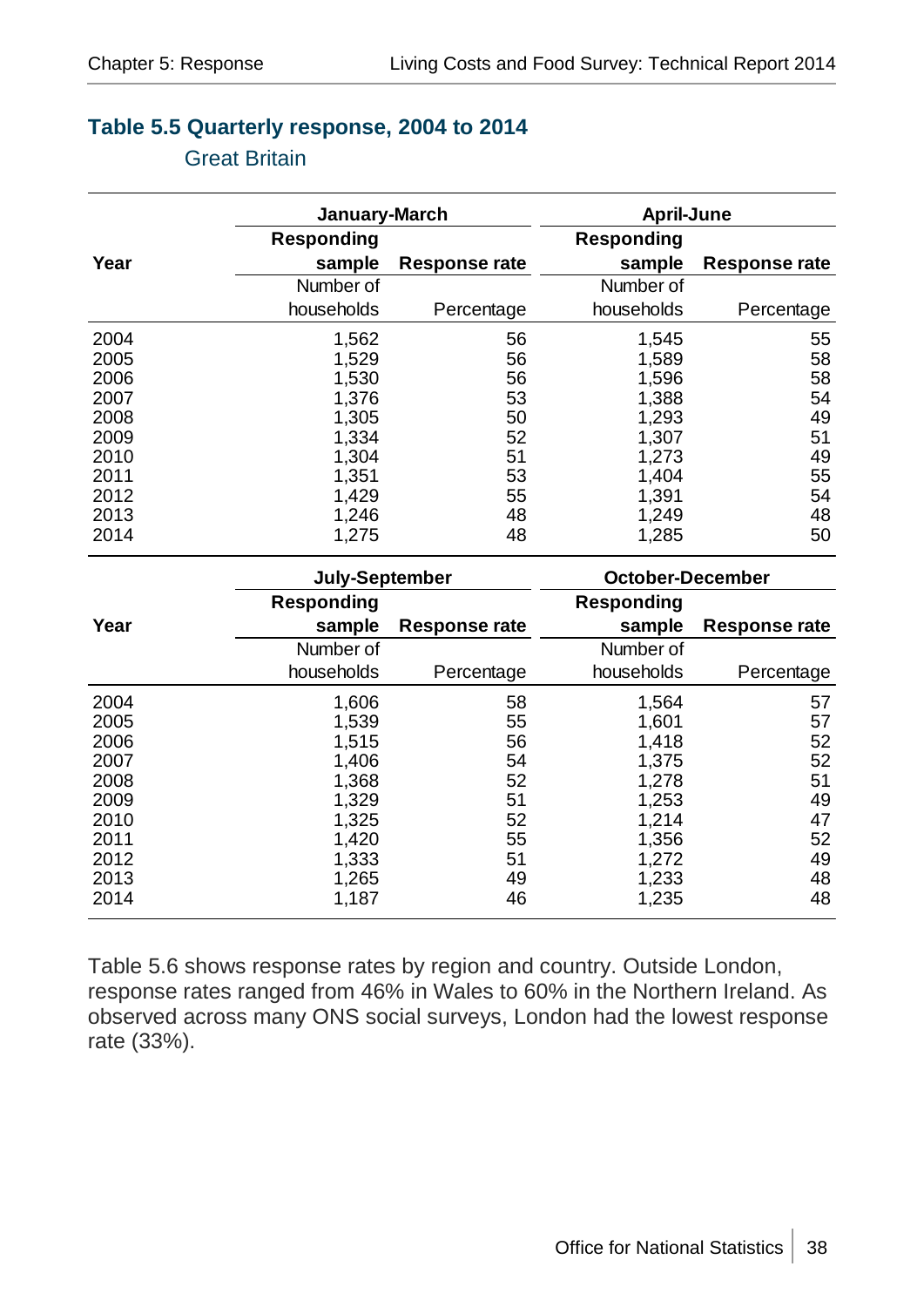| <b>Government Office Region and Country</b> | <b>Responding</b> | Response rate |  |
|---------------------------------------------|-------------------|---------------|--|
|                                             | sample            |               |  |
|                                             | Number of         |               |  |
|                                             | households        | Percentage    |  |
| <b>North East</b>                           | 255               | 54            |  |
| <b>North West</b>                           | 588               | 49            |  |
| <b>Yorkshire and The Humber</b>             | 459               | 52            |  |
| East Midlands                               | 441               | 55            |  |
| <b>West Midlands</b>                        | 470               | 50            |  |
| Eastern                                     | 498               | 50            |  |
| London                                      | 407               | 33            |  |
| South East                                  | 740               | 50            |  |
| South West                                  | 468               | 51            |  |
| Wales                                       | 222               | 46            |  |
| Scotland                                    | 434               | 47            |  |
| Northern Ireland                            | 152               | 60            |  |
| <b>Total of number of households</b>        | 5,134             | 50            |  |

## **Table 5.6 Response by countries and regions, 2014** United Kingdom

\*Includes Northern Ireland figures

It is acknowledged that falling response rates are a problem and various measures are being taken to counteract them, for example improving interviewer training. Some specific measures have been introduced to improve response on the LCF. All sampled addresses are sent an introductory letter with a book of first class stamps as an incentive. The cognitive work carried out as part of this development suggested it was having a positive effect. Interviewer training includes sessions on response issues, doorstep introductions and encouraging households to participate in the survey. Feedback from new interviewers indicates these sessions are helpful.

One of the main measures taken to improve response is to re-issue noncontacts and some refusals.

## **Re-issues**

Addresses where the interviewer has been unable to make contact or the household has refused<sup>9</sup>, but an interviewer judges that household suitable for re-issue, are re-distributed to field managers for assignment to interviewers at a later date. These are allocated on an ad-hoc basis to interviewers who are

<sup>&</sup>lt;sup>9</sup> Refusals to the Head Quarters (HQ) letter were not reissued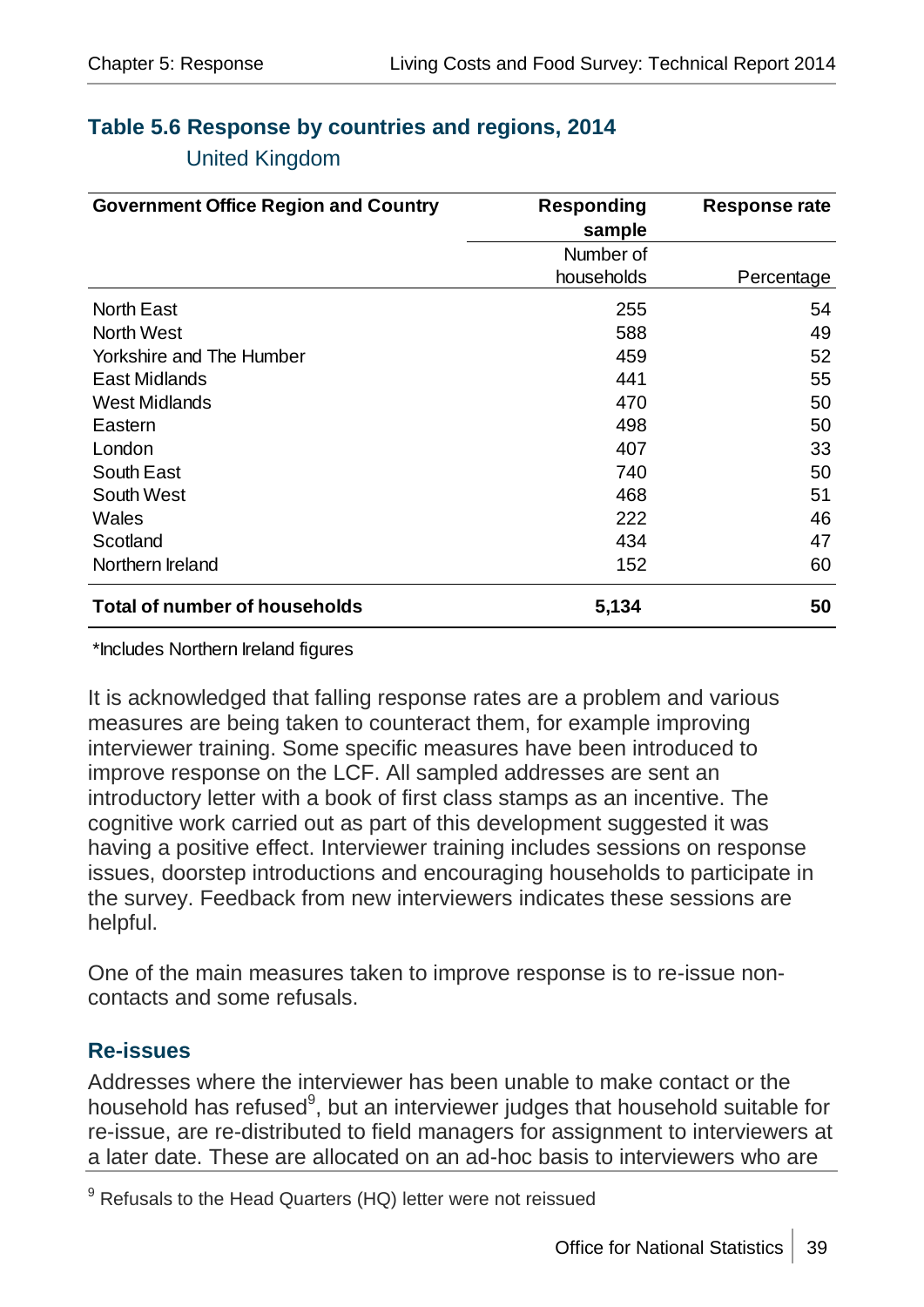able to accept them alongside their main quota of work. Interviewers are expected to complete the re-issues within the field period of their main quota.

Interview and diary data collected at re-issued addresses are processed independently of the routinely collected data. Once processed these data are aggregated with the routinely collected data of the quarter when the interview was carried out. The increased response rate generated by re-issued addresses is, however, added to the original month of issue. In 2014, 951 addresses were re-issued, of which 60 were converted into responding households. This increased the overall response rate by 1.2 percentage points.

Re-issued cases that were converted to responding cases were similar, in terms of number of adults and children, to those who initially responded (table 5.7 and 5.8).

## **Table 5.7 Number of adults in responding household by whether household was reissued, 2014**

| <b>Number of adults</b>           | <b>Reissue interviews</b> | All responding |
|-----------------------------------|---------------------------|----------------|
|                                   | Percentage of households  |                |
|                                   | 40                        | 31             |
| $\overline{2}$                    | 50                        | 54             |
| 3                                 | 5                         | 10             |
| 4 or more                         | 5                         | 5              |
| All                               | 100                       | 100            |
| <b>Total number of households</b> | 60                        | 4,982          |

#### Great Britain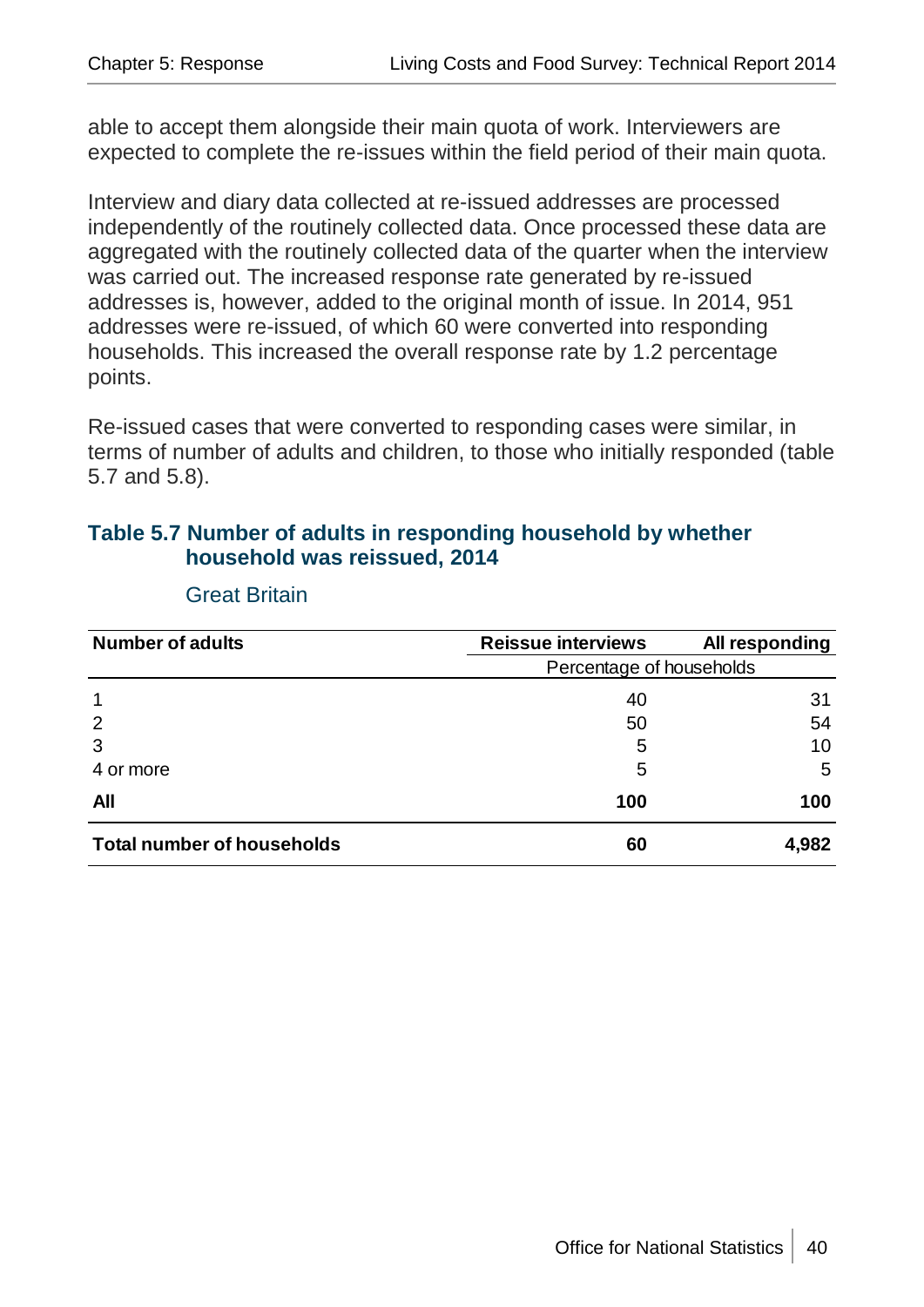#### **Table 5.8 Number of children in household by whether household was reissued, 2014**

Great Britain

| <b>Number of children</b>         | <b>Reissue interviews</b> | All responding |
|-----------------------------------|---------------------------|----------------|
|                                   | Percentage of households  |                |
| $\overline{0}$                    | 65                        | 74             |
|                                   | 12                        | 12             |
| $\overline{2}$                    | 13                        | 10             |
| 3                                 |                           | 3              |
| 4 or more                         | 3                         |                |
| All                               | 100                       | 100            |
| <b>Total number of households</b> | 60                        | 4,982          |

#### **Reasons for refusal**

Interviewers on the LCF routinely collect information about respondents who do not take part in the survey. Interviewers record the main reason why people refuse before or during an interview from a list of pre-coded answers. The reasons are recorded at a household level but will reflect the comments made by the individual(s) the interviewer has spoken to.

In 2014, the three most commonly cited reasons for refusing to take part in the survey were:

- can't be bothered 18%
- genuinely too busy 14%
- $\bullet$  other 14%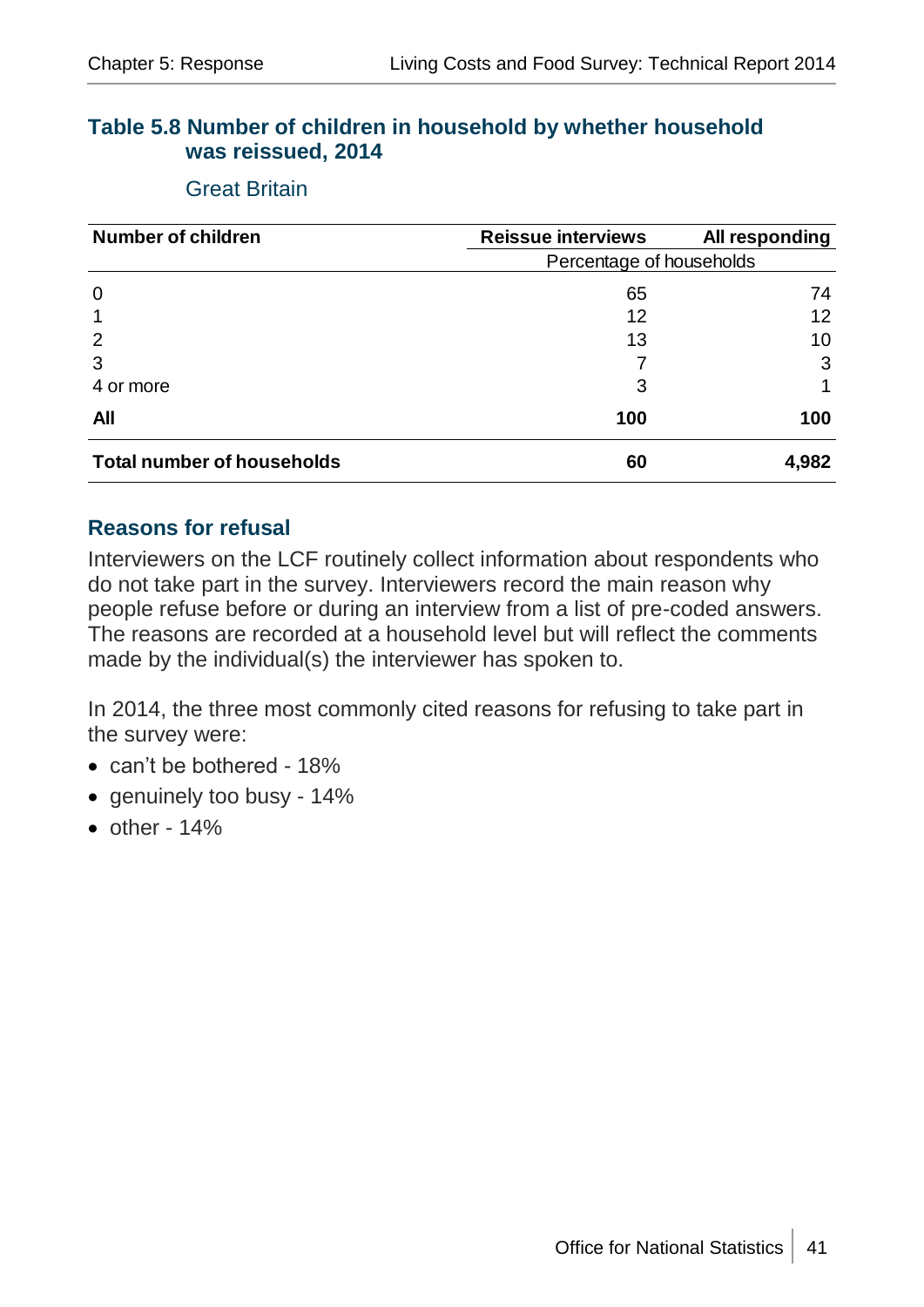## **Table 5.9 Reasons for refusal, 2014**

#### Great Britain

| <b>Reasons for refusal</b>              | <b>Percentage of households</b> |
|-----------------------------------------|---------------------------------|
| Can't be bothered                       | 18                              |
| Other                                   | 14                              |
| Genuinely too busy                      | 14                              |
| Invasion of privacy                     | 11                              |
| Too old/infirmed                        | 10                              |
| Doesn't believe in surveys              | 10                              |
| Personal problems                       | 8                               |
| Anti-government                         | 3                               |
| Disliked survey matter                  | 3                               |
| Temporarily too busy                    | 3                               |
| Concerns about confidentiality          | 2                               |
| Put off by record keeping               | 2                               |
| About to go away                        |                                 |
| Bad experience with previous surveys    |                                 |
| No reason given <sup>1</sup>            |                                 |
| Refusal to HQ after interviewer's visit |                                 |
| Late contact - insufficient field time  | O                               |

#### **Total 100**

 $1$  Households coded to 'no reason given' consist mainly of households that made refusals directly to HQ and were therefore not visited by an interviewer

#### **Characteristics of non-responding households**

Since April 1995 the FES/EFS/LCF has routinely collected information about non-responding households using a short non-response questionnaire (NRQ). The questions cover basic information about the number, age and sex of household members and other household information such as tenure and type of accommodation.

A full report on the quality of NRQ data, and a comparison of the characteristics of responding and non-responding households, was compiled for the 1995/96 FES. The tables in this section provide an update of selected information in that report, including a comparison on some key variables for responding and refusing households.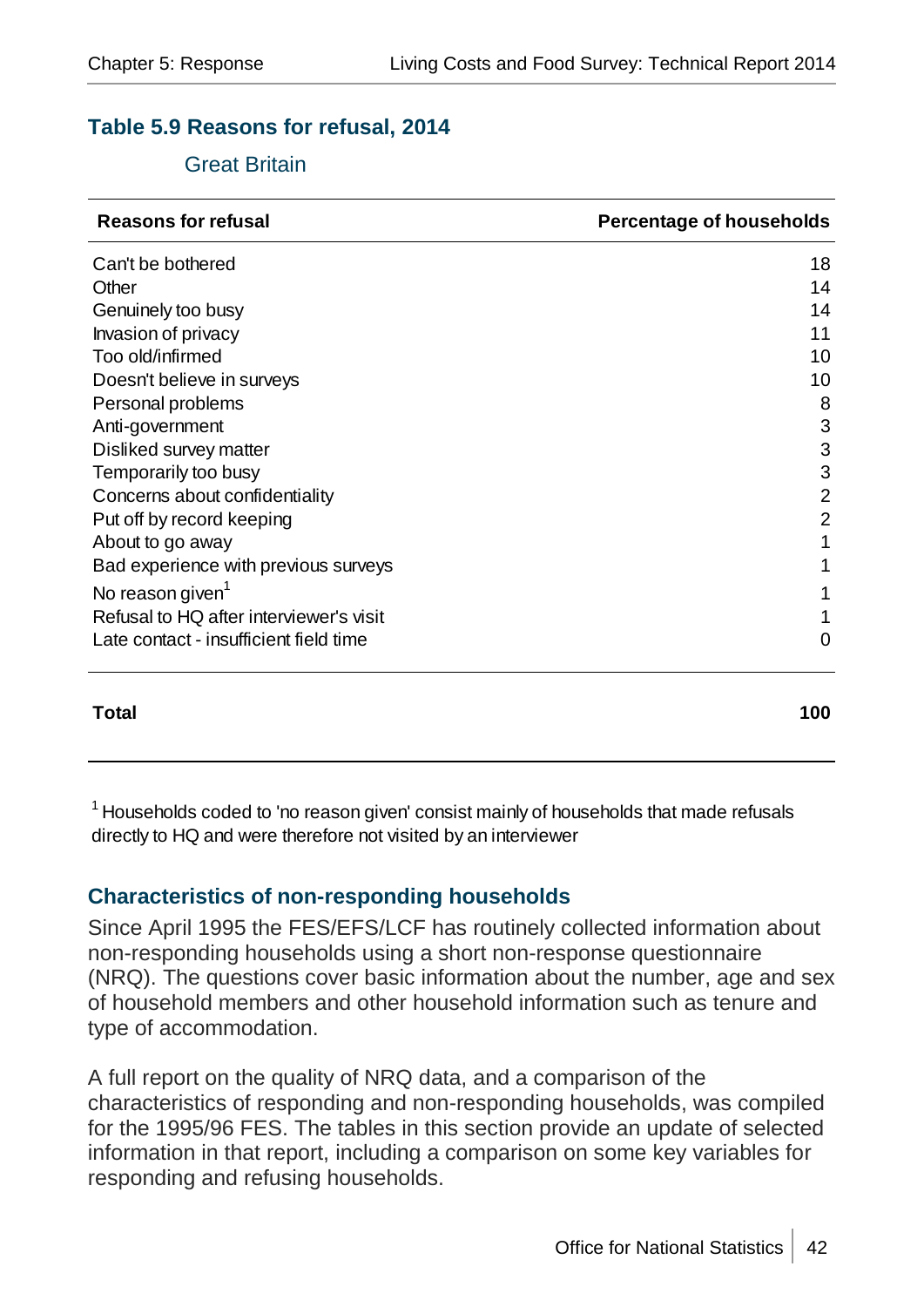Interviewers collect information from households that refuse to take part before or during the interview, or at households where a resident is incapable of completing the interview. They also collect a limited amount of information about households at which contact was not made. Interviewers obtain the majority of this information from a household member(s). The remainder of this information comes from neighbours and from observation. It is not always possible to collect details about a refusing household. Therefore, the characteristics of non-responding households that interviewers are able to collect information about may be different from non-responding households where the interviewer is unable to collect these details.

Table 5.10 compares the distribution of household type for responding and non-responding households for 2014. Two categories of household type had considerably different representation between the responding and nonresponding groups. Household type 'one adult, no children' contributed 39% to the non-responding group but 26% to the responding group. Household type 'two adults, with children' contributed 13% to the non-responding group but 17% to the responding group.

## **Table 5.10 Comparison of household type of non-responding and responding households, 2014**

| <b>Household type</b>             | Non-responding<br>households | <b>Responding</b><br>households |
|-----------------------------------|------------------------------|---------------------------------|
|                                   | Percentage of households     |                                 |
| 1 adult, no children              | 40                           | 26                              |
| 1 adult, with children            | 6                            | 5                               |
| 2 adults, no children             | 32                           | 37                              |
| 2 adults, with children           | 13                           | 17                              |
| 3 or more adults, no children     | 8                            | 11                              |
| 3 or more adults, with children   | 2                            | 4                               |
| All                               | 100                          | 100                             |
| <b>Total number of households</b> | 1,899                        | 4,982                           |

## Great Britain

Note: The sum of component items may not sum to the total due to rounding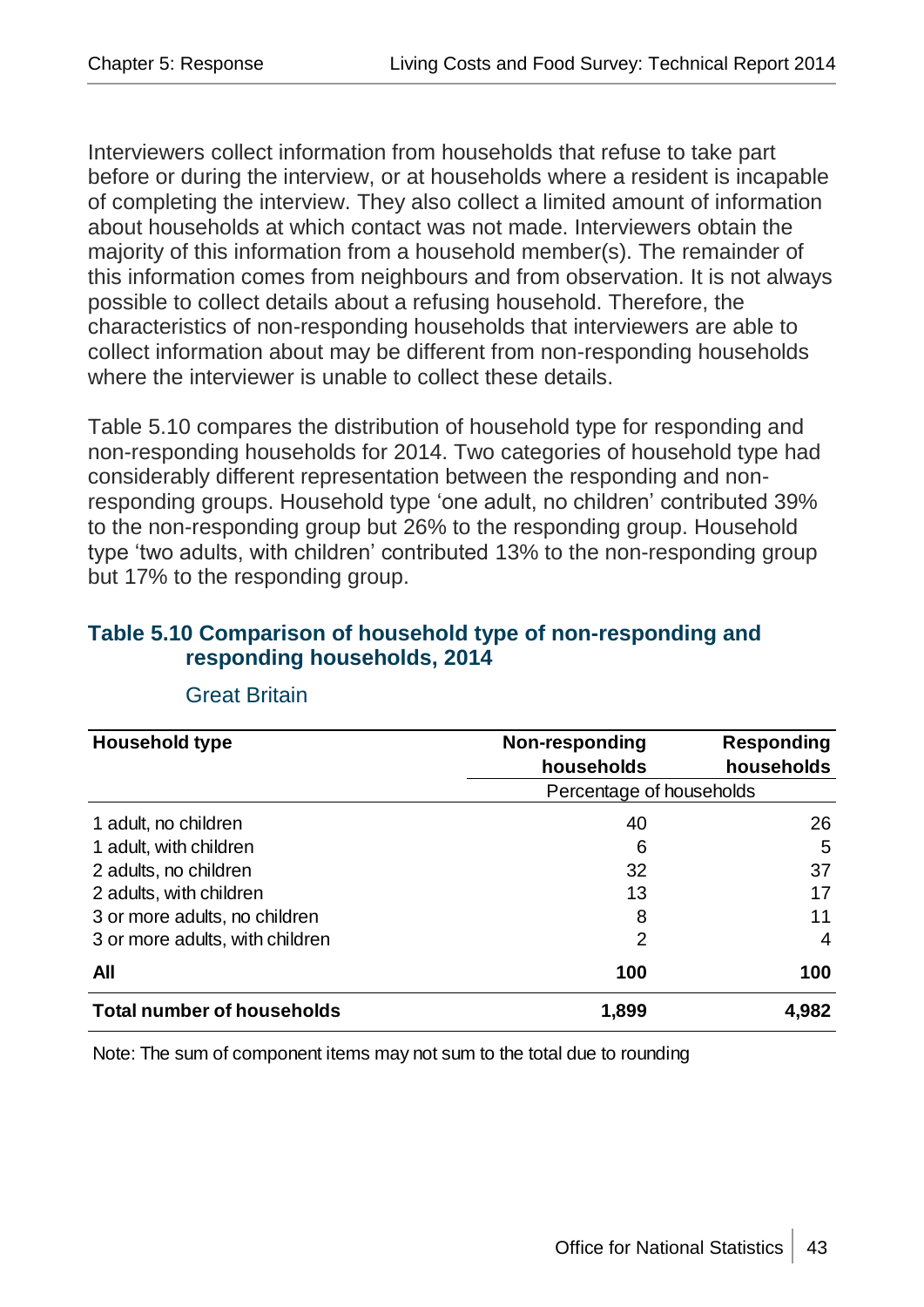Table 5.11 compares non-responding and responding households by the number of adults and children in the household. The percentage of households containing only one adult was higher among the non-responding households (41%) than responding households (31%). Non-responding households were more likely to contain no children than responding households (79% compared with 74%).

# **Table 5.11 Comparison of number of adults and children in nonresponding and responding households, 2014**

|                                   | Non-responding<br>households | <b>Responding</b><br>households |
|-----------------------------------|------------------------------|---------------------------------|
| <b>Number of adults</b>           | Percentage of households     |                                 |
| 1                                 | 41                           | 31                              |
| $\overline{2}$                    | 50                           | 54                              |
| 3                                 | 6                            | 10                              |
| 4 or more                         | 3                            | 5                               |
| <b>All</b>                        | 100                          | 100                             |
| <b>Total number of households</b> | 2,262                        | 4,982                           |
| <b>Number of children</b>         | Percentage of households     |                                 |
| 0                                 | 79                           | 74                              |
| 1                                 | 9                            | 12                              |
| 2                                 | $9$                          | 10                              |
| 3                                 | $\overline{2}$               | 3                               |
| 4 or more                         | 1                            | 1                               |
| All                               | 100                          | 100                             |
| <b>Total number of households</b> | 1,952                        | 4,982                           |

Great Britain

Note: The sum of component items may not sum to the total due to rounding

The non-response questionnaire (NRQ) also collects basic demographic information about the HRP. Table 5.12 shows the age group and sex of the HRP among non-responding and responding households. Households that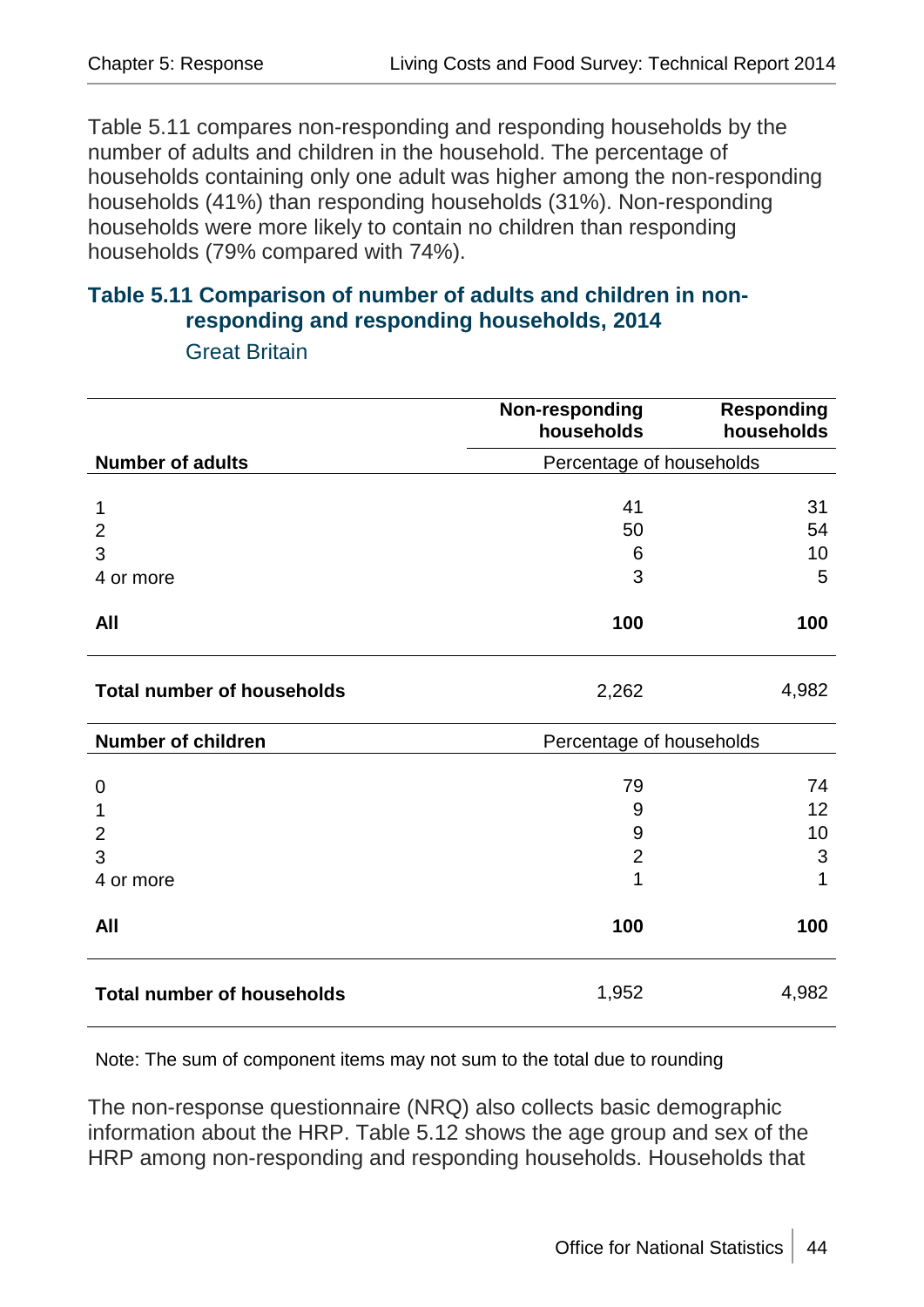did not take part in the survey tended to have similar age and sex profiles to those households that did respond.

## **Table 5.12 Comparison of age group and sex of HRP in non-responding and responding households, 2014**

|                                   | Non-responding<br>households | <b>Responding</b><br>households |
|-----------------------------------|------------------------------|---------------------------------|
| Age group                         | Percentage of households     |                                 |
| 16 to 34                          | 19                           | 15                              |
| 35 to 59                          | 46                           | 46                              |
| 60 or more                        | 35                           | 39                              |
| All                               | 100                          | 100                             |
| <b>Total number of households</b> | 2,161                        | 4,982                           |
| <b>Sex</b>                        | Percentage of households     |                                 |
| Male                              | 57                           | 60                              |
| Female                            | 43                           | 40                              |
| All                               | 100                          | 100                             |
| <b>Total number of households</b> | 2,237                        | 4,982                           |

Great Britain

Note: The sum of component items may not sum to the total due to rounding

Table 5.13 shows the accommodation type of non-responding and responding households. As information on accommodation could be gathered by observation, a further breakdown of non-response by refusal and noncontact is also shown in the table.

The accommodation type profiles of refusing and responding households were similar.

However, there were considerable differences between non-contacted households and refusing or responding households. Households that could not be contacted were more likely to include those living in purpose built flats or maisonettes (31% compared with 18% for refusing households and 13% for responding households). Non-contacted households were also more likely to include those living in converted or shared accommodation (5% compared with 3% for refusing households and 2% for responding households). Non-contacted households were less likely to live in detached houses or bungalows than refusing or responding households (12% compared with 20% and 25% respectively) and less likely to live in semi-detached houses or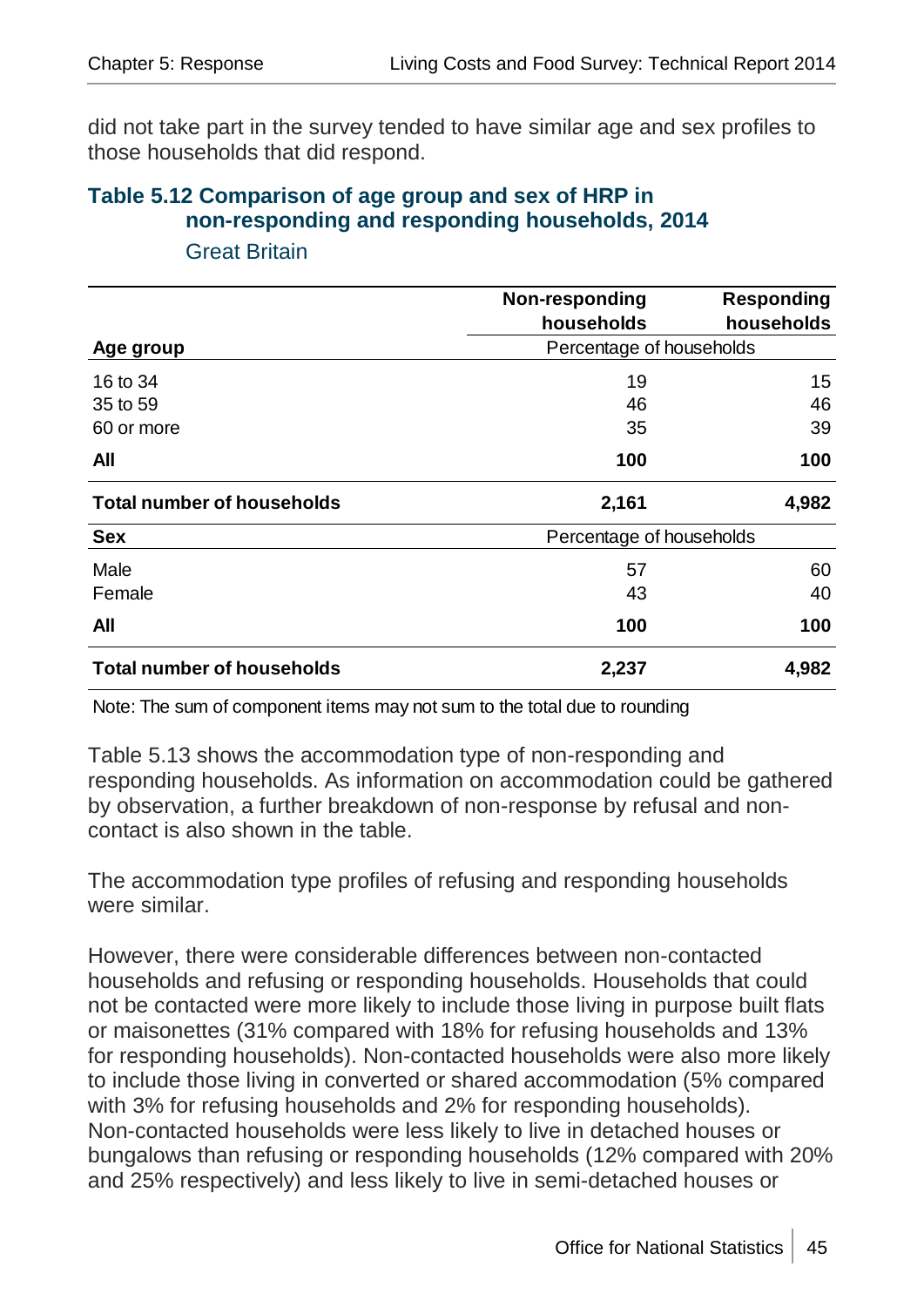bungalows (21% compared with 28% of refusing households and 33% of responding households).

## **Table 5.13 Accommodation type of non-responding households, 2014**

#### Great Britain

| <b>Type of accommodation</b>      | <b>Non-responding households</b> |                          | Responding |
|-----------------------------------|----------------------------------|--------------------------|------------|
|                                   | <b>Refusal</b>                   | <b>Non-contact</b>       | households |
|                                   |                                  | Percentage of households |            |
| Detached house or bungalow        | 20                               | 12                       | 25         |
| Semi-detached house or bungalow   | 28                               | 21                       | 33         |
| Terraced house or bungalow        | 29                               | 30                       | 26         |
| Purpose built flat or maisonette  | 18                               | 31                       | 13         |
| Converted/shared accommodation    | 3                                | 5                        | 2          |
| Other                             |                                  | 0                        | 0          |
| All                               | 100                              | 100                      | 100        |
| <b>Total number of households</b> | 3,876                            | 613                      | 4,982      |

Note: The sum of component items may not sum to the total due to rounding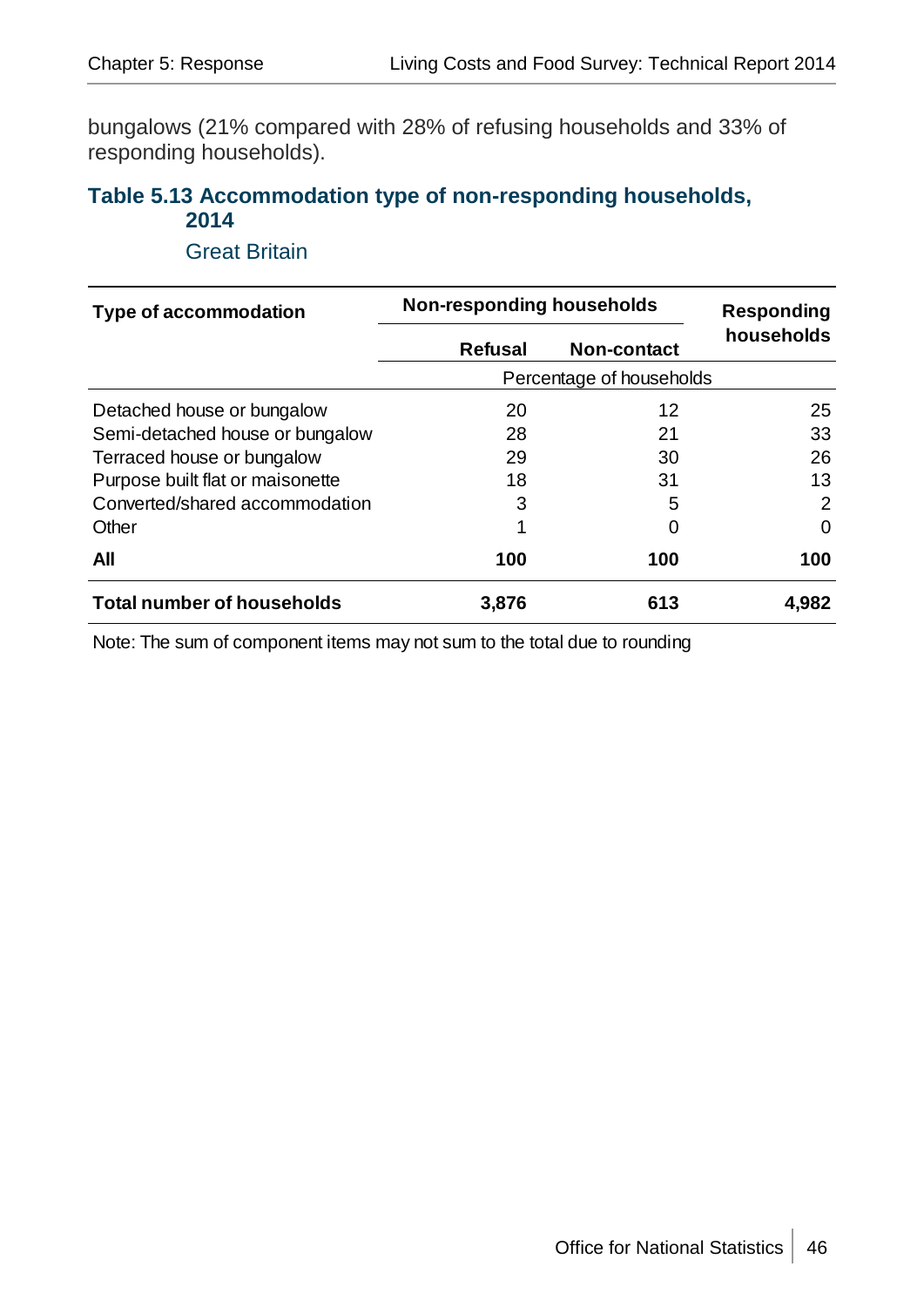# Data processing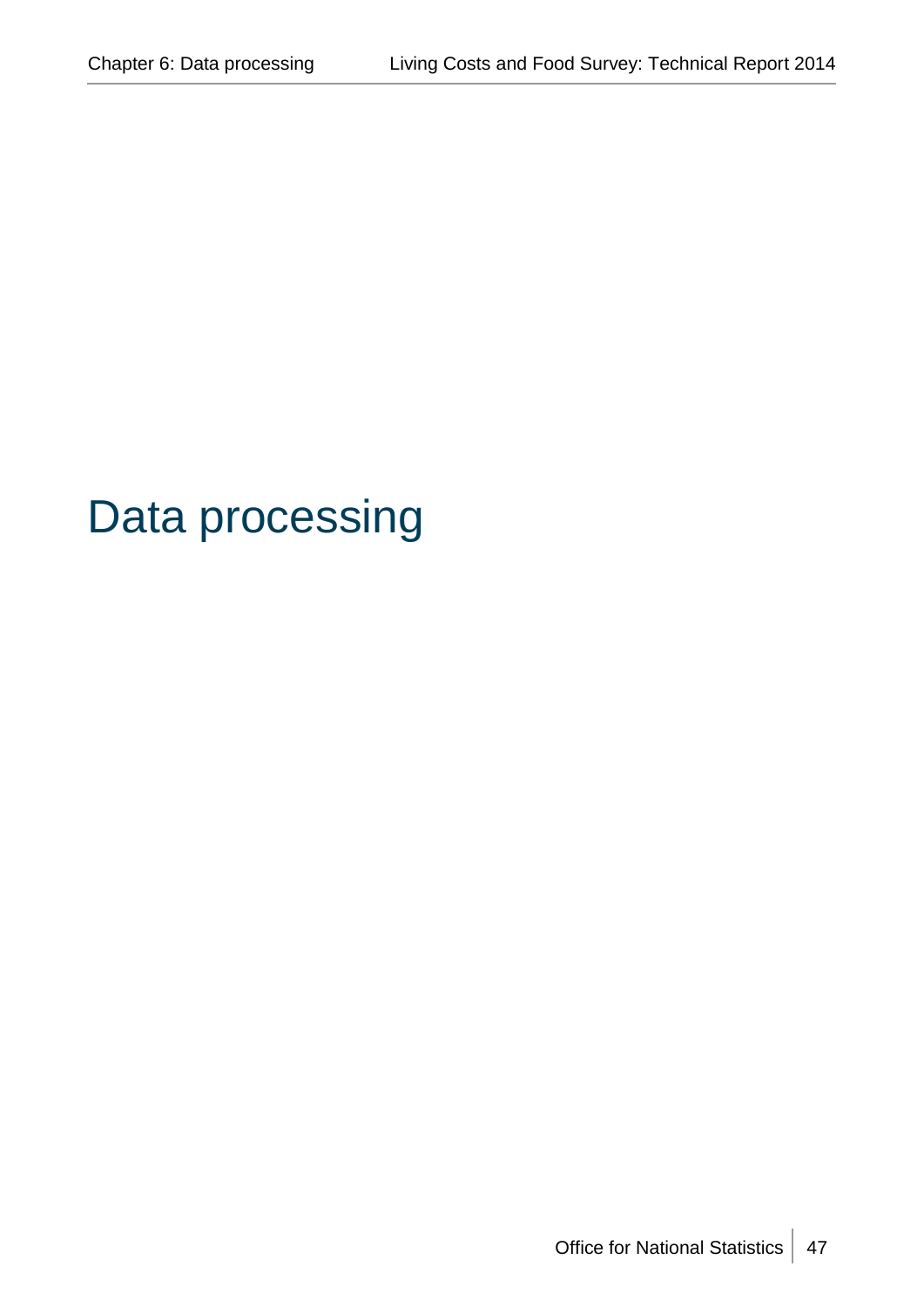## **Introduction**

Data collected from both responding and non-responding households are returned to the ONS Titchfield office on a regular basis throughout the reporting period.

Completed diaries are posted back to ONS Titchfield to the coding and editing team. Once received coders key each item of expenditure electronically using the Blaise instrument. Data from completed interviews are electronically transmitted to the coding and editing team. The editing team then code, edit and impute the interview data and ensure internal consistency for each case received. Once coding and editing is complete further quality assurance checks are carried out by the LCF survey team in Newport prior to the calculation of derived variables and the production of the LCF datasets. The data are then weighted and final datasets produced on a quarterly and annual basis. Interim monthly datasets are compiled and quality assured before being delivered to Defra.

## **Diary coding**

Items of expenditure recorded in the LCF diaries are coded and keyed into a Blaise instrument. Computer-assisted coding (CAC) is used to assign a 3 level (5-digit) expenditure code.

The LCF uses the expenditure classification system COICOP (classification of individual consumption by purpose), published by the United Nations Statistics Division. COICOP has been adapted to the needs of household budget surveys (HBS) across the EU and, as a consequence, is compatible with the classifications used in national accounts and consumer price indices. This compatibility allows the production of indicators that are comparable Europe-wide, such as the harmonised indices of consumer prices (computed for all goods as well as sub-categories such as food and transport).

The codes are hierarchical in structure, nesting within 12 major (first level) categories. Codes are usually assigned by typing in a brief description of the item (which will bring up a display of matching items in the coding dictionary) with the corresponding codes. The coder then selects the best match. Hierarchical coding is also used for take-away meals and food eaten out of the home.

Food items are coded to a more detailed level than the standard COICOP permits. This enables Defra to carry out nutritional analysis. These detailed codes are then collapsed into the COICOP food codes for other customers. For example, bread is originally coded to eight different bread codes, such as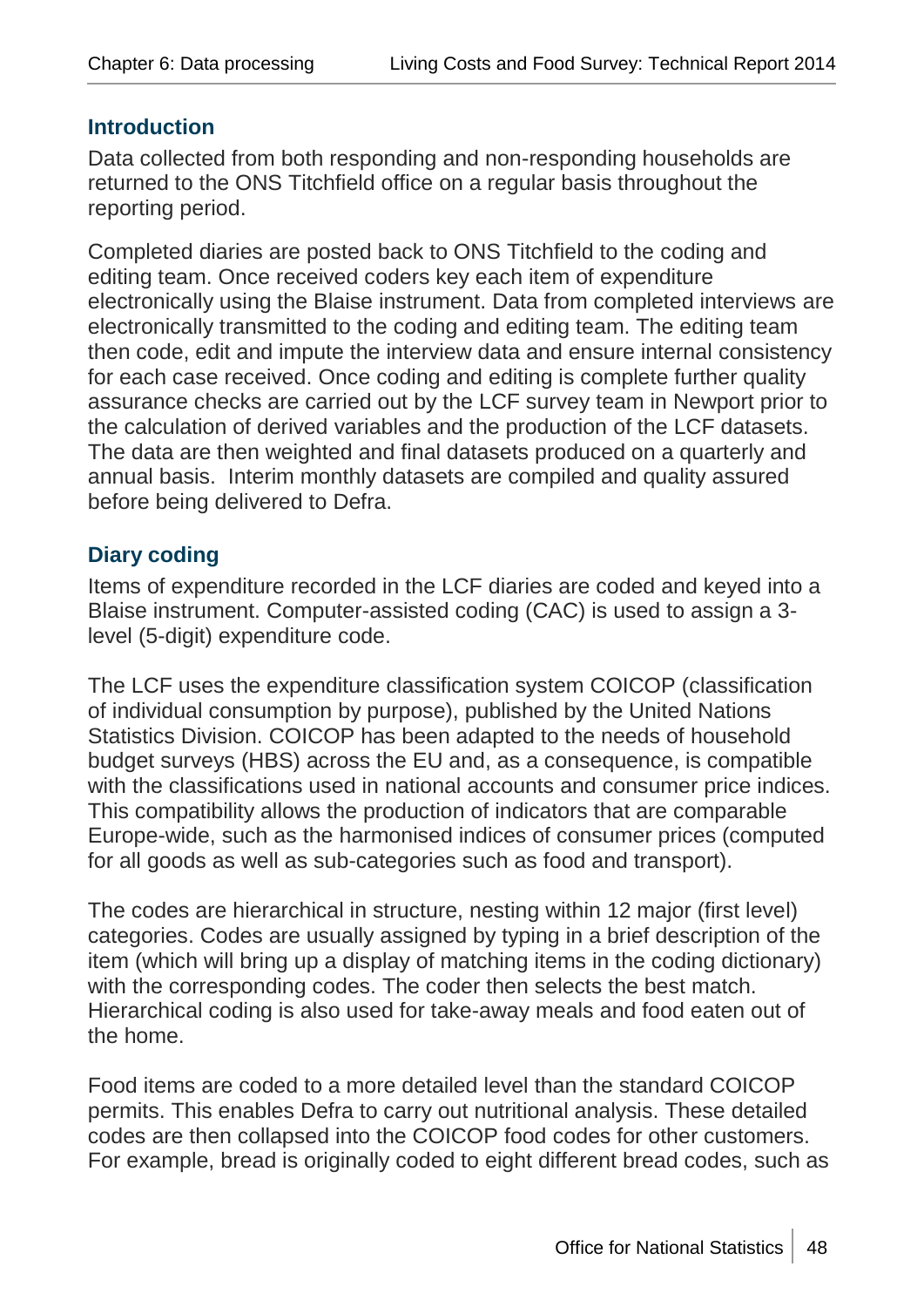sliced white, unsliced white, wholemeal, etc. These codes are combined to form one single bread code in the COICOP coding frame.

## **Checks on the diary**

Checks on range and consistency are also included in the Blaise instrument for the LCF diary. At the coding stage there are no checks between interview and diary data, these are applied at the editing stage. However, coders have access to selected items of questionnaire data which are printed on a fact sheet for each household. These include facts on household composition; type of school attended by children in the household; and the economic activity of adults in the household.

Coders also check on the completeness of data i.e. that each item of expenditure is coded to one of the coding categories and that the cost of each item is recorded. At this stage coders may visit the websites of retailers and manufactures to clarify incomplete diary information.

In a small proportion of cases, respondents may record the type of goods bought and a global amount spent. The coding supervisors then impute values for each individual item listed.

Further checks on food codes are carried out by the coding supervisors to examine the processing of food types known to have been problematic in the past e.g. that all fish items are coded to the correct fresh, frozen or fish product code.

## **Interviews: edit, imputation and coding**

Completed questionnaires for each household are edited in Titchfield using Blaise. Editors carry out a series of checks to ensure the internal consistency of individual cases. These checks are detailed below.

#### **Imputing missing values**

Missing values can occur when respondents are unable to provide an answer. Missing data can be imputed in several ways:

- by reference to tables based on external (non-LCF) data published elsewhere; for example, mortgage imputation tables based on interest rates and the amount of a loan; and tables and rules on eligibility to state benefits
- by reference to tables based on LCF data from previous years showing average amounts according to household income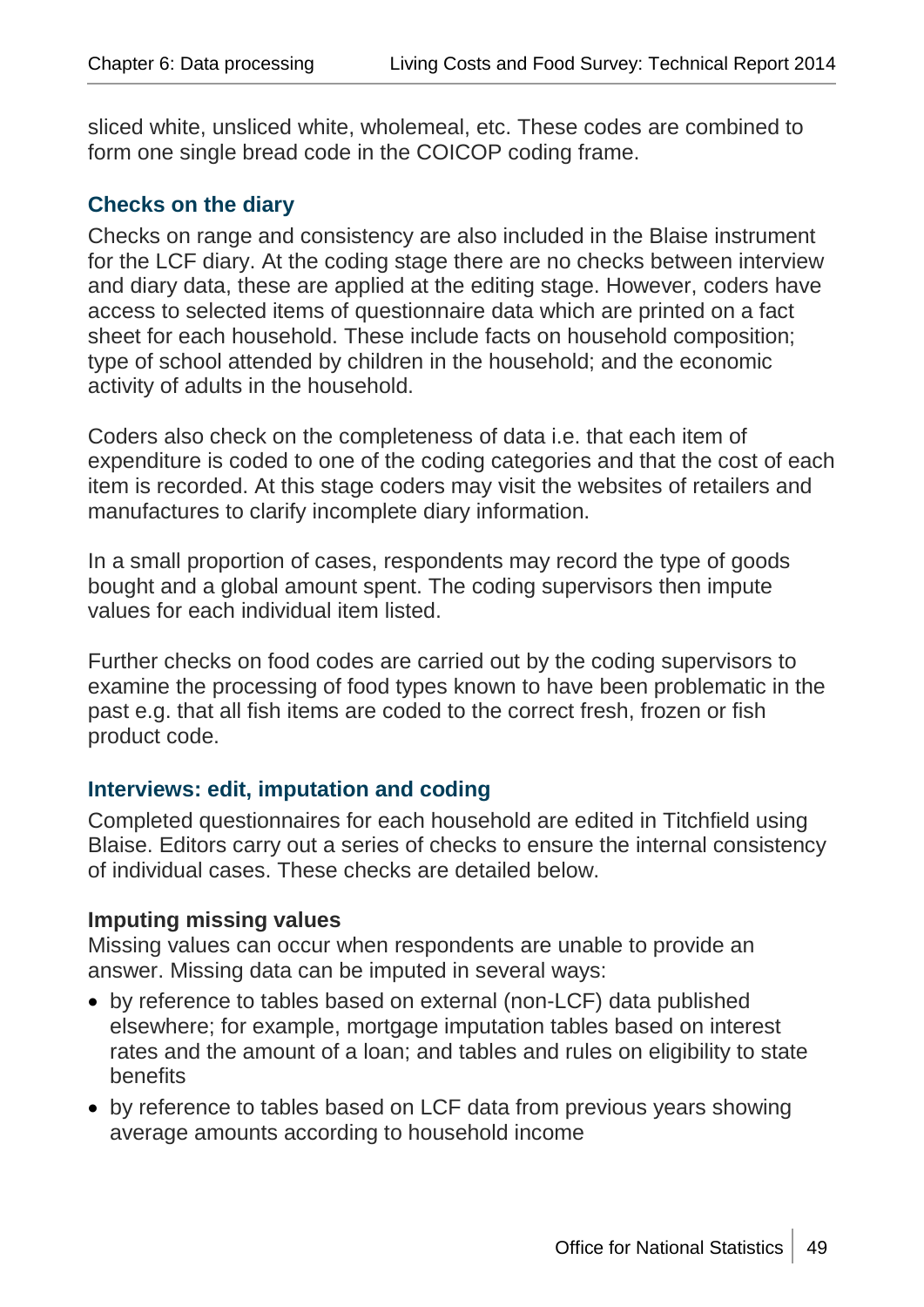by using information collected elsewhere in the questionnaire or by referring back to the interviewers

## **Resolving other problems**

Editors respond to all notes and comments recorded in the questionnaire by interviewers suggesting changes to recorded answers. If editors cannot resolve a check from the notes given, they will refer the question to the LCF research team. A decision will then be made based upon existing instructions, experience and precedence.

Editors also check each occurrence of period codes 95 (One off /lump sum) and 97 (None of these). These may be valid codes when collecting the data; however, they are not acceptable in the final data set.

#### **Abatement for business expenses**

Generally any respondent who is self-employed will be able to offset business expenditure against income tax. As the LCF is intended to cover personal expenditure only, the amounts recorded in the questionnaire and diary for these items of expenditure need to be abated, this is done manually by the editors using information on business expenses.

Abatement is also carried out where employees receive business expenses. Vehicle expenses (in the household part of the questionnaire and in the diary) are abated if the respondent receives a mileage / fixed car allowance in their pay. Editors also use information on business refunds recorded in the refunds section of the questionnaire.

## **Abatement of self-employment income**

Any household expenses claimed must relate to the sampled address only and must be a valid household expenditure for that household. The editors will abate the relevant expenditure item by the percentage claimed unless an amount is given instead of a percentage or if 100% is claimed.

The sections in the household questionnaire that can be abated are:

- telephone payments
- fuel payments
- $\bullet$  rent
- mortgage payments
- structural insurance payments
- loans on vehicles
- council tax payments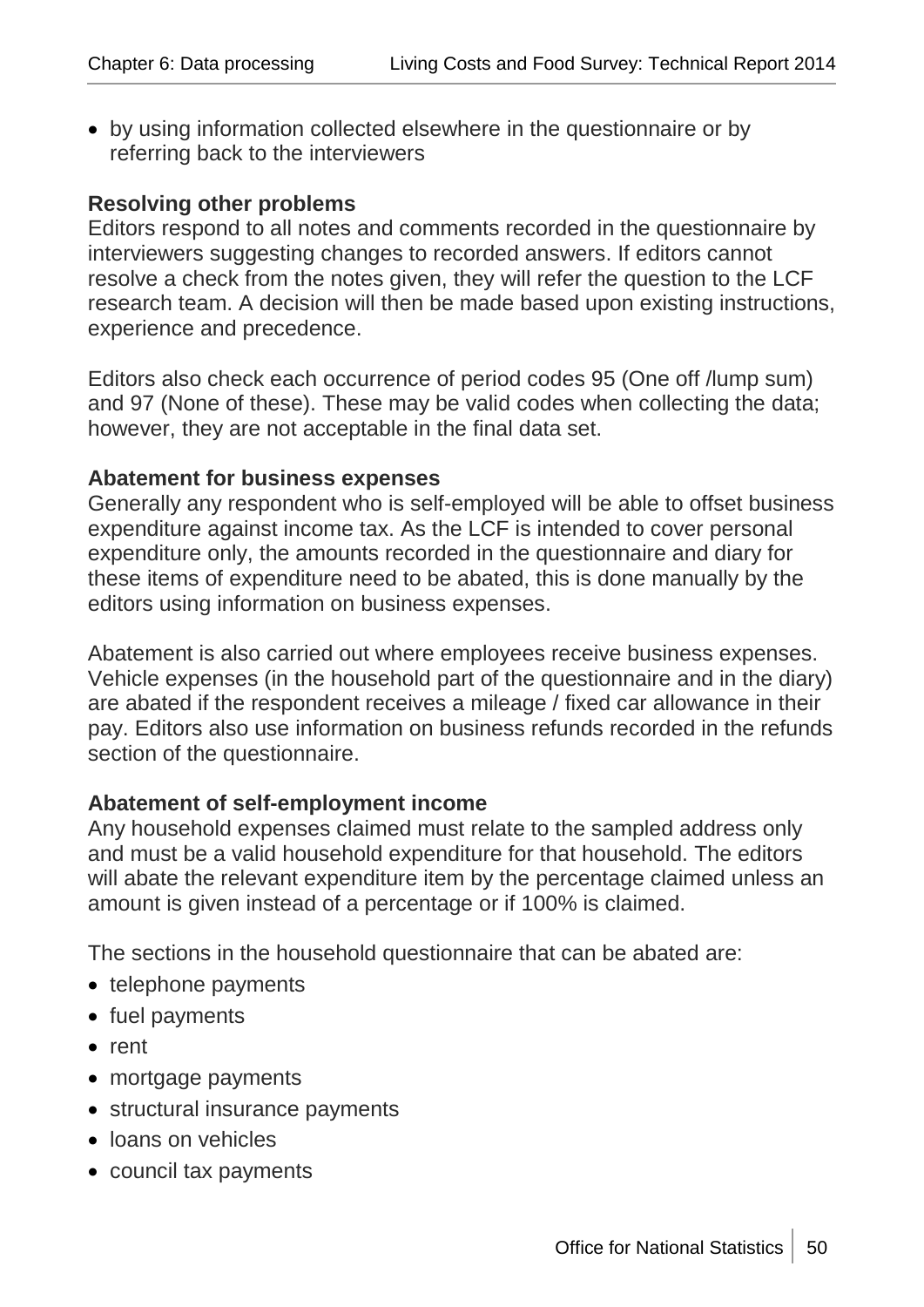- rates (NI)
- water rates
- vehicle tax and insurance

## **Records of editing actions**

Abatement markers are included at relevant questions throughout the interview, e.g. telephone and electricity payments. Editors set the appropriate marker to the value 1 if the item has been abated to allow for business expenditure.

Forty similar markers are included to record whether values at some questions or groups of questions were imputed or amended; this gives a broad indication of the amount of imputation carried out.

#### **Coding within the questionnaire**

Coding of selected expenditure items in the questionnaire is carried out by office-based editors in Titchfield using computer-assisted coding (CAC). Items include loans, credit payments, standing orders/direct debits and deductions from salary.

Interviewers code standard items in the LCF questionnaire such as three digit SOC (standard occupational classification), and SIC (standard industrial classification). Social class and socio-economic group are automatically derived from the SOC and employment status codes.

## **Imputation of a diary case**

Although LCF response is generally based on complete households responding, there are areas where missing information can be imputed. Apart from specific missing values imputed on a case by case basis by editors, the LCF also accepts households with missing diaries, as long as the diary of the main diary keeper (MDK) is present. The MDK is defined as the person who does most of the shopping in the household. Diaries which are missing will be imputed, that is they will receive the diary data from a person in another responding household with matching characteristics of age, employment status and relationship to the HRP.The first step in the diary imputation process involves scoring each person in the pool of potential donors for suitability as a match for the person with a missing diary.

The scoring system is:

- $\bullet$  matching age = 8 points
- matching relationship to the  $HRP = 4$  points
- $\bullet$  matching employment status = 2 points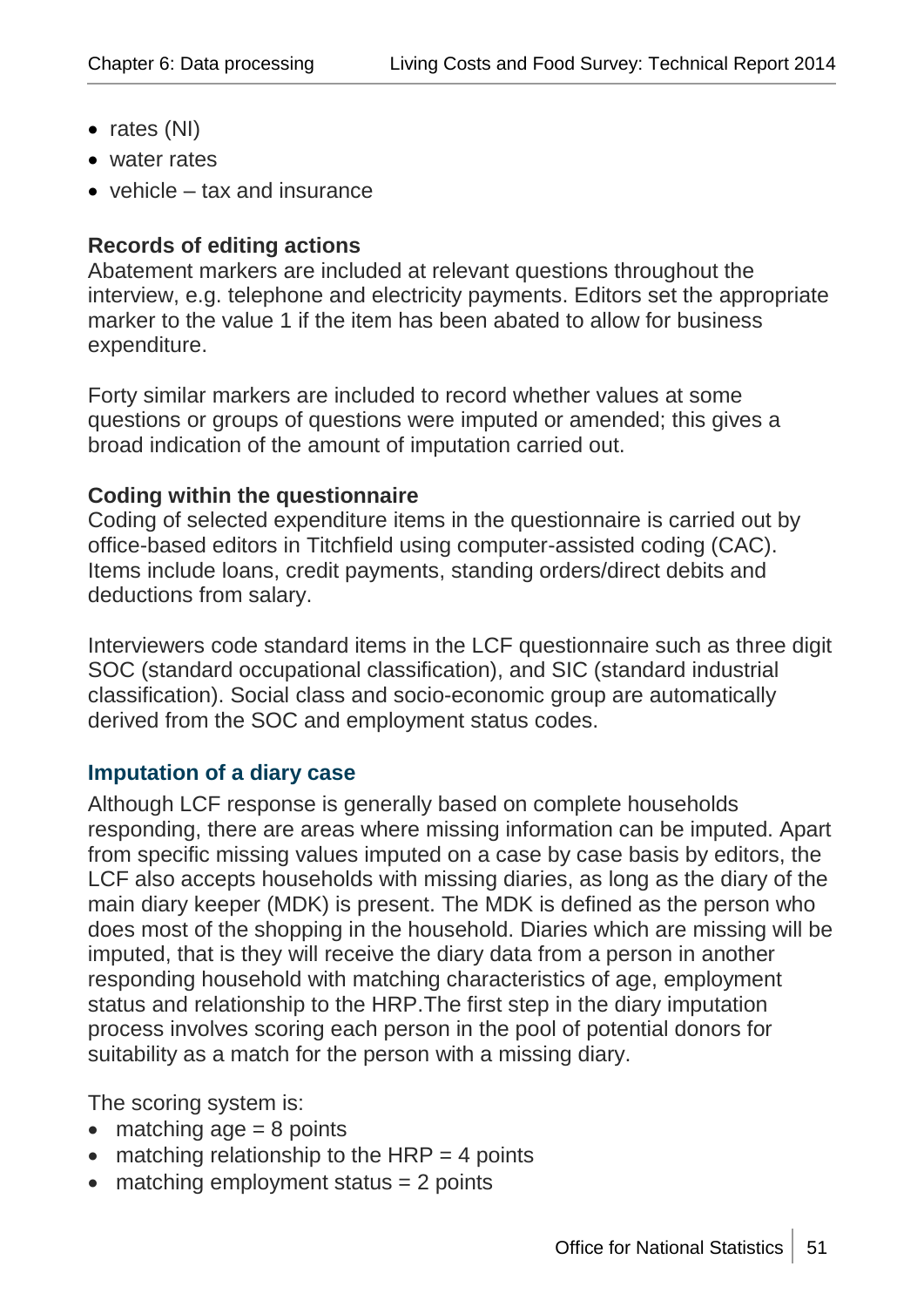$\bullet$  matching survey month  $=$  1 point

In the next stage of the process the potential donor with the highest score is selected and the diary data from the donor is copied to the receiving person. To be used as a donor, a diary must achieve a minimum score of 8 points.

Missing child diaries do not affect the response status of a household, therefore if a child's diary is missing; the case is still counted as a full interview. In 2014, 208 households had imputed diaries, accounting for 4% of responding households.

Variables that indicate whether or not a diary has been imputed, and the number of diaries imputed per household, are included in the LCF datasets.

## **Research checks**

Once edited and coded, systematic checks are applied to the aggregated data to ensure consistency between diaries and interviews and to examine the processing of food types known to have been problematic in the past e.g. the appropriate coding of fish or bread.

On completion of the food code checks by coding supervisors, further checks are made by the LCF business operations and research staff. Approximately 50 checks are applied to aggregate datasets using SPSS. These include checks to identify missing shop codes for items of food expenditure; entries where the unit costs are too high or too low; types of expenditure coded to inappropriate shop codes and; individual items costing more than £5,000.

A short series of checks are also made at this stage to ensure consistency between household, person and diary files.

Users of the data within ONS and DEFRA, the sponsors of the specialist food data, also contribute to the checking of diary and interviewer data as it is processed.

## **Quality project**

During 2010 work was done to improve the quality of the LCF outputs. A review of the quality assurance and validation processes was conducted and a number of areas of improvement identified.

## **Calculation of derived variables (DVs)**

Raw and derived datasets are supplied to customers. Raw data are collected/calculated during the interview/diary-keeping period, to the point of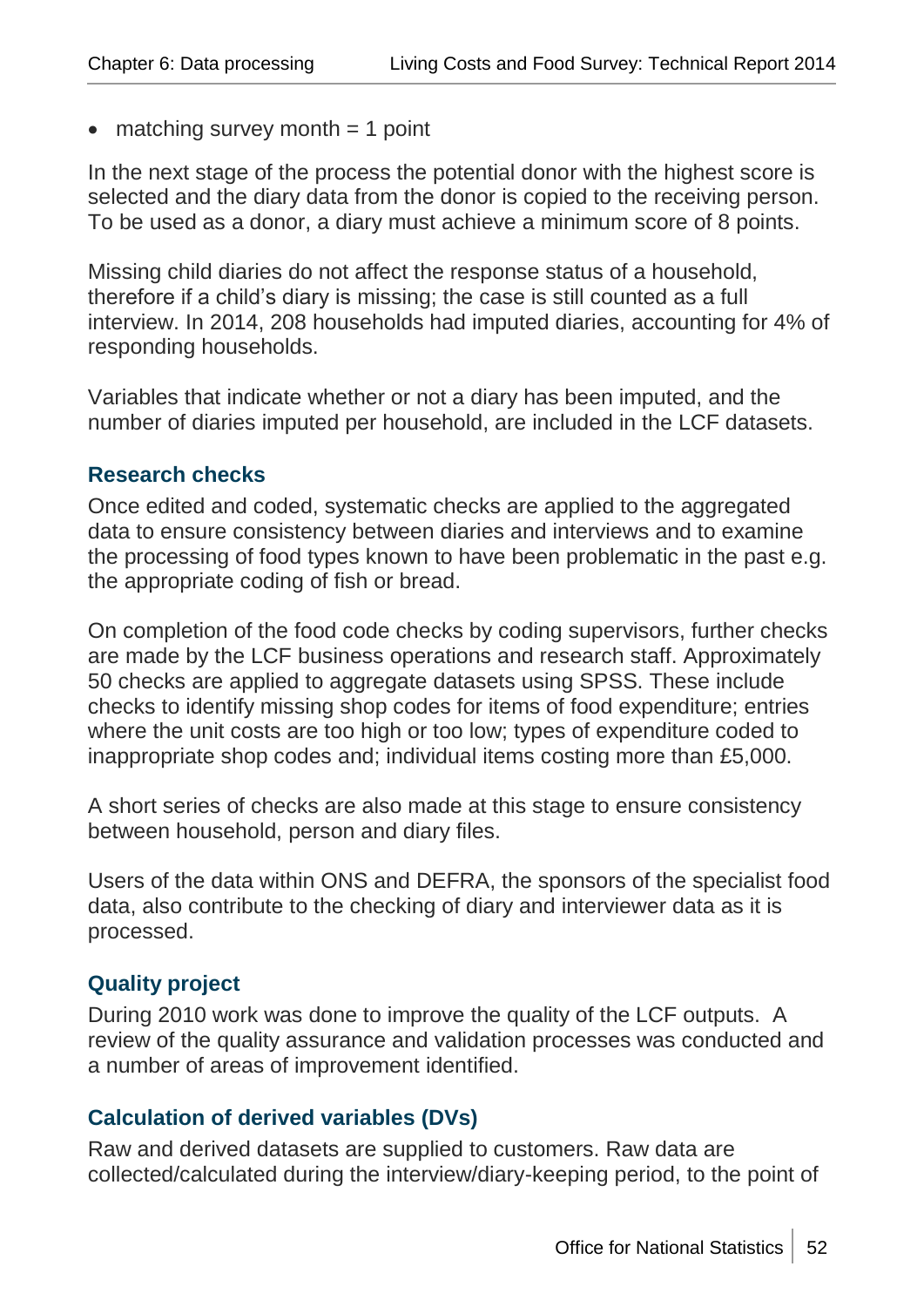coding and editing. Derived data are calculated from the raw and other derived data.

Table 6.1 shows the types of derived variables on the LCF datasets. Over 9,000 raw and derived variables are produced for the LCF.

| <b>Name of DV dataset DV Description</b> |                                           | <b>DV level</b> |
|------------------------------------------|-------------------------------------------|-----------------|
| Dvhh                                     | Household characteristics and expenditure | Household       |
| <b>D</b> <sub>vper</sub>                 | Household members data                    | Person          |
|                                          | Total weekly expenditure by item for each |                 |
| Dvadult_set89                            | adult spender                             | Item            |
|                                          | Total weekly expenditure by item for each |                 |
| Dychild set89c                           | child spender                             | Item            |

## **Table 6.1 Derived table definitions**

## **Anonymised data**

A guarantee is given to LCF respondents that their answers will be treated in confidence and that no information about individuals or households will be made available to data users. Therefore, as a precaution when releasing microdata certain variables, which could lead to the disclosure of the identity of a household are anonymised. This means that the values stored for these variables are adjusted in some way, e.g. by banding, top-coding, rounding. Fields that could aid the identification of an individual may also be removed. Any variable suffixed with the letter P in the dataset has been anonymised.

## **Weighting**

Since the survey year ending March 1999, the survey has been weighted to reduce the effect of non-response bias. The weights are produced in two stages. First, the data are weighted to compensate for non-response (sample-based weighting). Second, the sample distribution is weighted so that it matches the population distribution in terms of region, age group and sex (population-based weighting).

## **Sample-based weighting using the Census**

The decennial Census was found to be the most appropriate source of information about non-responding households. Unlike the LCF, which relies upon voluntary co-operation from respondents, the Census is mandatory therefore non-response is kept to a minimum. From 1998/99 to 2006 the FES/EFS used results from the 1991 Census-linked study of non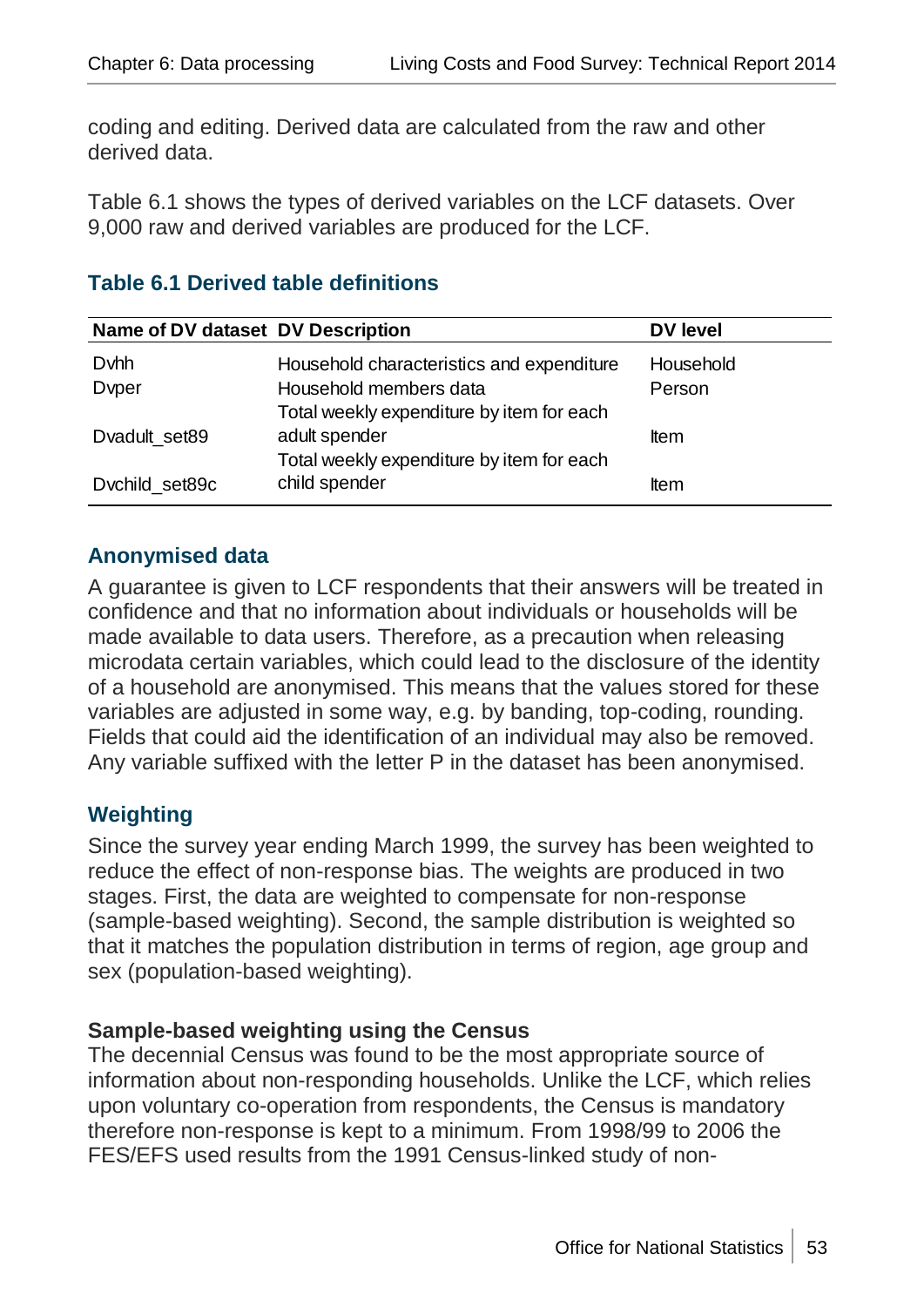respondents to carry out non-response weighting<sup>10</sup>. From 2007 the nonresponse classes and weights have been updated using 2001 Census-linked data.

The Census-linked studies matched Census addresses with the sampled addresses of some of the large continuous surveys, including FES for the 1991 link study and EFS/LCF for the 2001 link study. In this way it was possible to match the address details of the respondents as well as the nonrespondents with corresponding information gathered from the Census for the same address. The information collected during the 1991 and then the 2001 Census/FES/EFS/LCF matching work was then used to identify types of households that were being under-represented in the survey.

For the 1991 Census based non-response weights a combination of household variables were analysed using the software package AnswerTree (using the chi-squared statistics  $CHAID$ <sup>11</sup> to identify which characteristics were most significant in distinguishing between responding and nonresponding households. These characteristics were sorted by the program to produce ten weighting classes with different response rates. For the updated 2001 Census based non-response weights, a combination of household variables were analysed using a mixed model approach. The mixed model is a combined approach to modelling, to benefit from the underlying statistical model of logistic regression as well as utilising AnswerTree. Updated weighting classes were produced, using this analysis, to further improve nonresponse weighting from 2007. The results of the 2011 Census-linked studies will be used to further update non-response weighting in due course.

Households within each of the weighting classes were assigned an updated non-response weight as shown in Table 6.2 below.

<sup>10</sup> See Foster, Kate (1994) *Weighting the FES to compensate for non-response, Part 1: An investigation into Census-based weighting schemes*, London: OPCS

 $11$  CHAID is an acronym that stands for chi-squared automatic interaction detection; it uses chi-squared statistics to identify optimal splits or groupings of independent variables in terms of predicting the outcome of a dependent variable, in this case response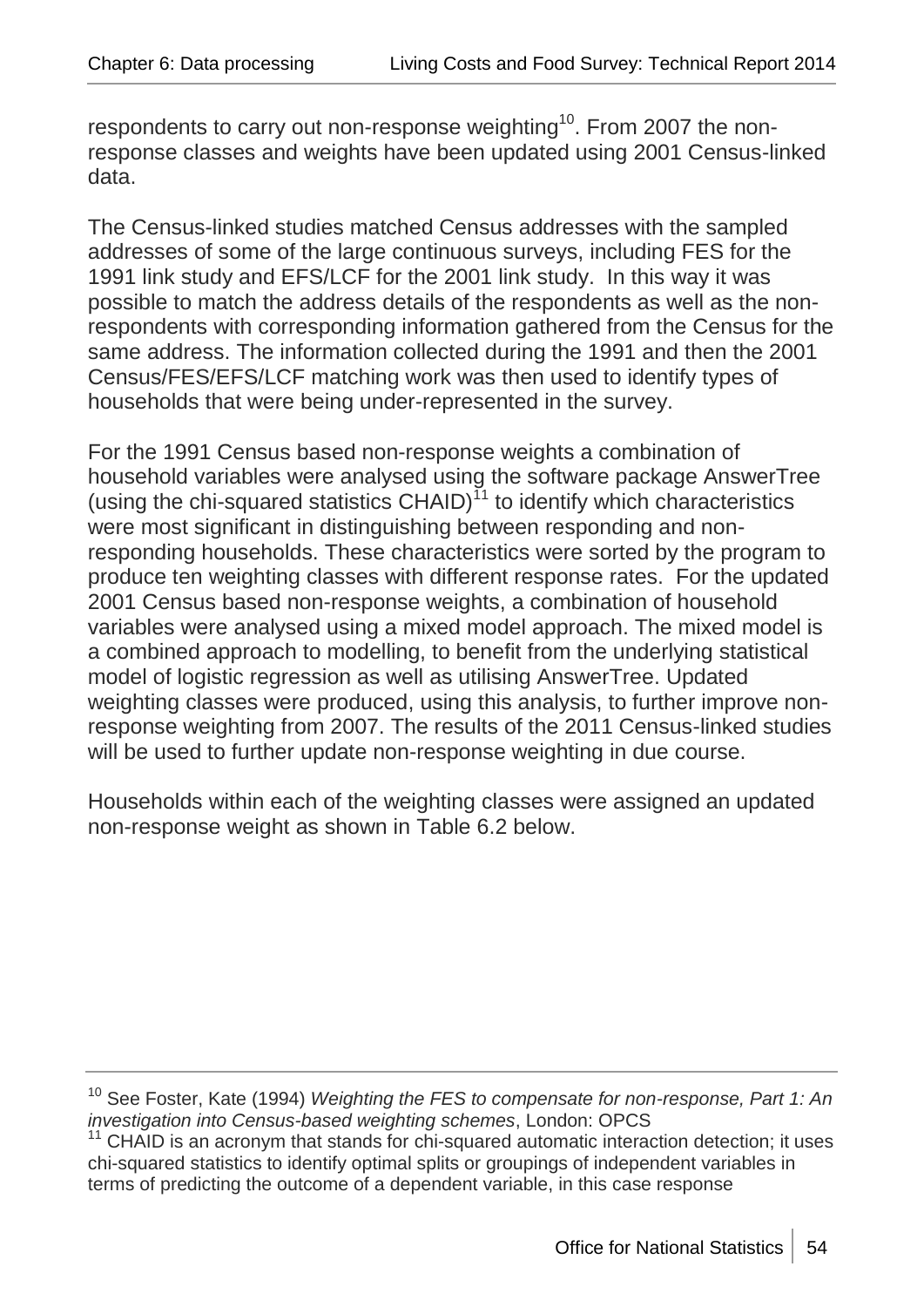# **Table 6.2 2001 based non-response classes**

| Level 1 split                                                                                                                                    | Level 2 split                                                                                 | Level 3 split                                                                                                                                | Weight<br>class | Scaled non-<br>response<br>weight |
|--------------------------------------------------------------------------------------------------------------------------------------------------|-----------------------------------------------------------------------------------------------|----------------------------------------------------------------------------------------------------------------------------------------------|-----------------|-----------------------------------|
| <b>Pensioners in the</b>                                                                                                                         | <b>Region</b>                                                                                 | <b>Number of cars</b>                                                                                                                        |                 |                                   |
| household (given age                                                                                                                             |                                                                                               |                                                                                                                                              |                 |                                   |
| and sex)                                                                                                                                         |                                                                                               |                                                                                                                                              |                 |                                   |
|                                                                                                                                                  | <b>North East</b><br><b>North West</b><br>East Midlands<br><b>West Midlands</b><br>South East | None                                                                                                                                         | 1               | 1.021                             |
|                                                                                                                                                  |                                                                                               | One or more                                                                                                                                  | $\overline{2}$  | 0.899                             |
|                                                                                                                                                  | Merseyside<br>Yorkshire &<br>Humberside<br>Eastern<br><b>Wales</b><br>Scotland                |                                                                                                                                              | 3               | 1.006                             |
| Not pensioners<br>1 person, female 60-74<br>2 or more persons, all<br>pensioners under 75<br>2 or more persons, all<br>pensioners, at least 175+ | London                                                                                        | <b>Household</b>                                                                                                                             |                 |                                   |
|                                                                                                                                                  |                                                                                               | composition                                                                                                                                  |                 |                                   |
|                                                                                                                                                  |                                                                                               | 1 person<br>2 adults only<br>2 adults and 3 or<br>more children<br>3 or more adults<br>and 1 or more<br>children<br>3 or more adults<br>only | 4               | 1.172                             |
|                                                                                                                                                  |                                                                                               | 1 adult and 1 or<br>more children<br>2 adults and 1 or<br>2 children                                                                         | 5               | 0.886                             |
|                                                                                                                                                  | South West                                                                                    |                                                                                                                                              | 6               | 0.859                             |
|                                                                                                                                                  | <b>HRP of</b><br>pensionable<br>age                                                           |                                                                                                                                              |                 |                                   |
| 1 person, female 75-84<br>2 or more persons, only 1<br>non-pensioner                                                                             | <b>No</b>                                                                                     |                                                                                                                                              | 7               | 0.963                             |
| 2 or more persons where 2<br>or more are non-pensioners                                                                                          | Yes                                                                                           |                                                                                                                                              | 8               | 1.204                             |
| 1 person, female 85+                                                                                                                             |                                                                                               |                                                                                                                                              | 9               | 1.690                             |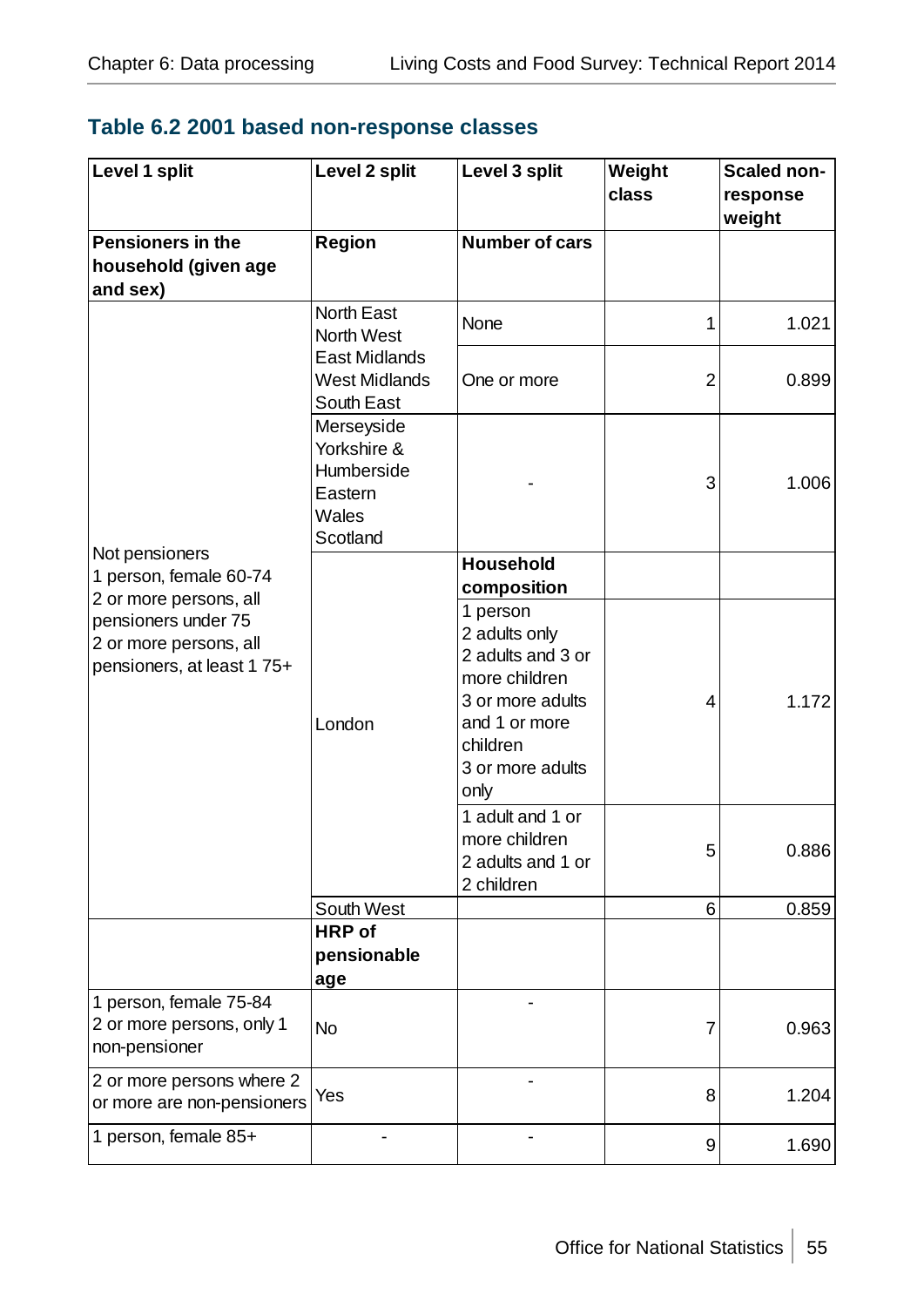## **Population-based weighting**

The second stage of the weighting adjusts the non-response weights so that weighted totals match population totals. As the LCF sample is based on private households, the population totals used in the weighting need to relate to people living in private households. The population totals used are the most up-to-date official figures available; from 2006 to 2012, these totals were population projections based on estimates rolled forward from the 2001 Census; in 2013 updated population totals based on Census 2011 data were used. Population totals adjusted precisely to harmonise with the LCF definition of a private household were introduced for 2011. These estimates used exclude residents of institutions not covered by the EFS/LCF, such as those living in bed-and-breakfast accommodation, hostels, residential homes and other institutions.

The population information and LCF data were grouped into twenty age by sex categories within twelve region categories to form weighting classes as shown in Table 6.3. The existing non-response weights were then calibrated<sup>12</sup> so that weighted totals matched population totals, for males and females in different age groups and for regions. An important feature of the populationbased weighting is that it is done by adjusting the factors for households not individuals.

The weighting is carried out separately for each quarter of the survey. The main reason is that sample sizes vary slightly from quarter to quarter. Quarterly weighting counteracts any potential bias from the uneven spread of interviews through the year.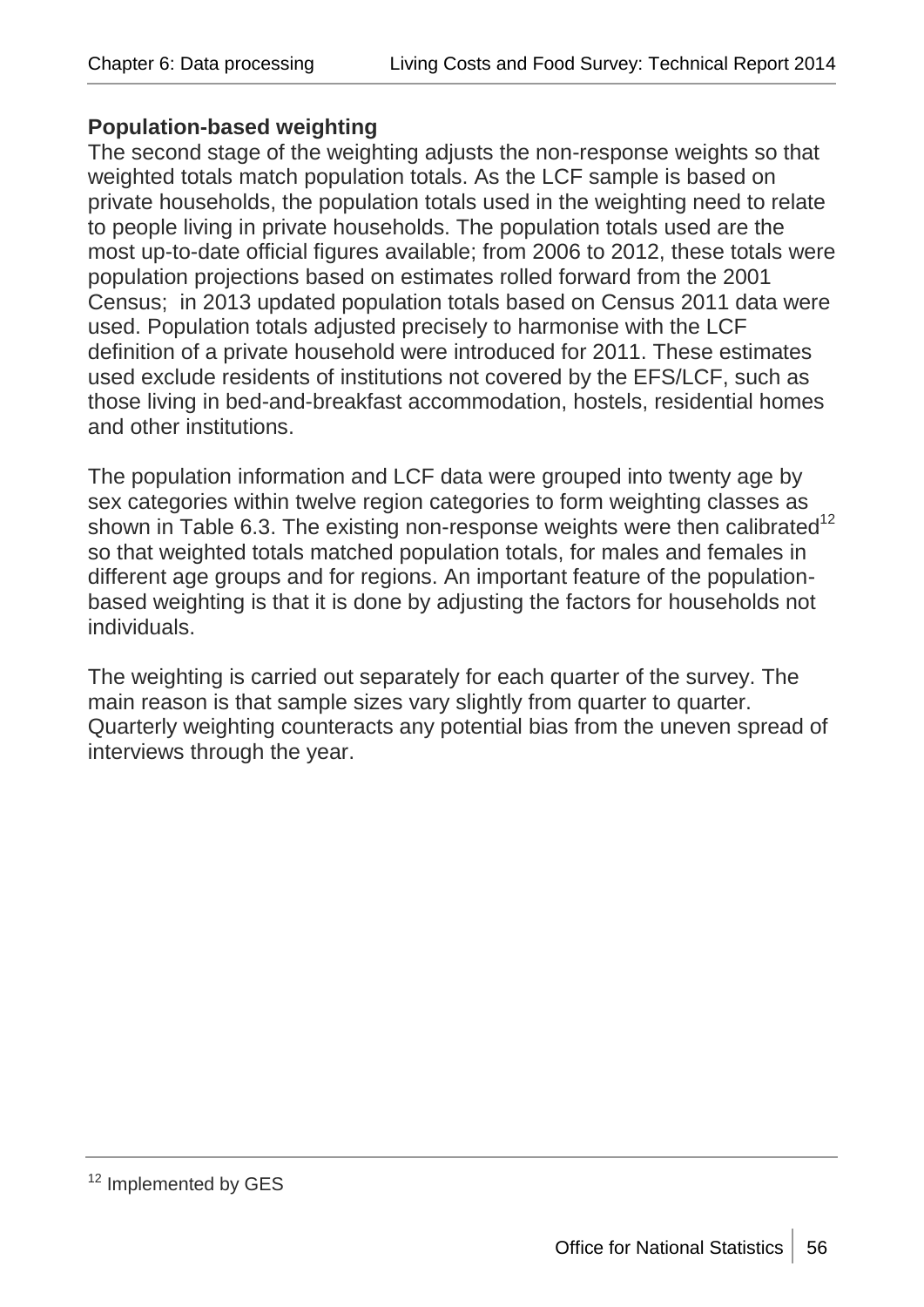| <b>Age/sex</b>                                                                                                                                                                                                                             | <b>Region</b>                                                                                                                                         |
|--------------------------------------------------------------------------------------------------------------------------------------------------------------------------------------------------------------------------------------------|-------------------------------------------------------------------------------------------------------------------------------------------------------|
| $0$ to 4<br>5 to 9<br>10 to 15<br>16 to 19, male<br>20 to 24, male<br>25 to 29, male<br>30 to 44, male<br>45 to 54, male                                                                                                                   | <b>North East</b><br><b>North West</b><br>Yorkshire and the Humber<br><b>East Midlands</b><br><b>West Midlands</b><br>Eastern<br>London<br>South East |
| 55 to 64, male<br>65 to 74, male<br>75 or over, male<br>16 to 19, female<br>20 to 24, female<br>25 to 29, female<br>30 to 39, female<br>40 to 49, female<br>50 to 59, female<br>60 to 69, female<br>70 to 79, female<br>80 or over, female | South West<br>Wales<br>Scotland<br>Northern Ireland                                                                                                   |

## **Table 6.3 Weighting classes used for population based weighting**

## **Effects of weighting on the data**

Table 6.4 shows the effects of weighting by comparing un-weighted and weighted data for 2014. Weighting increased the estimate of total average expenditure by £6.19 a week. It had the largest absolute impact on average weekly expenditure on housing, fuel and power, increasing the estimate by £4.63 (6.8%). It also increased the estimate of spending on education by 22.2%, and the estimate for restaurants and hotels by 3.9%. It reduced the estimate of spending on health by 4.6%, miscellaneous by 2.5% and the estimate for recreation and culture by 2.3%.

Weighting increased the estimates of average income, by £10 a week for disposable household income and by £16 a week (2%) for gross household income, which is the income used in most tables in the report.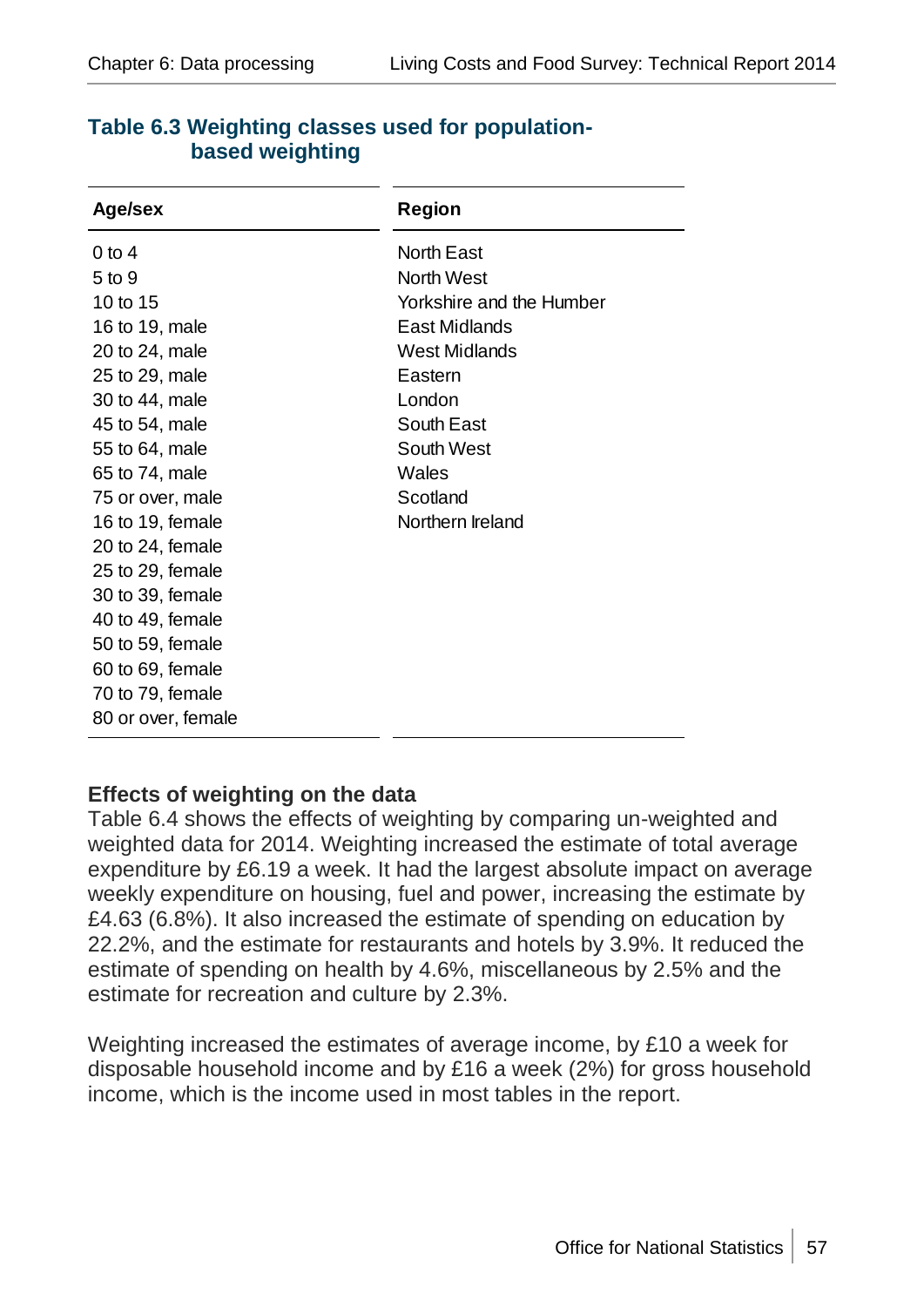# **Table 6.4 The effect of weighting on expenditure and income data, 2014**

United Kingdom

|                                        | Average weekly household<br>expenditure (£) |              |                 |            |
|----------------------------------------|---------------------------------------------|--------------|-----------------|------------|
|                                        | <b>Unweighted</b>                           | Weighted     | <b>Absolute</b> | Percentage |
| Commodity or service                   |                                             | as published | difference      | difference |
| All expenditure groups                 | 455.00                                      | 461.20       | 6.19            | 1.4        |
| Food and non-alcoholic drinks          | 59.00                                       | 58.80        | $-0.24$         | $-0.4$     |
| Alcoholic drink, tobacco and narcotics | 12.30                                       | 12.30        | $-0.01$         | $-0.1$     |
| Clothing and footwear                  | 23.40                                       | 23.70        | 0.35            | 1.5        |
| Housing, fuel and power                | 68.00                                       | 72.70        | 4.63            | 6.8        |
| Household goods and services           | 35.60                                       | 35.40        | $-0.19$         | $-0.5$     |
| Health                                 | 7.40                                        | 7.10         | $-0.34$         | $-4.6$     |
| Transport                              | 74.00                                       | 74.80        | 0.81            | 1.1        |
| Communication                          | 15.00                                       | 15.50        | 0.49            | 3.3        |
| Recreation and culture                 | 70.40                                       | 68.80        | $-1.62$         | $-2.3$     |
| Education                              | 8.00                                        | 9.80         | 1.77            | 22.2       |
| Restaurants and hotels                 | 40.90                                       | 42.50        | 1.58            | 3.9        |
| Miscellaneous                          | 41.00                                       | 40.00        | $-1.04$         | $-2.5$     |
| <b>Weekly household income:</b>        |                                             |              |                 |            |
| Disposable                             | 643                                         | 653          | 10              | 1.5        |
| Gross                                  | 765                                         | 780          | 16              | 2.0        |

## **Adjustments for outliers**

Unusually high expenditure and income values (termed statistical outliers) are investigated to confirm the accuracy of the recorded data. The values are examined for their effect on total income and expenditure estimates for Great Britain.

The 2014 LCF used the 'surprise outlier approach' to deal with outliers. This technique effectively reduces the impact of the outlying value without deleting it altogether. The approach treats each outlier as if it were the only extreme unit in the stratum population. Consequently the weight for units in the outlier's selection stratum must be recalculated, as the population and sample size have effectively been reduced by one. This has the effect that the other population units which have been represented by the outlier are now represented by the average of the other units in the stratum. Therefore, the choices of treatments for a suspected outlier (using the surprise outlier approach) are either for it to represent all of the units it would normally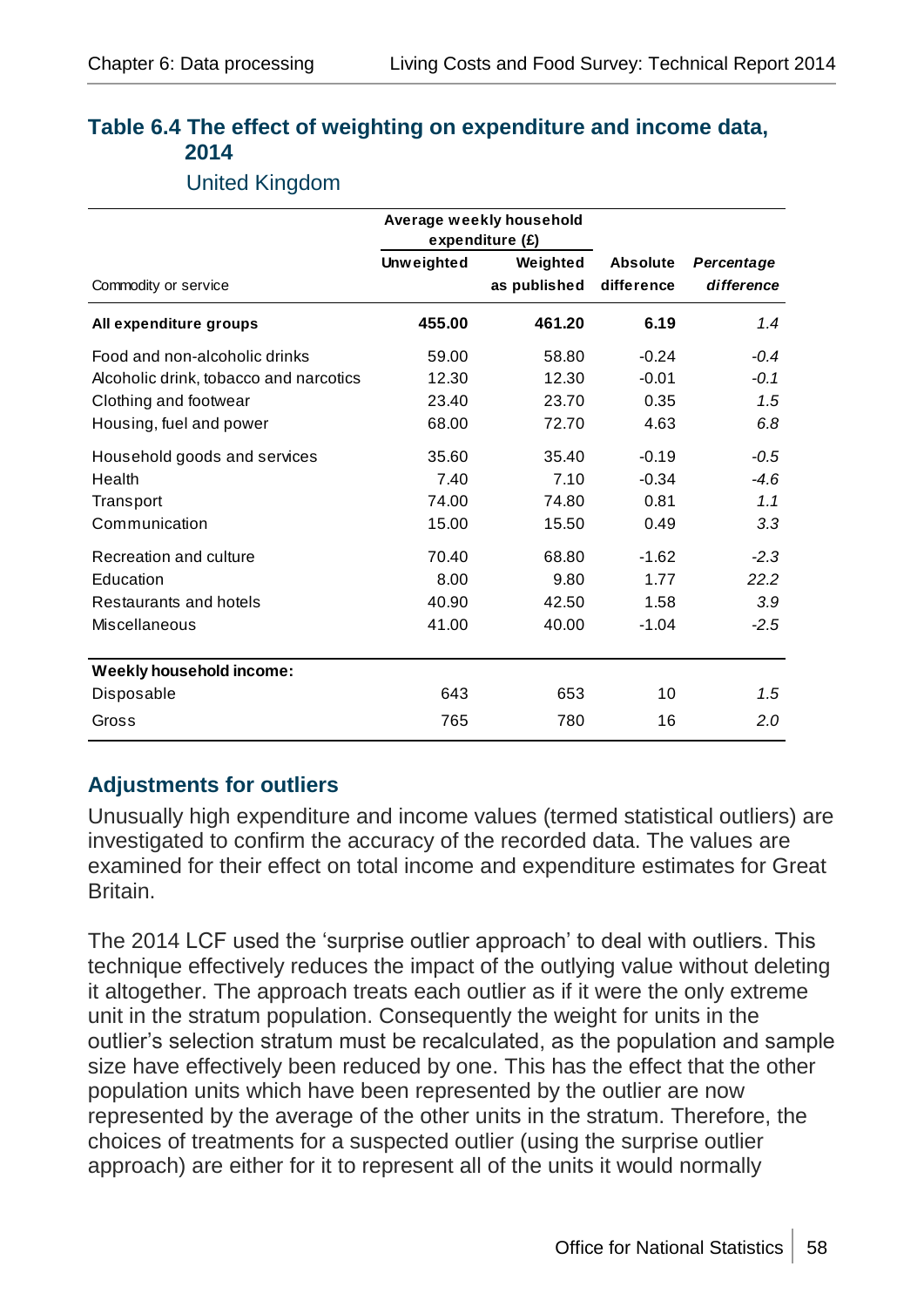represent, or to represent no units other than itself. The LCF gives the outlying case a weight of one - as though sampled from a stratum of size one.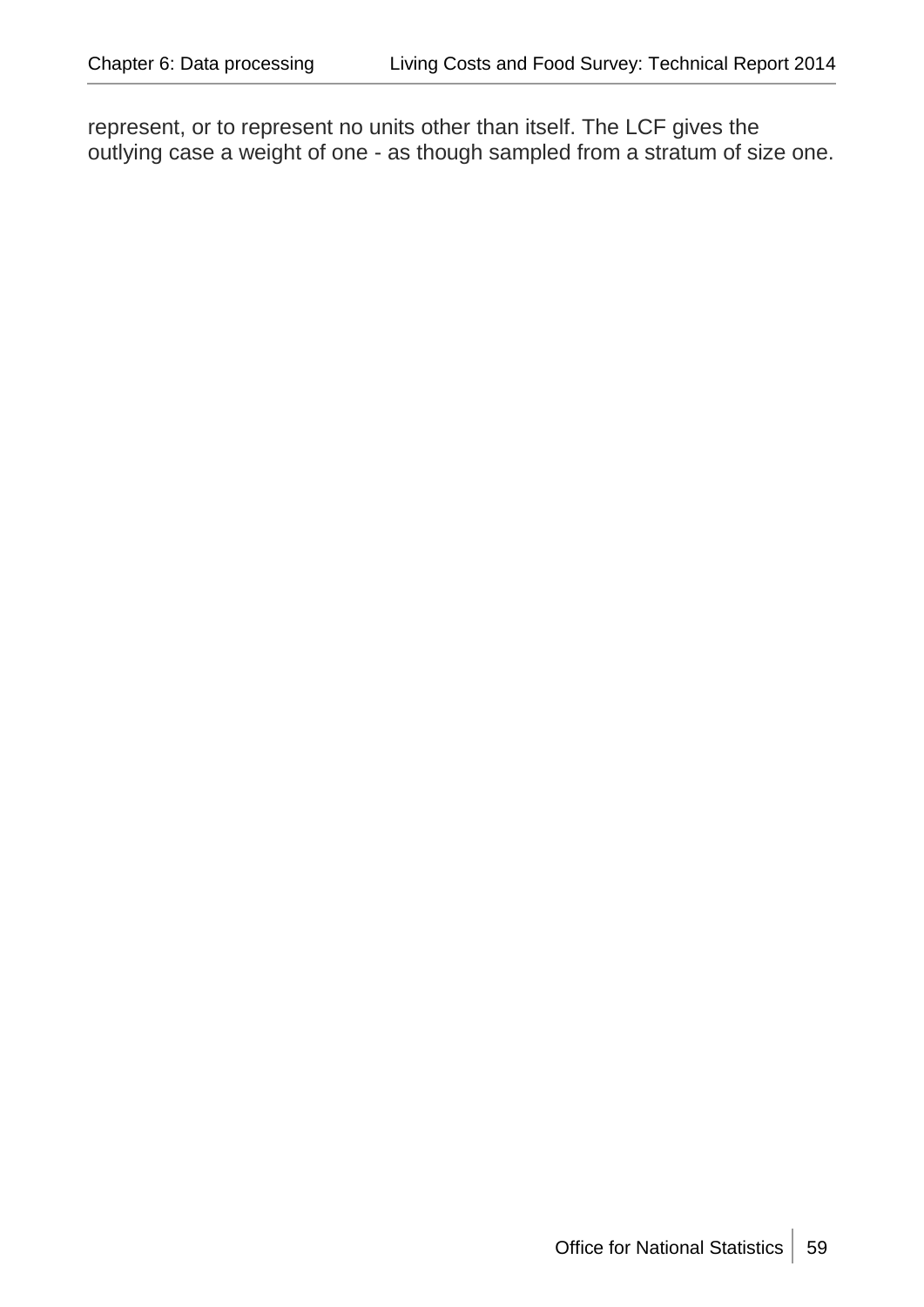# Standard errors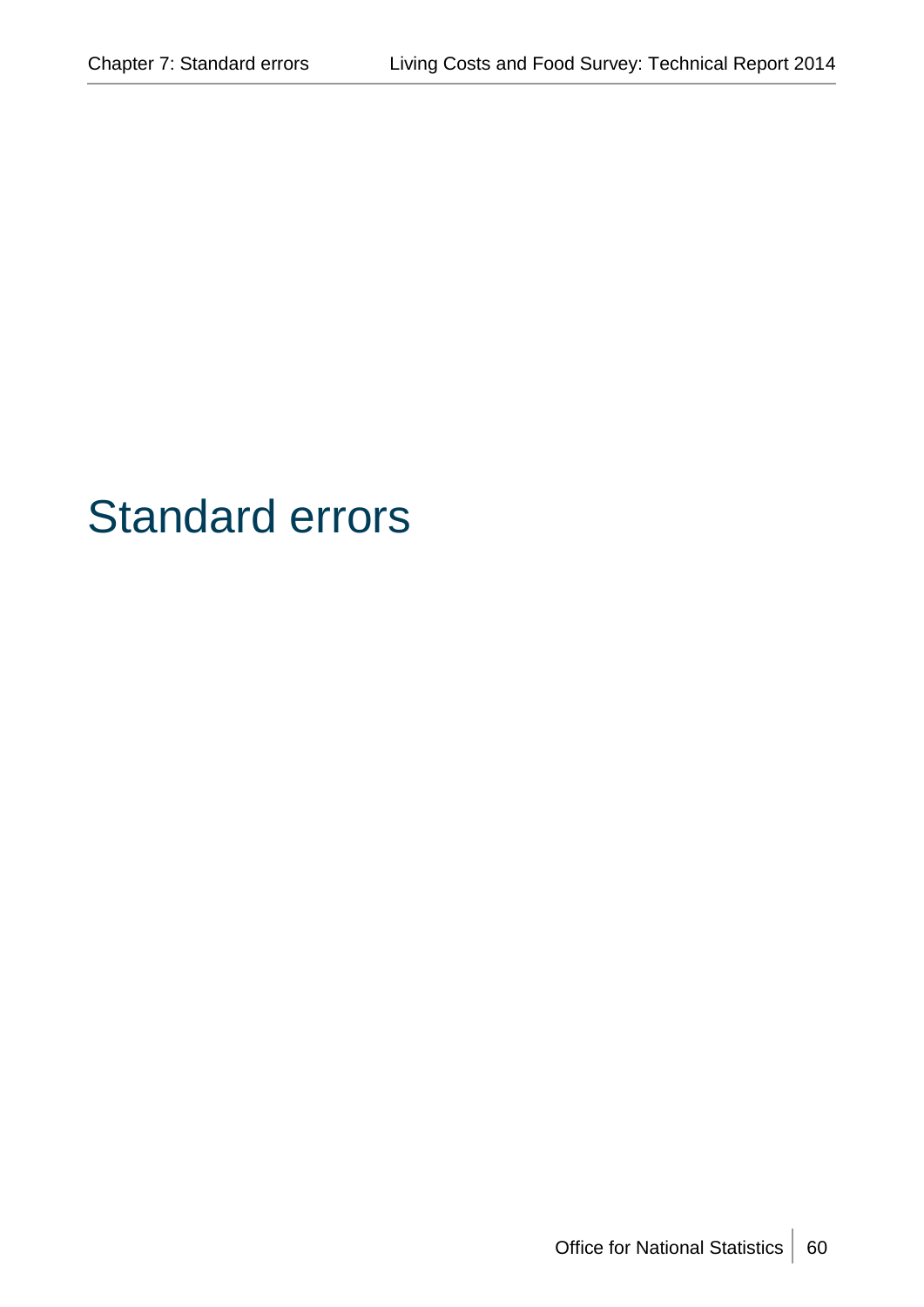#### **Introduction**

This chapter looks at sources of errors in surveys and describes how standard errors are calculated. Tables showing standard errors for mean expenditure and income estimates for the 2014 results are published in Family Spending 2015 report.

#### **Sources of error in surveys**

Survey results are subject to various sources of error. The total error in a survey estimate is the difference between the estimate derived from the data collected and the true value for the population. The total error can be divided into two main types: systematic and random error.

#### **Systematic error**

Systematic error, or bias, covers those sources of error which will not average to zero over repeats of the survey. Bias may occur, for example, if a certain section of the population is excluded from the sampling frame, because nonrespondents to the survey have different characteristics to respondents, or if interviewers systematically influence responses in one way or another. Substantial efforts are made to avoid systematic errors.

#### **Random error**

An important component of random error is sampling error, which is the error that arises because the estimate is based on a random sample rather than a full census of the population. The results obtained for any single sample may, by chance, vary from the true values for the population but the variation would be expected to average to zero over many repeats of the survey. The amount of variation depends on the size and design of the sample and how widely the categories of expenditure (or income) vary between households. Sampling error is smallest for the average expenditure of large groups of households on items purchased frequently and when the level of spending does not vary greatly between households. Conversely it is largest for small groups of households, and for items purchased infrequently or for which expenditure varies considerably between households.

Random error may also result from other sources such as random variations in respondents' interpretation of the questions, or variations in the way different interviewers ask questions. Efforts are made to minimise these effects through pilot work and interviewer training.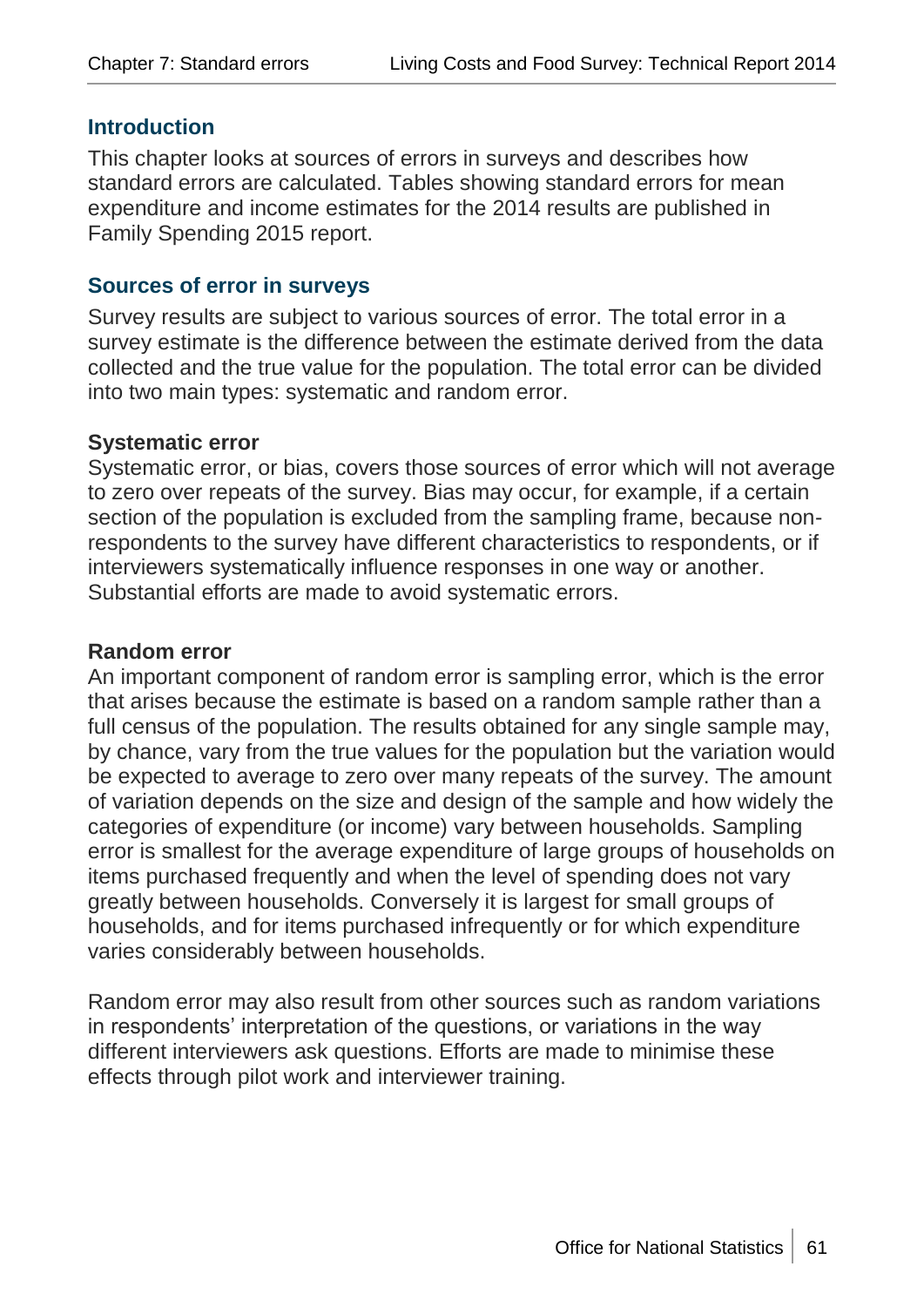## **Calculating standard errors (simple method)**

Unlike non-sampling errors, it is possible to estimate the size of sampling error by calculating the standard error associated with the survey estimates. The standard error (se) of mean  $(\bar{x})$ , based on a simple random sample of size *n,* is calculated by the formula,

$$
se(\overline{X})_{srs} = \sqrt{s^2/n}
$$
 (under sampling with replacement)  
where  $s^2$  = sample variance.

The LCF uses a multi-stage stratified sample design. In considering the reliability of estimates, standard errors calculated on the basis of a simple random sample design will not reflect the true variation because of the complex sample design. The two-stage sample of addresses can lead to a substantial increase in standard error if the households or individuals within primary sampling units (PSUs) are relatively homogeneous but the PSUs differ from one another. Stratification tends to reduce sampling error and is of most advantage where the stratification factor is strongly related to characteristics of interest in the survey.

# **Standard errors for complex sample designs (full method)**

Because of the complexity of the LCF sample, the size of the standard error depends on how the characteristic of interest is spread within and between the PSUs and strata, and this is taken into account in the way data are grouped in order to calculate the standard error. The method for estimating a standard error sums the squared differences (in the characteristic of interest) between totals for adjacent PSUs. The ordering of PSUs reflects the ranking of postal sectors on the stratifiers used in the sample design in order to capture the benefit of stratification.

The method for calculating complex standard errors for the weighted estimates used on this survey is quite complex. First, methods that take account of the clustering, stratification and differential sampling (and initial non-response weights) used in the design are applied. These are then modified to allow for the calibration weighting used on the survey.

## **Standard errors of a mean or proportion**

This method explicitly allows for the fact that the percentages and means are ratios of two survey estimates: the number with the characteristic of interest is the numerator  $(y)$  and the sample size is the denominator  $(x)$ , both of which are subject to random error. The formula used to estimate the variance of a ratio estimator (*r*, where  $r = y / x$ ) is shown below.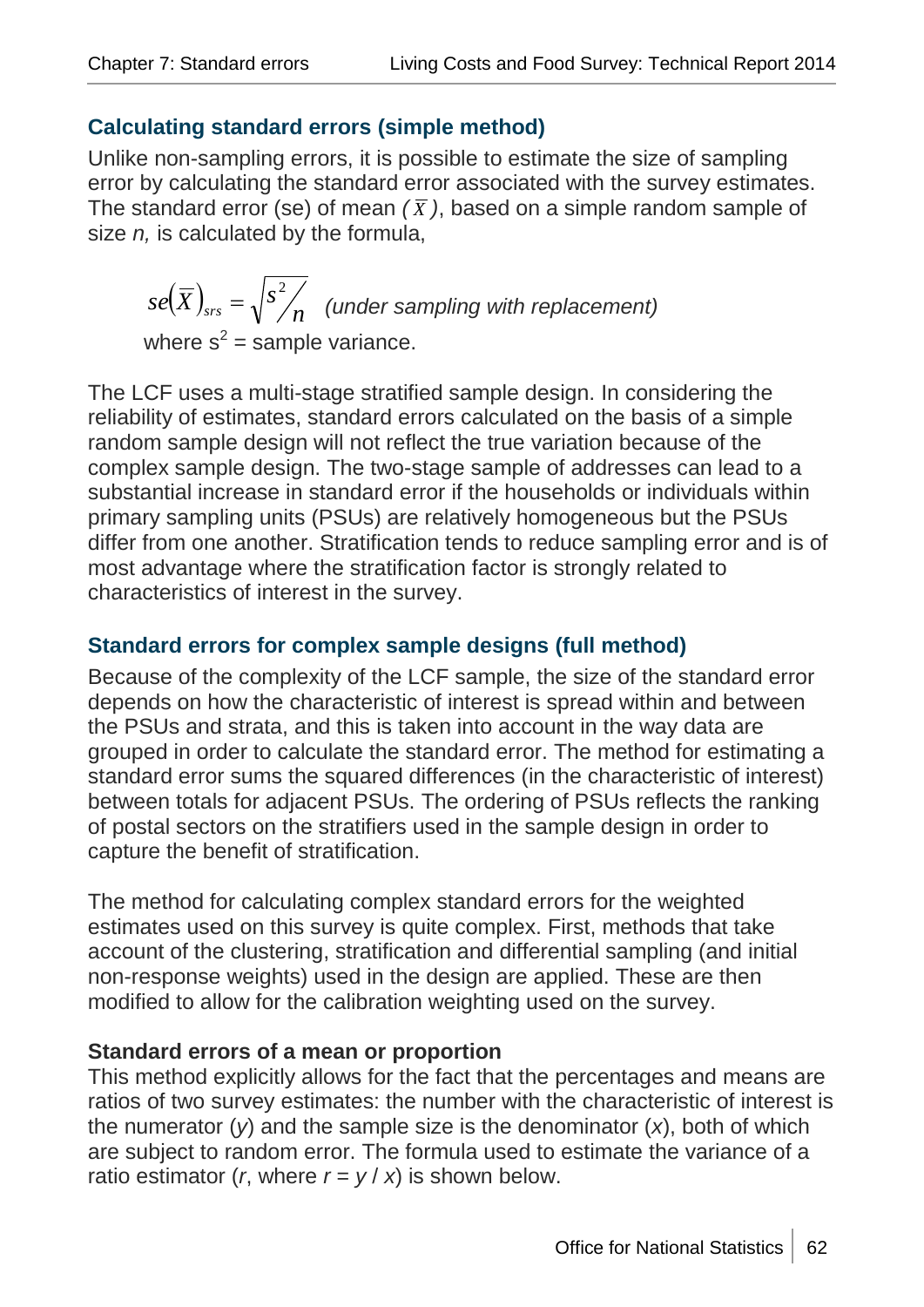*var (r)=1/x<sup>2</sup> [var(y) + r<sup>2</sup> var (x) - 2r cov(y,x)]*

*Var(r)* is the estimate of the variance of the ratio, *r*, expressed in terms of *var(y)* and *var(x)* which are the estimated variances of *y* and *x*, and *cov(y,x)* which is their estimated covariance. The resulting estimate is only valid if the denominator is not too variable.

## **Standard errors of a total**

To calculate the standard error of a total, consecutive PSUs are first grouped into pairs or triples, at the end of a regional stratum. The standard error of a weighted total is estimated by:

$$
sedes = \sqrt{\sum_{h} \frac{k_h}{k_h - 1} \sum_{i} (x_{hi} - \overline{x}_h)^2}
$$

where *h* denotes the stratum (PSU pairs or triples),  $k_h$  is the number of PSUs in the stratum  $h$  (either 2 or 3), the  $x_{hi}$  is the weighted total in PSU *i* and the  $\bar{x}_h$  is the mean of these totals in stratum *h*.

Further details of this method of estimating sampling errors are described in *A Sampling Errors Manual* (B Butcher and D Elliot, ONS 1987).

The effect of the calibration weighting is calculated using a jackknife linearisation estimator. It uses the formula given above but with each household's expenditure, x<sub>r</sub>, replaced by a residual from a linear regression of expenditure on the number of people in each household in each of the region and age by sex categories used in the weighting.

The formula has been expressed in terms of expenditures on a particular item, but of course it can also be applied to expenditures on groups of items, commodity groups and incomes from particular sources.

## **Design factors**

The design factor, or deft, is the ratio of the standard error associated with an estimate to the standard error that would have resulted had the survey design been a simple random sample of the same size.

$$
def(\overline{X})=se(\overline{X})/se_{\scriptscriptstyle srs}(\overline{X})
$$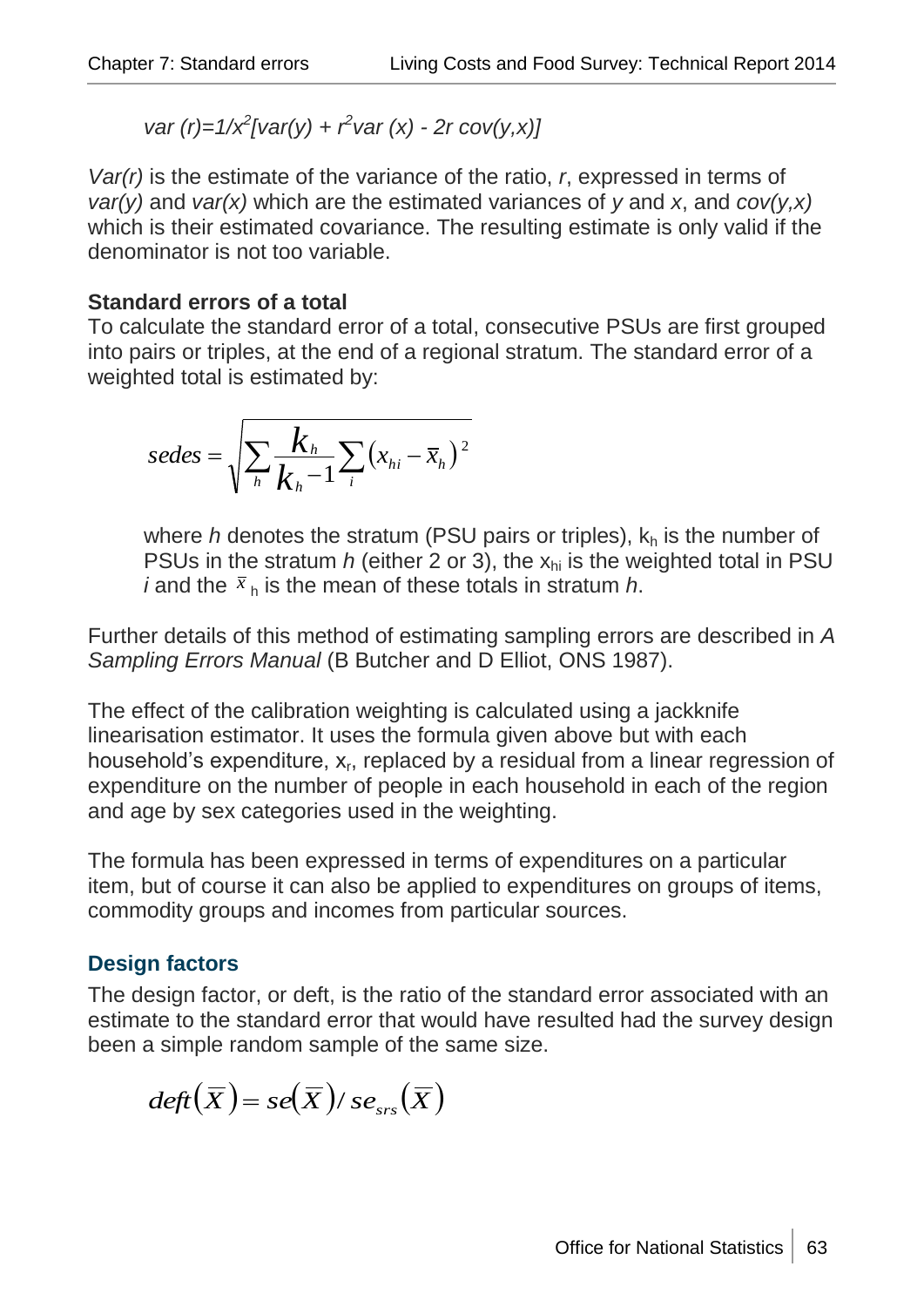The size of the design factor varies between survey variables according to the degree to which a characteristic is clustered within PSUs, or is distributed between strata, and the impact of the weighting. For a single variable, the size of the factor also varies according to the size of the subgroup on which the estimate is based and on the distribution of the subgroup between PSUs and strata. Design factors below 1.0 show that the standard errors associated with the complex sample design are lower than those associated with the simple random sample, probably due to the benefits of stratification. Design factors greater than 1.0 show less reliable estimates than might be gained from a simple random sample, due to the effects of clustering and weighting.

The formula to calculate the standard error of the difference between two

means for a complex sample design is:  
\n
$$
se(\overline{X}_1 - \overline{X}_2) = \sqrt{\left[ \frac{deft_1^2}{s^2 \choose n_1} + \frac{deft_2^2}{s^2 \choose n_2} \right]}
$$

where  $\bar{X}_1$  and  $\bar{X}_2$  are observed means for the two subsamples and  $\mathsf{n}_1$ and  $n_2$  are the subsample sizes.

## **Standard errors for the LCF**

The standard errors are calculated on weighted data using STATA<sup>13</sup>. As mentioned earlier, tables showing the standard errors and *defts* for the 2014 data are presented in Family Spending 2015.

Further standard errors are calculated for the figures and tables in the trends chapter of Family Spending. Figures have been deflated to 2014 prices using the Consumer Prices Index (CPI), using indices specific to each major COICOP category. This is with the exception of specific items to which the CPI is not applicable: for mortgage interest payment and council tax payments the Retail Prices Index (RPI) was used. For the deflated figures using the CPI, standard errors have been calculated. These were calculated using the formula below to enable testing of statistical significance.

 $13$  STATA is a statistical analysis software package. For further details of the method of calculation see: Elliot D. "A comparison of software for producing sampling errors on social surveys." *SSD Survey Methodology Bulletin* 1999; **44**: 27-36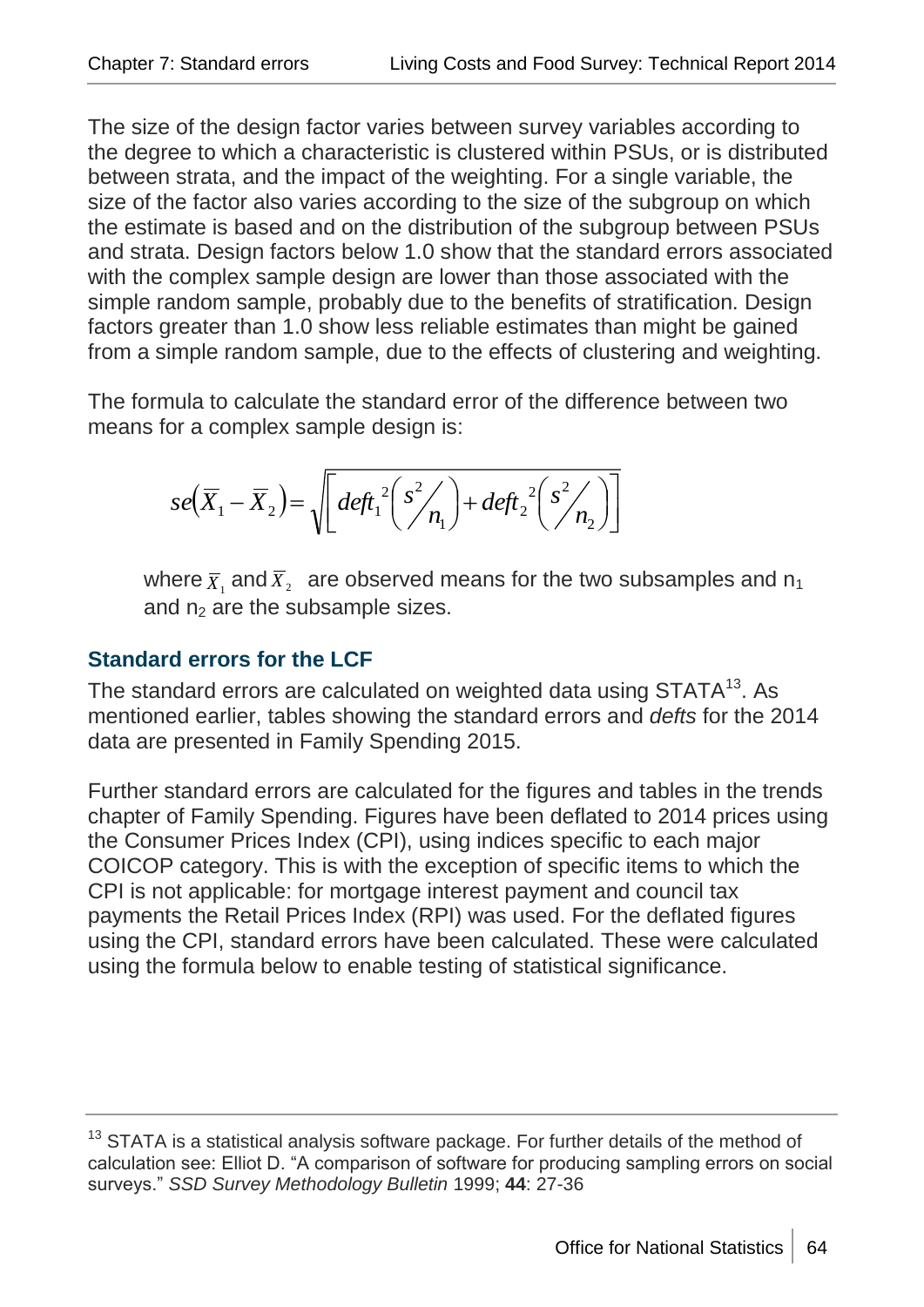$SE($ uplift $\times$ estimate<sub>previous year</sub> $)=$ uplift $\times SE($ estimate)<sub>previous year</sub>

where uplift= $\frac{1}{\text{deflator}}$ 

## **Significance testing**

Statistical significance testing indicates the probability with which we are confident that the difference between the estimates under examination did not occur by chance. Unless stated, all significance referred to in the trends chapter is at the 95% level. This means the probability that the difference happened by chance is low  $(1 \text{ in } 20)$ .

Independent two sample t-tests were used for the significance testing. The method of calculation is as follows:

Let  $n_i$  be the total number of households in the sample in the i<sup>th</sup> year,  $\bar{x}_i$  the average expenditure per household for a commodity/service group for the i<sup>th</sup> year and  $s_i^2$  is the standard deviation for a commodity/service group for the i<sup>th</sup> year. Then the formula used for significance testing, is given by:

$$
\frac{\bar{x}_1 - \bar{x}_2}{\sqrt{\frac{s_1^2}{n_1} + \frac{s_2^2}{n_2}}} \sim t_v \text{ where } v = \frac{(\frac{s_1^2}{n_1} + \frac{s_2^2}{n_2})^2}{(\frac{s_1^2}{n_1})^2} \times \frac{(\frac{s_2^2}{n_2})^2}{n_1 - 1} + \frac{(\frac{s_2^2}{n_2})^2}{n_2 - 1}
$$

# **Confidence intervals**

The estimate produced from a sample survey will rarely be identical to the population value, but statistical theory allows us to estimate the precision associated with any survey result. The standard error can be estimated from the values obtained for the sample and allows the calculation of confidence intervals which indicate the range of random variation in the survey estimates.

It is common when quoting confidence intervals to refer to the 95% confidence interval around a survey estimate. This is calculated at 1.96 times the standard error on either side of the estimated percentage or mean since, under a normal distribution, 95% of values lie within 1.96 standard errors of the mean value. If it were possible to repeat the survey under the same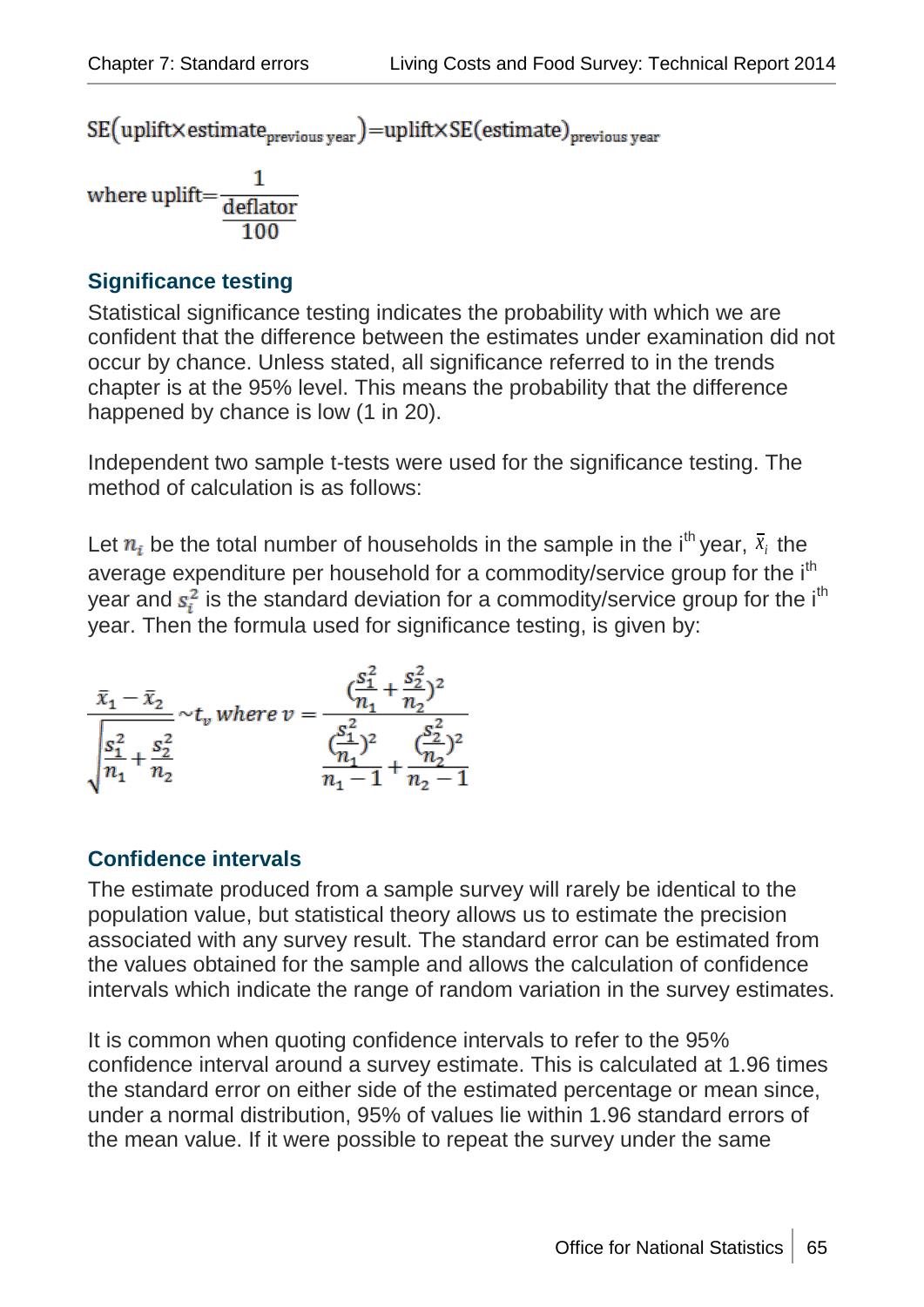conditions many times, 95% of these confidence intervals would contain the population values.

 $\overline{X}$  ± 1.96 \* se( $\overline{X}$ )

The 95% confidence interval for the difference between two means is then given by:

 $(\overline{X_1} - \overline{X_2}) \pm 1.96$ \* se  $(\overline{X_1} - \overline{X_2})$ 

If this confidence interval includes zero, then the hypothesis that the two means are the same and the observed difference is due to chance alone is not rejected. If the interval does not include zero then it is unlikely (less than 5% probability) that the observed difference could have occurred by chance and this constitutes a 'significant difference' at the 95% confidence level.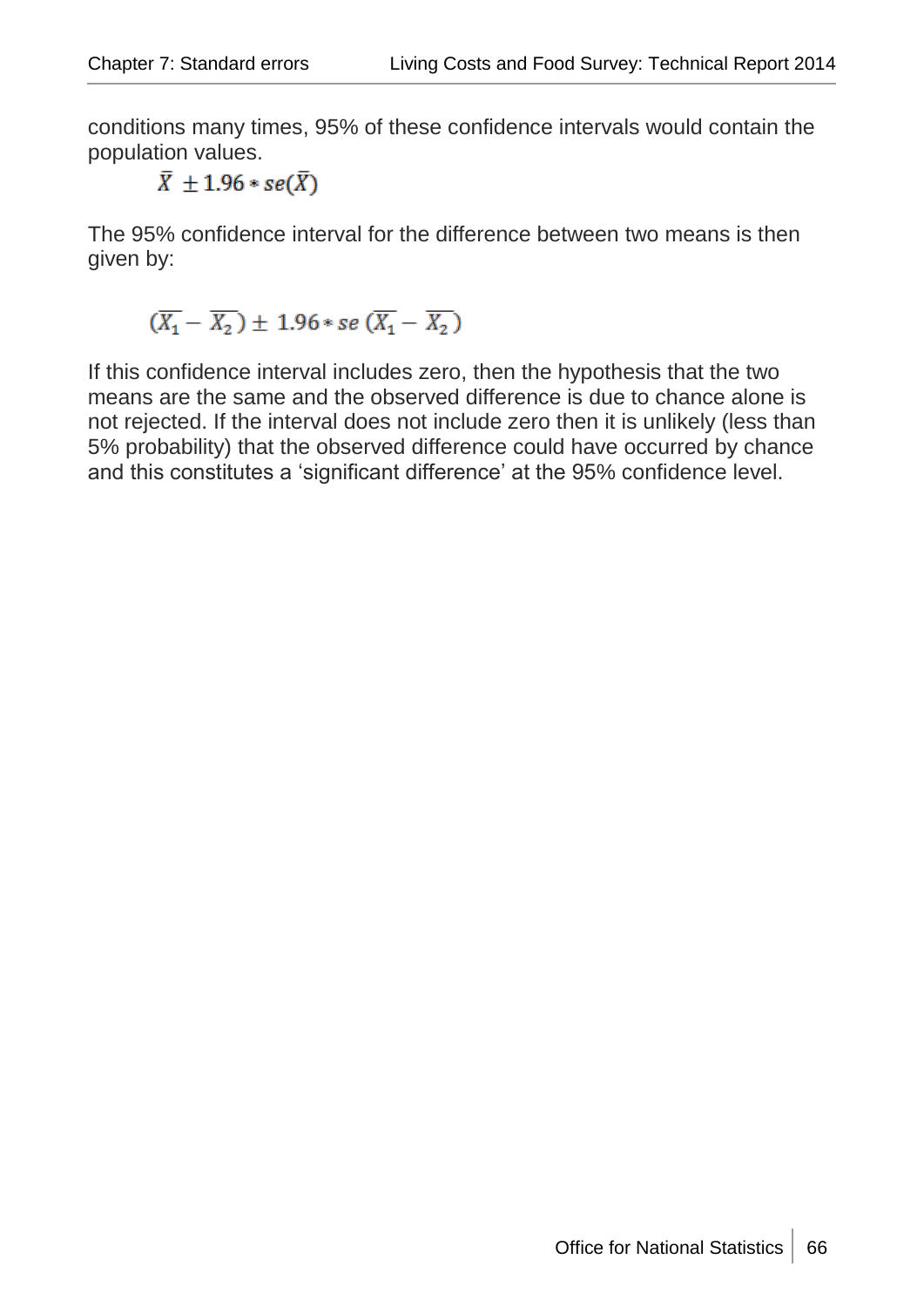# Glossary of terms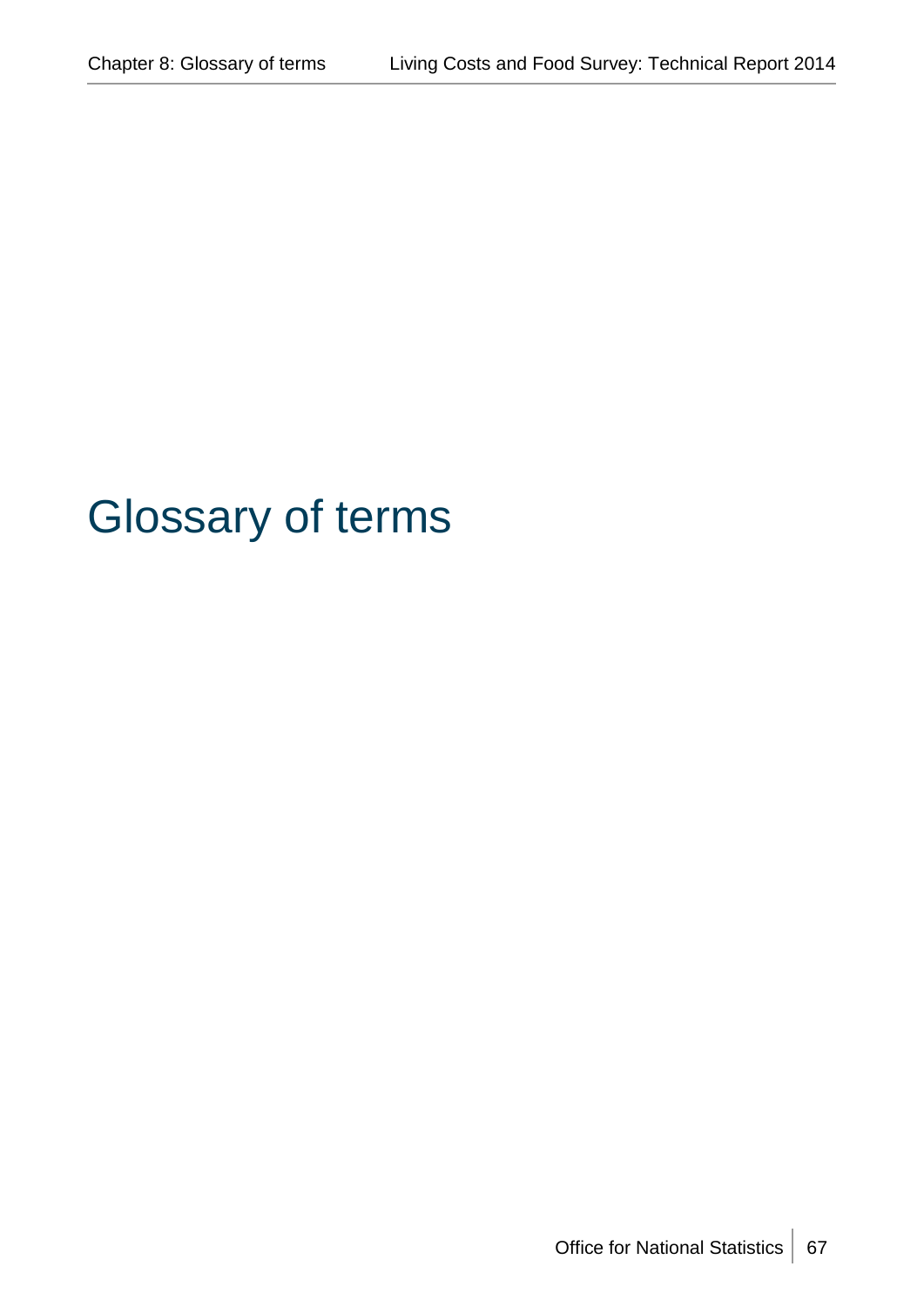## **Definitions**

Major changes in definitions since 1991 are described in the following section. Changes to definitions made prior to 1991 can be found in earlier editions of Family Spending.

## **Household**

A household comprises of o*ne person living alone or a group of people (not necessarily related living at the same address):*

- share cooking facilities, and
- share a living room or sitting room or dining area.

Resident domestic servants are included. The members of a household are not necessarily related by blood or marriage. As the survey covers only private households, people living in hostels, hotels, boarding houses or institutions are excluded. Households are not excluded if some or all members are not British subjects, but no attempt is made to obtain information from households containing members of the diplomatic service of another country or members of the United States armed forces.

#### **Retired households**

Retired households are those where the household reference person is retired. The household reference person is defined as retired if they have reached state pension age and are economically inactive. Since May 2010 the state pension age for women has been increasing gradually to be in line with the male pension age of 65 by 2018. Therefore, if for example a male household reference person is aged over 65 years of age, but working parttime or waiting to take up a part-time job, this household would not be classified as a retired household. For analysis purposes two categories are used in this report:

- 'A retired household mainly dependent upon state pensions' is one in which at least three-quarters of the total income of the household is derived from national insurance retirement and similar pensions, including housing and other benefits paid in supplement to or instead of such pensions. The term 'national insurance retirement and similar pensions' includes national insurance disablement and war disability pensions, and income support in conjunction with these disability payments.
- 'Other retired households' are retired households which do not fulfil the income conditions of 'retired household mainly dependent upon state pension' because more than a quarter of the households income derives from other sources. For example, occupational retirement pensions and/or income from investments, or annuities.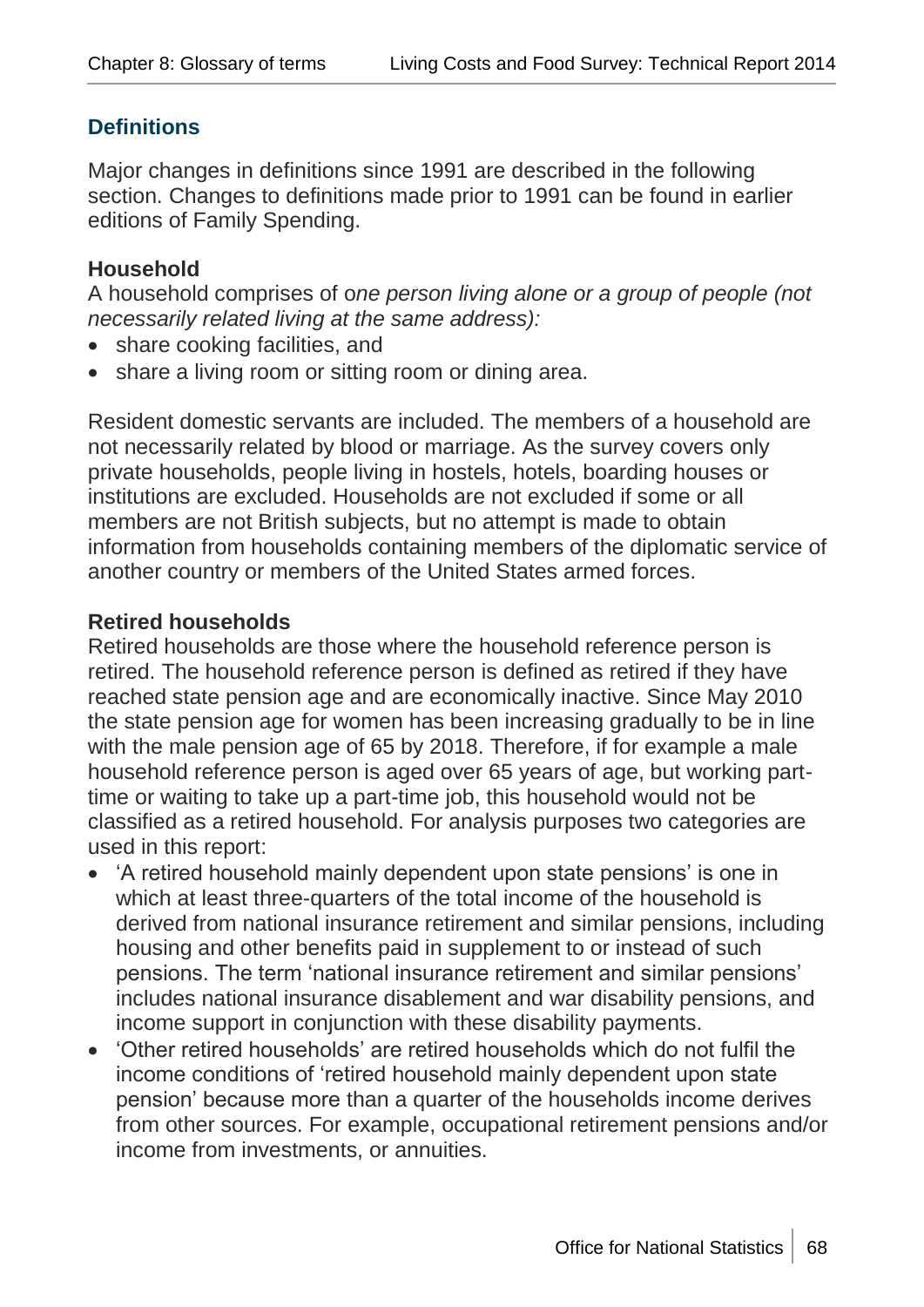# **Household Reference Person (HRP)**

From 2001–02 the concept of household reference person (HRP) was adopted on all government-sponsored surveys in place of head of household. The household reference person is the householder who:

- owns the household accommodation, or
- is legally responsible for the rent of the accommodation, or
- has the household accommodation as an emolument or perquisite, or
- has the household accommodation by virtue of some relationship to the owner who is not a member of the household.

If there are joint householders the household reference person will be the one with the higher income. If the income is the same, then the eldest householder is taken.

#### **Members of household**

In most cases members of co-operating households are easily identified as the people who satisfy the conditions in the definition of a household, above, and are present during the record-keeping period. However difficulties of definition arise when people are temporarily away from the households or spend their time between two residences. The following rules apply in deciding whether or not such persons are members of the household:

- Married persons living and working away from home for any period are included as members provided they consider the sampled address to be their main residence; in general, other people (e.g. relatives, friends, boarders) who are either temporarily absent or who spend their time between the sampled address and another address, are included as members if they consider the sampled address to be their main residence. However, there are exceptions which override the main residence rule:
- Children under 16 at boarding school are included as members.
- Children aged 16 or over who live away from home for purposes of either work or study and come home only for holidays are not included at the parental address, unless they are at home for all or most of the recordkeeping period.
- Visitors staying temporarily with the household, and others who have been in the household for only a short time, are treated as members provided they will be staying with the household for at least one month from the start of record-keeping.

#### **Household composition**

A consequence of these definitions is that household compositions quoted in this report include some households where certain members are temporarily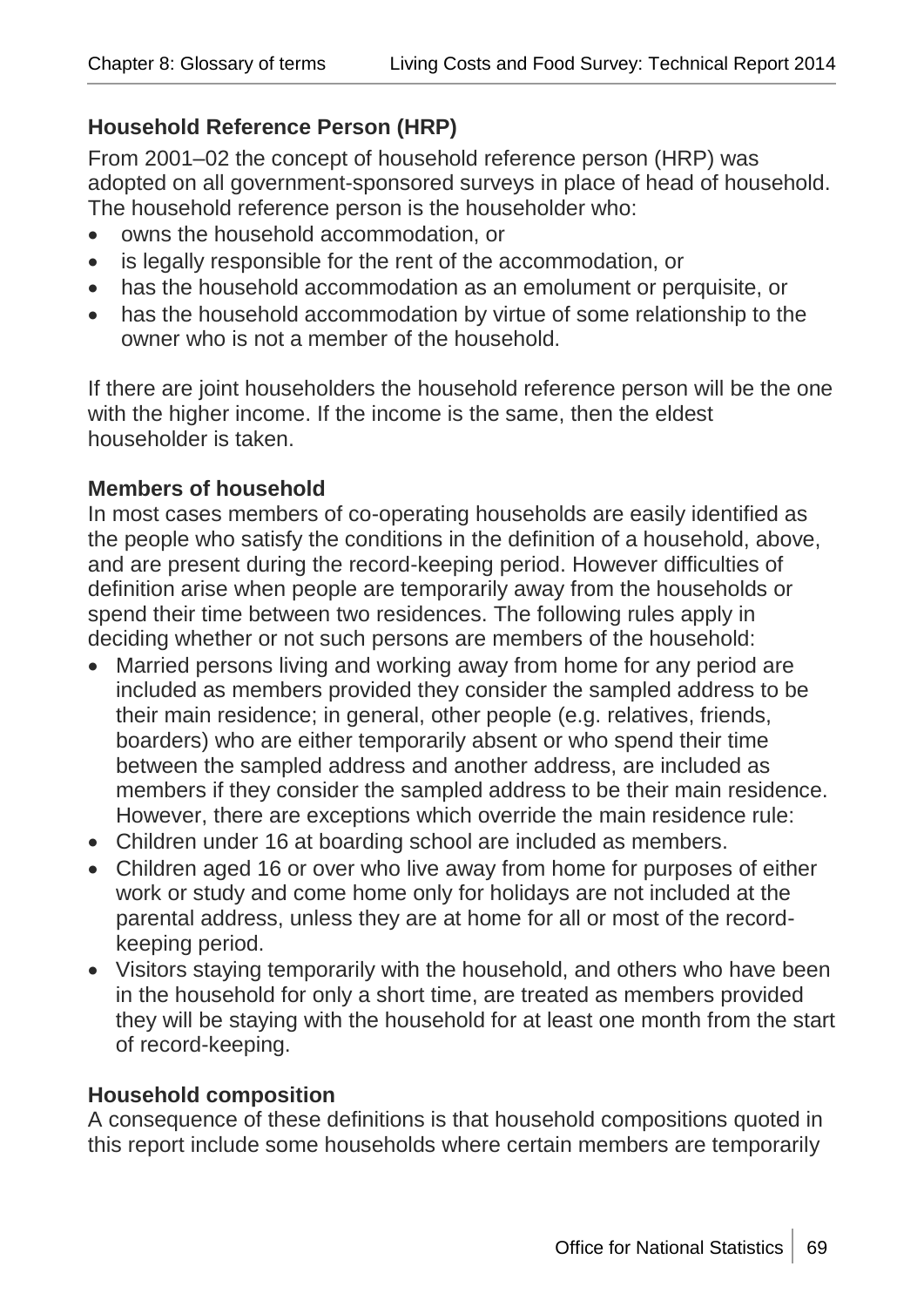absent. For example, 'two adults and children' households will contain a few households where one parent is temporarily away from home.

#### **Adult**

Persons aged 16 years and over are defined as adults, and as a result are asked the income questions. However, in the Family Spending report, persons who have reached the age of 18 or those who are married and under the age of 18 are classed as adults.

#### **Children**

Persons less than 16 years of age are classed as children. For the Family Spending report, persons who are under 18 years of age and unmarried are classed as children.

However, in the definition of clothing, clothing for people aged 16 years and over is classified as clothing for men and women; clothing for those aged 5 to 15 as clothing for boys and girls; and clothing for those under five as babies clothing.

#### **Main diary keeper (MDK) (or main shopper)**

The MDK is the person in the household who is normally responsible for most of the food shopping. This includes people who organise and pay for the shopping although they do not physically do the shopping themselves.

Rules for identifying the main diary keeper when the household cannot identify this for themselves:

Rule 1: Establish who in the household has the highest income.

Rule 2: If each household member has the same income then find out who is the oldest.

If a paid domestic servant normally performs these tasks then the MDK is the person responsible for seeing that the domestic servant does the shopping.

No address may be coded as a full or partial interview if the diary of the MDK is missing or incomplete.

#### **Spender**

Household members aged 16 and over, excluding those who for special reasons are not capable of keeping diary record-books, are described as spenders. It is unimportant whether or not the individual earns or spends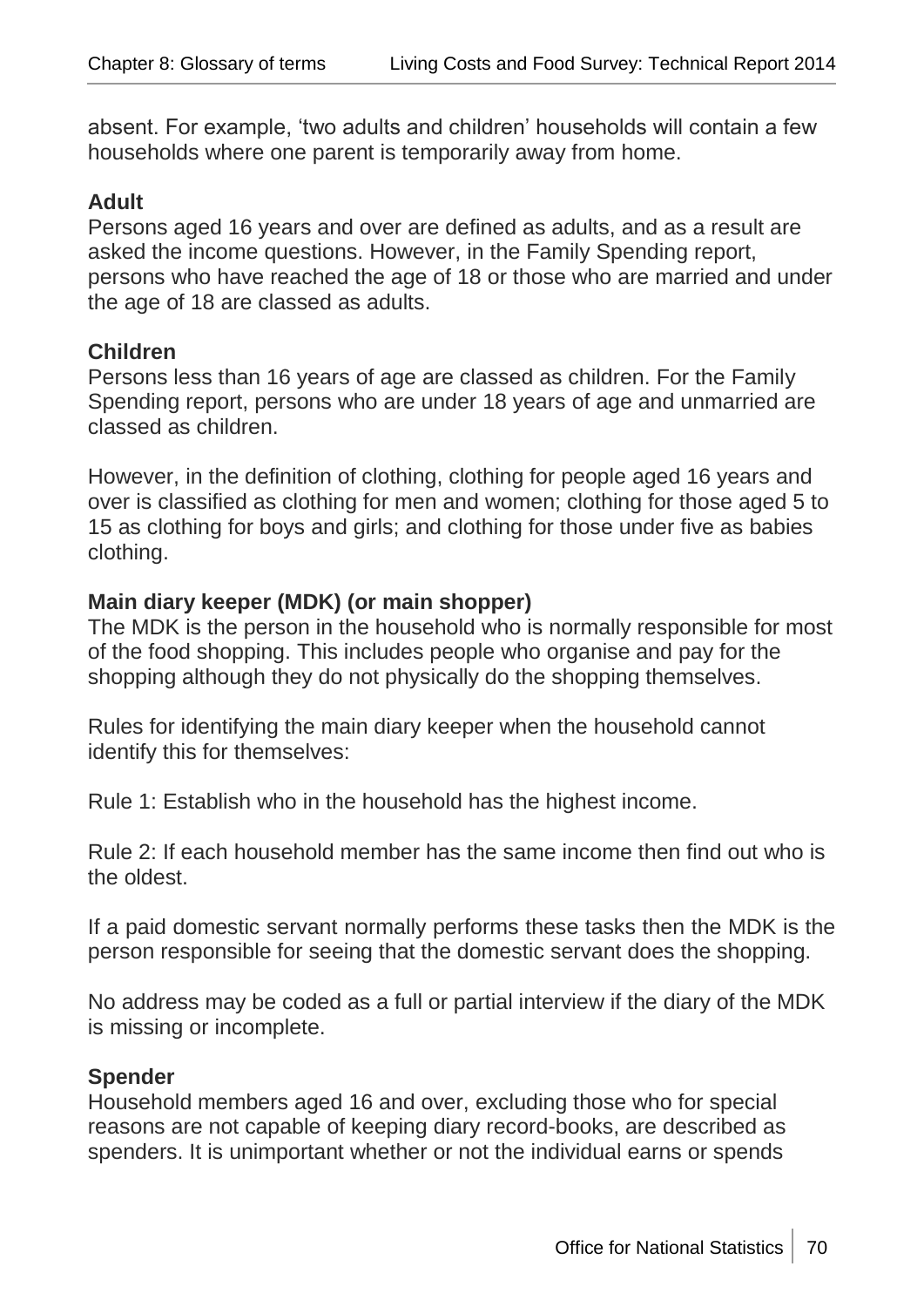money. If a spender is absent for less than 7 days from the interviewers' initial contact, the interviewer can proceed with the interview.

#### **Absent spender**

If a spender is absent for longer than 7 days they are defined as an "Absent spender". Absent spenders do not keep a diary and consequently are not eligible for the voucher payment that is made to diary keepers.

#### **Non spender**

If a household member is completely incapable of contributing to the survey by answering questions or keeping a diary, then they are defined as a "Non Spender".

However, incapable people living on their own cannot be designated as non spenders as they comprise the whole expenditure unit. If this is the case, the interviewer should enlist the help of the person outside of the household who looks after their interests. If there is no one able or willing to help, the address should be coded as incapable.

#### **Economically active**

These are people aged 16 and over who fall into the following categories:

- **Employees at work** those who at the time of interview were working fulltime or part-time as employees or were away from work on holiday. Parttime work is defined as normally working 30 hours a week or less (excluding meal breaks) including regularly worked overtime.
- **Employees temporarily away from work** *–* those who, at the time of interview, had a job but were temporarily absent due to, for example, illness, temporary lay-off, or strike.
- **Government supported training schemes** those participating in government programmes and schemes who, in the course of their participation, receive training such as Employment Training, and including those who are also employees in employment.
- **Self-employed** those who, at the time of interview, said they were selfemployed.
- **Unemployed** those who, at the time of interview, were out of employment and have sought work within the last four weeks and were available to start work within two weeks, or were waiting to start a job already obtained.
- **Unpaid family workers** those working unpaid for their own or a relative's business. In this report, unpaid family workers are included under economically inactive in analyses by economic status [\(Tables A17](http://www.ons.gov.uk/ons/rel/family-spending/family-spending/2014-edition/rft-a17-final---2013.xls) and [B5](http://www.ons.gov.uk/ons/rel/family-spending/family-spending/2014-edition/rft---table-b5-final---2013.xls)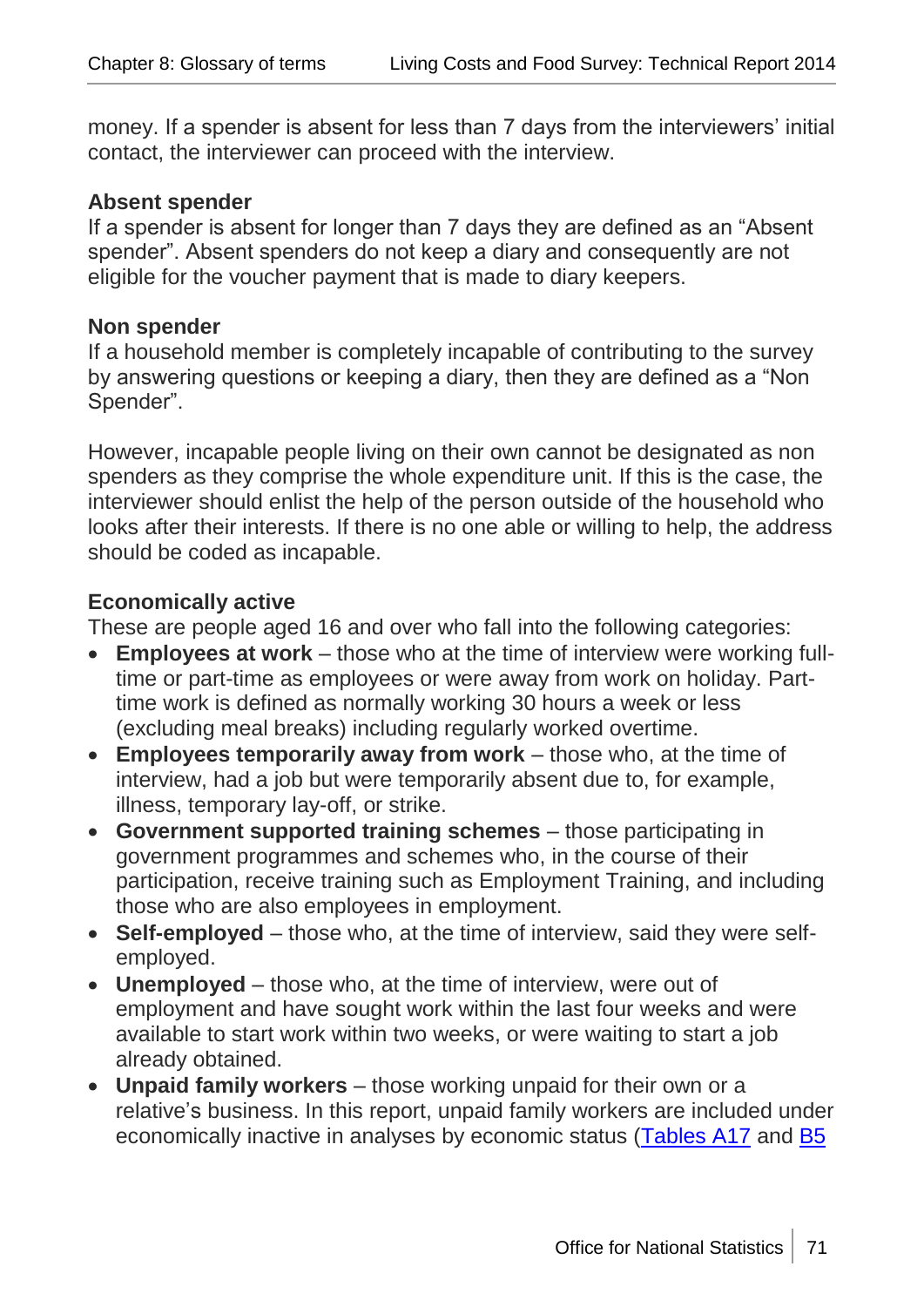of Family Spending, 2015) because insufficient information is available to assign them to an economic status group.

## **Economically inactive**

- Retired people who have reached national insurance retirement age and are not economically active. Since May 2010 the female state pension age has been gradually increasing to align with the male pension age of 65 by 2018.
- **Unoccupied** people under national insurance retirement age who are not working, nor actively seeking work. This category includes certain selfemployed people such as mail order agents and baby-sitters who are not classified as economically active.

## **National Statistics Socio-economic Classification (NS-SEC)**

From 2001 the National Statistics Socio-economic Classification (NS-SEC) was adopted for all official surveys, in place of Social Class based on Occupation (SC) and Socio-economic Groups (SEG). NS-SEC is itself based on the Standard Occupational Classification 2010 (SOC2010) and details of employment status. Although NS-SEC is an occupation-based classification, there are procedures for classifying those not in work.

The main categories used for analysis in Family Spending are:

- 1 Higher managerial and professional occupations, sub-divided into:
- 1.1 Large employers and higher managerial occupations
- 1.2 Higher professional occupations
- 2 Lower managerial and professional occupations
- 3 Intermediate occupations
- 4 Small employers and own account workers
- 5 Lower supervisory and technical occupations
- 6 Semi-routine occupations
- 7 Routine occupations
- 8 Never worked and long-term unemployed
- 9 Students
- 10 Occupation not stated
- 11 Not classifiable for other reasons

The long-term unemployed are defined as those unemployed and seeking work for 12 months or more. Members of the armed forces, who were assigned to a separate category in social class, are included within the NS-SEC classification. Individuals that have retired within the last 12 months are classified according to their employment. Other retired individuals are assigned to the 'Not classifiable for other reasons' category.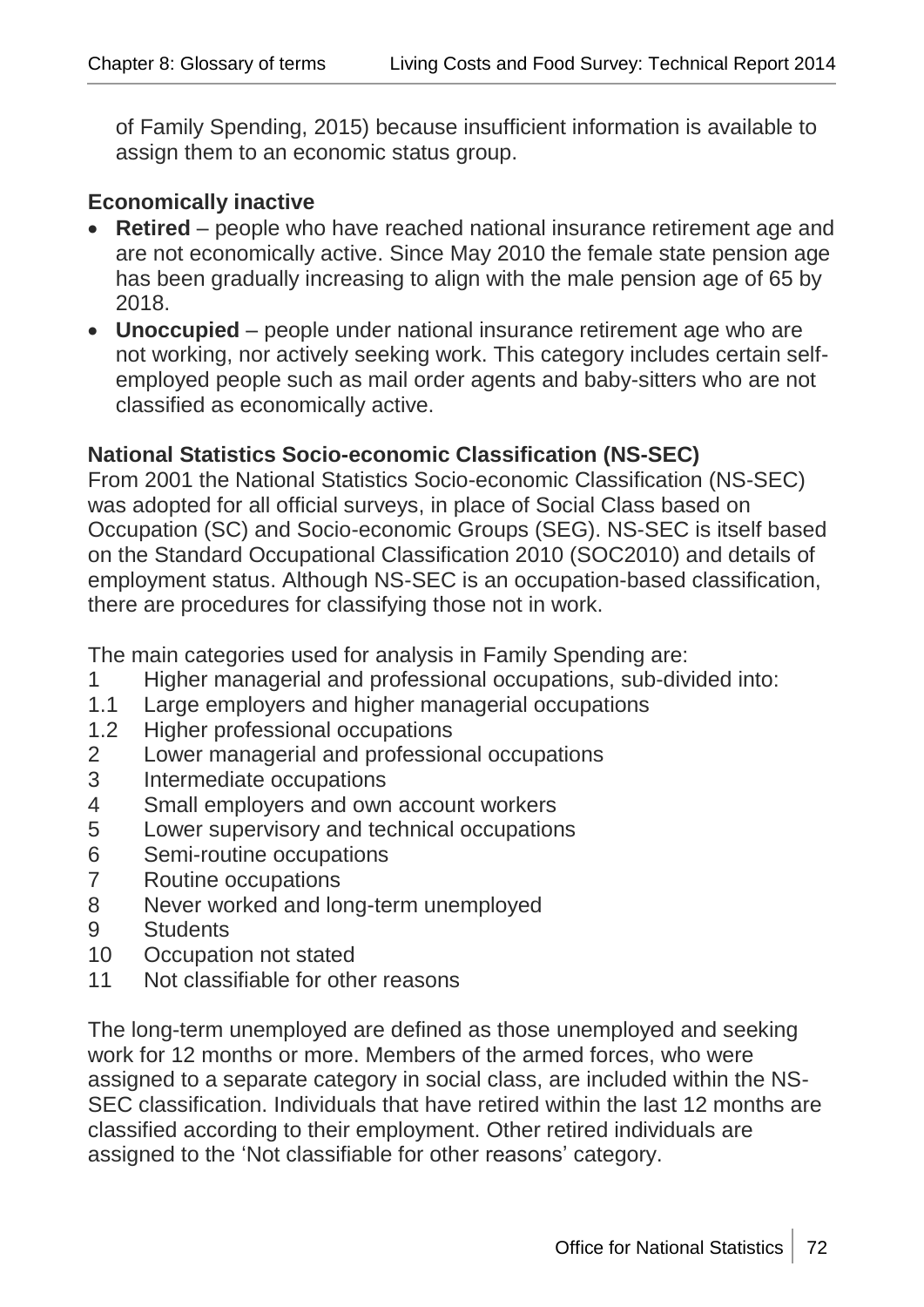# **Socio- economic classification (SE-SEC) regions**

These are the same areas as UK regions and countries.

#### **Urban and rural areas**

This classification introduced in 2005/06 replaces the previous Department for Transport, Local Government and the Regions (DTLR) 1991 Censusbased urban and rural classification, which was used in previous editions of [Family Spending.](http://www.ons.gov.uk/ons/rel/family-spending/family-spending/index.html) The new classification is applied across Great Britain and is an amalgamation of the Rural and Urban Classification 2004 for England and Wales and the Scottish Executive Urban Rural Classification. These classifications are based on 2001 Census data and have been endorsed as the standard National Statistics Classifications for identifying urban and rural areas across GB. In broad terms, an area is defined as urban or rural depending on whether the population falls inside a settlement of 10,000 or more. For further details concerning these classifications please refer to the [Rural/Urban Definition and LA Classification](http://www.ons.gov.uk/ons/guide-method/geography/products/area-classifications/rural-urban-definition-and-la/index.html) on the Office for National Statistics (ONS) website.

#### **Expenditure**

Any definition of expenditure is to some extent arbitrary, and the inclusion of certain types of payment is a matter of convenience or convention depending on the purpose for which the information is to be used. In the tables in this report, total expenditure represents current expenditure on goods and services. Total expenditure, defined in this way, excludes those recorded payments that are really savings or investments: for example, purchases of national savings certificates, life assurance premiums, and contributions to pension funds. Similarly, income tax payments, national insurance contributions, mortgage capital repayments and other payments for major additions to dwellings are excluded. Expenditure data are collected in the diary record-book and in the household schedule. Informants are asked to record in the diary any payments made during the 14 days of record-keeping, whether or not the goods or services paid for have been received. Certain types of expenditure which are usually regular though infrequent, such as insurance, licences and season tickets, and the periods to which they relate, are recorded in the household schedule as well as regular payments such as utility bills.

The cash purchase of motor vehicles is also entered in the household schedule. In addition, expenditure on some items purchased infrequently (thereby being subject to high sampling errors) has been recorded in the household schedule using a retrospective recall period of either 3 or 12 months. These items include carpets, furniture, holidays and some housing costs. In order to avoid duplication, all payments shown in the diary record-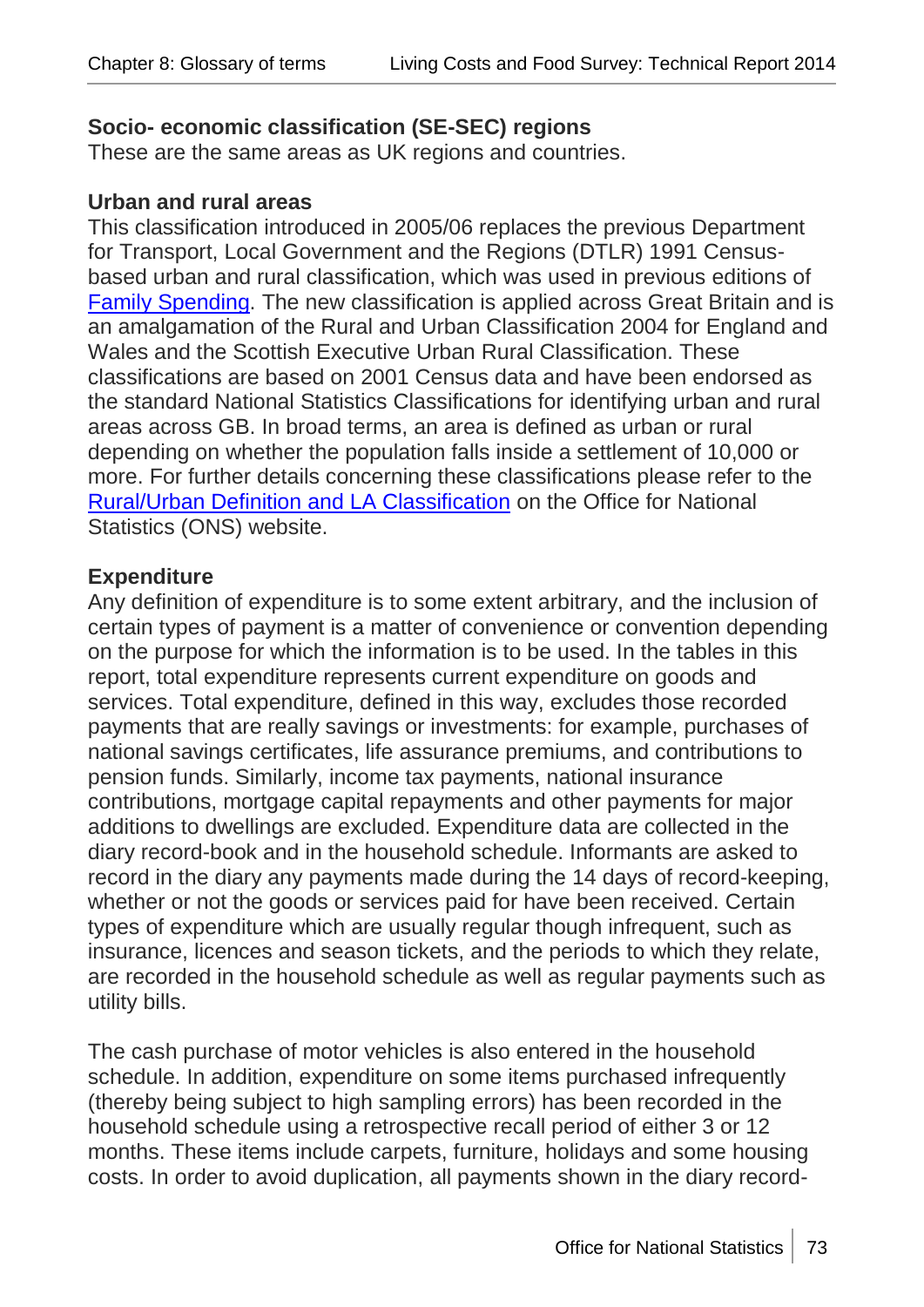book which relate to items listed in the household or income schedules are omitted in the analysis of the data, irrespective of whether there is a corresponding entry on the latter schedules. Amounts paid in respect of periods longer than a week are converted to weekly values.

Expenditure tables in this report show the 12 main commodity groups of spending and these are broken down into items which are numbered hierarchically (see 'Changes to definitions, 1991 to 2011' which details a major change to the coding frame used from 2001/02). [Table A1](http://www.ons.gov.uk/ons/rel/family-spending/family-spending/2014-edition/rft-a1-final---2013.xls) of Family Spending, 2015 shows a further breakdown in the items themselves into components which can be separately identified. The items are numbered as in the main expenditure tables, and the average weekly household expenditure and percentage standard error is shown against each item or component.

Qualifications which apply to this concept of expenditure are described in the following paragraphs:

- **Goods supplied from a household's own shop or farm**  Spenders are asked to record and give the value of goods obtained from their own shop or farm, even if the goods are withdrawn from stock for personal use without payment. The value is included as expenditure.
- **Hire purchase and credit sales agreements, and transactions financed by loans repaid by instalments**  Expenditure on transactions under hire purchase or credit sales agreements, or financed by loans repaid by instalments, consists of all instalments that are still being paid at the date of interview, together with down payments on commodities acquired within the preceding three months. These two components (divided by the periods covered) provide the weekly averages which are included in the expenditure on the separate items given in the tables in this report.
- **Club payments and budget account payments, instalments through mail order firms and similar forms of credit transaction**  When goods are purchased by forms of credit other than hire purchase and credit sales agreement, the expenditure on them may be estimated either from the amount of the instalment which is paid or from the value of the goods which are acquired. Since the particular commodities to which the instalment relates may not be known, details of goods ordered through, for example, clubs or mail order firms, during the month prior to the date of interview, are recorded in the household schedule. The weekly equivalent of the value of the goods is included in the expenditure on the separate items given in the tables in this report. This procedure has the advantage of enabling club transactions to be related to specific articles. Although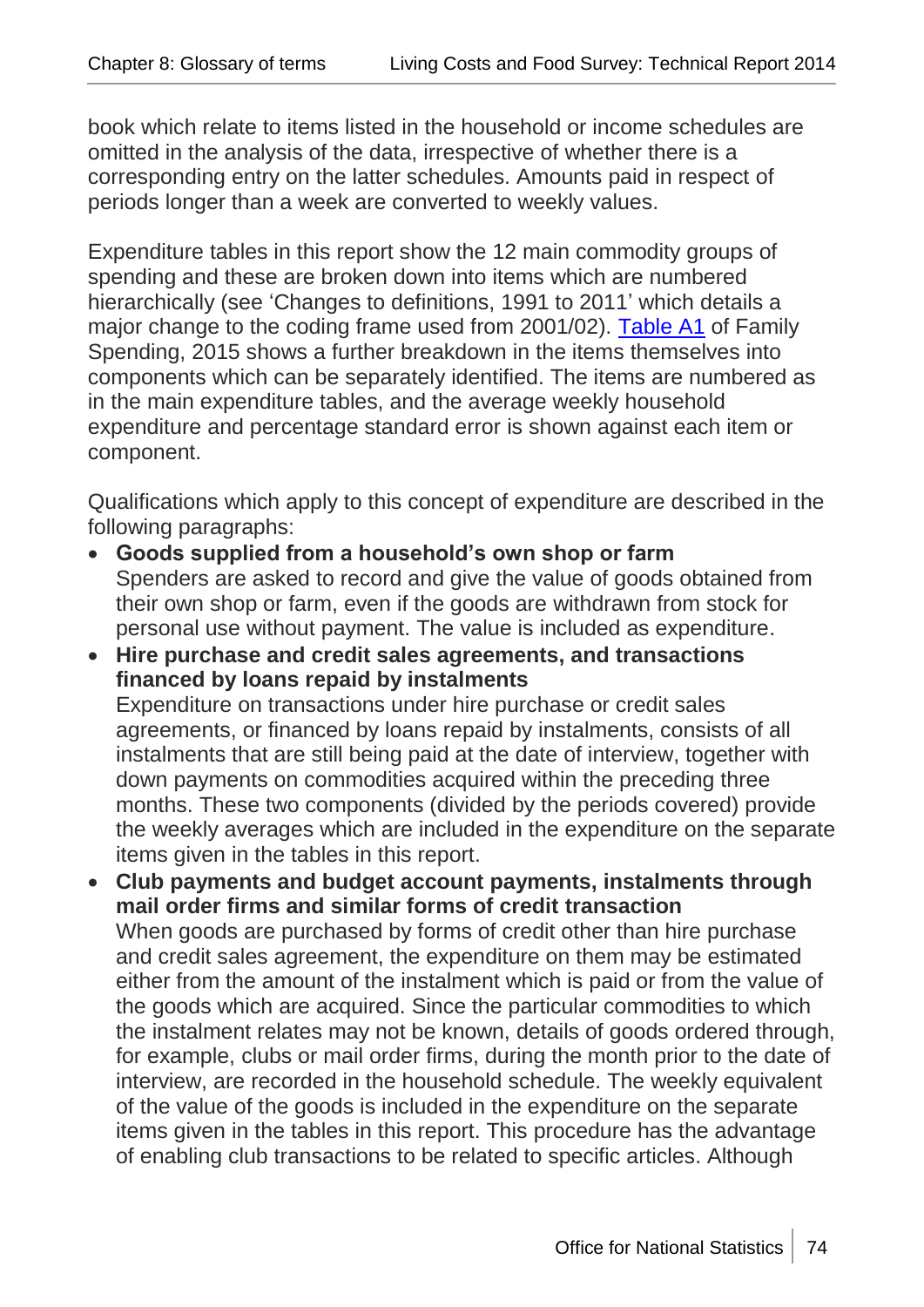payments into clubs, etc. are shown in the diary record-book, these entries are excluded from expenditure estimates.

#### **Credit card transactions**

From 1988 purchases made by credit card or charge card have been recorded in the survey on an acquisition basis rather than the formerly used payment basis. Thus, if a spender acquired an item (by use of credit/charge card) during the two week survey period, the value of the item would be included as part of expenditure in that period whether or not any payment was made in this period to the credit card account. Payments made to the card account are ignored. However any payment of credit/charge card interest is included in expenditure if made in the two week period.

#### **Income tax**

Amounts of income tax deducted under the Pay As You Earn (PAYE) scheme or paid directly by those who are employers or self-employed are recorded (together with information about tax refunds). For employers and the self-employed the amounts comprise the actual payments made in the previous 12 months and may not correspond to the tax due on the income arising in that period, for example if no tax has been paid but is due or if tax payments cover more than one financial year. However, the amounts of tax deducted at source from some of the items which appear in the Income Schedule are not directly available. Estimates of the tax paid on bank and building society interest and amounts deducted from dividends on stocks and shares are therefore made by applying the appropriate rates of tax. In the case of income tax paid at source on pensions and annuities, similar adjustments are made. These estimates mainly affect the relatively few households with high incomes from interest and dividends, and households including someone receiving a pension from previous employment.

# **Rented dwellings**

Expenditure on rented dwellings is taken as the sum of expenditure on a number of items such as rent, council tax, and water rates. For local authority tenants the expenditure is gross rent less any rebate (including rebate received in the form of housing benefit), and for other tenants it is gross rent less any rent allowance received under statutory schemes including the Housing Benefit Scheme. Rebate on council tax or rates (Northern Ireland) is deducted from expenditure on council tax or rates. Receipts from sub-letting part of the dwelling are not deducted from housing costs but appear (net of the expenses of the sub-letting) as investment income.

#### **Rent-free dwellings**

Rent-free dwellings are those owned by someone outside the household and where either no rent is charged or the rent is paid by someone outside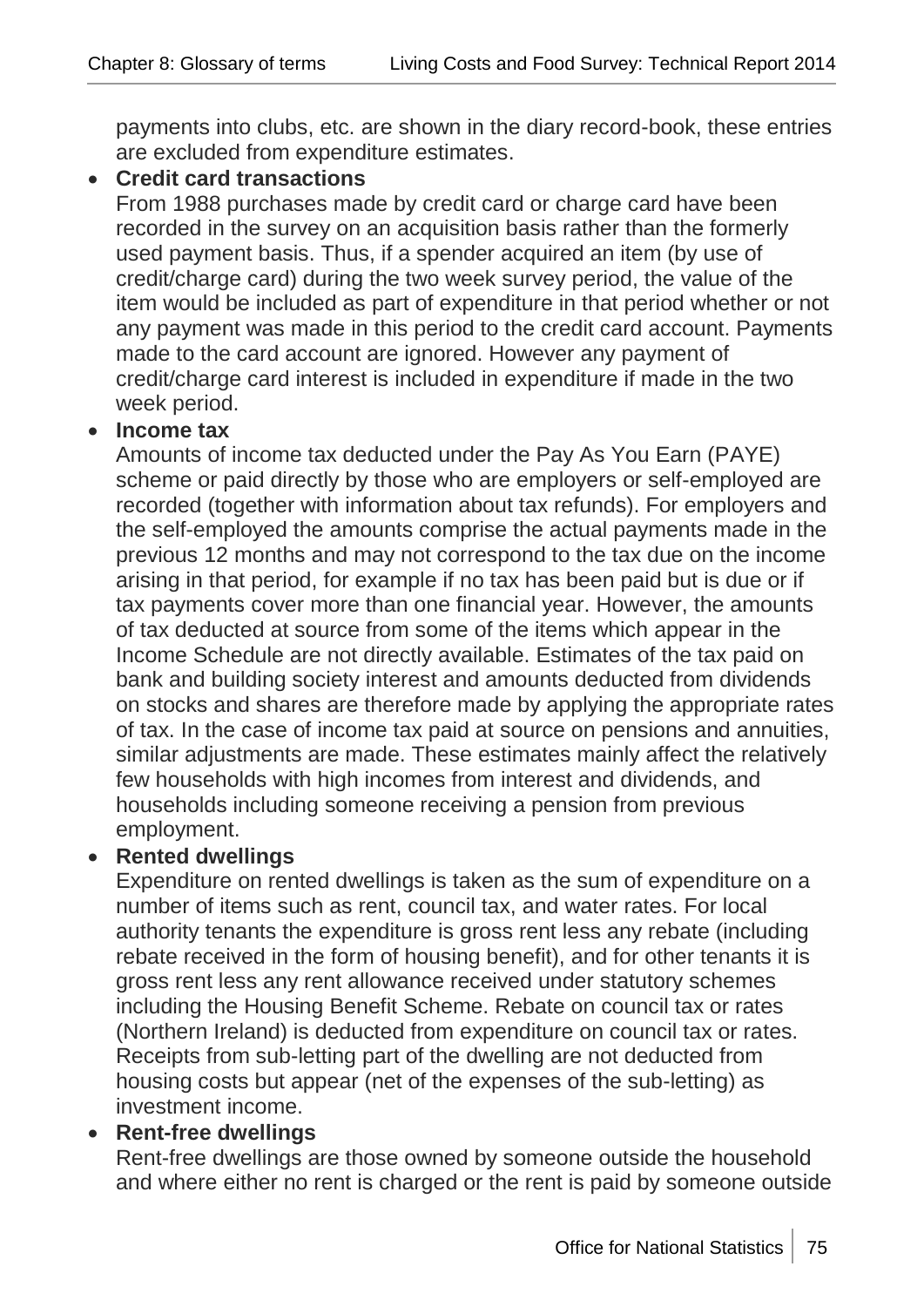the household. Households whose rent is paid directly to the landlord by the DWP do not live rent-free. Payments for council tax for example are regarded as the cost of housing. Rebate on rates (Northern Ireland)/council tax/water rates (Scotland) (including rebate received in the form of housing benefit), is deducted from expenditure on rates/council tax/water rates. Receipts from sub-letting part of the dwelling are not deducted from housing costs but appear (net of the expenses of the subletting) as investment income.

#### **Owner-occupied dwellings**

In the LCF, payments for water rates, ground rent, fuel, maintenance and repair of the dwelling, among other items, are regarded as the cost of housing. Receipts from letting part of the dwelling are not deducted from housing costs but appear (net of the expenses of the letting) as investment income. Mortgage capital repayments and amounts paid for the outright purchase of the dwelling or for major structural alterations are not included as housing expenditure, but are entered under 'other items recorded', as are council tax, rates (Northern Ireland) and mortgage interest payments. Structural insurance is included in "miscellaneous goods and services".

#### **Second-hand goods and part-exchange transactions**

The survey expenditure data are based on information about actual payments and therefore include payments for second-hand goods and part-exchange transactions. New payments only are included for partexchange transactions, that is the costs of the goods obtained less the amounts allowed for the goods which are traded in. Receipts for goods sold or traded in are not included in income.

#### **Business expenses**

The survey covers only private households and is concerned with payments made by members of households as private individuals. Spenders are asked to state whether expenditure that has been recorded on the schedules includes amounts that will be refunded as expenses from a business or organisation or that will be entered as business expenses for income tax purposes, for example rent, telephone charges, travelling expenses and meals out. Any such amounts are deducted from the recorded expenditure.

#### **Income**

The standard concept of income in the survey is, as far as possible, that of gross weekly cash income current at the time of interview, that is before the deduction of income tax actually paid, national insurance contributions and other deductions at source. However, for a few tables a concept of disposable income is used, defined as gross weekly cash income less the statutory deductions and payments of income tax (taking refunds into account) and national insurance contributions. Analysis in Chapter 3 of this report and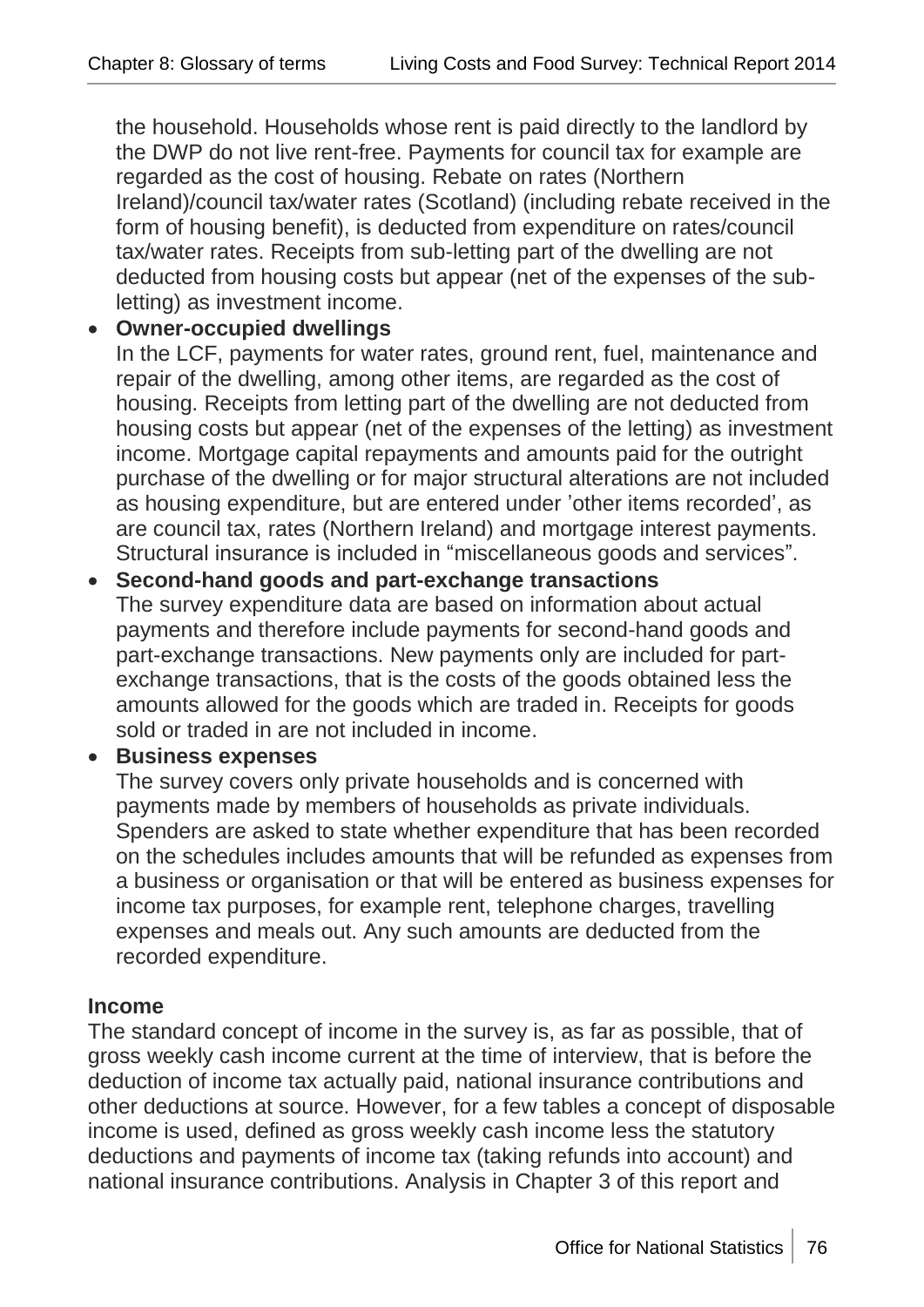some other analyses of LCF data use 'equivalisation' of incomes: in other words adjustment of household income to allow for the different size and composition of each household. For more information see Chapter 3. The cash levels of certain items of income (and expenditure) recorded in the survey by households receiving supplementary benefit were affected by the Housing Benefit Scheme introduced in stages from November 1982. From 1984 housing expenditure is given on a strictly net basis and all rent/council tax rebates and allowances and housing benefit are excluded from gross income.

Although information about most types of income is obtained on a current basis, some data (principally income from investment and from selfemployment) are estimated over a twelve-month period.

For the annual publication of the results in the LCF Family Spending report, the following are excluded from the assessment of income:

- Money received by one member of the household from another (e.g. housekeeping money, dress allowance, children's pocket money) other than wages paid to resident domestic servants.
- Withdrawals of savings, receipts from maturing insurance policies, proceeds from sale of financial and other assets (e.g. houses, cars, furniture, etc.), winnings from betting, lump-sum gratuities and windfalls such as legacies.
- The value of educational grants and scholarships not paid in cash.
- The value of income in kind, including the value of goods received free and the abatement in cost of goods received at reduced prices, and of bills paid by someone who is not a member of the household. This does not include payments made by an employer, for example, travel expenses.
- Loans and money received in repayment of loans.

Details are obtained of the income of each member of the household. The income of the household is taken to be the sum of the incomes of all its members. The information does not relate to a common or a fixed time period. Items recorded for periods greater than a week are converted to a weekly value.

Particular points relating to some components of income are as follows:

 **Wages and salaries of employees** The normal gross wages or salaries of employees are taken to be their earnings. These are calculated by adding to the normal "take home" pay amounts deducted at source, such as income tax payments, National Insurance contributions and other deductions. For example, payments into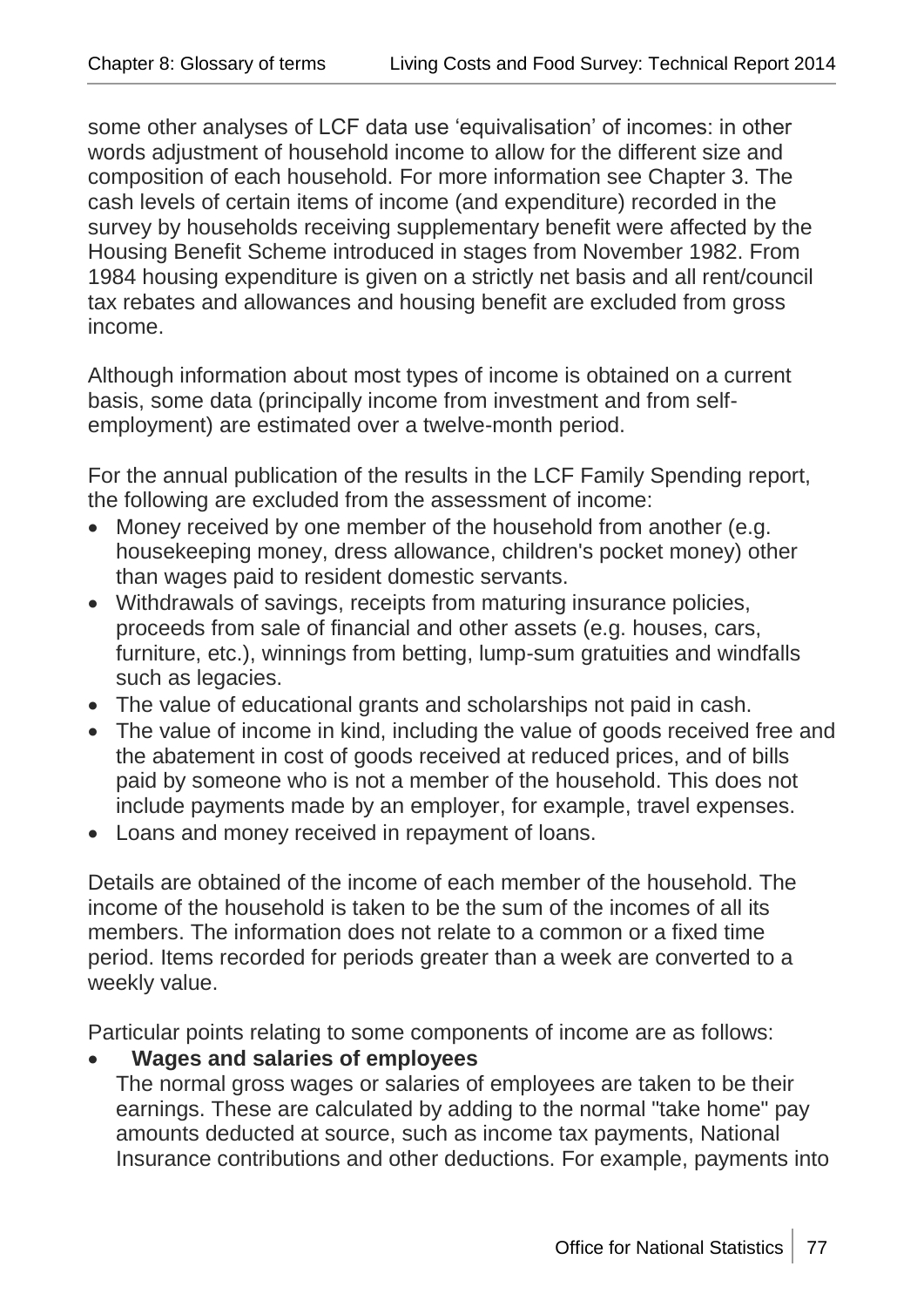firm social clubs, superannuation schemes, works transport, benevolent funds etc. Employees are asked to give the earnings actually received including bonuses and commission the last time payment was made and, if different, the amount usually received. It is the amount usually received which is regarded as the normal take-home pay. Additions are made so as to include in normal earnings the value of occasional payments, such as bonuses or commissions received quarterly or annually. One of the principal objects in obtaining data on income is to enable expenditure to be classified in ranges of normal income. Average household expenditure is likely to be based on the long-term expectations of the various members of the household as to their incomes, rather than be altered by short-term changes affecting individuals. Hence if an employee has been away from work without pay for 13 weeks or less he is regarded as continuing to receive his normal earnings instead of social security benefits, such as unemployment or sickness benefit that he may be receiving. Otherwise his normal earnings are disregarded and his current short-term social security benefits taken instead. Wages and salaries include any earnings from subsidiary employment as an employee and the earnings of HM Forces.

# **Income from self-employment**

Income from self-employment covers any personal income from employment other than as an employee; for example, as a sole trader, professional or other person working on his own account or in partnership, including subsidiary work on his own account by a person whose main job is as an employee. It is measured from estimates of income or trading profits, after deduction of business expenses but before deduction of tax, over the most recent twelve-month period for which figures can be given. Should either a loss have been made or no profit, income would be taken as the amounts drawn from the business for own use or as any other income received from the job or business. Persons working as mail order agents or baby-sitters, with no other employment, have been classified as unoccupied rather than as self-employed, and the earnings involved have been classified as earnings from "other sources" rather than selfemployment income.

#### **Income from investments**

Income from investment or from property other than that in which the household is residing, is the amount received during the twelve months immediately prior to the date of the initial interview. It includes receipts from sub-letting part of the dwelling (net of the expenses of the subletting). If income tax has been deducted at source the gross amount is estimated by applying a conversion factor during processing.

#### **Social security benefits**

Income from social security benefits does not include the short-term payments such as unemployment or sickness benefit received by an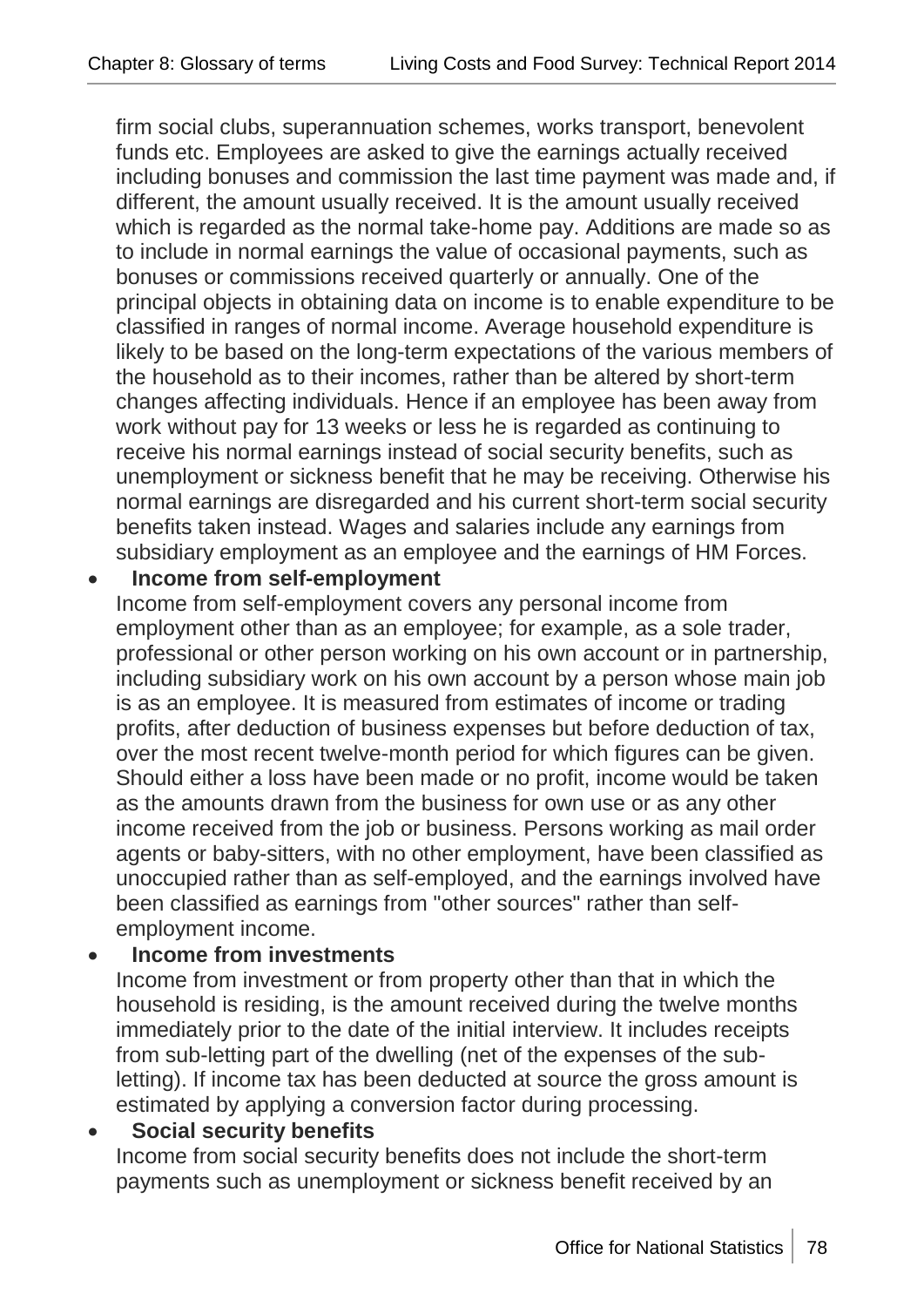employee who has been away from work for 13 weeks or less, and who is therefore regarded as continuing to receive his normal earnings.

#### **Quantiles**

The quantiles of a distribution divide it into a number of equal parts; each of which contains the same number of households. In Family Spending, quantiles are applied to both household expenditure and income distributions.

For example, the median of a distribution divides it into two equal parts, so that half the households in a distribution of household income will have income more than the median, and the other half will have income less than the median. Similarly, quartiles and deciles divide the distribution into four, five and ten equal parts respectively.

Most of the analysis in Family Spending is done in terms of quintile groups and decile groups.

In the calculation of quantiles for this report, zero values are counted as part of the distribution.

# **Change in definitions, 1991 to 2014**

# **1991**

No significant changes.

# **1992**

**Housing** - Imputed rent for owner occupiers and households in rent-free accommodation was discontinued. For owner occupiers this had been the rent they would have had to pay themselves to live in the property they own, and for households in rent-free accommodation it was the rent they would normally have had to pay. Until 1990 these amounts were counted both as income and as a housing cost. Mortgage interest payments were counted as a housing cost for the first time in 1991.

# **1993**

**Council Tax** - Council Tax was introduced to replace the Community Charge in Great Britain from April 1993.

# **1994/1995**

**New expenditure items** - The definition of expenditure was extended to include two items previously shown under 'other payments recorded'. These were: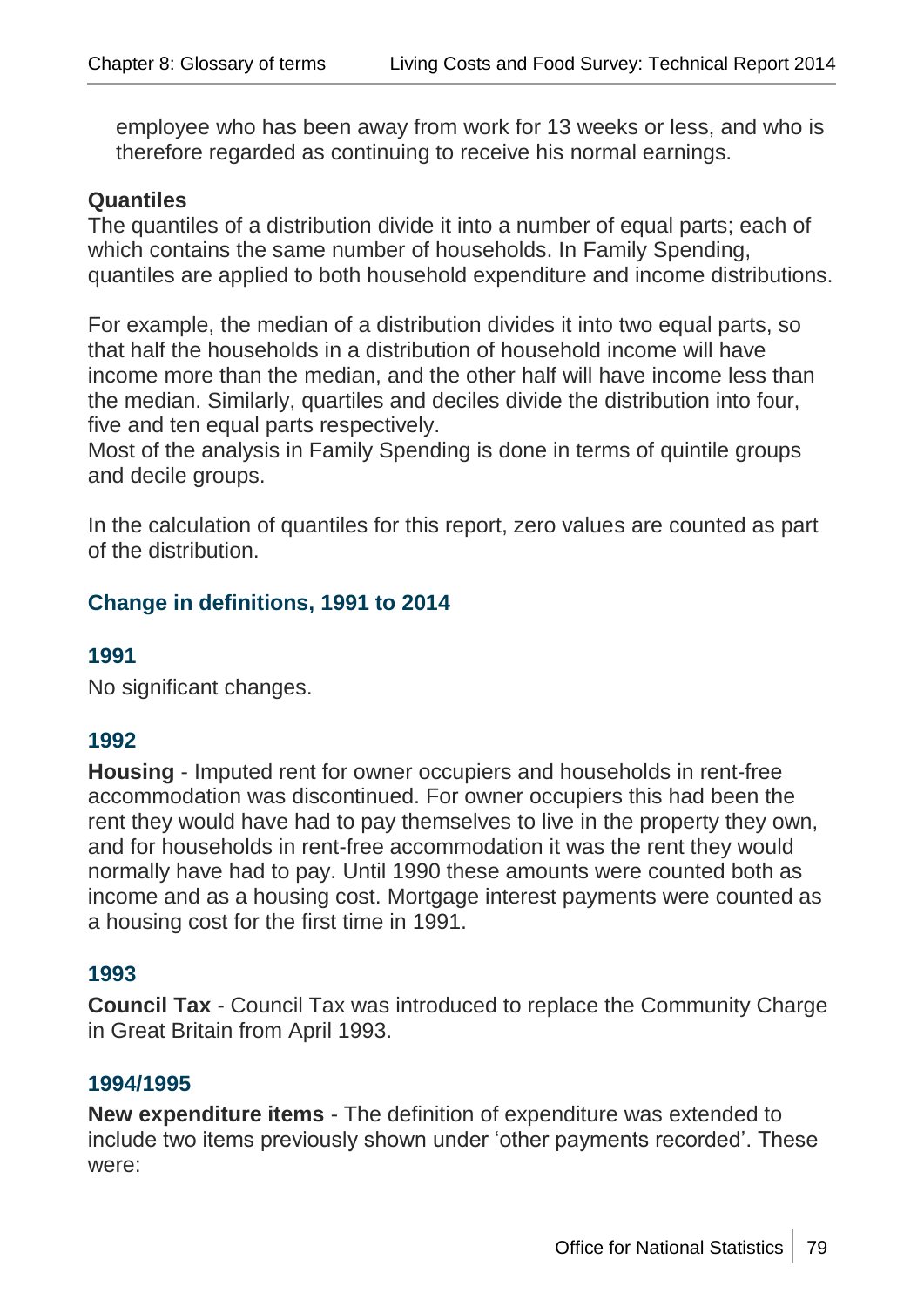- gambling payments, and
- mortgage protection premiums.

**Expenditure classifications** - A new classification system for expenditure was introduced in April 1994. The system is hierarchical and allows more detail to be preserved than the previous system. New categories of expenditure were introduced and are shown in detail in Table 7.1. The 14 main groups of expenditure were retained, but there were some changes in the content of these groups.

**Gambling payments** - data on gambling expenditure and winnings are collected in the expenditure diary. Previously these were excluded from the definition of household expenditure used in the FES. The data are shown as memoranda items under the heading 'Other payments recorded' on both gross and net bases. The net basis corresponds approximately to the treatment of gambling in the National Accounts. The introduction of the National Lottery stimulated a reconsideration of this treatment. From April 1994, (gross) gambling payments have been included as expenditure in 'Leisure Services'. Gambling winnings continued to be noted as a memorandum item under 'Other items recorded'. They are treated as windfall income. They do not form a part of normal household income, nor are they subtracted from gross gambling payments. This treatment is in line with the PRODCOM classification of the statistical office of the European Union (Eurostat) for expenditure in household budget surveys.

#### **1995/1996**

**Geographical coverage** - The FES geographical coverage was extended to mainland Scotland north of the Caledonian Canal.

**Under 16s diaries** - Two-week expenditure diaries for 7 to 15-year-olds were introduced following three feasibility pilot studies which found that children of that age group were able to cope with the task of keeping a two-week expenditure record. Children are asked to record everything they buy with their own money but to exclude items bought with other people's money. Purchases are coded according to the same coding categories as adult diaries except for meals and snacks away from home which are coded as school meals, hot meals and snacks, and cold meals and snacks. Children who keep a diary are given a £5 incentive payment. A refusal to keep an under 16's diary does not invalidate the household from inclusion in the survey.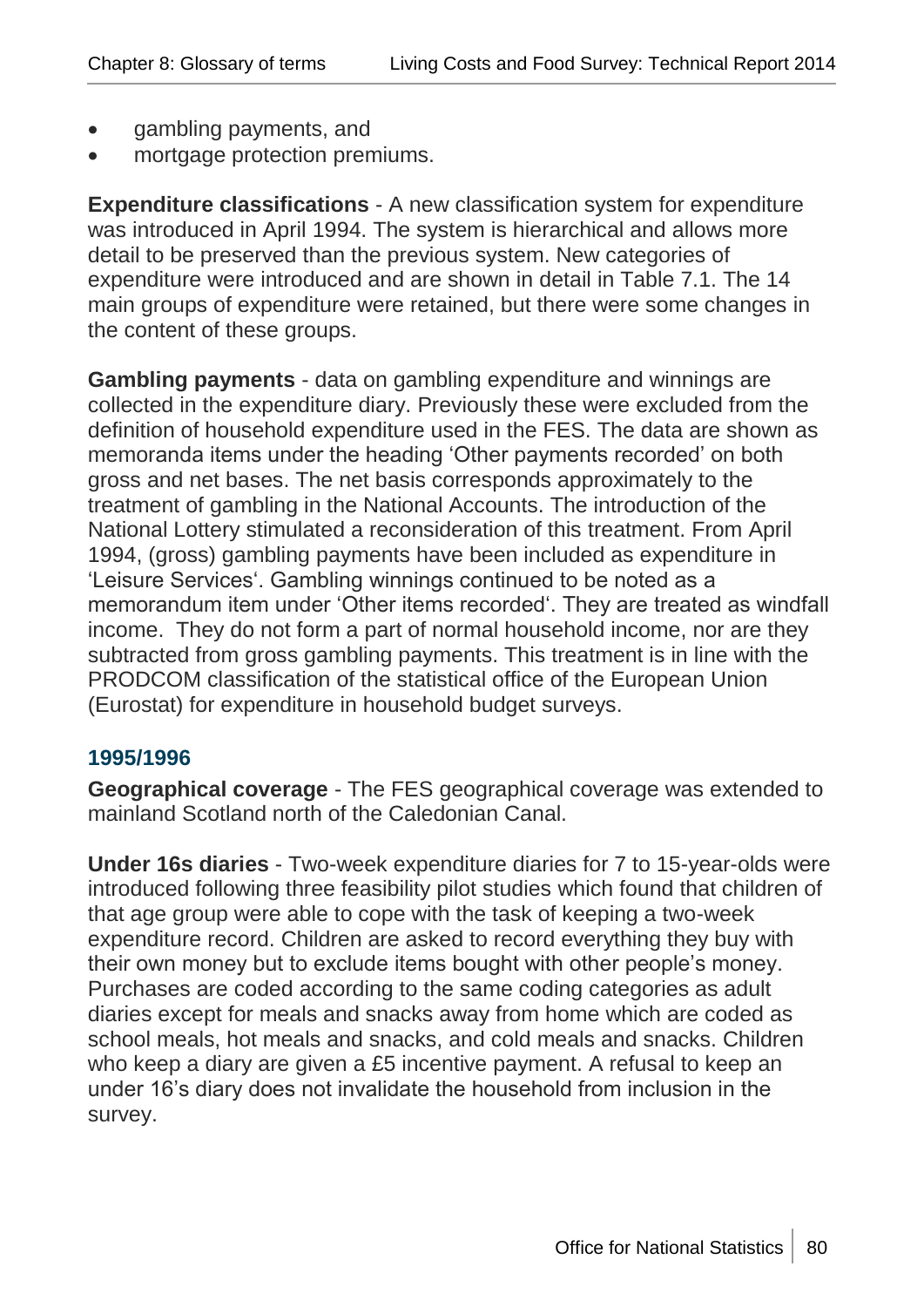Pocket money given to children is still recorded separately in adult diaries, and money paid by adults for school meals and school travel is recorded in the Household Questionnaire. Double counting is eliminated at the processing stage.

Tables in Family Spending reports did not include the information from the children's diaries until the 1998/99 report. Appendix F in the 1998/99 and 1999/2000 reports show what difference the inclusion made.

#### **1996/1997**

**Self- employed** - The way in which information about income from selfemployment is collected was substantially revised in 1996/97 following various tests and pilot studies. The quality of such data was increased but this may have lead to a discontinuity. Full details are shown in the Income Questionnaire, available from the address in the introduction.

**Cable/satellite television** - Information on cable and satellite subscriptions is now collected from the household questionnaire rather than from the diary, leading to more respondents reporting this expenditure.

**Mobile phones** - Expenditure on mobile phones was previously collected through the diary. From 1996/97 this has been included in the questionnaire.

**Job Seekers Allowance (JSA)** - Introduced in October 1996 as a replacement for Unemployment Benefit and any Income Support associated with the payment of Unemployment Benefit. Receipt of JSA is collected with NI Unemployment Benefit and with Income Support. In both cases the number of weeks a respondent has been in receipt of these benefits is taken as the number of weeks receiving JSA in the last 12 months and before that period the number of weeks receiving Unemployment Benefit/Income Support.

**Retrospective recall** - The period over which information is requested has been extended from 3 to 12 months for vehicle purchase and sale. Information on the purchase of car and motorcycle spare parts is no longer collected by retrospective recall. Instead expenditure on these items is collected through the diary.

**State benefits** - The lists of benefits specifically asked about was reviewed in 1996/97. See the Income Questionnaire for more information.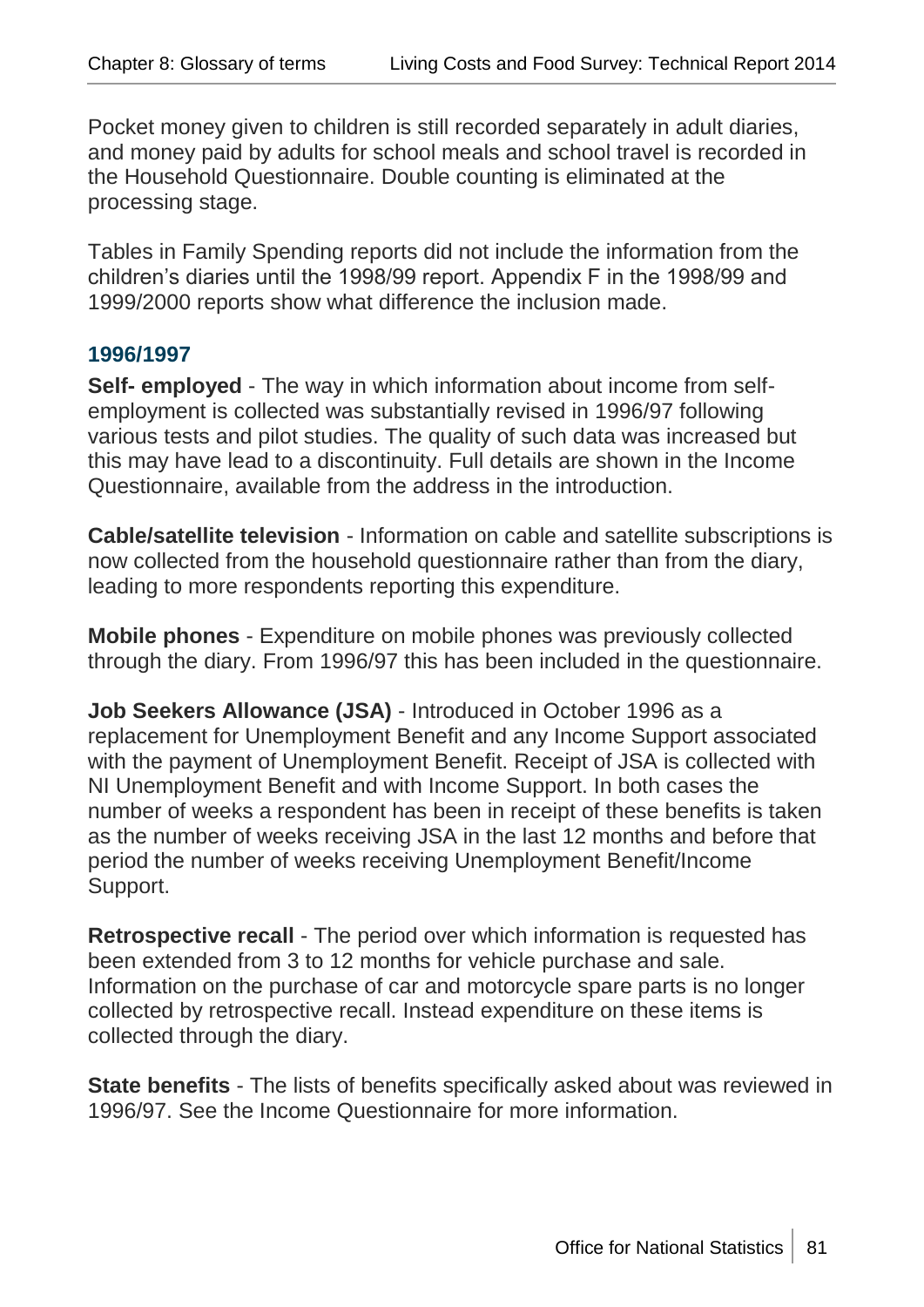**Sample stratifiers** - New stratifiers were introduced in 1996/97 based on standard regions, socio-economic group and car ownership.

**Government Office Regions** - Regional analyses presented using the Government Office Regions (GORs) formed in 1994. Previously all regional analyses used Standard Statistical Regions (SSRs). For more information see Appendix F in the 1996/97 report.

#### **1997/1998**

**Bank/building society service charges** - Collection of information on service charges levied by banks has been extended to include building societies.

**Payments from unemployment/redundancy insurances** - Information is now collected on payments received from private unemployment and redundancy insurance policies. This information is then incorporated into the calculation of income from other sources.

**Retired households** - The definition of retired households has been amended to exclude households where the head of the household is economically active.

**Rent-free tenure** - The definition of rent-free tenure has been amended to include those households for which someone outside the household, except an employer or an organisation, is paying a rent or mortgage on behalf of the household.

**National Lottery** - From February 1997 expenditure on National Lottery tickets was collected as three separate items: tickets for the Wednesday draw only, tickets for the Saturday draw only and tickets for both draws.

**Northern Ireland sample boost** - From 1997/98 Northern Ireland was over sampled in order to provide enough households to conduct separate regional analysis.

#### **1998/1999**

**Children's income** - Three new expenditure codes were introduced: pocket money to children; money given to children for specific purposes and cash gifts to children. These replaced a single code covering all three categories.

**Main job and last paid job** - Harmonised questions were adopted.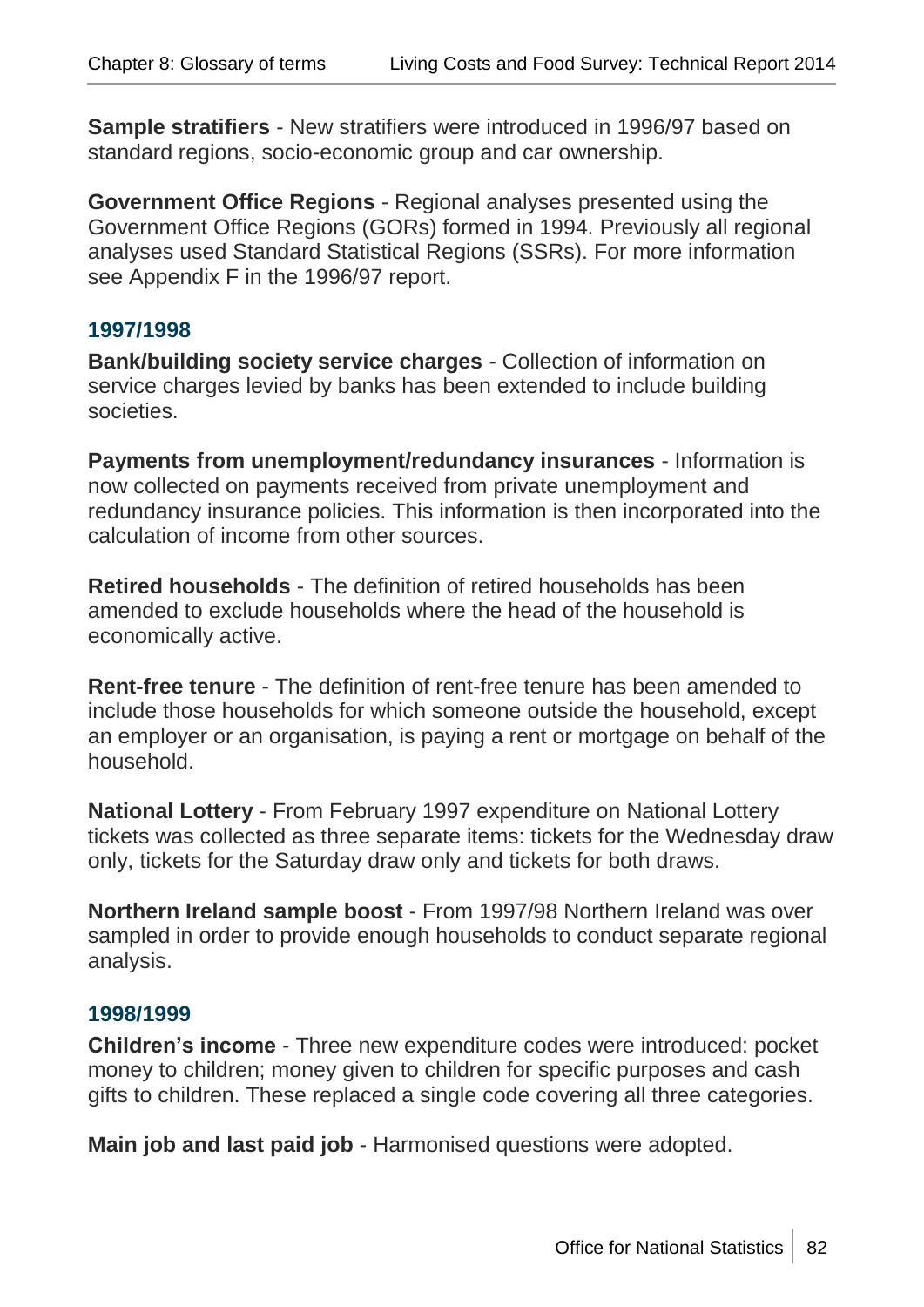#### **1999/2000**

**Disabled Persons Tax Credit** replaced Disability Working Allowance and **Working Families Tax Credit** replaced Family Credit from October 1999.

#### **2000/2001**

**Household definitions** - The definition was changed to the harmonised definition which has been in use in the Census and nearly all other government household surveys since 1981. The effect is to group together into a single household some people who would have been allocated to separate households on the previous definition. The effect is fairly small but not negligible.

Up to 1999/2000 the FES definition was based on the pre-1981 Census definition and required members to share eating and budgeting arrangements as well as share living accommodation.

The definition of a household was:

• one person or a group of people who have the accommodation as their only or main residence, and (for a group) share the living accommodation, that is a living or sitting room, **and** share meals together (or have common housekeeping).

The harmonised definition is less restrictive:

• one person or a group of people who have the accommodation as their only or main residence and (for a group) share the living accommodation, that is a living or sitting room **or** share meals together or have common housekeeping.

The effect of the change is probably to increase average household size by 1%.

**Question reductions** - A thorough review of the questionnaire showed that a number of questions were no longer needed by government users. These were cut from the 2000/01 survey to reduce the burden on respondents. The reduction was fairly small but it did make the interview flow better. All the questions needed for a complete record of expenditure and income were retained.

**Redesigned diary** - The diary was redesigned to be easier for respondents to keep and to look cleaner. The main change of substance was to delete the column for recording whether each item was purchased by credit, charge or shop card.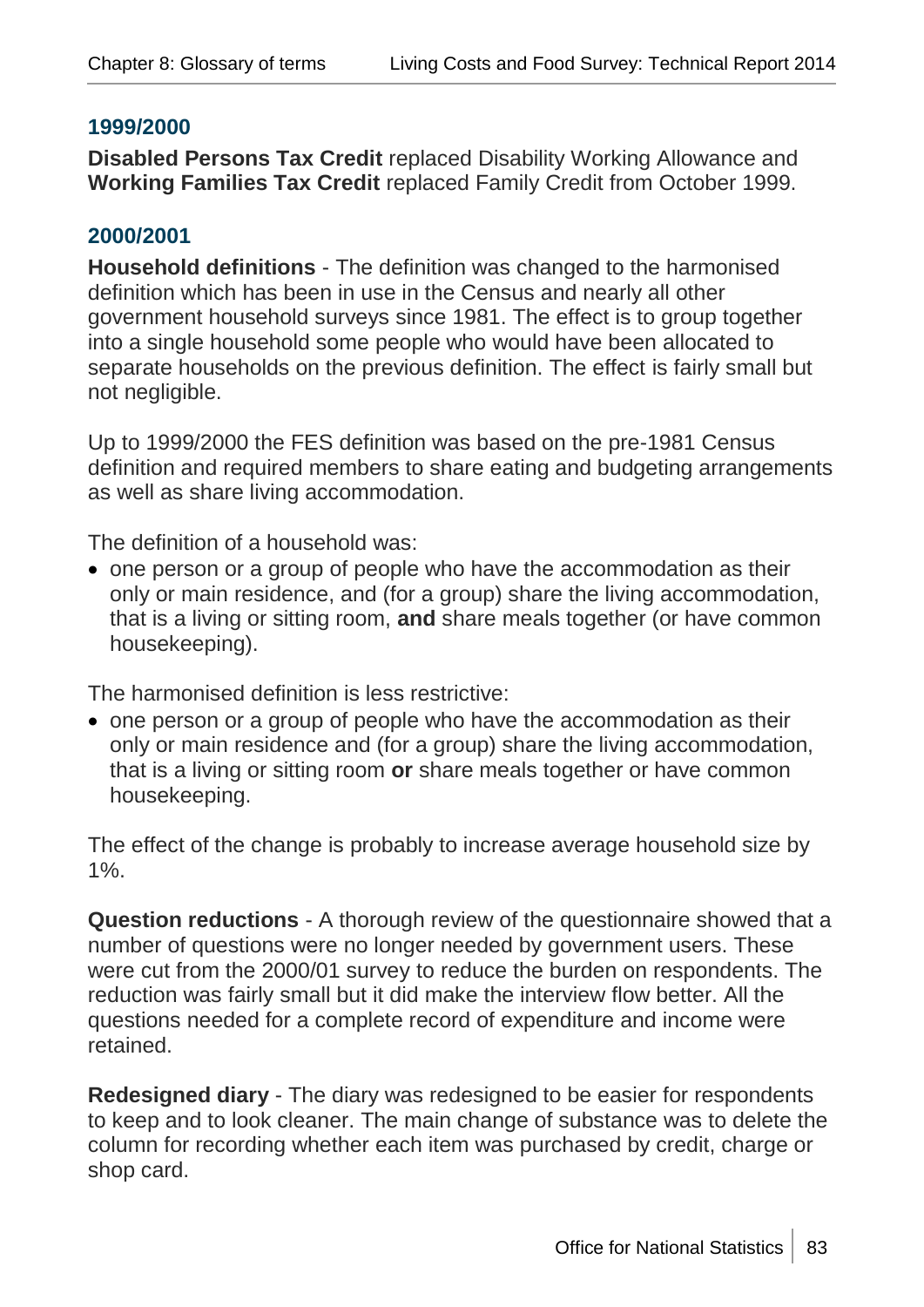**Ending of MIRAS** - Tax relief on interest on loans for house purchase was abolished from April 2000. Questions related to MIRAS (Mortgage Interest Relief at Source) were therefore dropped. They included some that were needed to estimate the amount if the respondent did not know it. A number were retained for other purposes, however, such as the amount of the loan still outstanding which is still asked for households paying a reduced rate of interest because one of them works for the lender.

# **2001/2002**

Expenditure and Food Survey (EFS) introduced, replacing the Family Expenditure Survey (FES) and National Food Survey (NFS).

**Household reference person** - this replaced the previous concept of head of household. The household reference person is the householder that is the person who:

- owns the household accommodation, or
- is legally responsible for the rent of the accommodation, or
- has the household accommodation as an emolument or perquisite, or
- has the household accommodation by virtue of some relationship to the owner who is not a member of the household.

If there are joint householders the household reference person is the one with the higher income. If the income is the same, then the eldest householder is taken.

A key difference between household reference person and head of household is that the household reference person must always be a householder, whereas the head of household was always the husband, who might not even be a householder himself.

**National Statistics Socio-economic Classification (NS-SEC)** - the National Statistics Socio-economic Classification (NS-SEC) was adopted for all official surveys, in place of Social Class based on Occupation (SC) and Socioeconomic Group (SEG). NS-SEC is itself based on the Standard Occupational Classification 2000 (SOC2000) and details of employment status.

The long-term unemployed, which fall into a separate category, are defined as those unemployed and seeking work for 12 months or more. Members of the armed forces, who were assigned to a separate category in Social Class, are included within the NS-SEC classification. Residual groups that remain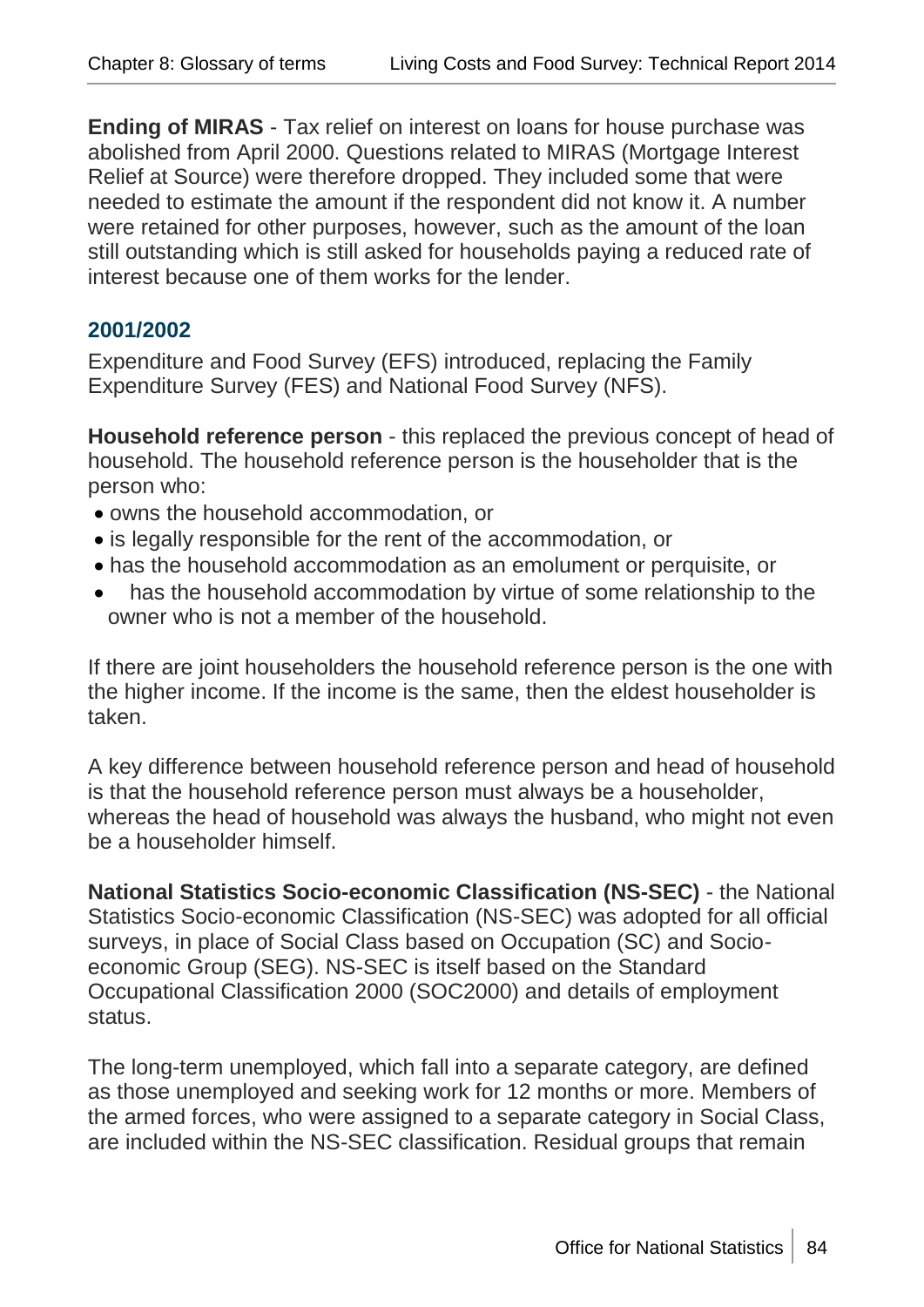unclassified include students and those with inadequately described occupations.

**COICOP** - From 2001/02, the Classification Of Individual COnsumption by Purpose (COICOP/HBS, referred to as COICOP in this report) was introduced as a new coding frame for expenditure items. COICOP has been adapted to the needs of household budget surveys (HBS) across the EU and, as a consequence, is compatible with similar classifications used in national accounts and consumer price indices. This allows the production of indicators which are comparable Europe-wide, such as the Harmonised Indices of Consumer Prices (computed for all goods as well as sub-categories such as food and transport). The main categorisation of spending used in this report (namely 12 categories relating to food and non-alcoholic beverages; alcoholic beverages, tobacco and narcotics; clothing and footwear; housing, fuel and power; household goods and services; health; transport; communication; recreation and culture; education; restaurants and hotels; and miscellaneous goods and services) is only comparable between the two frames at a broad level. Table 4.1 has been produced by mapping COICOP to the FES 14 main categories. However the two frames are not comparable for any smaller categories, leading to a break in trends between 2000/01 and 2001/02 for any level of detail below the main 12-fold categorisation. A complete listing of COICOP and COICOP plus (an extra level of detail added by individual countries for their own needs) is available on request from the address in the introduction.

**Proxy interviews** - While questions about general household affairs are put to all household members or to a main household informant, questions about work and income are put to the individual members of the household. Where a member of the household is not present during the household interview, another member of the household (for example, a spouse) may be able to provide information about the absent person. The individual's interview is then identified as a proxy interview. From 2001/02 the EFS began accepting responses that contained a proxy interview.

**Short income** - From 2001/02 the EFS accepted responses from households that answered the short income section. This was designed for respondents who were reluctant to provide more detailed income information.

# **2002/2003**

**Main shopper** - At the launch of the EFS in April 2001, the respondent responsible for buying the household's main shopping was identified as the 'main diary keeper' also known as the 'main shopper'.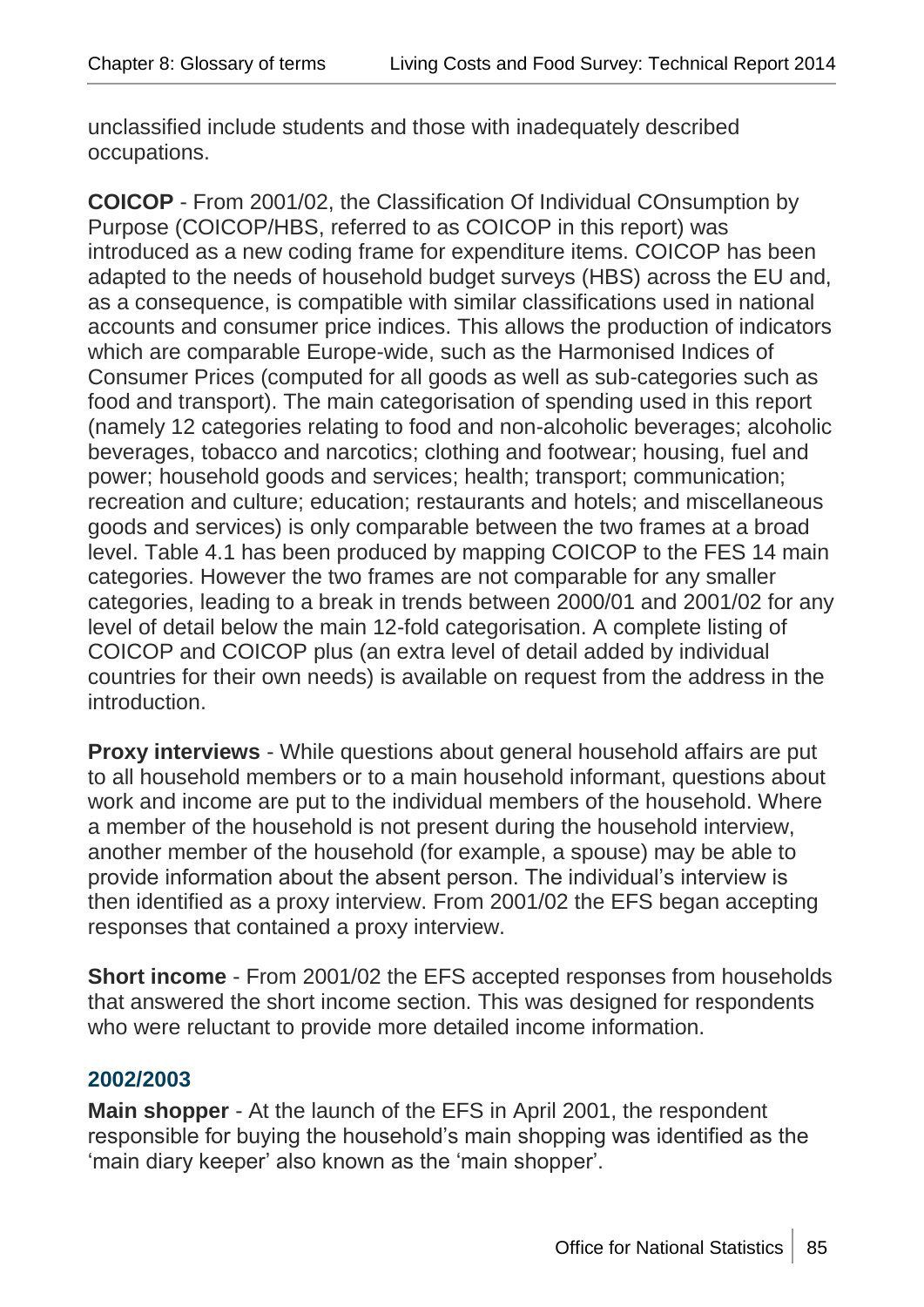The importance of the main shopper is to ensure that information is obtained on the bulk of the shopping in the household. Without this person's cooperation, there is insufficient information to use the other diaries kept by members of the household in a meaningful way. The main shopper must therefore complete a diary for the interview to qualify as a full or partial interview. Without their participation, the outcome will be a refusal no matter who else is willing to complete a diary.

#### **2003/2004**

**Working Tax Credit** replaced Disabled Persons Tax Credit and Working Families Tax Credit from April 2003.

**Pension Credit** replaced Minimum Income Guarantee from October 2003.

**Child Tax Credit** replaced Children's Tax Credit and Childcare Tax Credit from April 2003.

#### **2004/2005**

No significant changes.

#### **2005/2006**

**Urban and rural definitions** - A new urban and rural area classification based on 2001 Census data has been introduced onto the EFS dataset and is presented in Tables A38, A45 and A48 of this publication. The classification replaces the Department for Transport, Local Government and the Regions (DTLR) 1991 Census-based urban and rural classification that was used in previous editions of Family Spending. The new classification is the standard National Statistics classification for identifying urban and rural areas in England and Wales, and Scotland. Please refer to 'Definitions' for further details.

**Motor vehicle road taxation refunds** - Questions on road tax refunds were inadvertently omitted from the 2005/06 questionnaire. Within the Appendix A tables of the 2005/06 report, the heading for category 13.2.3 'Motor vehicle road taxation payments less refunds' has been changed to reflect this omission.

**Purchase of vehicles** - During April to December 2005, respondents who had sold a vehicle were not asked whether they had bought that same vehicle in the previous year. This was corrected from January 2006, but means that some expenditure on vehicles may have been missed.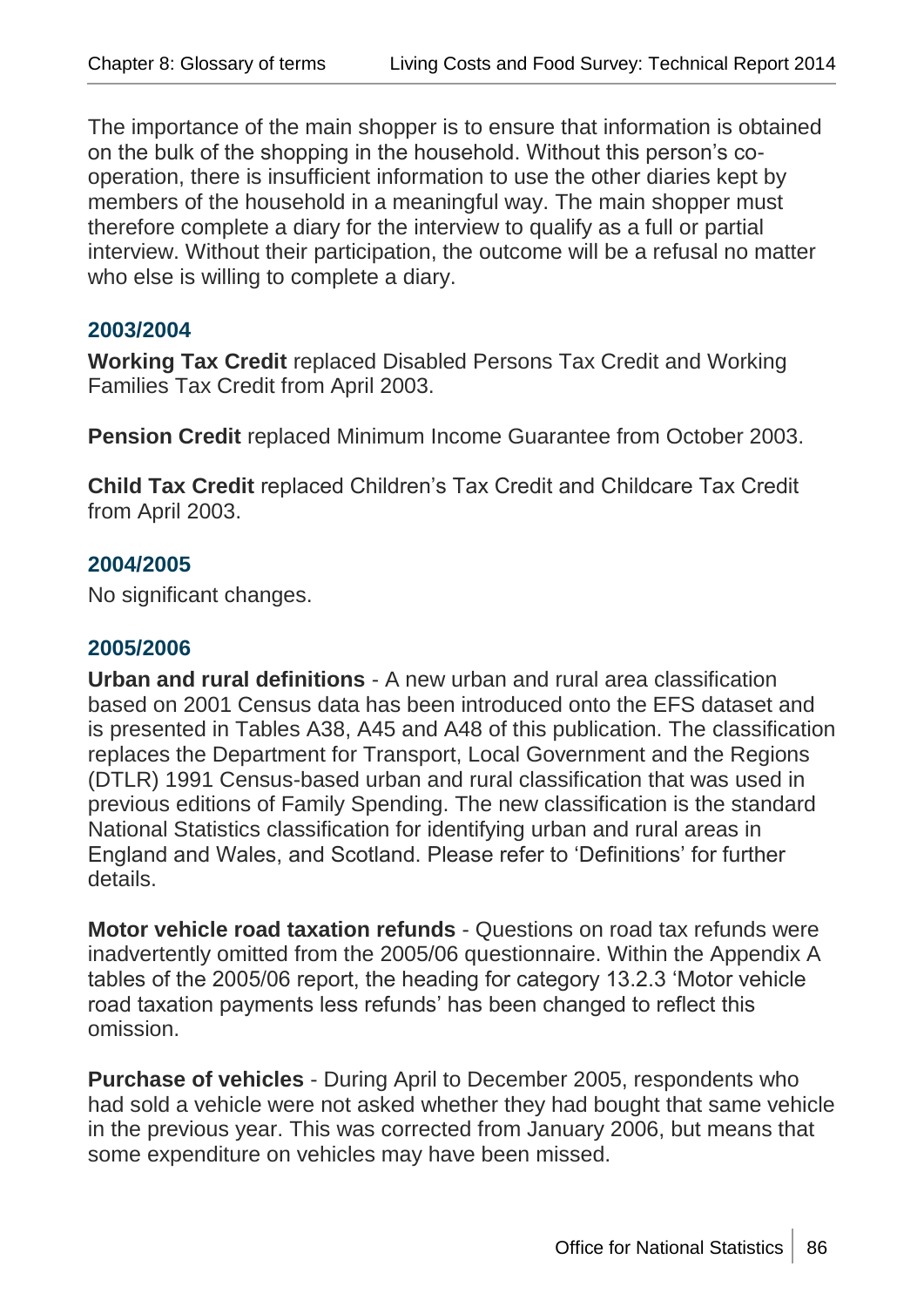#### **2006**

**Reporting period** - The LCF started reporting on a calendar-year basis, rather than for financial years.

# **2007**

**Mortgage interest payments** - An improvement to the imputation of mortgage interest payments was implemented and applied to 2006 and 2007 data in this publication, which should lead to more accurate figures. This will also lead to a slight discontinuity.

**Mortgage capital repayments** - An error was discovered in the derivation of mortgage capital repayments which was leading to double counting. This was amended for the 2006 and 2007 data in this publication, which will cause a minor discontinuity.

# **2008**

**IHS** - The LCF joined the Integrated Household Survey (IHS).

**NS-SEC** - The LCF question used to derive the student category for NS-SEC B was changed in 2008 due to the introduction of the Integrated Household Survey (IHS). Prior to the IHS, respondents were asked if they were currently in full-time education and those who responded yes to this question were classified as students. Since 2008, respondents have been asked if they are enrolled on any full-time or part-time education course and those who respond 'yes' have then been asked to select the course they are attending from a set of options. Respondents who select any of the full-time course options have been classified as students under NS-SEC. This more stringent definition of full-time student has resulted in a decrease in the number of people classified as students.

# **2009**

**Gas and electricity payment methods** - Following consultation with the Department for Energy and Climate Change (DECC), the payment methods have been updated for the gas and electricity questions. This has brought the LCF questions in line with those on the EHS. This may cause a slight discontinuity in the data.

A question was added to capture the take up of the Health in Pregnancy grant, a benefit introduced in April 2009.

A question capturing Cold Weather Payments was included from July 2009 onwards.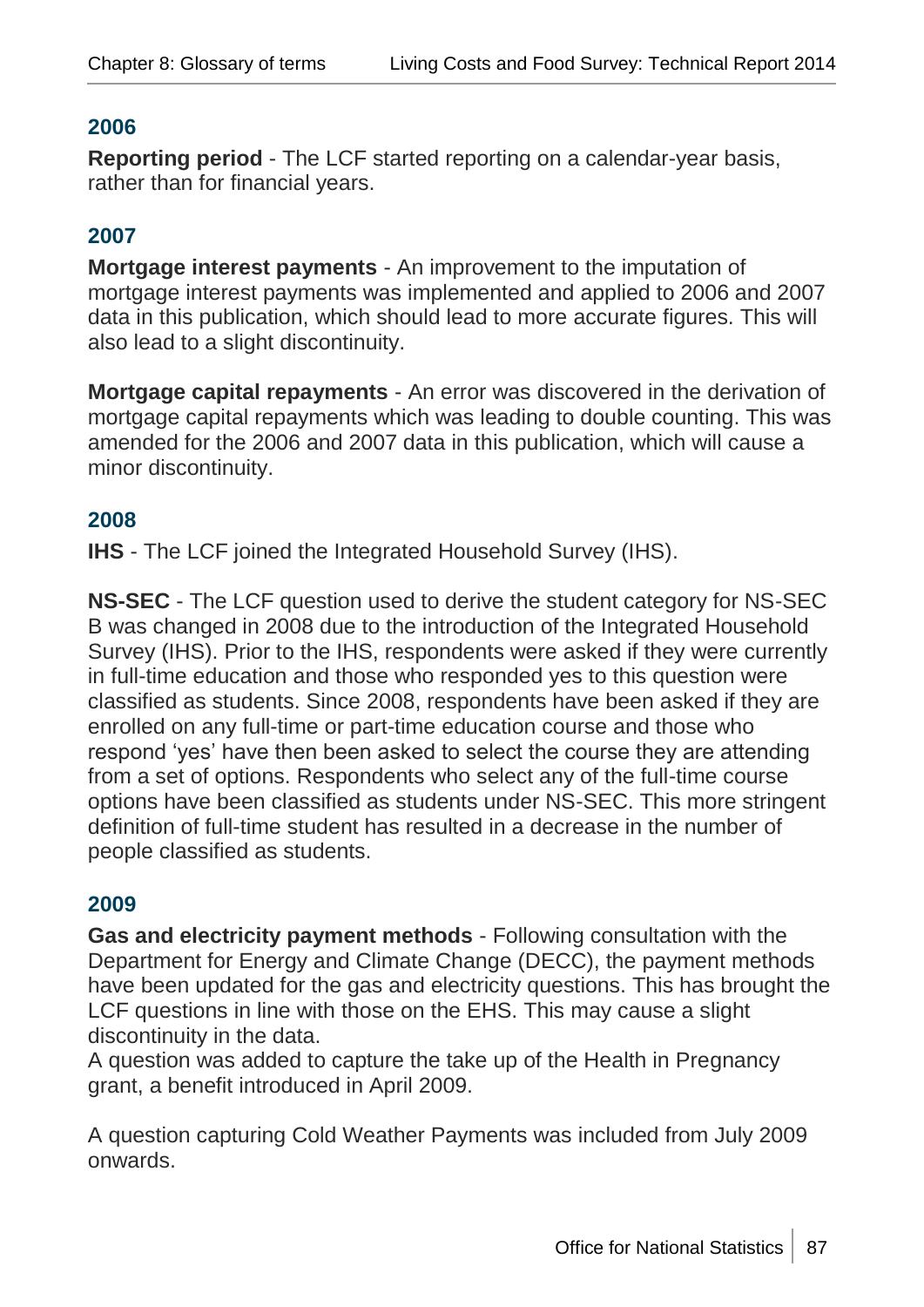# **2010**

**Multiple household interviews** - In 2010 the LCF in line with other ONS social surveys changed the way interviews were conducted at addresses with more than one private household. Until July 2010 interviewers were instructed to interview all households (up to a maximum of three at any one address) when a sampled address contained more than one private household. From July onwards interviewers were no longer required to interview multiple households at these addresses, instead a random selection method is used to select one household to interview.

**Northern Ireland sample** - Until 2010 the LCF ran a boosted Northern Ireland sample which allowed for separate Northern Ireland analysis to be conducted, at the end of 2009 this boost came to an end.

**Female pension age** - Due to changes in the female pension age, the way in which pensioner households are identified has changed. Until May 2010 any female over 60 and male over 65 was defined as a pensioner. From May 2010 onwards the female pension age increases gradually, which is reflected in the LCF definition.

**Internet subscription fees** - For 2010 the internet subscription fees subcategory has been moved from recreation and culture to the communications category of COICOP.

# **2011**

**Definition of a household** - Changed in line with the definition used in the 2011 Census: One person living alone or a group of people (not necessarily related living at the same address) who share cooking facilities AND share a living room or sitting room or dining area.

**Changes to Socio Economic Classification** - The Standard Occupational Classification has been revised for the 2011 survey, which is reflected in the change in name from SOC2000 to SOC2010. Revisions have been made where changes in the organisation of work, or in the type of work carried were most evident. Occupations particularly affected by these changes include those related to information and communication technologies; education; health; social care; culture; media; sports; and leisure.

The most important change introduced in SOC2010 has been the revision of managerial status to improve the harmonisation between the classifications of occupations in the UK with other countries in the European Union. Within the UK the title "manager" is often used to describe what would be regarded as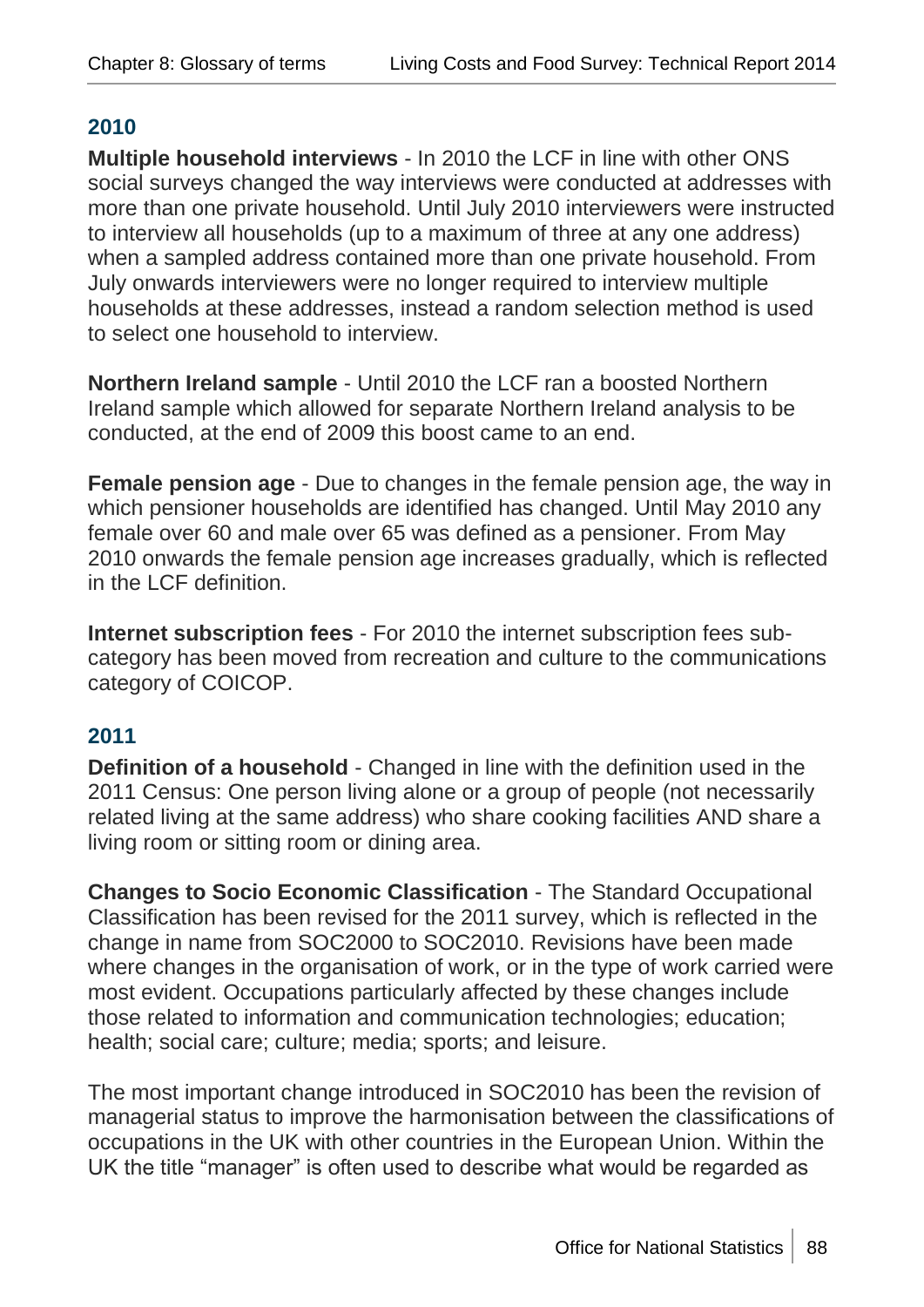supervisory or administrative positions in many other EU countries. The definition of manager now focuses on the control of resources at the organisational level and the strategic aspects of the position rather than the day-to-day tasks. The revisions have resulted in a significant decrease in the number of respondents coded to the Managers and Senior Officials major group and a significant increase in major group 2 Professional Occupations.

The SOC2010 revisions have created a discontinuity in the Family Spending tables that refer to socio-economic classification. The number of households with a household reference person in the Large employers and higher managerial category has decreased while the number of households with a household reference person in the Higher Professional category has increased.

**Questionnaire changes** - Questionnaire changes including the addition of a section designed to capture expenditure on combined communication packages, as well as alterations to the holiday expenditure questions, are detailed in 'Survey Improvements'.

#### **2012**

**Main diary keeper definition** - Rules for identifying the main diary keeper, when the household cannot identify who is responsible for most of the food shopping, changed for 2012:

Rule 1: Establish who in the household has the highest income.

Rule 2: If each household member has the same income then find out who is the oldest.

Chapter 3: income quintiles have been calculated separately for retired and non-retired households in tables showing expenditure by income quintiles for different household compositions.

Trends in expenditure over time: expenditure figures have been adjusted for inflation using the Consumer Prices Index (CPI), using indices specific to each major COICOP category. This is with the exception of specific items to which the CPI is not applicable: for mortgage interest payment and council tax payments the Retail Prices Index (RPI) was used. The approach used to deflate figures is different from previous editions, when the all-items RPI was used.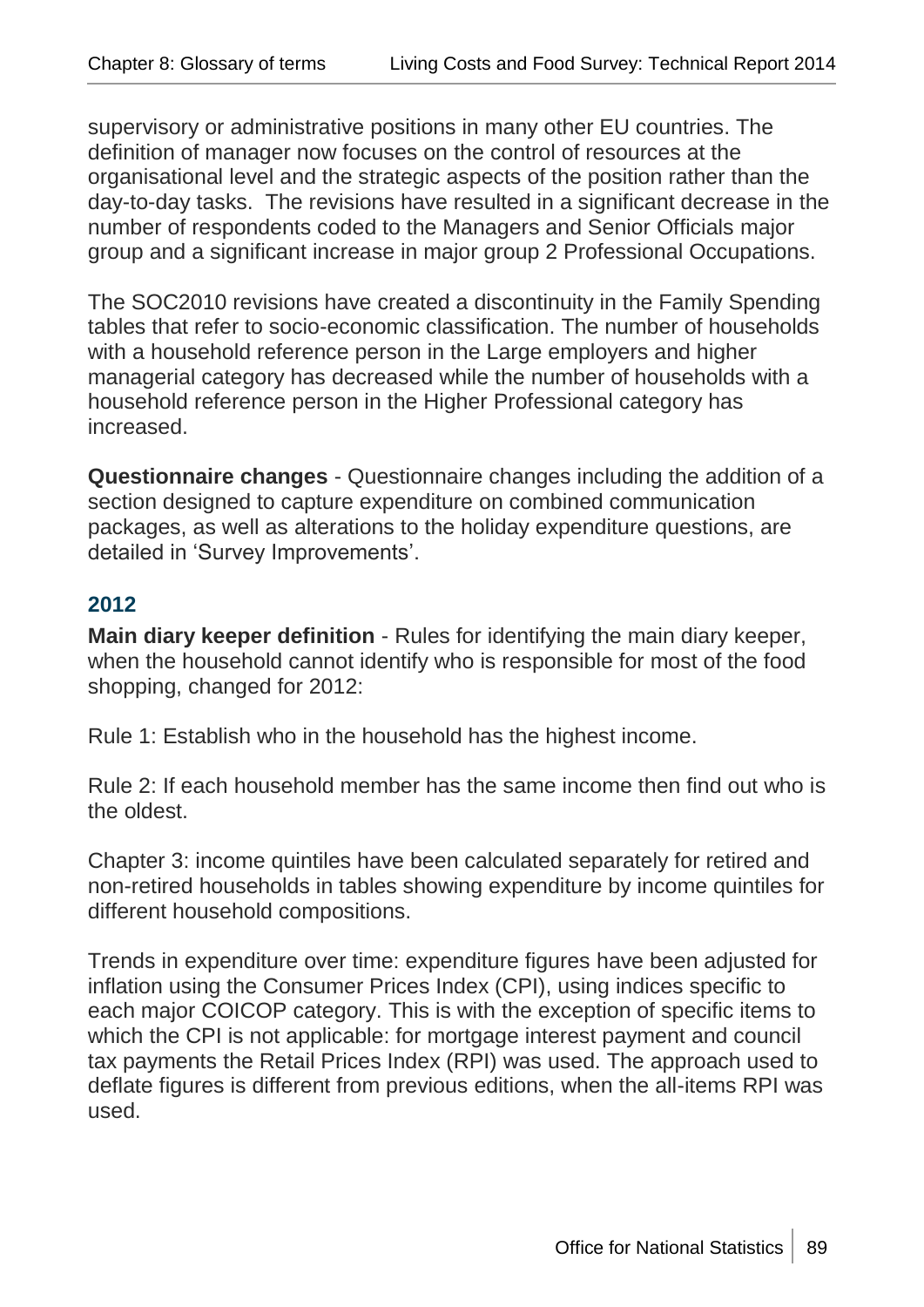# **2013**

**Universal Credit (UC)** - Roll out of UC started in October 2013 as a replacement for income-based Job Seekers Allowance (JSA), income related Employment and Support Allowance (ESA), Income Support, Child Tax Credits, Working Tax Credits, and Housing Benefit, mainly for those aged 18 to State Pension Age (SPA). See the income questionnaire for more information.

**Personal Independence Payment (PIP)** - Started to replace Disability Living Allowance from April 2013. See the income questionnaire for more information.

# **2014**

No change to definitions.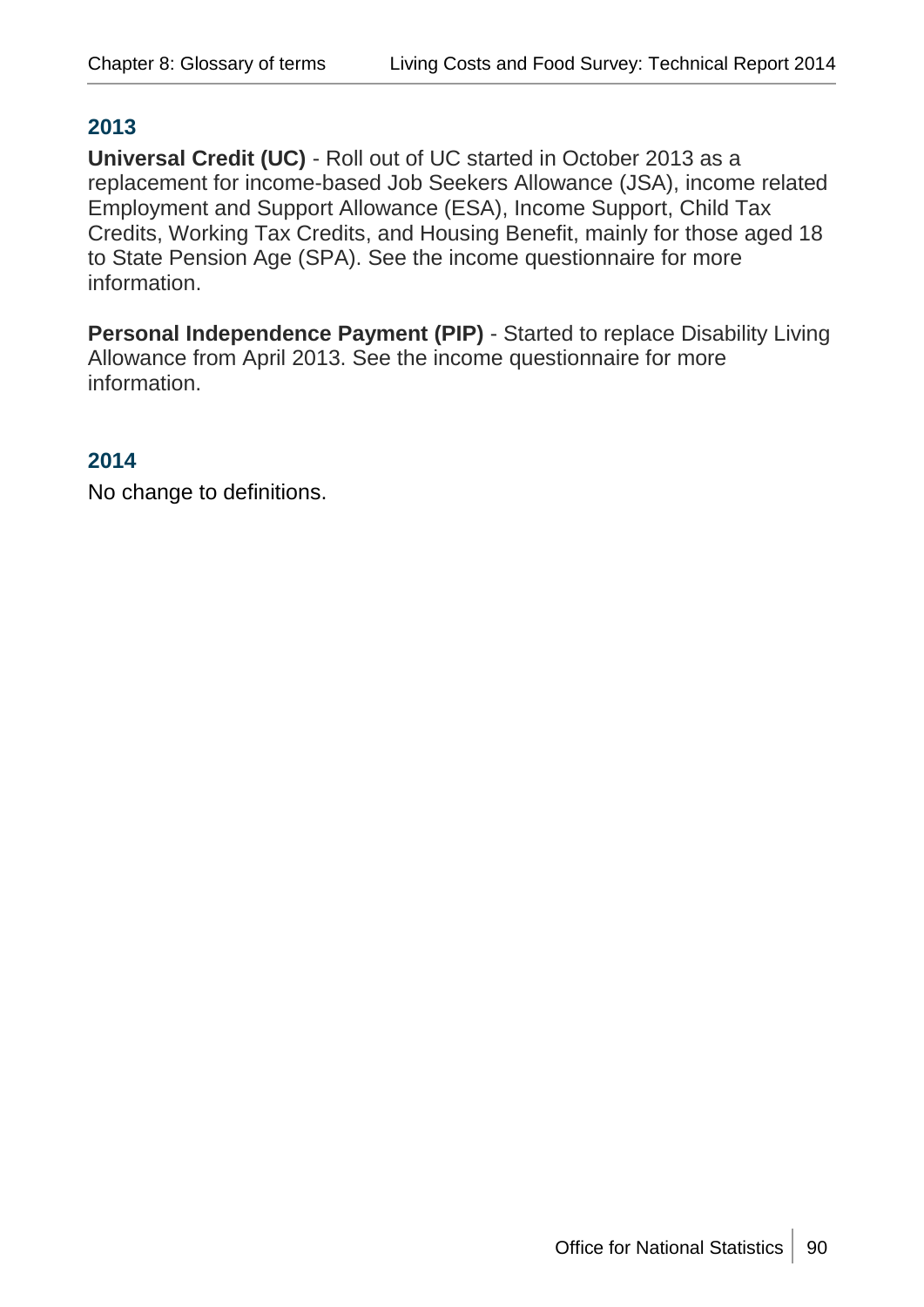# Appendix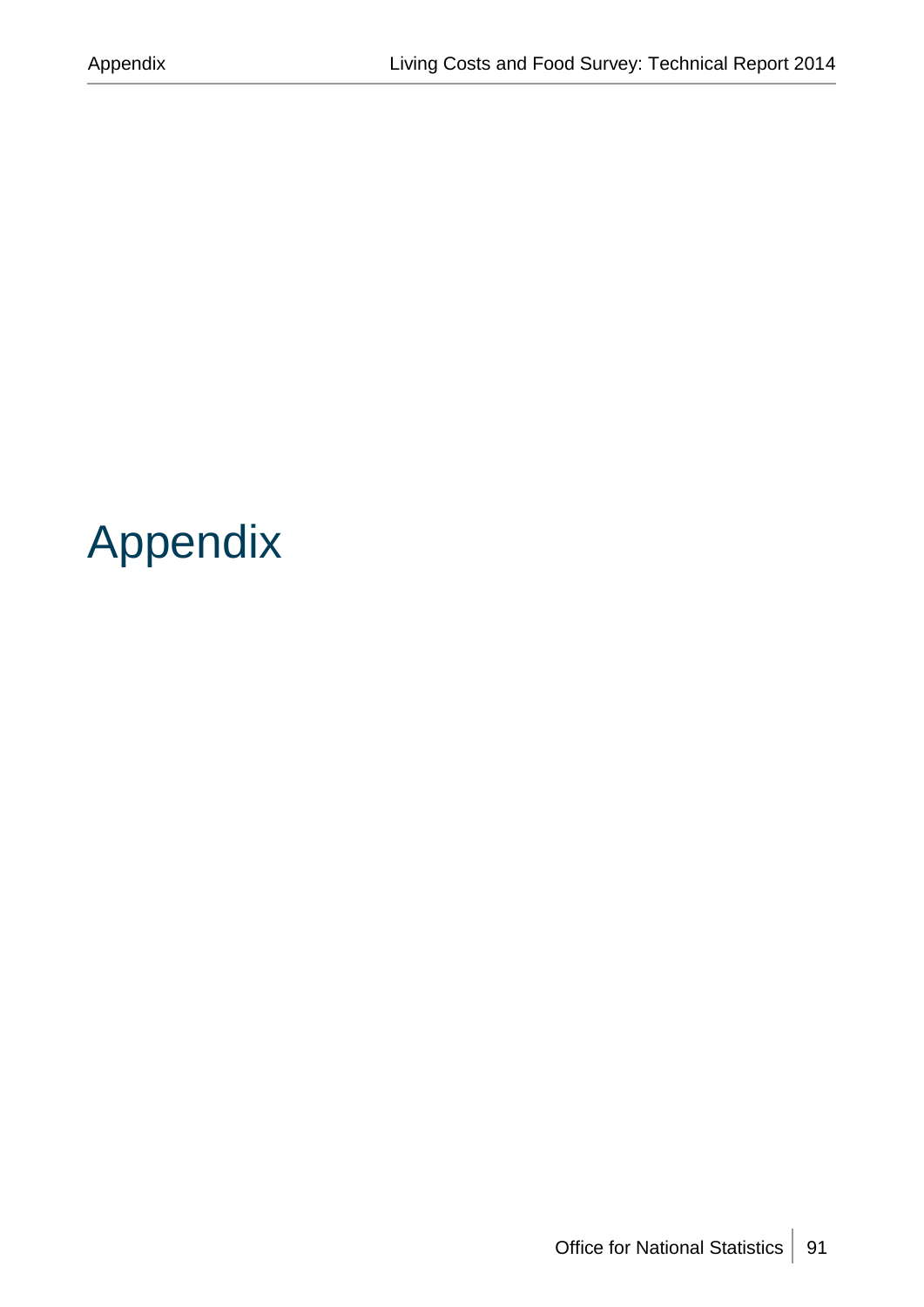# **Table A1 LCF response by month, 2014**  Great Britain

|                       | January 2014    |                      | February 2014    |                      | <b>March 2014</b> |                      | April 2014    |                      |
|-----------------------|-----------------|----------------------|------------------|----------------------|-------------------|----------------------|---------------|----------------------|
|                       |                 | Number of Percentage | Number of        | Percentage           |                   | Number of Percentage | Number of     | Percentage           |
|                       | households      | of                   | households       | of                   | households        | of                   | households    | οf                   |
|                       |                 | households           |                  | households           |                   | households           |               | households           |
| Set sample            | 954             |                      | 954              |                      | 972               |                      | 954           |                      |
| Ineligible            | 103             |                      | 81               |                      | 63                |                      | 94            |                      |
| Extra households      | 1               |                      | $\mathbf 0$      |                      | $\Omega$          |                      | $\mathbf 0$   |                      |
| <b>Total eligible</b> | 852             | 100                  | 873              | 100                  | 909               | 100                  | 860           | 100                  |
| <b>Refusals</b>       | 301             | 35                   | 304              | 35                   | 273               | 30                   | 323           | 38                   |
| Non-contacts          | 134             | 16                   | 140              | 16                   | 207               | 23                   | 119           | 14                   |
| Co-operating          |                 |                      |                  |                      |                   |                      |               |                      |
| households            | 417             | 49                   | 429              | 49                   | 429               | 47                   | 418           | 49                   |
|                       | <b>May 2014</b> |                      | <b>June 2014</b> |                      | <b>July 2014</b>  |                      | August 2014   |                      |
|                       |                 | Number of Percentage | Number of        | Percentage           |                   | Number of Percentage | Number of     | Percentage           |
|                       | households      | of                   | households       | of                   | households        | of                   | households    | οf                   |
|                       |                 | households           |                  | households           |                   | households           |               | households           |
| Set sample            | 972             |                      | 953              |                      | 954               |                      | 954           |                      |
| Ineligible            | 125             |                      | 107              |                      | 104               |                      | 100           |                      |
| Extra households      | 0               |                      | $\mathbf 0$      |                      | $\Omega$          |                      | $\Omega$      |                      |
| <b>Total eligible</b> | 847             | 100                  | 846              | 100                  | 850               | 100                  | 854           | 100                  |
| Refusals              | 313             | 37                   | 308              | 36                   | 361               | 42                   | 334           | 39                   |
| Non-contacts          | 106             | 13                   | 99               | 12                   | 111               | 13                   | 106           | 12                   |
| Co-operating          |                 |                      |                  |                      |                   |                      |               |                      |
| households            | 428             | 51                   | 439              | 52                   | 378               | 44                   | 414           | 48                   |
|                       | September 2014  |                      | October 2014     |                      | November 2014     |                      | December 2014 |                      |
|                       |                 | Number of Percentage |                  | Number of Percentage |                   | Number of Percentage |               | Number of Percentage |
|                       | households      | οf                   | households       | of                   | households        | of                   | households    | οf                   |
|                       |                 | households           |                  | households           |                   | households           |               | households           |
| Set sample            | 955             |                      | 954              |                      | 954               |                      | 954           |                      |
| Ineligible            | 97              |                      | 116              |                      | 70                |                      | 88            |                      |
| Extra households      | $\mathbf 1$     |                      | 0                |                      | $\Omega$          |                      | $\mathbf 0$   |                      |
| <b>Total eligible</b> | 859             | 100                  | 838              | 100                  | 884               | 100                  | 866           | 100                  |
| Refusals              | 346             | 40                   | 302              | 36                   | 335               | 38                   | 343           | 40                   |
| Non-contacts          | 118             | 14                   | 129              | 15                   | 118               | 13                   | 126           | 15                   |
| Co-operating          |                 |                      |                  |                      |                   |                      |               |                      |
| households            | 395             | 46                   | 407              | 49                   | 431               | 49                   | 397           | 46                   |